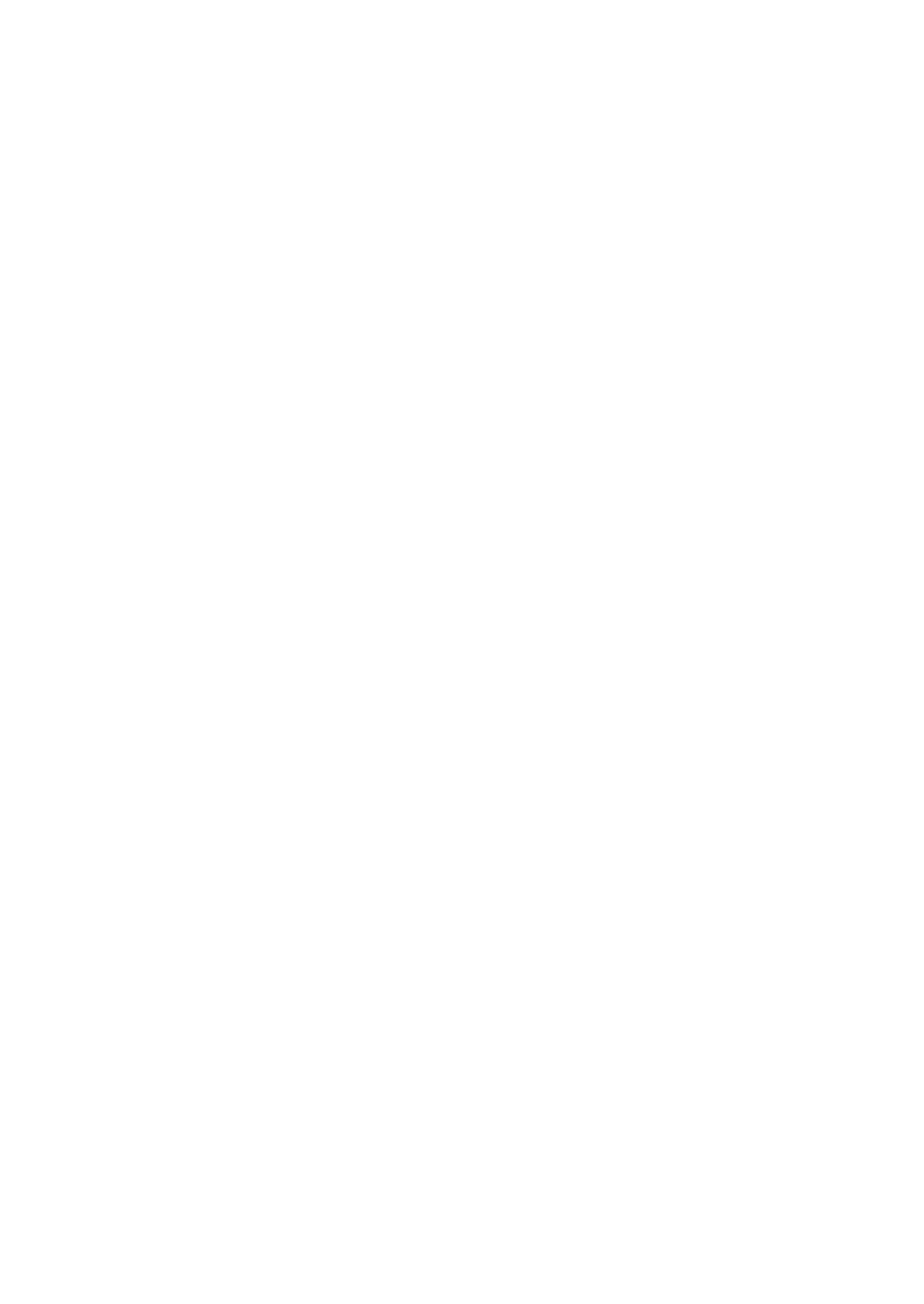# **TABLE OF CONTENTS**

|      | <b>CHAPTER I: OPERATIONAL RESULTS OF THE BUDGET FOR</b> |
|------|---------------------------------------------------------|
| 1.1. |                                                         |
| 1.2. |                                                         |
|      | 1.2.1.                                                  |
|      | 1.2.2.                                                  |
|      | 1.2.3.                                                  |
|      |                                                         |
|      | <b>CHAPTER II: PAST MACROECONOMIC PERFORMANCE 7</b>     |
| 2.1. |                                                         |
| 2.2. |                                                         |
| 2.3. |                                                         |
| 2.4. |                                                         |
| 2.5. |                                                         |
| 2.6. |                                                         |
| 2.7. |                                                         |
| 2.8. |                                                         |
|      |                                                         |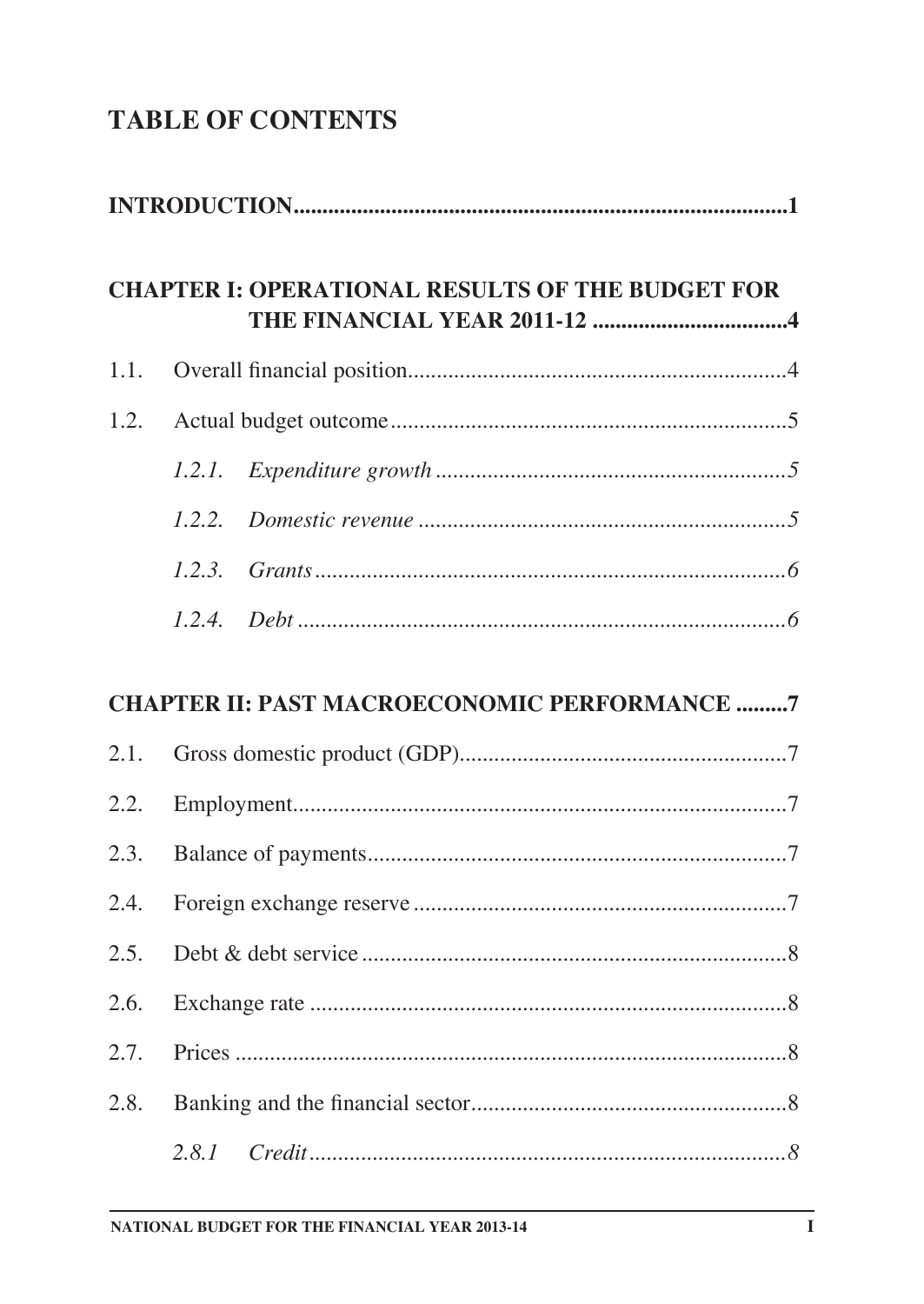|      |       | <b>CHAPTER III: REVISED BUDGET ESTIMATES OF FY 2012-1310</b> |  |
|------|-------|--------------------------------------------------------------|--|
| 3.1. |       |                                                              |  |
|      |       |                                                              |  |
|      | 3.1.2 |                                                              |  |
| 3.2. |       |                                                              |  |
| 3.3. |       |                                                              |  |
|      |       |                                                              |  |
|      | 3.3.2 |                                                              |  |
| 3.4. |       |                                                              |  |
| 3.5. |       |                                                              |  |
| 3.6. |       |                                                              |  |
| 3.7. |       |                                                              |  |
|      |       | <b>CHAPTER IV: BUDGET ESTIMATES FOR THE FY 2013-14 15</b>    |  |
|      |       |                                                              |  |
|      |       |                                                              |  |
|      | 4.1.2 |                                                              |  |
| 4.2. |       |                                                              |  |
|      | 4.2.1 |                                                              |  |
|      | 4.2.2 |                                                              |  |
|      |       |                                                              |  |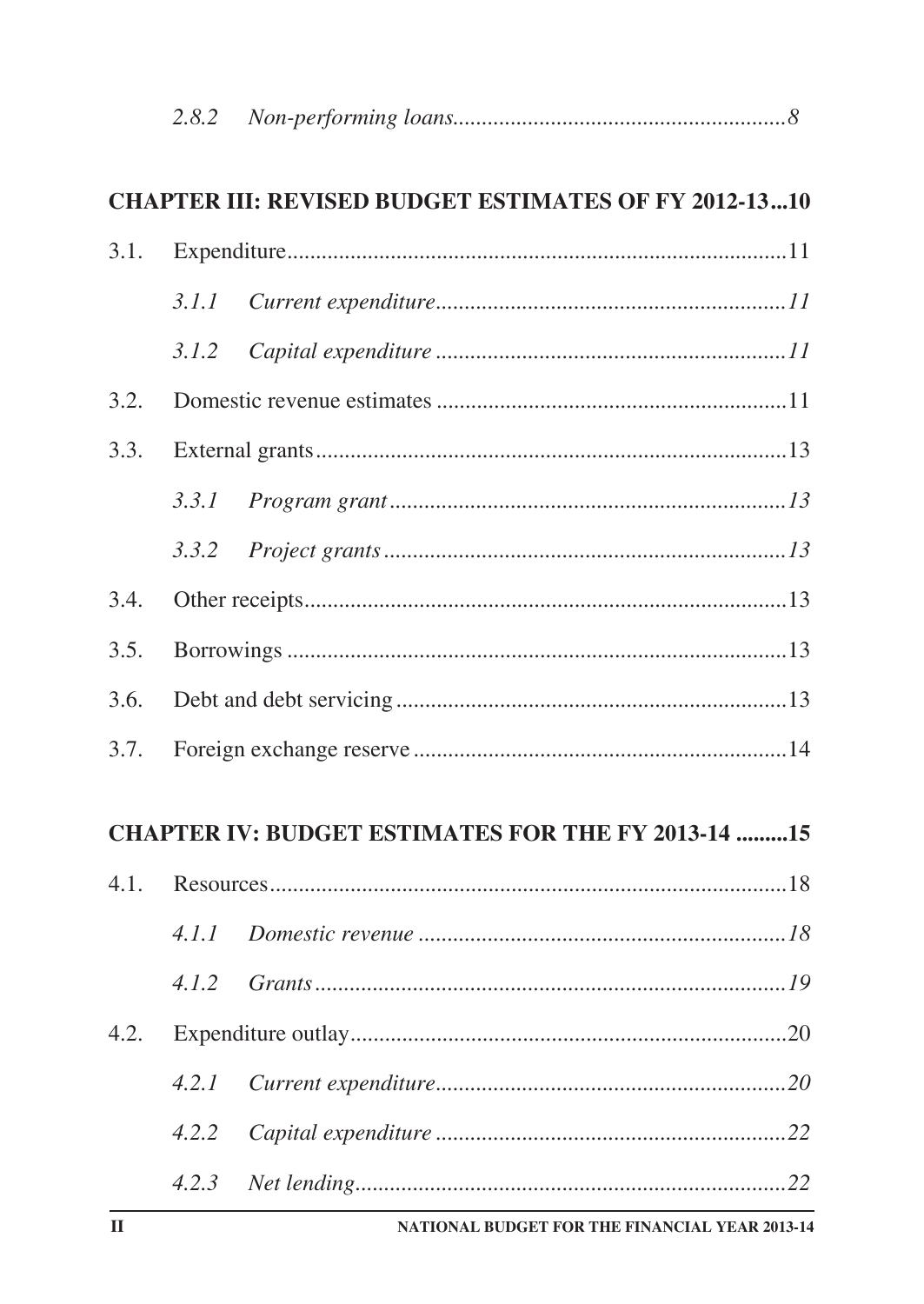| 4.3. |        |                                                               |  |
|------|--------|---------------------------------------------------------------|--|
|      | 4.3.1  |                                                               |  |
|      | 4.3.2  |                                                               |  |
|      | 4.3.3  |                                                               |  |
| 4.4. |        |                                                               |  |
|      | 4.4.1. |                                                               |  |
|      | 4.4.2. |                                                               |  |
|      | 4.4.3. |                                                               |  |
|      | 4.4.4. | Trade, industry and private sector development31              |  |
|      | 4.4.5. |                                                               |  |
|      | 4.4.6. |                                                               |  |
|      | 4.4.7. |                                                               |  |
|      | 4.4.8. | Urban development, housing and public amenities35             |  |
|      | 4.4.9. |                                                               |  |
|      |        |                                                               |  |
|      |        |                                                               |  |
|      |        |                                                               |  |
|      |        |                                                               |  |
|      |        |                                                               |  |
|      |        |                                                               |  |
|      |        |                                                               |  |
| 4.5. |        | Budget for Legislative, Judiciary and Constitutional bodies46 |  |
|      |        |                                                               |  |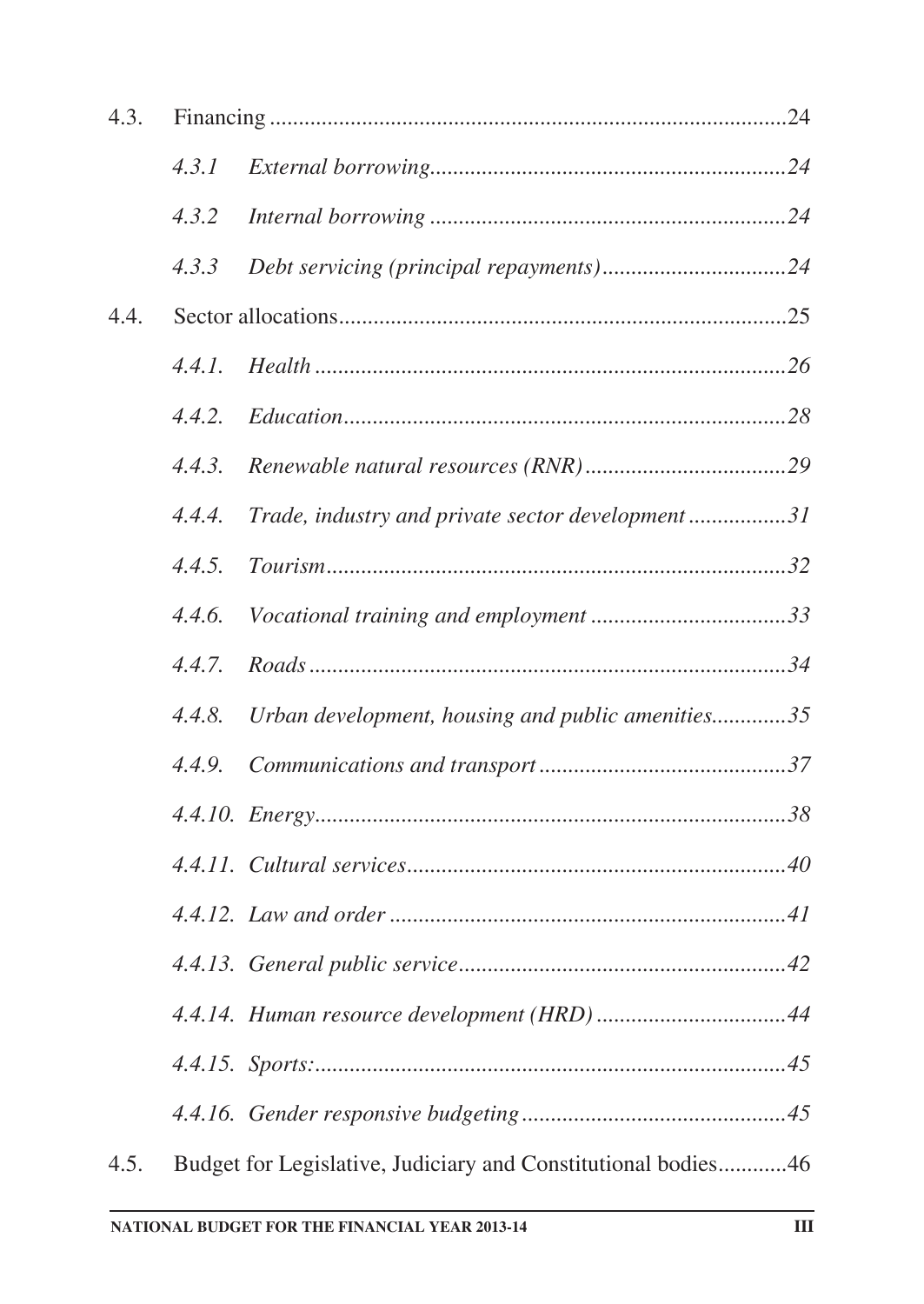#### **CHAPTER V: MACRO-ECONOMIC OUTLOOK IN THE MEDIUM**

| 5.1. |        |                                                         |  |
|------|--------|---------------------------------------------------------|--|
| 5.2. |        |                                                         |  |
| 5.3. |        |                                                         |  |
| 5.4. |        |                                                         |  |
| 5.5. |        |                                                         |  |
|      |        | 5.5.1. Domestic revenue and external grant assistance55 |  |
|      | 5.5.2. | $\label{prop:exponent} Expenditive$                     |  |
|      |        |                                                         |  |
| 5.6. |        |                                                         |  |
|      |        |                                                         |  |
|      |        |                                                         |  |
| 5.7. |        |                                                         |  |
|      |        |                                                         |  |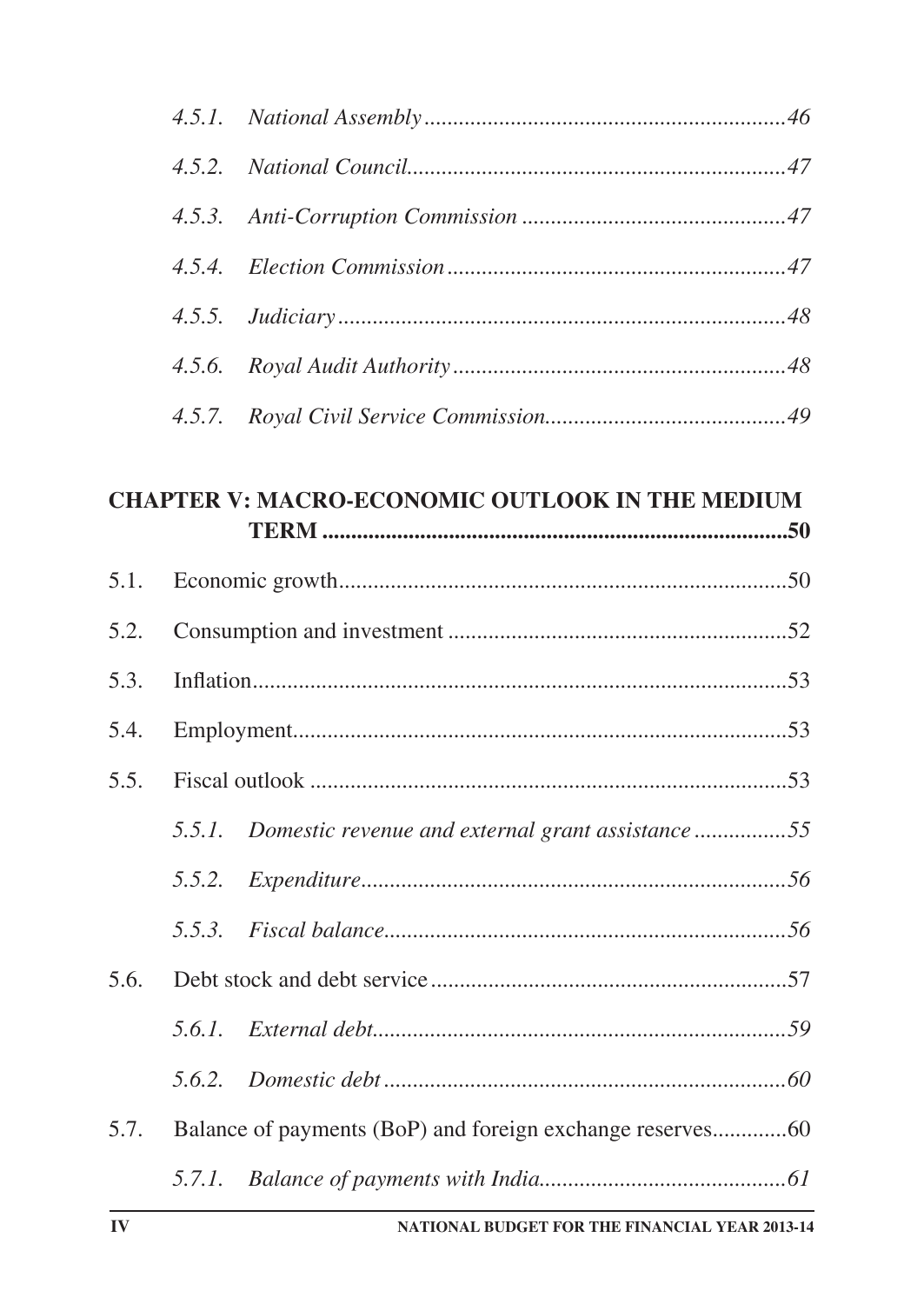|      |        | <b>CHAPTER VI: REPORT ON STATE-OWNED ENTERPRISES</b><br>AND COMPANIES WITH GOVERNMENT |  |
|------|--------|---------------------------------------------------------------------------------------|--|
| 6.1. |        |                                                                                       |  |
|      | 6.1.1. |                                                                                       |  |
|      | 6.1.2. |                                                                                       |  |
|      | 6.1.3. |                                                                                       |  |
|      | 6.1.4. |                                                                                       |  |
|      | 6.1.5. |                                                                                       |  |
| 6.2. |        |                                                                                       |  |
|      | 6.2.1. |                                                                                       |  |
| 6.3. |        |                                                                                       |  |
|      | 6.3.1. |                                                                                       |  |
|      | 6.3.2. |                                                                                       |  |
|      | 6.3.3. |                                                                                       |  |
|      | 6.3.4. |                                                                                       |  |
|      | 6.3.5. | National Housing Development Corporation Ltd. (NHDCL).<br>69                          |  |
|      | 6.3.6. |                                                                                       |  |
|      | 6.3.7. |                                                                                       |  |
| 6.4. |        |                                                                                       |  |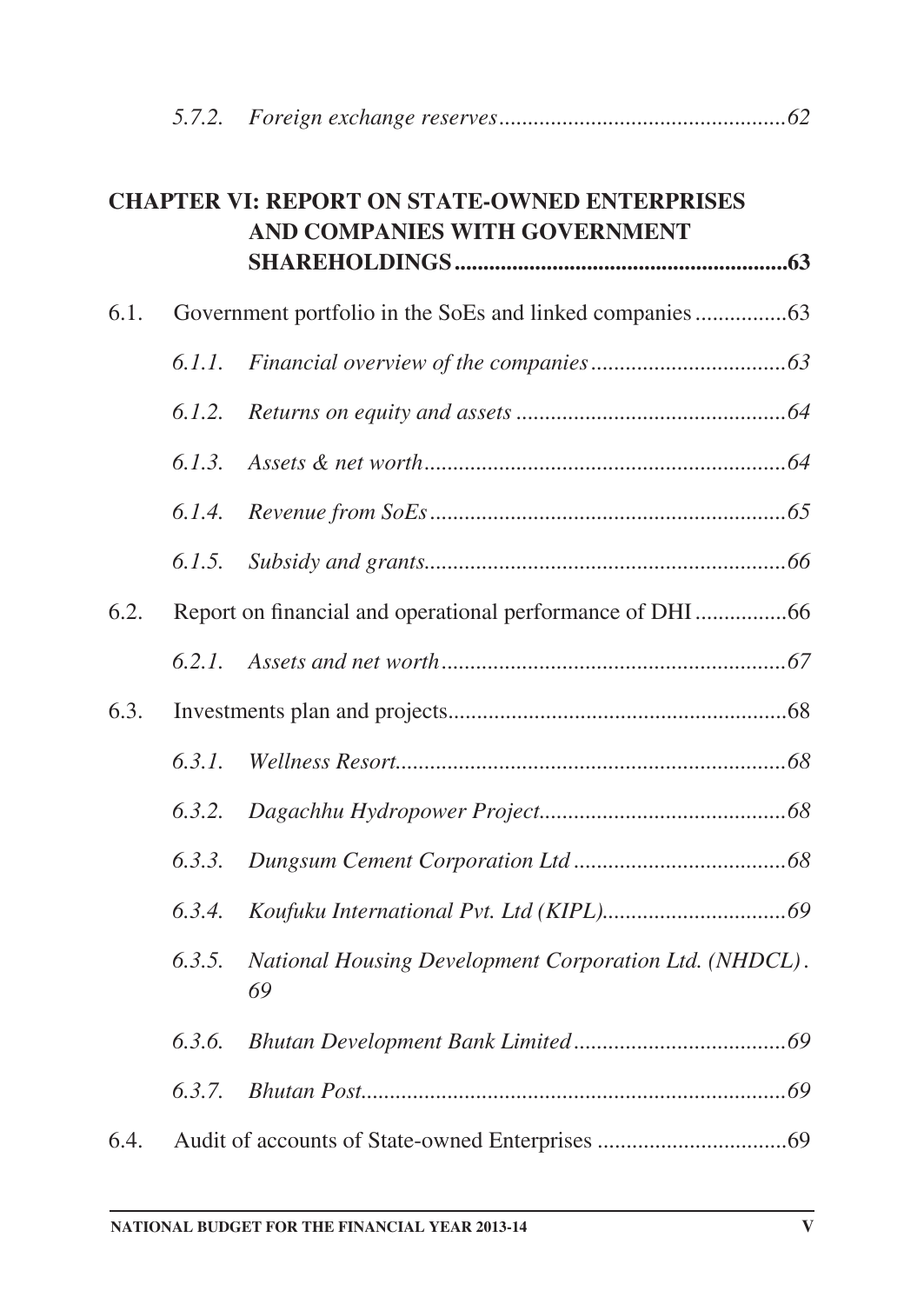|      |        | <b>CHAPTER VII: REPORT ON THE ROYAL MONETARY</b><br><b>AUTHORITY AND THE NATIONAL PENSION AND</b> |
|------|--------|---------------------------------------------------------------------------------------------------|
| 7.1. |        |                                                                                                   |
| 7.2. |        |                                                                                                   |
|      |        |                                                                                                   |
|      |        |                                                                                                   |
| 8.1. |        |                                                                                                   |
|      | 8.1.1. | <b>Bhutan Trust Fund for Environmental Conservation</b>                                           |
|      | 8.1.2. |                                                                                                   |
|      | 8.1.3. |                                                                                                   |
|      | 8.1.4. |                                                                                                   |
|      |        |                                                                                                   |
|      |        |                                                                                                   |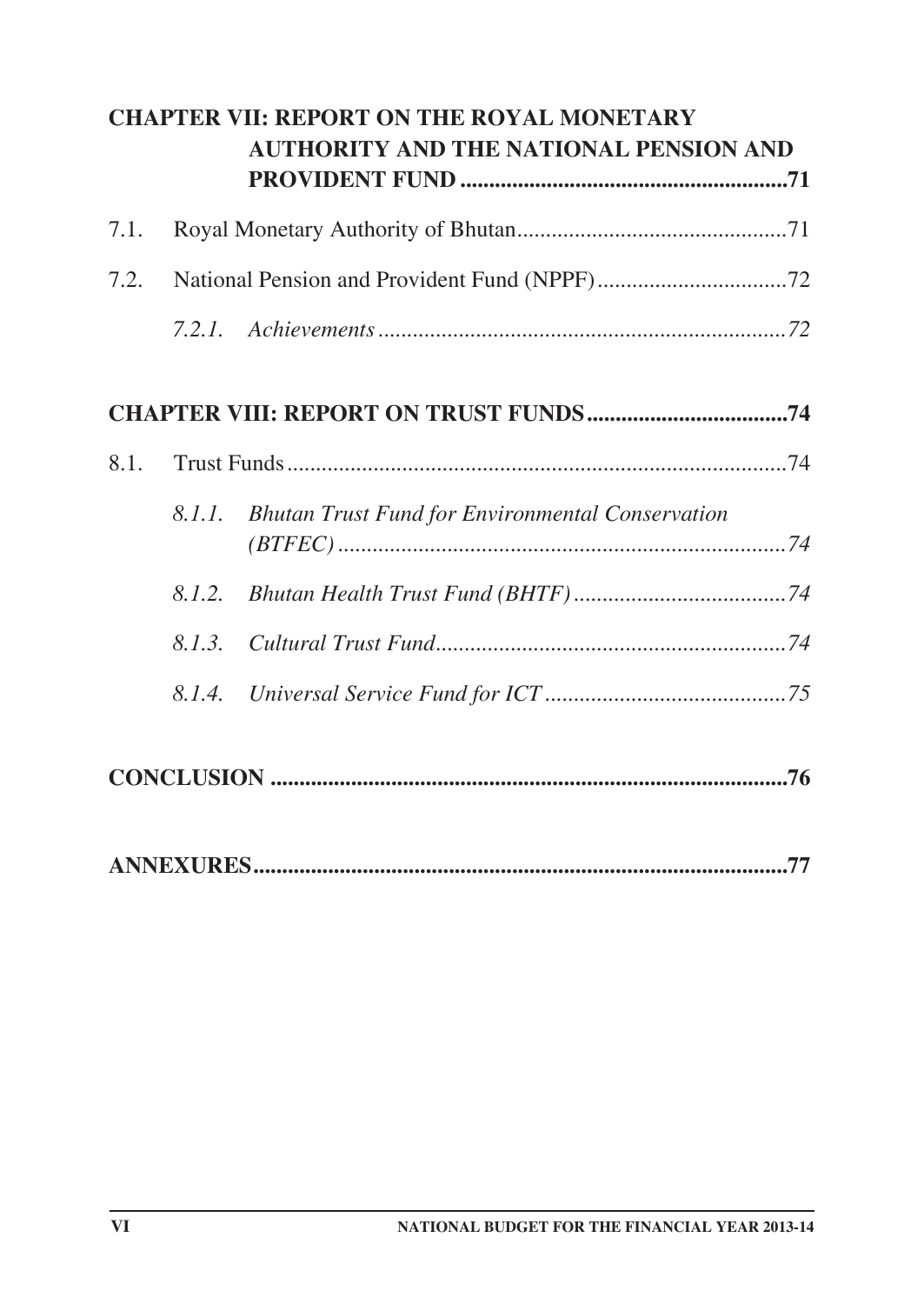# **INTRODUCTION**

Hon'ble Speaker, Hon'ble Members of Parliament,

I have the honour and privilege to present the Royal Government's budget for the Financial Year (FY) 2013-14. This budget marks the start of the second democratically elected Government's term and ushers in the first year of the 11<sup>th</sup> Five Year Plan (FYP). I take this opportunity to offer our prayers of gratitude and *Tashi Moenlem* to the guardian deities of the glorious Palden Drukpa, His Majesty the King, His Majesty Druk Gyalzhipa and the people of Bhutan for the successful election to the second Parliament. With the trust and confidence bestowed on our party, the People's Democratic Party Government has the honour and privilege to serve the *Tsa-Wa-Sum* for the next five years.

The finalization of the  $11<sup>th</sup> FYP$  will provide the opportunities to align the policies and priorities of the Government with the wishes and aspirations of the people. With our pledge to pursue *Wangtse Chhirpel*: *Prosperity for All,* the Government commits to implement our pledges through the annual budget.

In the past few years, Bhutan has experienced widening of the current account deficit leading to an acute shortage of Indian Rupee in the economy. Various policy measures including administrative restriction on imports of select items (vehicle, furniture and alcohol) have been put in place to rectify the balance of trade and to reign in the outflow of rupees. Measures also include freeze on credit for non-priority sector and using banking channel for inflow and outflow of rupees.

The rupee shortage has touched the lives of all Bhutanese and increased awareness on how vulnerable our economy is. On the other hand, the measures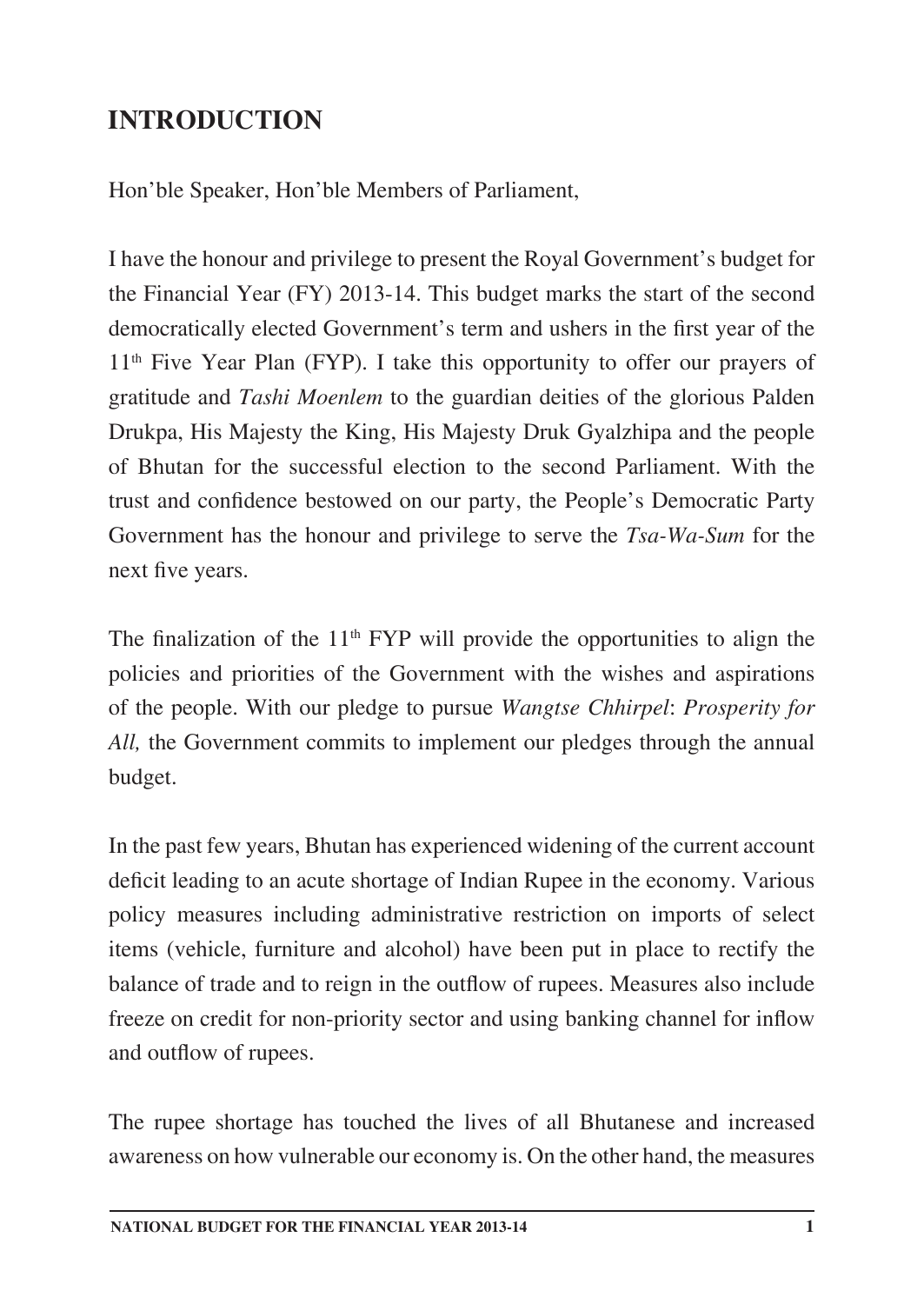initiated also provided opportunity to promote domestic productivity for local market and export but these are yet to yield any substantive result. In particular, boosting agriculture produce will go a long way in enhancing rural income and alleviating rural poverty besides reducing imports. In this regard, the Government will work hard to solve the Rupee situation through short term and long term measures. Further, the Government has developed an Economic Stimulus Plan (ESP) to boost economic growth by injecting liquidity into the banking system and implementing special support schemes. In this regard, I am pleased to report that the Government of India has generously committed to finance the ESP with a grant of Rs. 5 billion.

Hon'ble Speaker, the budget for FY 2013 -14 that I am presenting today has been prepared in line with the draft  $11<sup>th</sup>$  Plan and macro-fiscal projections for the medium-term. The budget accords emphasis on growth stimulation, employment generation and addressing the Rupee situation amongst others. In keeping with the Royal Command to bring Wangdue Phodrang Dzong back to its former glory, the reconstruction of the Dzong is expected to commence during this fiscal year, with the financial support of the Government of India.

As part of expenditure rationalization and to curtail wasteful expenditure, non-priority recurrent expenditure and non-development capital expenditure have been maintained at bare minimum. The Government will continue to take action to identify areas for further expenditure control through identification and removal of non-productive expenditure items. In this regard, the understanding and support of all budgetary agencies will be very important to tread on the sustainable fiscal path that is articulated in this report and by strictly adhering to the provisions of the Constitution, Public Finance Act and Financial Rules and Regulations.

In line with the provisions of the Public Finance Act 2007 (PFA), the budget has been formulated within the Budget Policy and Fiscal Framework Statement (BPFFS) that has been prepared by the Macroeconomic Framework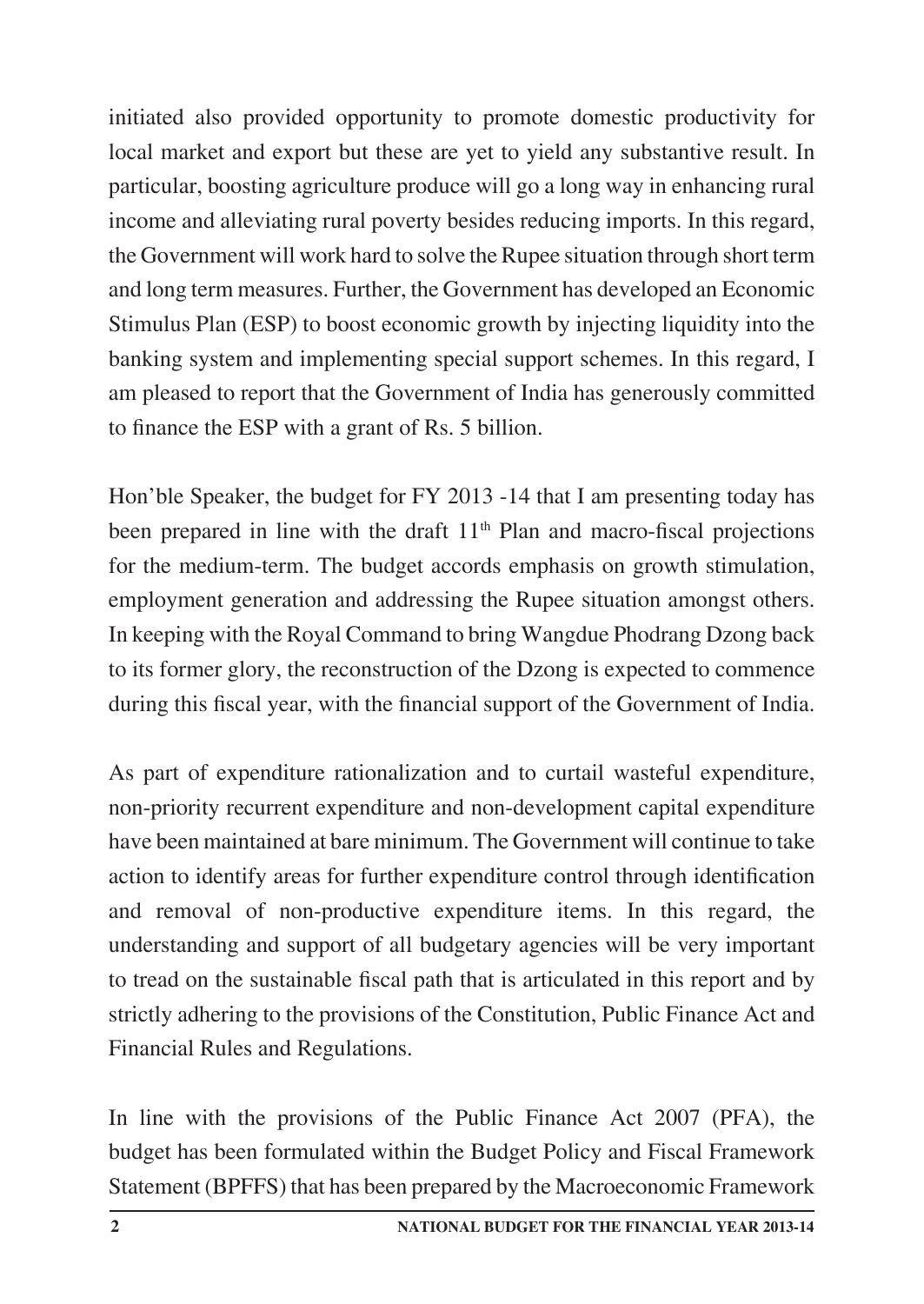Coordination Committee (MFCC). The MFCC comprises of members from the key economic agencies of the Government responsible for macro-fiscal projections for determining the fiscal path.

Hon'ble Speaker, against this background, I present the various aspects of the Government's Budget for FY 2013-14 in the following order:

| Chapter I   | : Operational Results of the Budget for the Financial Year |  |  |
|-------------|------------------------------------------------------------|--|--|
|             | $2011 - 12$ ;                                              |  |  |
| Chapter II  | : Past Macroeconomic Development;                          |  |  |
| Chapter III | : Revised Budget Estimates for the FY 2012-13;             |  |  |
| Chapter IV  | : Budget Estimates for the FY 2013-14;                     |  |  |
| Chapter V   | : Macroeconomic Outlook in the Medium Term;                |  |  |
| Chapter VI  | : Report on State-owned Enterprises and Government's       |  |  |
|             | <i>Share-holdings;</i>                                     |  |  |
| Chapter VII | : Report on National Pension and Provident Fund (NPPF)     |  |  |
|             | and Royal Monetary Authority (RMA);                        |  |  |
|             | Chapter VIII : Report on Trust Funds;                      |  |  |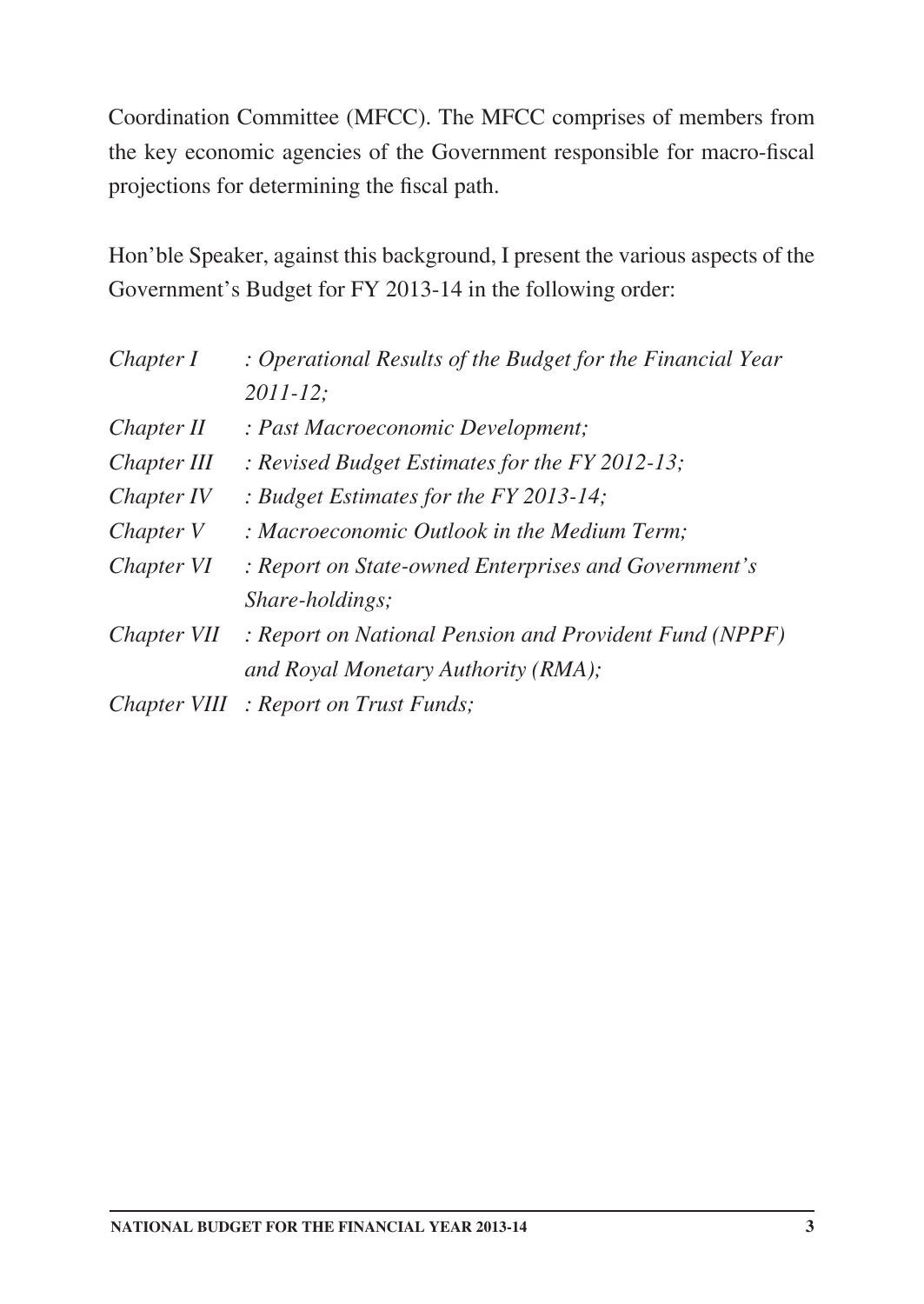# **CHAPTER I OPERATIONAL RESULTS OF THE BUDGET FOR THE FINANCIAL YEAR 2011-12**

The actual outcome of the Royal Government's budgetary operations for the FY 2011-12 is detailed in the Annual Financial Statements (AFS) which is circulated separately along with the Budget Report.

## **1.1 Overall financial position**

The FY 2011-12 started with an approved outlay of Nu.37,923.257 million and estimated resources of Nu.32,546.035 million. The fiscal deficit was Nu.5,377.222 million and the resource gap was Nu.5,327.436 million.

At the end of the FY, the actual outcome was Nu.33,688.009 million against the total realized resources of Nu.32,646.355 million, resulting in a fiscal deficit of Nu.1,041.654 million (1.1% of GDP) and resource gap of Nu.2,048.801 million (2.2% of GDP).

The statement of the comparison of approved budget with that of the actual outcome and financing of the balances is presented in Table 1.1.

|              |                            |                        | <i><b>TAR HE MERICING</b></i> |
|--------------|----------------------------|------------------------|-------------------------------|
|              | <b>Particulars</b>         | <b>Original Budget</b> | <b>Actual Outcomes</b>        |
| $\mathbf{A}$ | <b>RESOURCES</b>           | 32,546.035             | 32,646.355                    |
|              | <b>I. Domestic revenue</b> | 18,606.980             | 20,354.462                    |
|              | i. Tax                     | 12,857.021             | 14,676.929                    |
|              | ii. Non-tax                | 5,749.959              | 5,677.533                     |
|              | II. Other receipts (Net)   | 79.933                 | (209.627)                     |
|              | <b>III.</b> Grants         | 13,859.122             | 12,501.520                    |
|              | <i>i.</i> Programme grants | 1,900.740              | 1,721.654                     |
|              | a) GoI                     | 1,400.000              | 1,400.000                     |
|              | b) Other donors            | 500.740                | 321.654                       |
|              | ii. Project-tied grants    | 11.958.382             | 10,779.866                    |
|              |                            |                        |                               |

#### **Table 1.1: Financing and variance for the FY 2011-12**

*Nu. in millions*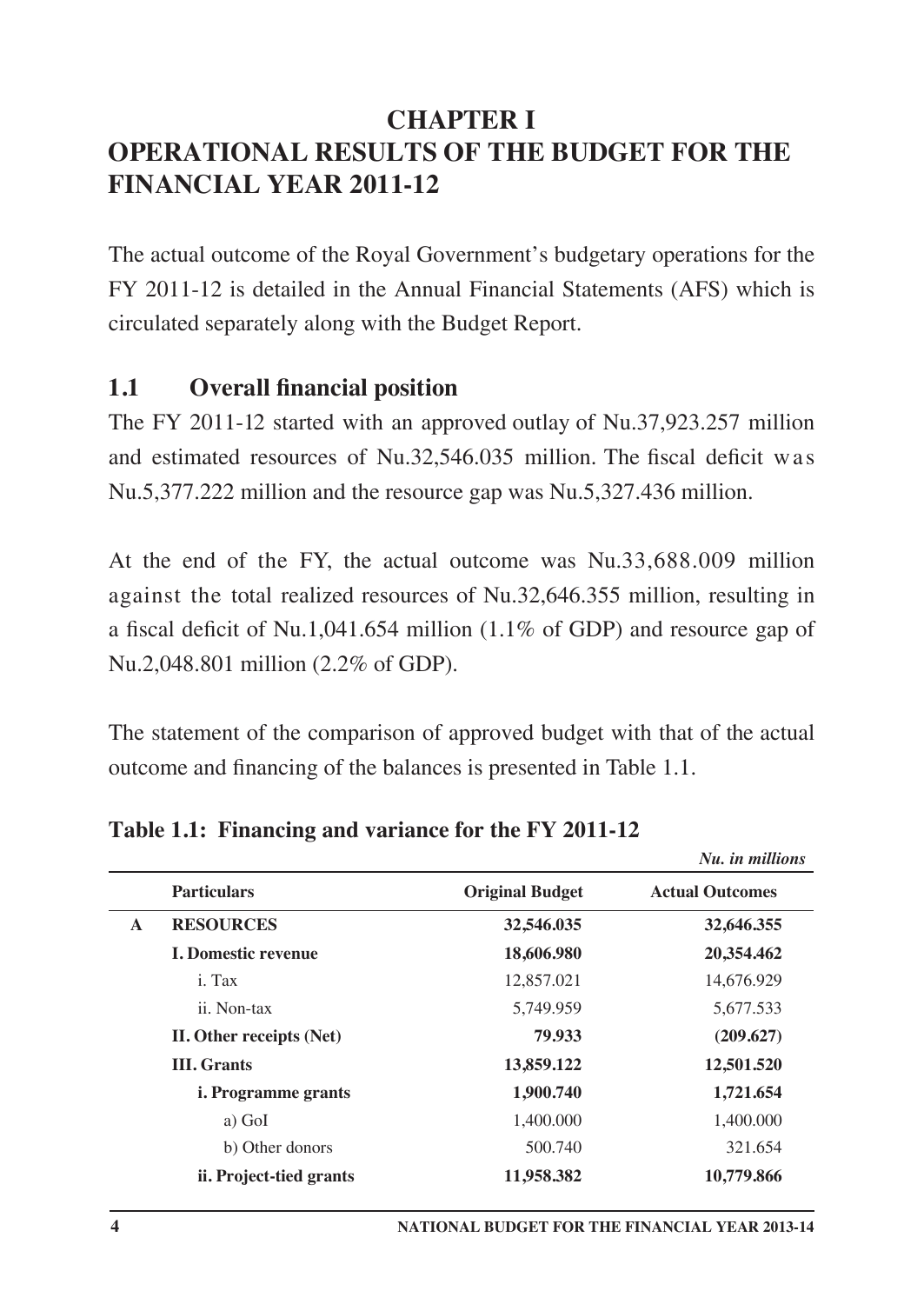|   |                            |                        | ти. не пинитк          |
|---|----------------------------|------------------------|------------------------|
|   | <b>Particulars</b>         | <b>Original Budget</b> | <b>Actual Outcomes</b> |
|   | a) GoI                     | 8,894.098              | 7,603.442              |
|   | c) Other donors            | 3,064.284              | 3,176.424              |
| B | <b>OUTLAY</b>              | 37,923.257             | 33,688.009             |
|   | I. Total expenditure       | 38,020.166             | 34,842.762             |
|   | <i>i</i> . Current         | 17,185.309             | 16,705.648             |
|   | ii. Capital                | 20,834.857             | 18,137.114             |
|   | II. Net lending            | (96.909)               | (1,036.573)            |
|   | III. Advance/suspense(net) |                        | (118.180)              |
| C | <b>OVERALL BALANCE</b>     | (5,377,222)            | (1,041.654)            |
| D | <b>FINANCING</b>           | 5,377.222              | 1,041.654              |
|   | <b>Net borrowings</b>      | 49.786                 | (1,007.147)            |
|   | <i>i</i> . Borrowings      | 2,403.196              | 6,212.866              |
|   | ii. Repayments             | 2,353.410              | 7,220.013              |
|   | <b>RESOURCE GAP</b>        | (5,327,436)            | (2,048.801)            |

*Source: Department of Public Accounts, Ministry of Finance*

#### **1.2 Actual budget outcome**

#### **1.2.1 Expenditure growth**

During the FY 2011-12, the total expenditure was Nu.34,842.762 million, about 38.2% of GDP. The year-on-year growth of expenditure was about 18%.

Although the **current expenditure** of Nu.16,705.648 million was above that of the previous year by 13.4%, it was managed within the approved budget of Nu.17,185.309 million. The **capitalexpenditure** for the year was Nu.18,137.114 million registering an increase of 22.7% over that of FY 2010-11.

#### **1.2.2 Domestic revenue**

The total internal revenue realized during the FY 2011-12 was Nu.20,354.462 million registering an overall increase of 16.6% over the previous FY and is about  $22.3\%$  of GDP.

*Nu. in millions*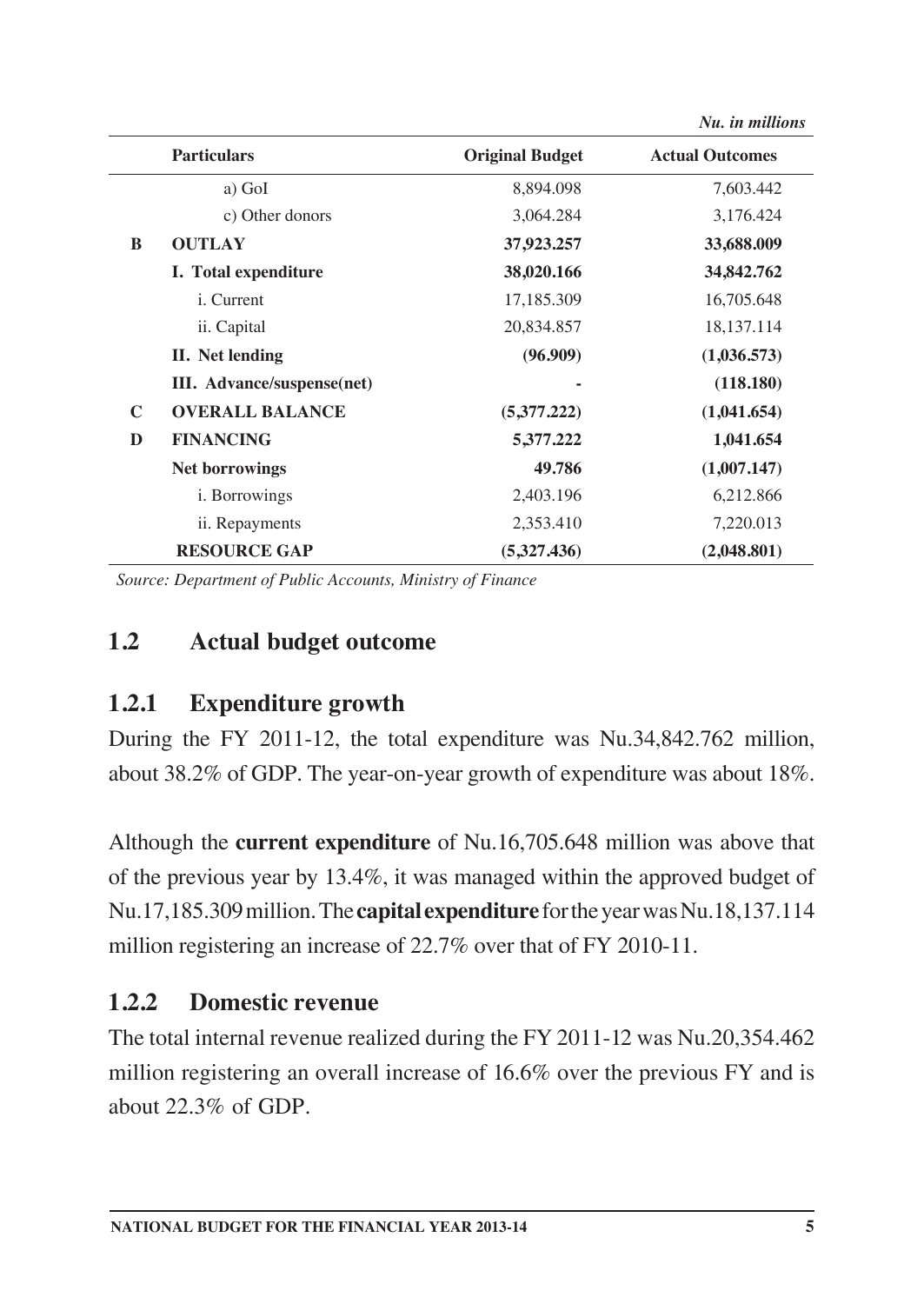## **1.2.3 Grants**

The total external grants received in-cash and in-kind was Nu.12,501.520 million, which accounted for 38.3% of total resources and was about 13.7% of GDP. Of the total external grant, GoI assistance was Nu.9,003.442 million. The external grant covered 68.9% of capital expenditure.

# **1.2.4 Debt**

The total government debt outstanding *(internal and external debt)* as on 30th June 2012 was **Nu.62,813.105 million** representing about 68.8% of the estimated GDP. The total *principal loan repayment* was Nu.7,220.014 million, of which Nu.4,991.397 million was entirely on account of internal borrowings. A total of Nu.4,004.431 million was paid as principal repayment for the redemption of T-Bills during the year.

# **1.2.4.1 Internal debt**

The internal debt outstanding at the end of FY was **Nu.1,092.547 million** which was about 2% of total government debt. Of the total internal debt, Nu.701.211 million was on account of loan availed by the Government to purchase aircraft for Drukair in 2005. The balance amount of Nu.391.336 million pertained to the amount transferred from refundable deposit account to meet the temporary cash shortage.

# **1.2.4.2 External debt**

The total external debt outstanding as on  $30<sup>th</sup>$  June 2012 was estimated at Nu.61,720.558 million. It constituted 98% of total government debt and about 67.6% of estimated GDP. The external debt in convertible currency (other than GoI) was US \$509.862 million, equivalent to Nu.29,174.260 million. The Rupee debt from GoI on account of hydropower projects was Rs.32,546.298 million. However, the external debt outstanding excludes the project loan for Dungsum cement project (Nu.1,848.571 million), GoI standby credit facility (Nu.6,000 million) and overdraft facility from SBI and PNB availed by RMA to tide over the Rupee shortage.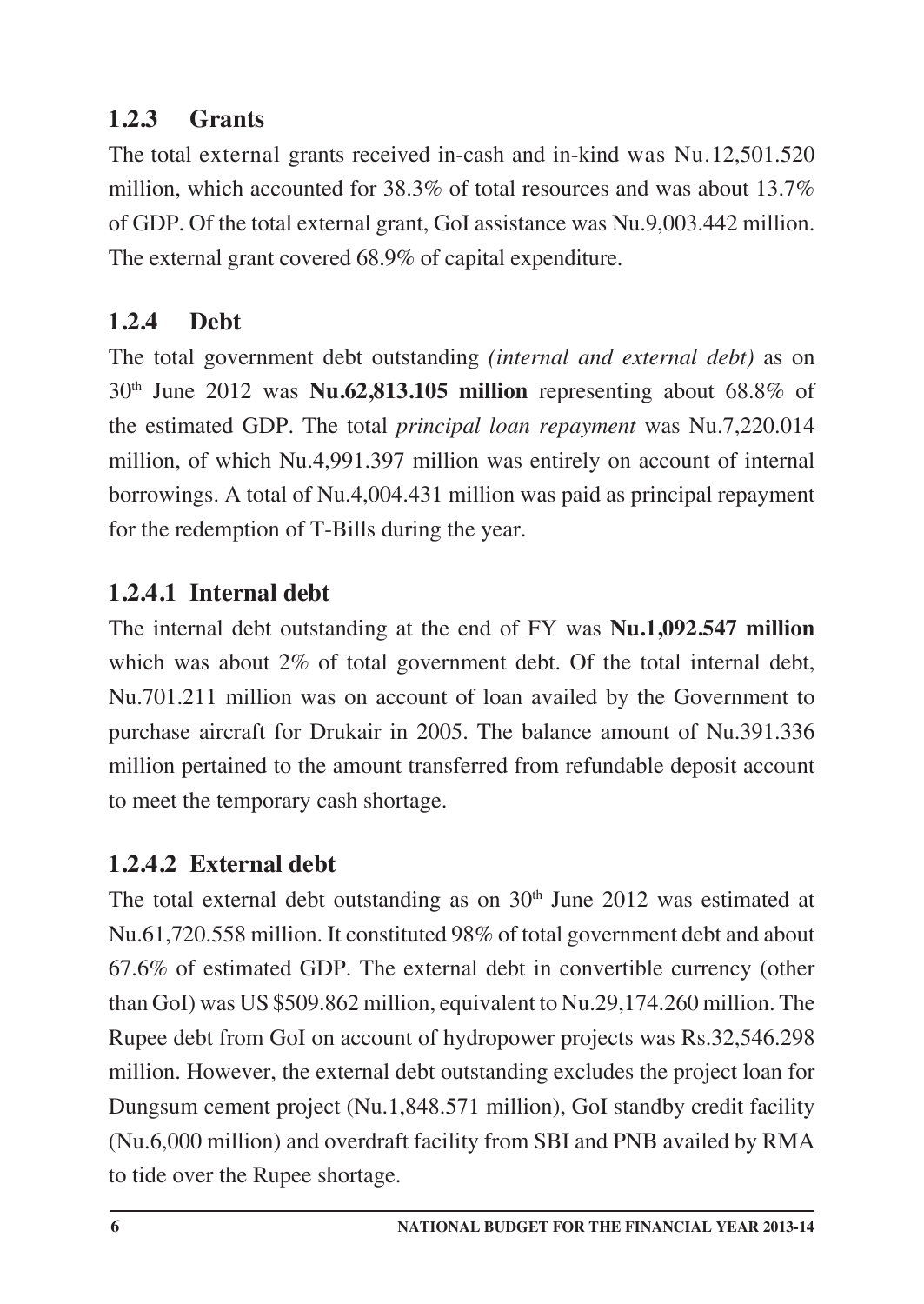## **CHAPTER II PAST MACROECONOMIC PERFORMANCE**

## **2.1 Gross domestic product (GDP)**

As per National Statistics Bureau (NSB), the real GDP growth for FY 2011-12 was 8.6%.The main driver of economic growth was the expansion of the electricity sector which accounted for 17.6% of GDP followed by construction sector with 13.5%. In terms of sectoral growth, the primary sector (agriculture, livestock and forestry) registered a growth of 1.7%, secondary sector (industry) at 7.3% and tertiary sector (service) at 11.8%.

## **2.2 Employment**

As per the *Labour Force Survey Report,* the unemployment rate in 2012 was estimated at 2.1% as compared to 3.1% in 2011. The youth unemployment was 7.3% as compared to 9.2% in 2011.

#### **2.3 Balance of payments**

The current account deficit improved slightly from 23.5% of GDP in FY 2010-11 to 19.3% of GDP in FY 2011-12. With regard to trade, export of goods decreased slightly from Nu.30.160 billion in FY 2010-11 to Nu.29.890 billion in FY 2011-12 representing a 0.9% decrease. Import of goods increased slightly by 0.3% from Nu.53.705 billion in FY 2010-11 to Nu.53.876 billion in FY 2011-12. As a result, the trade deficit increased by 1.9% from the previous year.

#### **2.4 Foreign exchange reserve**

In FY 2011-12, the total gross international reserve was US \$ 770 million compared to US \$ 906 million in FY 2010-11. The decrease in convertible currency (CC) reserve was due to the exchange of US \$ 200 million for Indian rupees in December 2011.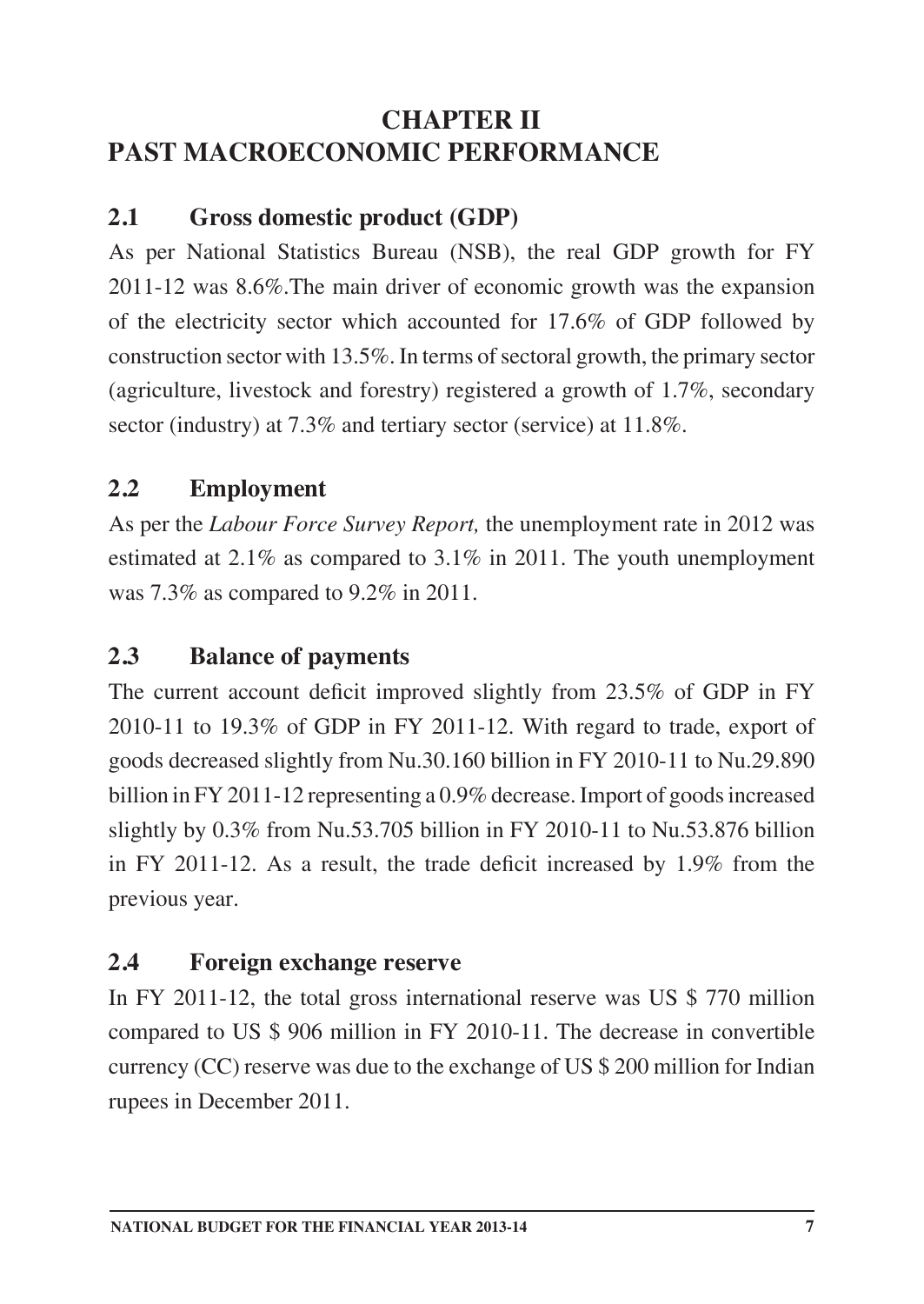## **2.5 Debt & debt service**

The total Government debt outstanding *(internal and external debt)* on 30<sup>th</sup> June 2012 was estimated at Nu.62,813.105 million, which was about 68.8% of GDP. The growth in debt stock was about 29% mainly from disbursements for hydropower projects. Of the total Government debt stock, external debt accounted for about 98%, while the remaining 2% was on account of internal debt. Rupee debt accounted for about 53% of the total external debt. Debt service as a percentage of exports of goods and services was 12.9%.

#### **2.6 Exchange rate**

During the FY 2011-12, the exchange rate was Nu.50.27 per US\$ (fiscal year average). The Ngultrum depreciated by 10.9% from that of the previous year.

#### **2.7 Prices**

At the end of FY 2011-12, the annual inflation was recorded at 13.5%. The prices of food items increased by 18.7% while that of non-food items increased by 10.7%.

#### **2.8 Banking and the financial sector**

#### **2.8.1 Credit**

The total credit of the financial sector was Nu.51.305 billion by the end of FY 2011-12. Of the total credit, banking credit was about Nu.45.442 billion mainly on account of private sector credit (*94.5% of the total credit*). In terms of credit composition, building and construction sector remained highest at 26.5% of the total credit. This was followed by personal loans amounting to Nu.8.334 billion which was about 16.2% of the total credit.

#### **2.8.2 Non-performing loans**

The total non-performing loans (NPL) of financial institutions was Nu.4.014 billion by the end of June, 2012. It increased by Nu.555 million from the previous FY 2010-11. However, the NPL ratio improved to 7.8% in FY 2011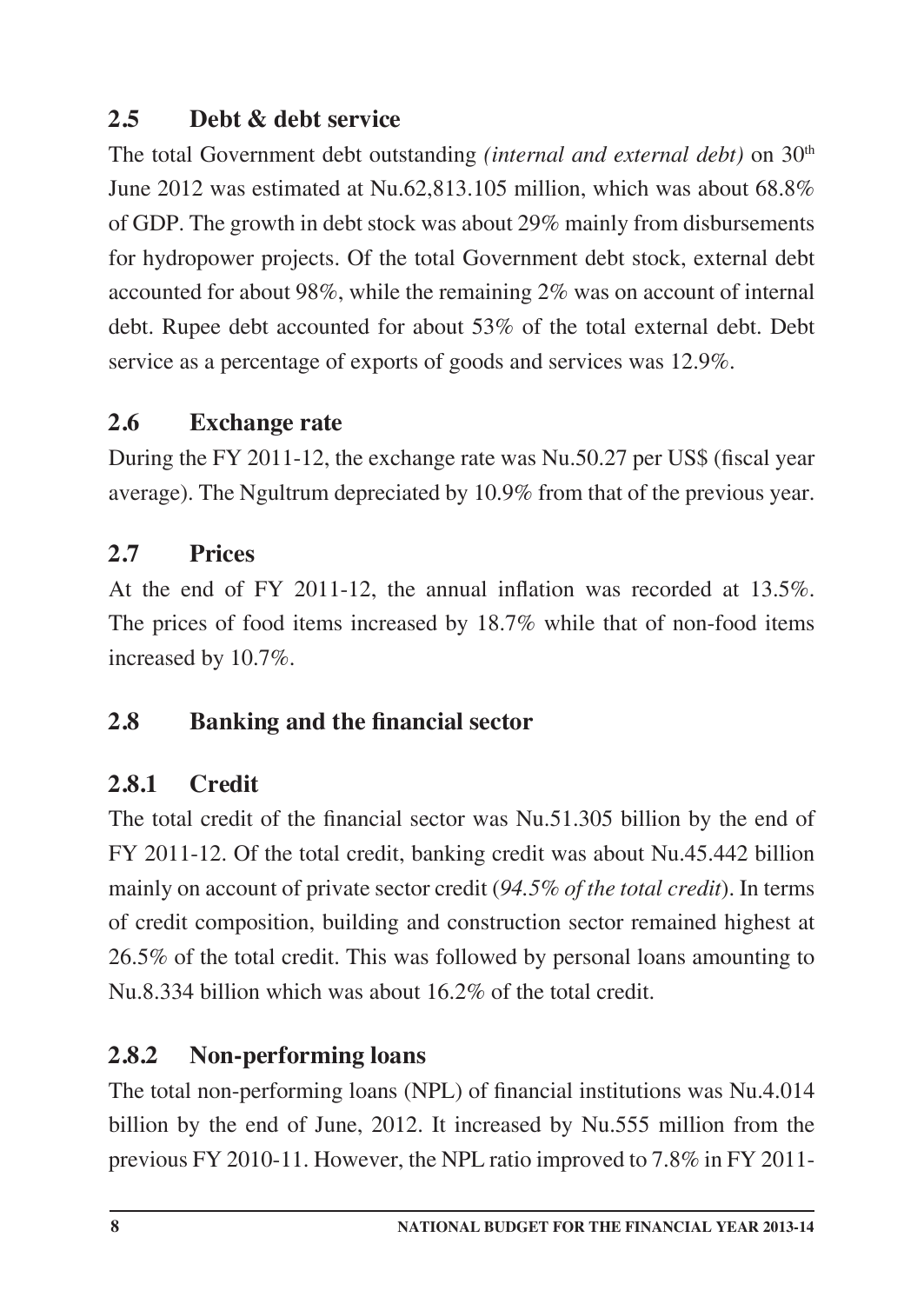12 from 8.5% in FY 2010-11. Manufacturing/industry was the single largest sector with the highest NPL.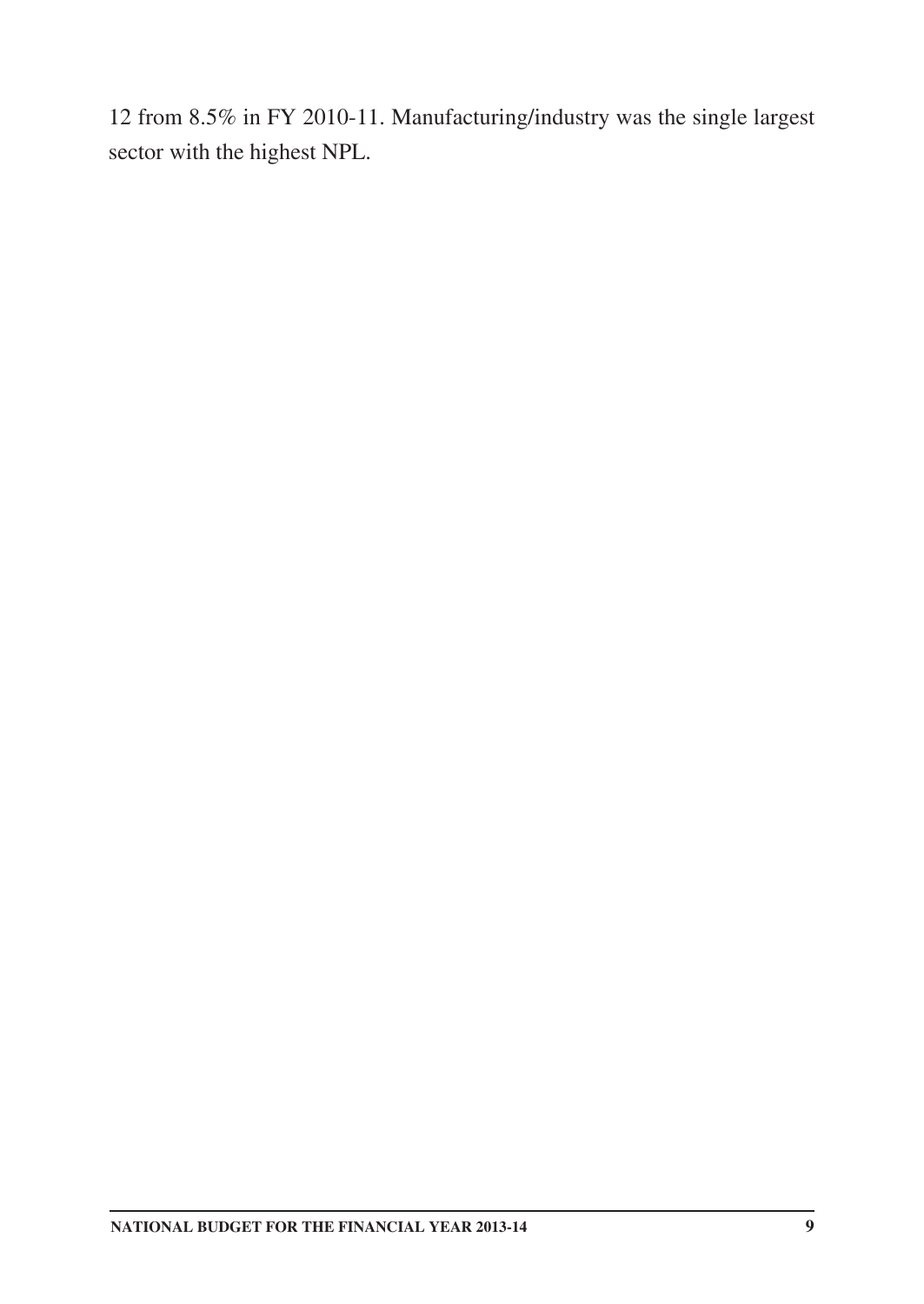## **CHAPTER III REVISED BUDGET ESTIMATES OF FY 2012-13**

Hon'ble Speaker, as required by the Public Finance Act, I am now presenting the revised budget of FY 2012-13.

The FY 2012-13 was the last year of the  $10<sup>th</sup> FYP$ . It started with an estimated budget of Nu.38,044.196 million. The fiscal deficit was projected at 1.6% of GDP and the resource gap at 0.7% of GDP. During the year, the budget was revised to Nu.43,781.222 million. There was a net increase of Nu.5,737.026 million, which was mostly due to incorporation of donor funded programs.

With the above revisions, fiscal balance and resource gap as of  $30<sup>th</sup>$  June, 2013 was estimated at 0.9% and 0.2% of GDP respectively as shown in Table 3.1 below:

|                                                   |                           | Nu. in millions                   |
|---------------------------------------------------|---------------------------|-----------------------------------|
| <b>SOURCES OF FINANCE</b>                         | Approved<br><b>Budget</b> | <b>Revised</b><br>30th June, 2013 |
| <b>TOTAL RESOURCES</b>                            | 31,891.042                | 37,648.230                        |
| <b>I. DOMESTIC REVENUE</b>                        | 21, 157. 457              | 21,183.512                        |
| i. Tax                                            | 15,282.381                | 15,561.751                        |
| ii Non-Tax                                        | 5,875.076                 | 5,621.761                         |
| <b>II. OTHER RECEIPTS</b>                         | 42.344                    | 78.582                            |
| <b>III. ADJUSTMENT OF PREVIOUS YEAR'S ADVANCE</b> |                           |                                   |
| Adjustment of prior year advances                 |                           | 587.527                           |
| <b>IV. GRANTS</b>                                 | 10,691.241                | 15,798.609                        |
| i. Program Grants                                 | 2,075.725                 | 3,202.378                         |
| GoI<br>a)                                         | 1,400.000                 | 1,400.000                         |
| b) others                                         | 675.725                   | 1,802.378                         |
| ii. Project-tied Grants                           | 8,615.516                 | 12,596.231                        |
| a) GoI                                            | 6,104.326                 | 9,097.023                         |
| b) Others                                         | 2,511.190                 | 3,499.208                         |
| <b>OUTLAY</b>                                     | 33,486.239                | 38,604.393                        |
| <b>I.Total Expenditure</b>                        | 34,515.549                | 39, 343. 353                      |

**Table 3.1: Revised Budget Estimate for FY 2012-13**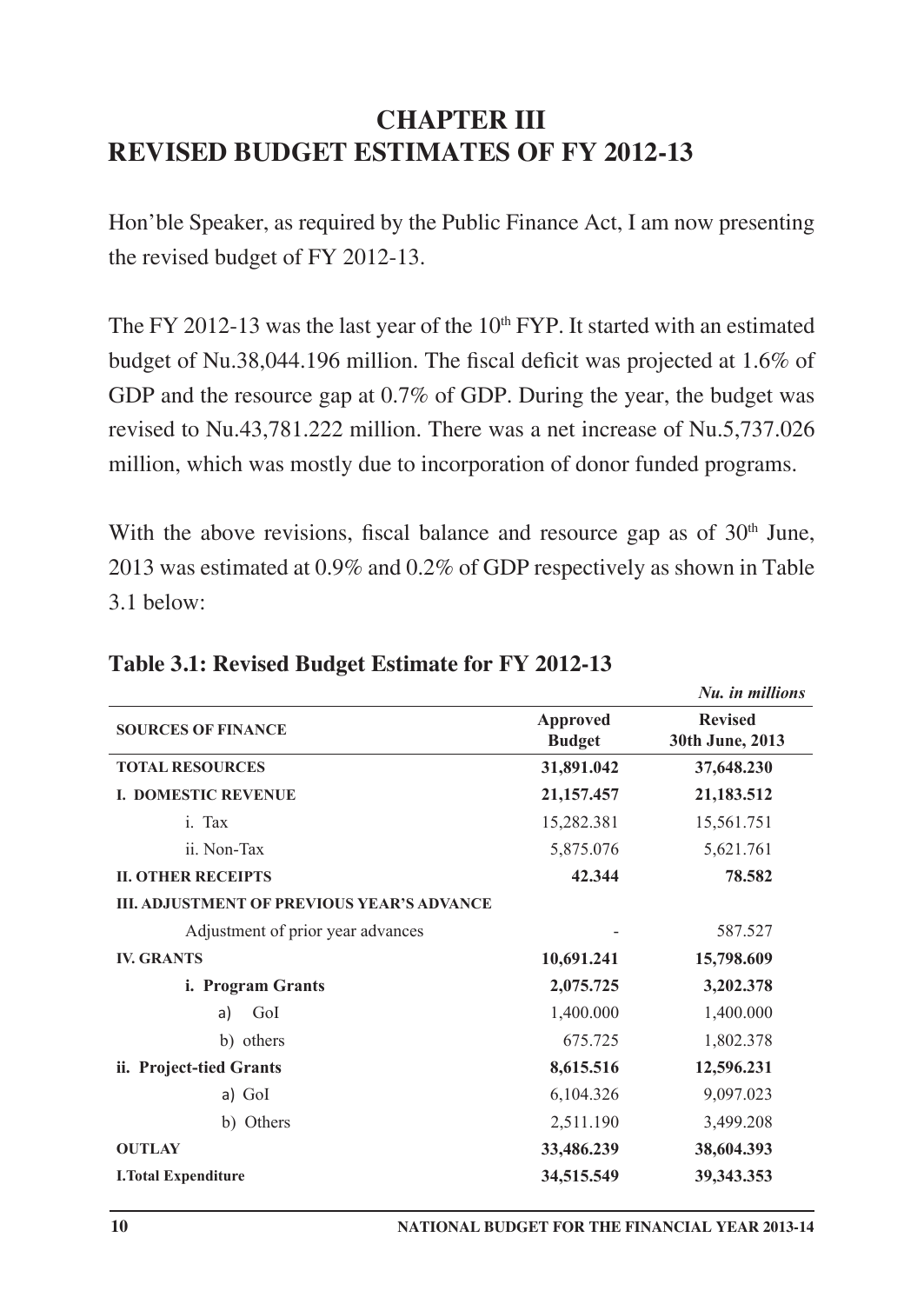|                                            |                           | Nu. in millions                   |
|--------------------------------------------|---------------------------|-----------------------------------|
| <b>SOURCES OF FINANCE</b>                  | Approved<br><b>Budget</b> | <b>Revised</b><br>30th June, 2013 |
| i. Current Expenditure                     | 18,262.630                | 18,626.065                        |
| ii. Capital Expenditure                    | 16,252.919                | 20,717.288                        |
| <b>II.Net Lending</b>                      | $-1,029.310$              | $-738.960$                        |
| <b>OVERALL BALANCE</b>                     | $-1,595.197$              | $-956.163$                        |
| <b>FINANCING</b>                           | 1,595.197                 | 956.163                           |
| <i>i.</i> Project tied Borrowings          | 1,708.781                 | 1,812.503                         |
| ii. Program Borrowings                     | 1,735.000                 | 2,010.669                         |
| Less Repayment                             | 2,343.712                 | 2,903.394                         |
| iii. Internal Borrowing (T Bills)          |                           | 12,892.706                        |
| Less Repayment                             | 175.300                   | 13,067.759                        |
| iv. Resource Gap (Change in Cash Balances) | 670.431                   | 211.438                           |
| <b>Fiscal balance % of GDP</b>             | $1.56\%$                  | $0.94\%$                          |
| Resource gap % of GDP                      | 0.65%                     | 0.21%                             |

The details of the revised budget are as follows:

## **3.1 Expenditure**

#### **3.1.1 Current expenditure**

The current expenditure estimate increased by 2% from the original estimates of Nu.18,262.630 million to Nu.18,626.065 million.

#### **3.1.2 Capital expenditure**

The capital expenditure increased by 27% from the original estimates of Nu.16,252.919 million to Nu.20,717.288 million.

The detail of the supplementary incorporation is submitted as part of the **Supplementary Budget Appropriation Bill for FY 2012-13** for kind consideration by the House.

#### **3.2 Domestic revenue estimates**

The revised revenue for the FY 2012-13 was estimated at Nu.21,183.512 million with an increase of 0.1% from the original estimates. Tax revenue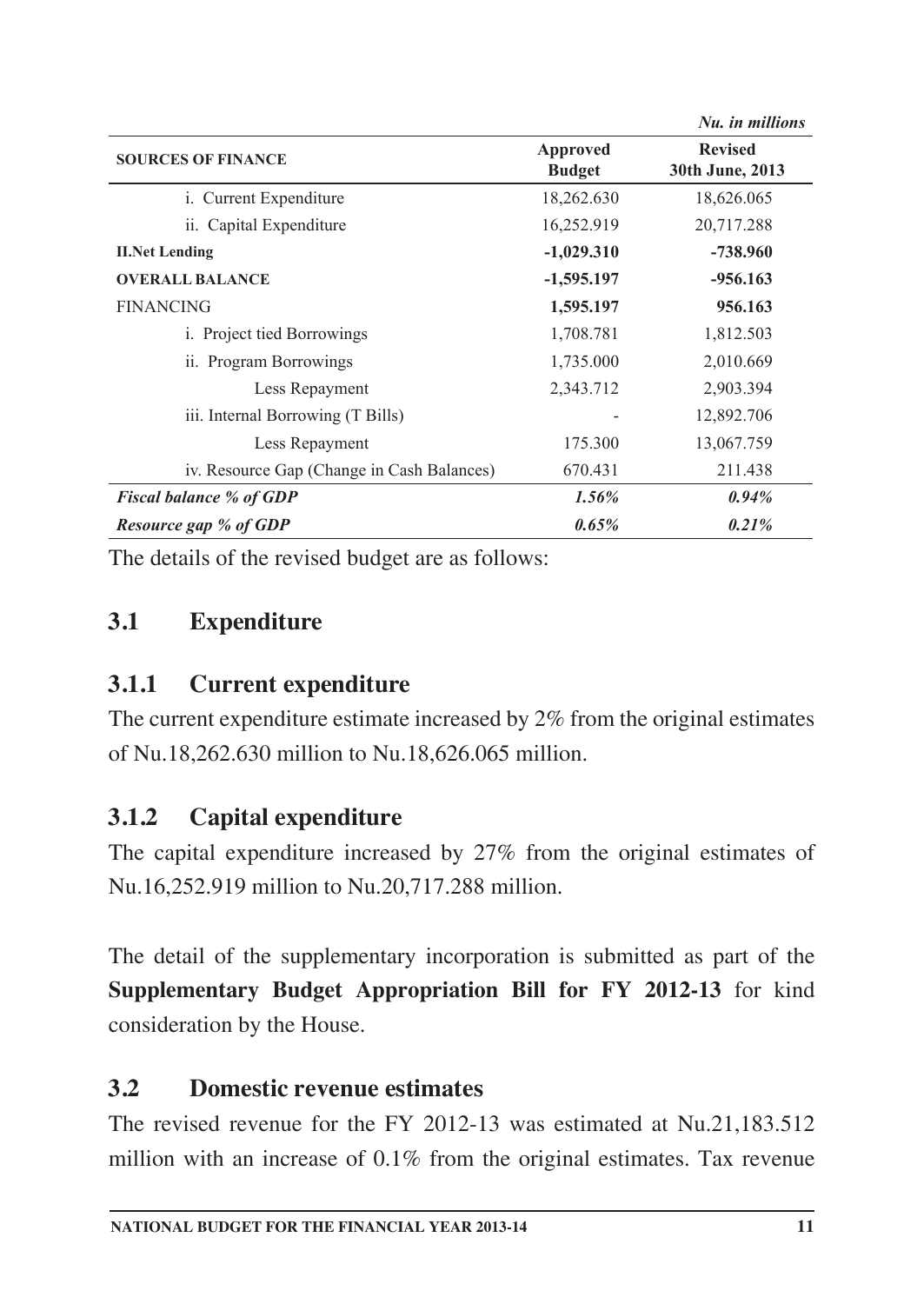was estimated to increase by 1.8% from the original estimates, mostly from corporate taxes and tourism royalty. The revised revenue estimates are presented in Table 3.2 below.

|                            | FY 2012-13<br><b>Sources</b>            |            |                |          |
|----------------------------|-----------------------------------------|------------|----------------|----------|
|                            |                                         | Original   | <b>Revised</b> | % Change |
| A                          | <b>Tax Revenue</b>                      | 15,282.380 | 15,561.751     | 1.8      |
| $\boldsymbol{I}$           | <b>Direct Tax</b>                       | 9,387.260  | 9,531.411      | 1.5      |
| 1                          | Corporate Income Tax                    | 5,089.070  | 5,346.071      | 5.1      |
| $\overline{2}$             | <b>Business Income Tax</b>              | 1,489.410  | 1,434.910      | $-3.7$   |
| 3                          | Personal Income Tax                     | 1,097.840  | 1,030.530      | $-6.1$   |
| $\overline{\mathbf{4}}$    | Other Direct Tax Revenue                | 1,710.950  | 1,719.910      | 0.5      |
| $\boldsymbol{\mathit{II}}$ | <b>Indirect Tax</b>                     | 5,895.120  | 6,030.340      | 2.3      |
| 1                          | Sales Tax                               | 2,022.750  | 2,022.750      | 0.0      |
| $\overline{2}$             | <b>Excise Duty</b>                      | 3,488.060  | 3,617.630      | 3.7      |
| 3                          | <b>Customs Duty</b>                     | 363.099    | 363.099        | 0.0      |
| 4                          | Green Tax                               |            | 3.523          |          |
| 5                          | Other Indirect Tax Revenue              | 21.213     | 23.336         | 10       |
| B                          | <b>Non-Tax Revenue</b>                  | 5,875.080  | 5,621.761      | $-4.3$   |
| 1                          | Administrative fees & charges           | 351.913    | 353.591        | 0.5      |
| $\mathbf{2}$               | Capital Revenue                         | 125.227    | 111.129        | $-11.3$  |
| 3                          | Revenue from Government<br>Departments  | 317.947    | 334.865        | 5.3      |
| 4                          | Dividend                                | 3,009.995  | 3,024.100      | 0.5      |
| 5                          | Net Surplus Transfer                    | 200.000    |                | $-100.0$ |
| 6                          | Other Non-Tax Revenue                   | 25.062     | 50.254         | 100.5    |
| $\overline{7}$             | Interest on loan from Corpora-<br>tions | 1,844.930  | 1,747.822      | 0.00     |
|                            | Total Revenue (A+B)                     | 21,157.457 | 21,183.512     | 0.1      |

**Table 3.2: Revised Revenue Summary for FY 2012-13**

*Nu. in millions*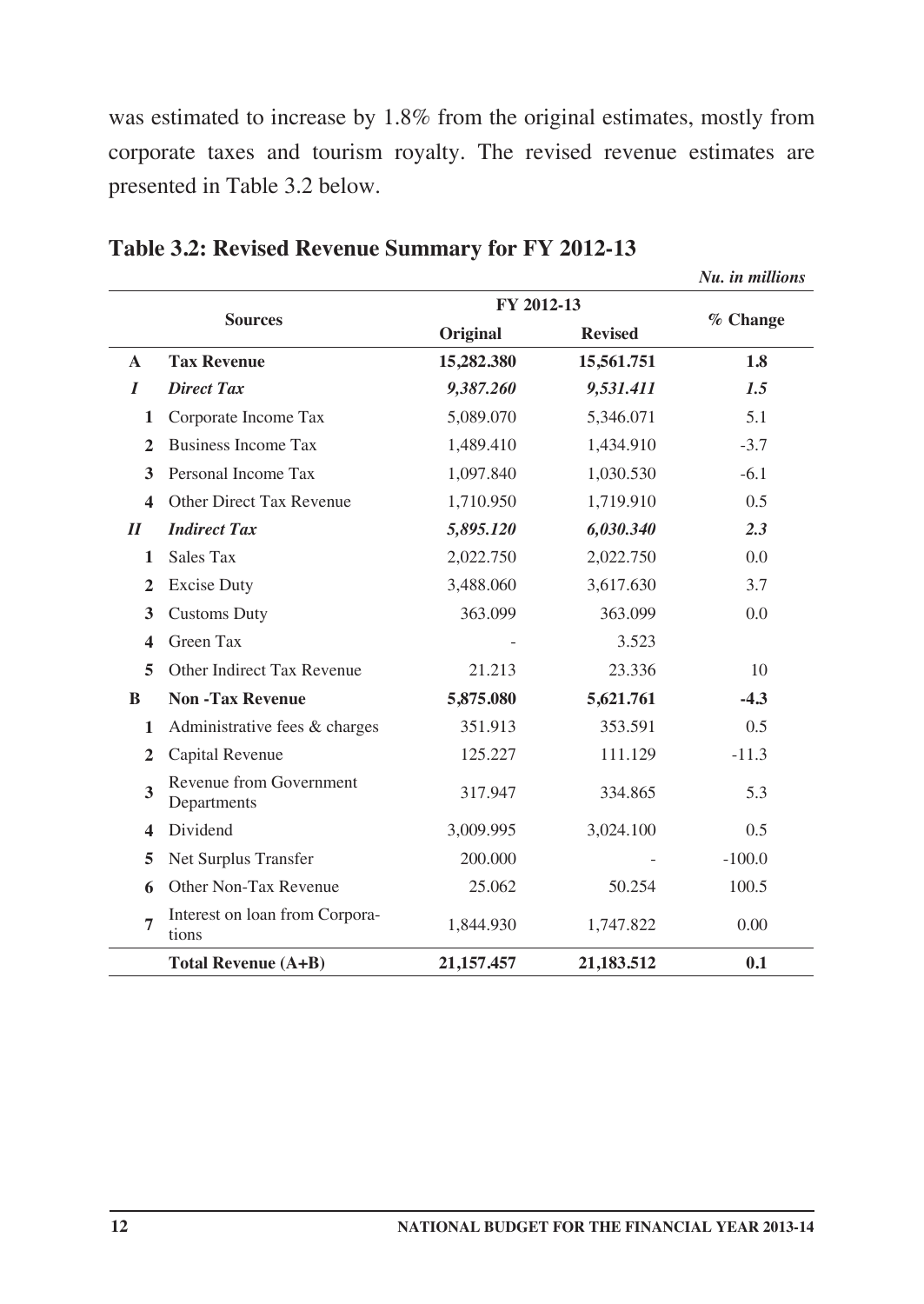## **3.3 External grants**

#### **3.3.1 Program grant**

The program grant increased by more than 54% from the original estimates of Nu.2,075.725 million to Nu.3,202.378 million. The increase was due to receipt of Nu.1,126.653 million from the Asian Development Bank. Program grant from GoI was projected at Nu.1,400 million, out of which, Nu.1,050 million only was received during the year.

## **3.3.2 Project grants**

Total project grants estimated was Nu.12,596.231 million, of which, GoI assistance on account of PTA and SDP was Nu.9,097.023 million.

## **3.4 Other receipts**

Other receipts increased from Nu.42.344 million to Nu.78.582 million.

## **3.5 Borrowings**

The external project-tied borrowings for FY 2012-13 increased by 6.07% i.e. from Nu.1,708.781 million to Nu.1,812.503 million. Under program borrowing, total disbursement during the year was Nu.2,010.669 million against the budgeted program borrowing of Nu.1,735 million. Major disbursements included soft loans of Nu.1,847.400 million from the World Bank under the Development Policy Credit II and Nu.167.269 million for SASEC Trade Facilitation Program from the ADB.

## **3.6 Debt and debt servicing**

External debt outstanding on 30<sup>th</sup> June 2013 was estimated at Nu.95,482.566 million which is about 93.5% of the estimated GDP. The debt stock increased by about 55% on account of disbursements for the 3 hydro power projects and the inclusion of project loan for DCCL, GoI standby credit facility and currency swap arrangement in the external debt stock starting from FY 2012- 13. The proceeds of the GoI credit line and the currency swap arrangement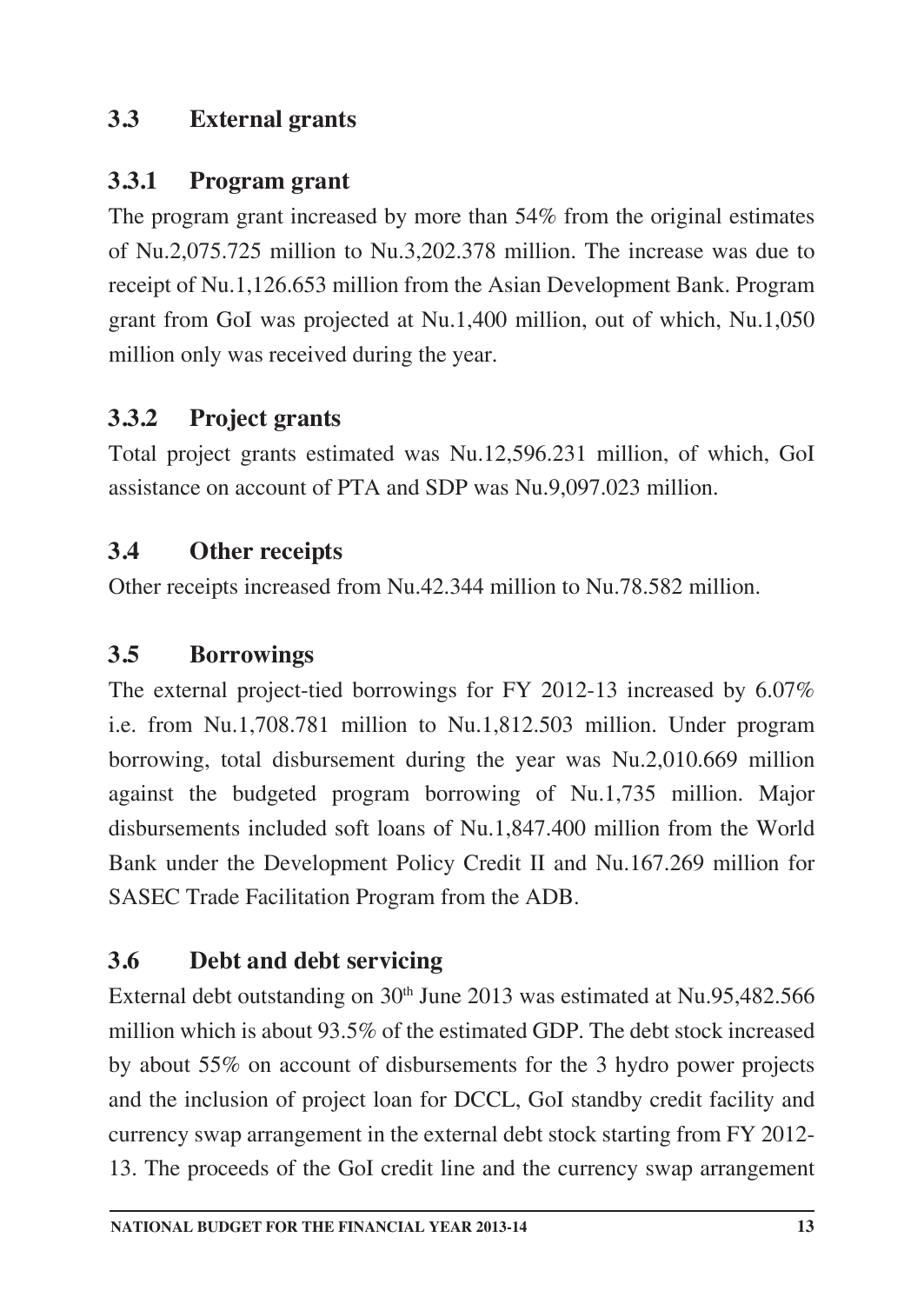was received by RMA to meet the Rupee requirement for balance of payments transactions. The debt stock excluded the overdraft availed by RMA from Indian commercial banks (SBI and PNB) to meet the Rupee requirement. Hydropower debt constituted about 57% of the total external debt while the balance 43% was on account of loans availed for other socio-economic development projects and balance of payments support.

The total external debt service (*i.e. principal plus interest*) was estimated at Nu.6,309.209 million. Of this, external debt service on account of budget is estimated at Nu.5,359.512 million. The debt service ratio was estimated at 14.6%.

The domestic debt stock stood at Nu.525.907 million which was availed for purchase of aircraft in 2005.

As the Government consolidated fund position was negative most of the time during the year, MoF resorted to issuance of T-bills amounting to Nu.12.893 billion and availed overdraft from RMA and BoB for the purpose of ensuring timely implementation of projects. Interest expenses on account of overdraft (Nu.54.46 million) and T-bills (Nu.93.16 million) amounted to Nu.147.62 million. Although the T-bills were fully redeemed during the FY, the overdraft amount of Nu.5.816 billion was carried forward.

## **3.7 Foreign exchange reserve**

As of  $30<sup>th</sup>$  June 2013, the convertible currency (CC) reserve was estimated at US\$ 743.788 million while the Rupee balance was Rs. 11,352.235 million. Taking advantage of the favourable Rupee-dollar exchange rate, the RMA exchanged US\$ 200 million for rupees on  $28<sup>th</sup>$  June 2013 to liquidate the expensive short term borrowings from Indian commercial banks.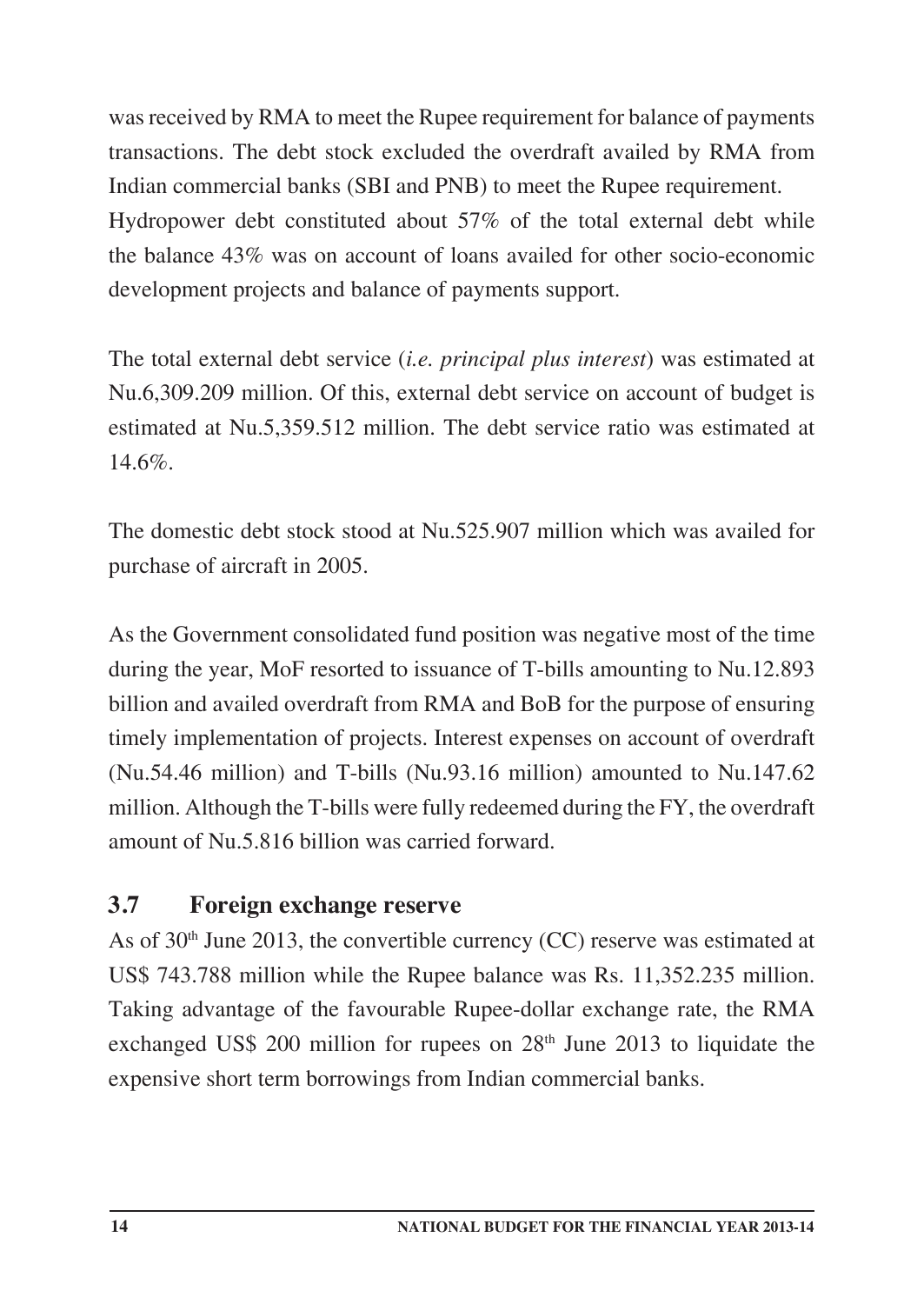## **CHAPTER IV BUDGET ESTIMATES FOR THE FY 2013-14**

Hon'ble Speaker, I now have the honour and privilege to present before this august house the budget for the FY 2013-14. Being the first budget of the new Government, this budget is of great significance for laying down the sound foundation to achieve the hopes and aspirations of the people. However, it is equally important to ensure that the budget is formulated based on the resource envelope in line with the priorities of the  $11<sup>th</sup> FYP$ , being mindful of its impact on other key aspects of the economy such as the balance of payments, inflation and debt burden. Therefore, as a key fiscal policy initiative, the Government will pursue fiscal consolidation by enhancing revenue, curtailing wasteful recurrent and non-priority development expenditure.

In spite of the high level of economic growth, Bhutan still faces many challenges, such as, poverty, unemployment, rural-urban migration, narrow revenue base, widening current account deficit, Indian Rupee shortage and liquidity crunch.

Hon'ble Speaker, budget has been provided for spillover works and important capital works such as rural water supply, schools, hospitals, improving the existing infrastructure, etc. which are ready for implementation. It will be revised as and when more resources are mobilized. The budget includes an annual grant of Nu.2.00 million to every Gewog (total of Nu.410 million), which they will be authorized to use for development and other activities in the Gewog for the benefit of the people. Hon'ble Speaker, in keeping with the provisions of the Constitution and Public Finance Act, the budget for the FY 2013-14 has been framed within the following broad budget policies:

#### **Expenditure rationalization**

Being the first year of the 11<sup>th</sup> FYP, priority is accorded for preparatory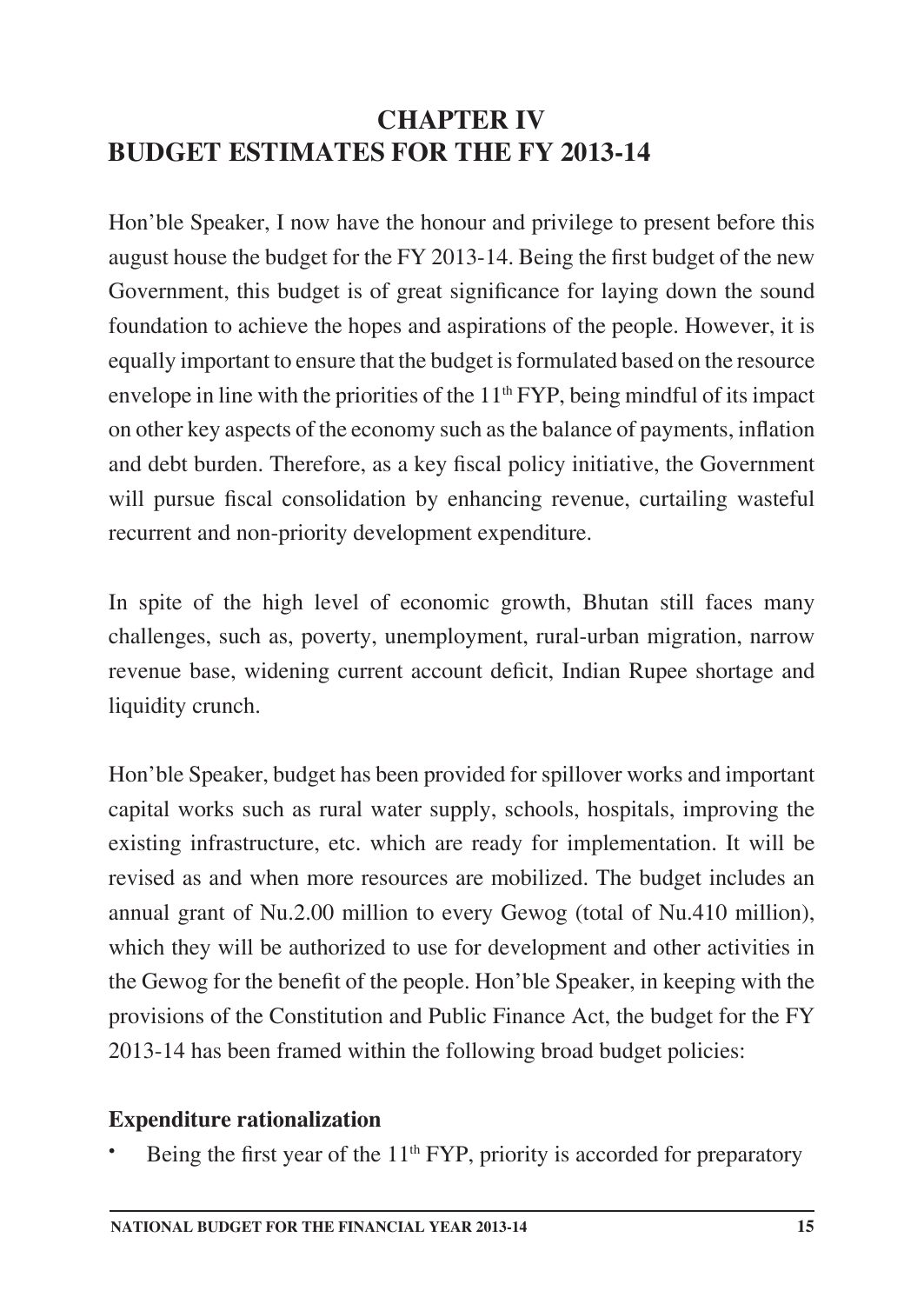works of capital investments such as feasibility studies, survey, design and drawing, environment clearance, etc.;

- **·** Budget provided for the new capital works are only with the completed preparatory works and those ready for implementation;
- **·** Operating expenditures such as travel, supplies and materials, entertainment budget, etc. are kept at the previous year's budget levels;
- **·** Minimum budget for non-development capital expenditure such as furniture, computer and office equipment provided except for new establishments and schools;
- Priority for completion of spillover works from 10<sup>th</sup> FYP and provision of standard facilities for Gewogs;
- **·** No budget for vehicles except for ambulances and other critically required utility vehicles;
- **·** Ex-country travel budget provided only for mandatory meetings, conferences and seminars as per bilateral and multi-lateral agreements;
- **·** Subsidy provided to agencies with social mandate for capital works and to cover the revenue deficit.

# **Sustainable fiscal balance**

- **·** Domestic revenue, besides covering recurrent expenditure fully, to finance at least 15% of capital expenditure;
- **·** Contain fiscal deficit below 5% of GDP with a target to achieve an average of 3% of GDP during the plan period.

# **Sustainable resource gap**

- **·** Avail external borrowings only for socially productive, economically gainful and commercially viable projects;
- **·** External borrowings not to be used for purchase of vehicles, trainings, study visits, road shows, etc.;
- **·** Limit Government domestic borrowings to avoid crowding out of private sector credit;
- **·** Implementation of externally financed projects to commence only upon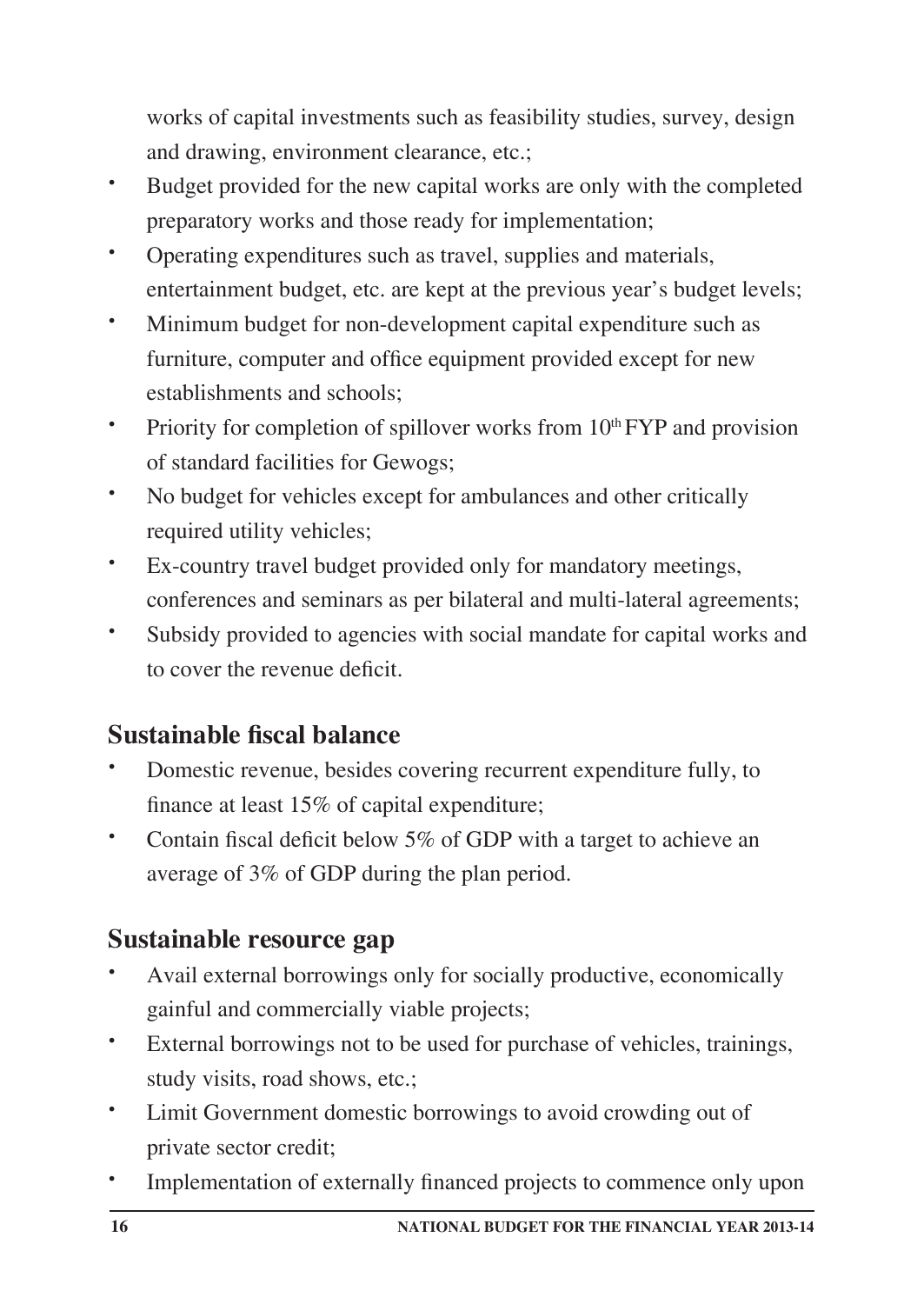receipt of funds from the donors;

- **·** To avoid the past examples of cost over runs, realistic estimation of project costs to be prepared and fund commitment and release obtained prior to implementation;
- **·** Changes in scope of works to be permitted only after careful technical analysis and confirmation of resources and not based on ad-hoc decisions.

The budget estimates for the FY 2013-14 is presented below in Table 4.1

| <b>SOURCES OF FINANCE</b>                        | <b>Budget Estimates</b> | % of Total |
|--------------------------------------------------|-------------------------|------------|
| <b>TOTAL RESOURCES</b>                           | 29,982.834              | 100.00%    |
| <b>I. DOMESTIC REVENUE</b>                       | 21,860.885              | 72.91%     |
| i.<br>Tax                                        | 15,324.769              | 51.11%     |
| ii.<br>Non-Tax                                   | 6,536.116               | 21.80%     |
| <b>II. OTHER RECEIPTS</b>                        | 12.436                  | $0.04\%$   |
| <b>III. GRANTS</b>                               | 8,109.513               | 27.05%     |
| i.<br><b>Program Grants</b>                      | 1,975.000               | $6.59\%$   |
| a)<br>GoI                                        | 1,700.000               | 5.67%      |
| b) Others                                        | 275.000                 | 0.92%      |
| <b>Project-tied Grants</b><br>ii.                | 6,134.513               | 20.46%     |
| GoI<br>a)                                        | 3,632.339               | 12.11%     |
| b) Others                                        | 2,502.174               | 8.35%      |
| <b>OUTLAY</b>                                    | 34,215.836              | 100.00%    |
| <b>I. Total Expenditure</b>                      | 36,113.865              | 105.55%    |
| i.<br><b>Current Expenditure</b>                 | 19,160.114              | 56.00%     |
| ii.<br><b>Capital Expenditure</b>                | 16,953.751              | 49.55%     |
| <b>II.Net Lending</b>                            | $-1,898.029$            | $-5.55\%$  |
| <b>OVERALL BALANCE</b>                           | -4,233.002              |            |
| <b>FINANCING</b>                                 | 4,233.002               |            |
| $\mathbf{i}$ .<br><b>Project-tied Borrowings</b> | 1,597.938               |            |
| Program Borrowings (ADB \$19.430 m)<br>ii.       | 1,068.650               |            |
| Less External Repayment                          | 2,582.799               |            |
| iii. Internal Borrowing                          |                         |            |
| Less Repayment                                   | 175.303                 |            |

#### **Table 4.1: Budget Summary for FY 2013-14**

*Nu. in millions*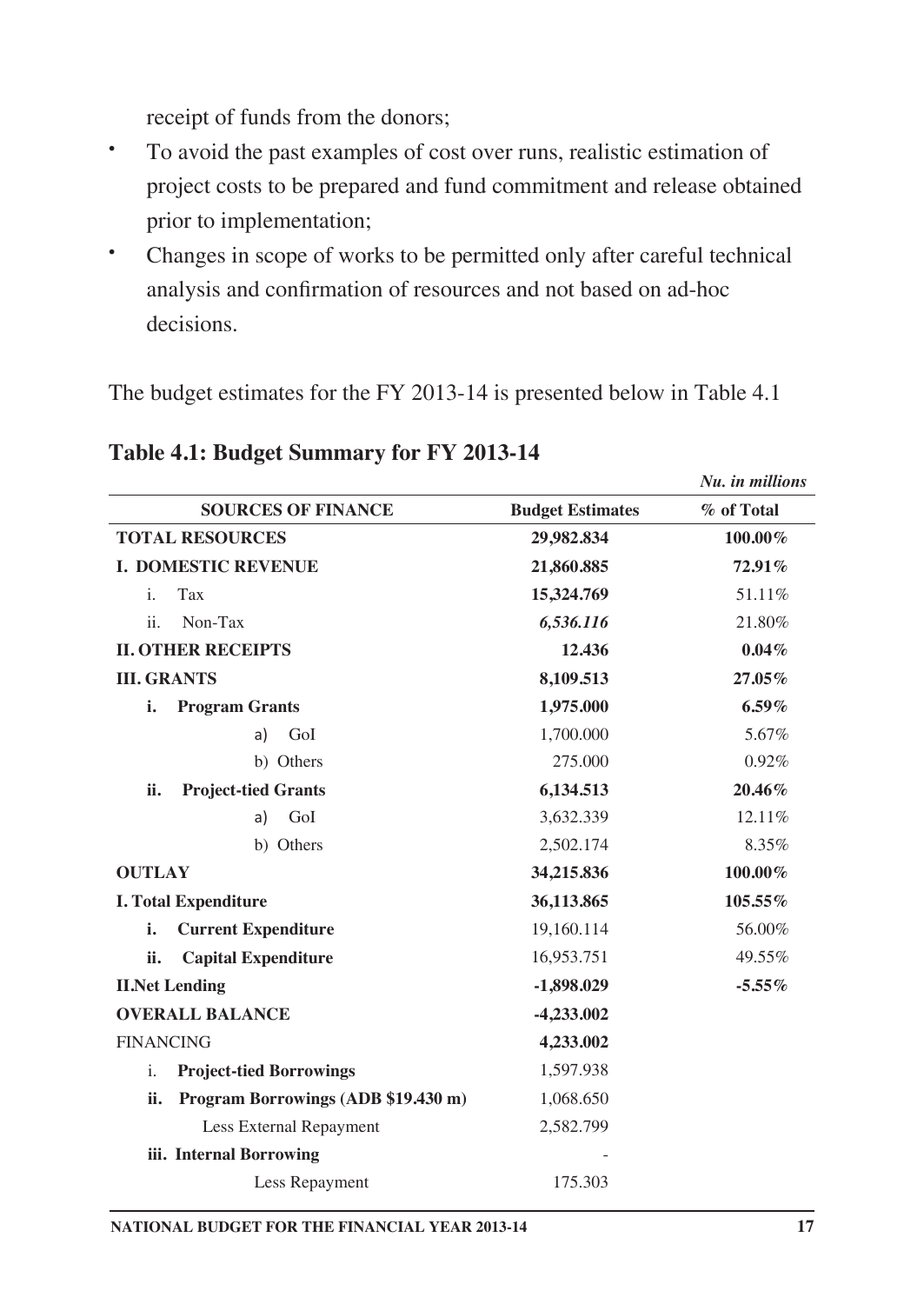|                                            |                         | Nu. in millions |
|--------------------------------------------|-------------------------|-----------------|
| <b>SOURCES OF FINANCE</b>                  | <b>Budget Estimates</b> | % of Total      |
| iv. Resource Gap (Change in Cash Balances) | 4.324.516               |                 |
| <b>GDP</b>                                 | 113,892.939             |                 |
| <b>Fiscal balance % of GDP</b>             | 3.7%                    |                 |
| Resource gap % of GDP                      | 3.8%                    |                 |

#### **4.1 Resources**

The total resource for the FY 2013-14 is estimated at Nu.29,982.834 million comprising of domestic revenue of Nu.21,860.885 million, and other external grants of Nu.8,109.513 million as presented in Table 4.1 above. The details are as follows:

#### **4.1.1 Domestic revenue**

The domestic revenue is estimated at Nu.21,860.885 million, which is about 3.3% more than that of the previous year. Of the total revenue, Nu.15,324.769 million is on account of tax revenue and the balance of Nu.6,536.116 million is non-tax revenue. The tax revenue to GDP ratio is 13.5%.

While tax revenue is estimated to be at least at the same level of previous year, indirect tax is expected to be lower by 17.4% due to receipt of only one import year's claim for excise duty refund unlike the previous fiscal years where claims were received for two import year*s.* 

The revenue estimate is shown below in Table 4.2.

|                |                      |            | Nu. in millions |
|----------------|----------------------|------------|-----------------|
| Sl. No.        | <b>Sources</b>       | Amount     | % of Total      |
| A              | <b>Tax Revenue</b>   | 15,324.769 | 70.1            |
|                | <b>Direct Tax</b>    | 10,342.017 | 47.3            |
|                | Corporate Income Tax | 5,644.271  | 25.8            |
| $\overline{c}$ | Business Income Tax  | 1,609.790  | 7.4             |
| 3              | Personal Income Tax  | 1,160.557  | 5.3             |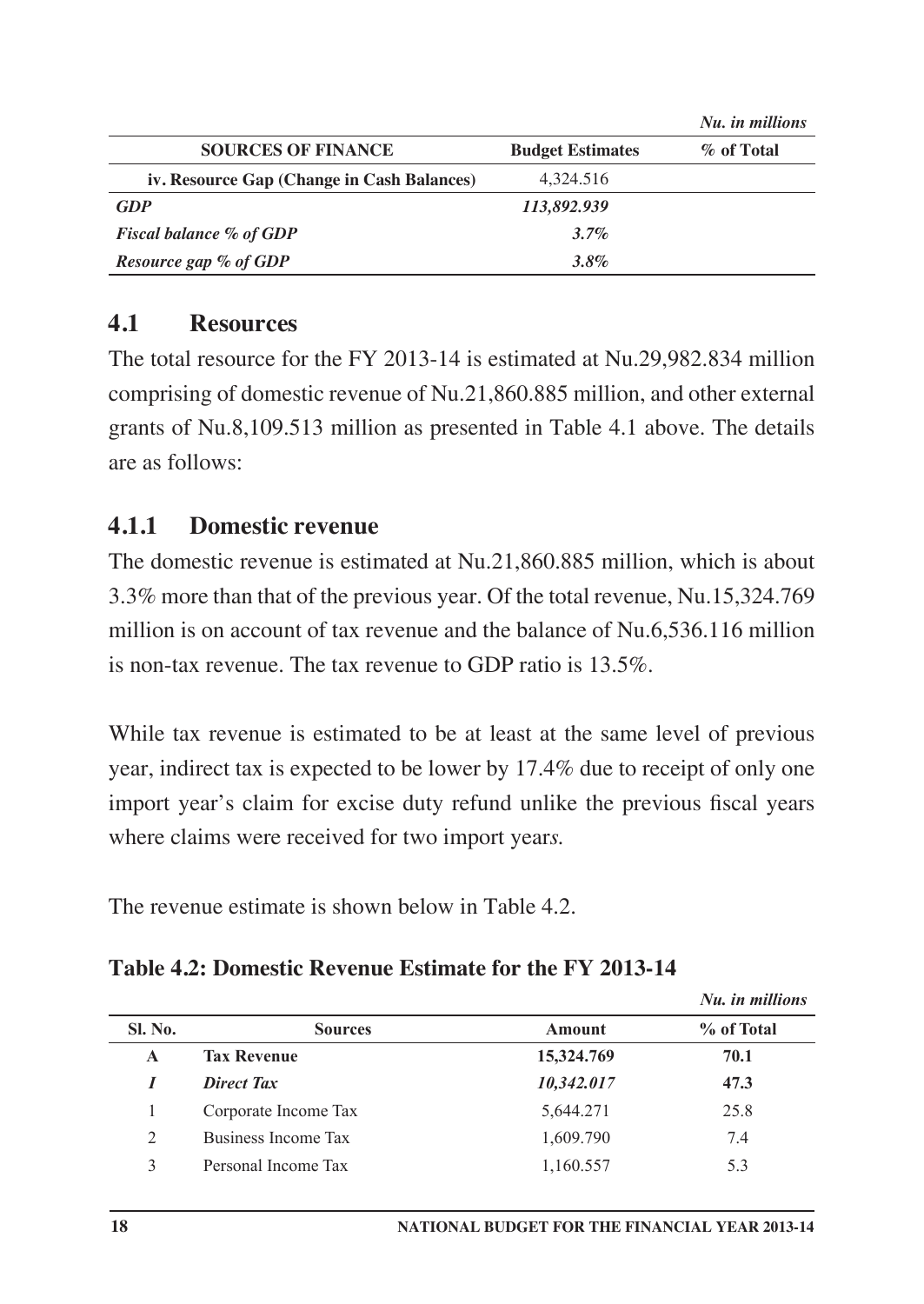|                |                                  |            | Nu. in millions |
|----------------|----------------------------------|------------|-----------------|
| Sl. No.        | <b>Sources</b>                   | Amount     | % of Total      |
| $\overline{4}$ | Other Direct Tax Revenue         | 1,927.399  | 8.8             |
| $I\!I$         | <b>Indirect Tax</b>              | 4,982.752  | 22.8            |
| 1              | Sales Tax                        | 2,225.022  | 10.2            |
| $\overline{2}$ | <b>Excise Duty</b>               | 2,322.865  | 10.6            |
| 3              | <b>Customs Duty</b>              | 406.671    | 1.9             |
| $\overline{4}$ | Green Tax                        | 3.691      | 0.0             |
| 5              | Other Indirect Tax Revenue       | 24.503     | 0.1             |
| B              | <b>Non-Tax Revenue</b>           | 6,536.116  | 29.9            |
| 1              | Administrative fees $\&$ charges | 437.789    | 2.0             |
| $\overline{2}$ | Capital Revenue                  | 137.593    | 0.6             |
| 3              | Revenue from Govt. Depts.        | 390.832    | 1.8             |
| 4              | Dividend                         | 3117.787   | 14.3            |
| 5              | Net Surplus Transfer             | 0.000      | 0.0             |
| 6              | Other Non-Tax Revenue            | 56.491     | 0.3             |
| 7              | Interest on loan from corp.      | 2395.625   | 11.0            |
|                | Total Revenue (A+B)              | 21,860.885 | 100.0           |

#### **4.1.2 Grants**

The total external grant estimated is Nu.8,109.513 million which will cover about 48% of the capital expenditure. The estimated grant is based on  $11<sup>th</sup>$ FYP requests made to GoI in the recent plan talks between the two countries. Since the capital expenditure is mostly financed from external sources, any new grants mobilized and secured during the year will be incorporated in the budget.

The GoI has been the largest development partner from the very beginning of our development plans and in view of the special relationship, GoI has agreed for the continued support during the  $11<sup>th</sup> FYP$  as well. In this regard, I am pleased to report that during the recent official visit of our Hon'ble Prime Minister to India, the GoI has generously committed Rs. 45 billion for the  $11<sup>th</sup>$  FYP. As agreed during the last plan talks with regard to the funding modalities of the Project Tied Assistance (PTA) grant, RGoB will co-finance 10% of the total projects cost under PTA for new infrastructure projects. For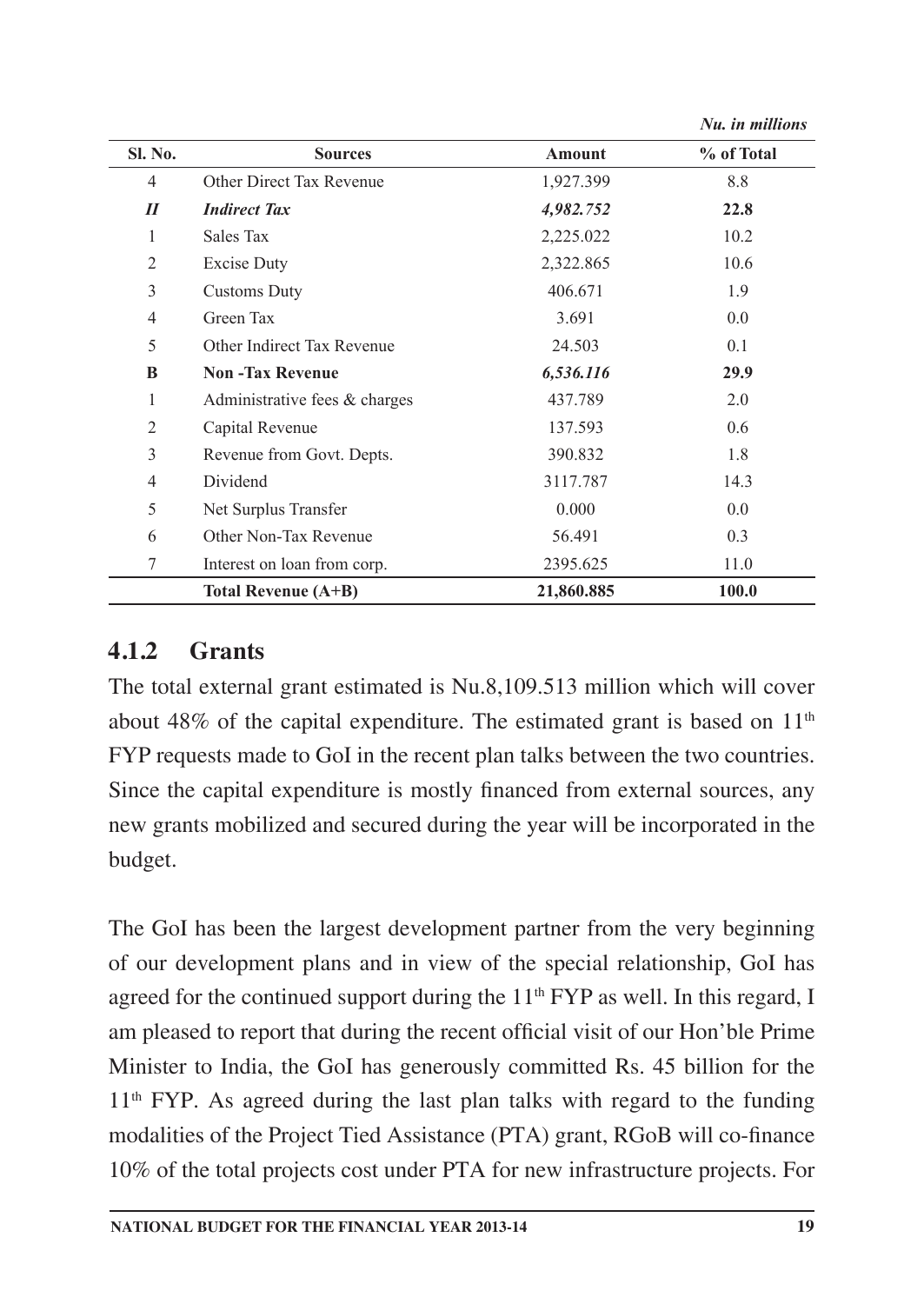this purpose, Nu.300 m has been budgeted but the actual requirement will be known after finalization of the total costs of the projects under the PTA category.

## **4.2 Expenditure outlay**

The total expenditure outlay for the FY 2013-14 is estimated at Nu.34,215.836 million. Out of the total expenditure outlay, 56% constitutes recurrent expenditure and 49% is capital expenditure.

## **4.2.1 Current expenditure**

The current expenditure for the FY 2013-14 is estimated at Nu.19,160.114 million which is an increase of about 5% from the FY 2012-13. Salary and wages account for 43% of the total recurrent expenditure and 36% of the total domestic revenue. The maintenance costs of the public infrastructure developed over the past years, establishment of new departments/divisions and provisions of stipend for boarding schools with the gradual phasing out of the WFP support, have contributed to the increase.

The current expenditure includes *interest payment* of Nu.2,124.859 million, out of which Nu.1,934.398 million (91%) is for external loans and 68% is for GoI hydropower loans. Interest payment for domestic loan includes Nu.28.925 million for Drukair loan and Nu.17.500 million for the issuance of T-bills and others. The statement of interest payment for the FY 2013-14 is presented below in Table 4.3.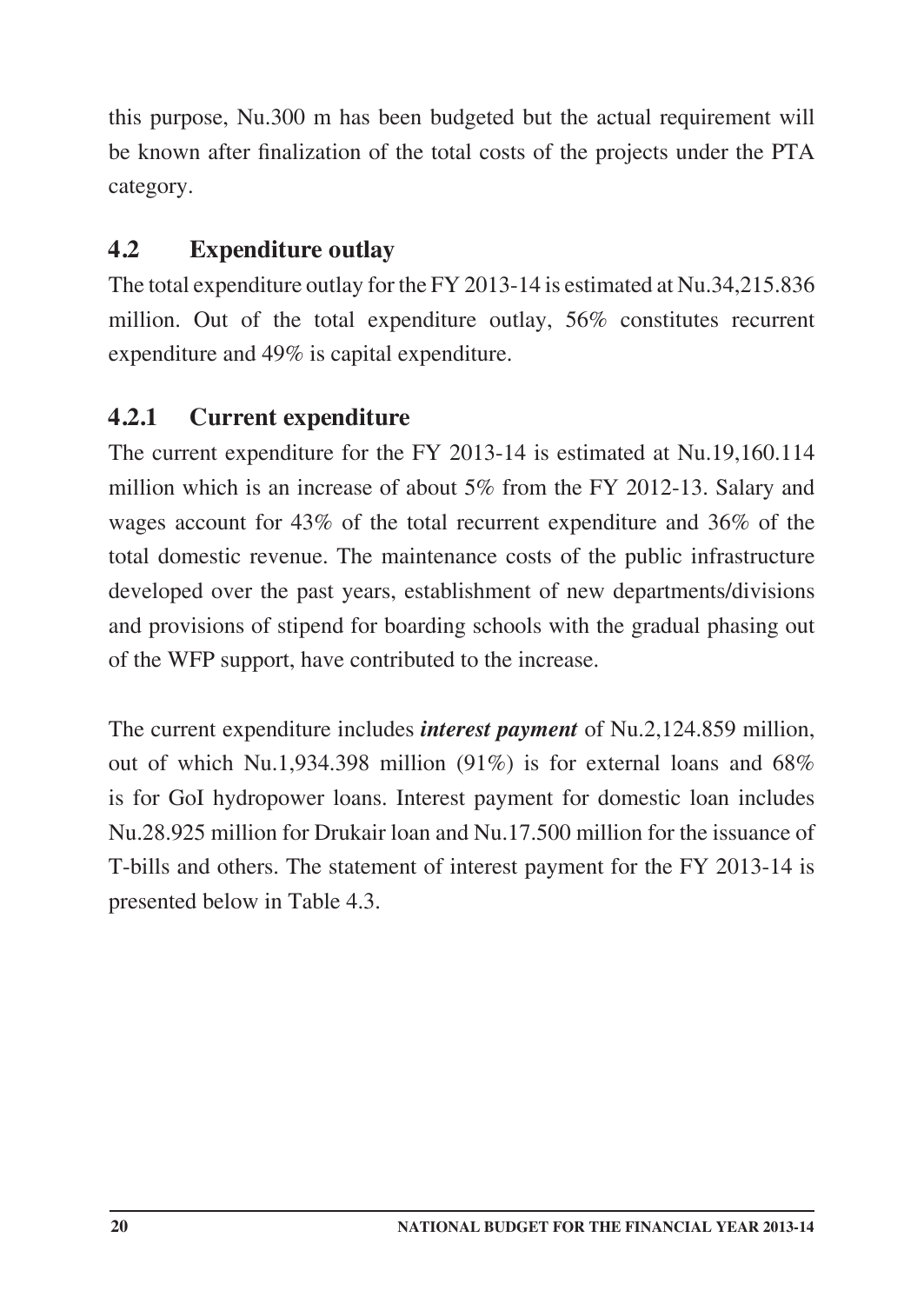| SI.<br>No.     | <b>Lender</b>                                                      | <b>Interest</b> |
|----------------|--------------------------------------------------------------------|-----------------|
| 1              | GoI (Tala HP – Nu.1,243.714 million and KHPC – Nu.201.694 million) | 1,445.408       |
|                | Austria (BHPC, DHPC and RE)                                        | 202.221         |
| 2              | JICA (Rural electrification)                                       | 2.875           |
| 3              | <b>IFAD</b>                                                        | 16.358          |
| $\overline{4}$ | World Bank                                                         | 105.546         |
| 5              | ADB                                                                | 161.990         |
| 6              | Total external interest payment                                    | 1,934.398       |
|                | Total internal interest payment                                    | 190.461         |
|                | <b>Grant Total</b>                                                 | 2,124.859       |

**Table 4.3: Statement of interest payments for the FY 2013-14**

Subsidies to individuals, non-profit organizations, a few state owned enterprises (SoEs) and others is estimated at Nu.1,622.945 million, of which current subsidy is Nu.880.298 million, and capital subsidy is Nu.742.647 million.

For meeting the revenue deficit, **current subsidy** is provided to the University of Medical Sciences, Royal University of Bhutan, Thromdeys of Thimphu, Gelephu, and Samdrup Jongkhar. Other agencies receiving current subsidy includes Drukair (for interest payment), BBS, BCCI, Bhutan Post (for city bus services) and NHDCL (rent for quarters occupied by senior officials entitled for rent free accommodation). The subsidy is also provided for rural house insurance scheme premium through the RICBL.

**Capital subsidies** are provided to the Thromdeys for improvement works of urban roads, water supply and sewerage systems, etc., renovation and improvement of Government quarters in Dzongkhags by NHDCL and to BBS for transmission equipment and others.

*Nu. in millions*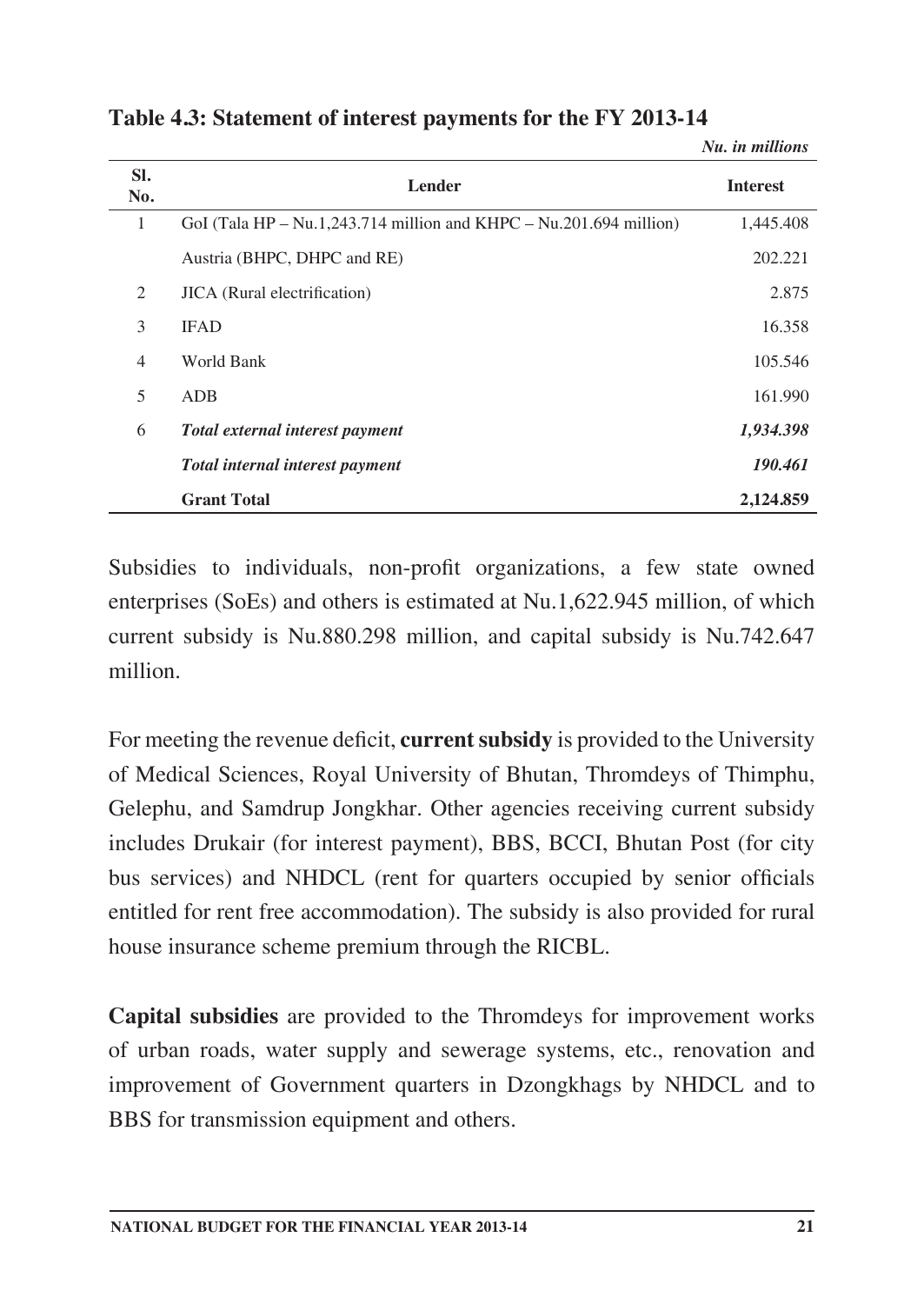Besides the above, Nu.306.177 million is provided for the continuation of ancillary infrastructure development, such as approach road, telecommunications, water supply and bridge for the Education City.

The detail of subsidies is presented below in the table 4.4.

|                       |                                                                    |                |         | Nu. in millions |
|-----------------------|--------------------------------------------------------------------|----------------|---------|-----------------|
| SI.<br>N <sub>0</sub> | <b>Name of Activity</b>                                            | <b>Current</b> | Capital | <b>Total</b>    |
| 1                     | Rural House Insurance Scheme, RICBL                                |                | 45.600  | 45.600          |
| $\overline{2}$        | <b>BBS</b>                                                         | 82.000         | 71.940  | 153.940         |
| 3                     | <b>BCCI</b> Secretariat                                            | 6.000          |         | 6.000           |
| 4                     | Wood Craft Centre                                                  | 1.800          |         | 1.800           |
| 5                     | City Bus Services (Bhutan Post)                                    | 16.000         |         | 16.000          |
| 6                     | Drukair for interest payment                                       | 84.713         |         | 84.713          |
| 7                     | Thimphu Thromdey                                                   | 41.531         | 111.35  | 152.881         |
| 8                     | <b>Phuentsholing Thromdey</b>                                      |                | 93.580  | 93.580          |
| 9                     | Samdrup Jongkhar Thromdey                                          | 24,000         | 58.700  | 82.700          |
| 10                    | Gelephu Thromdey                                                   | 21.000         | 33.500  | 54.500          |
| 11                    | Royal University of Bhutan                                         | 529.098        |         | 529.098         |
| 12                    | University of Medical Science of Bhutan                            | 37.856         |         | 37.856          |
| 13                    | NHDCL for renovation of Govt. quarters                             | 1.300          | 14.000  | 15.300          |
| 14                    | <b>Support to National Sports Federations</b>                      | 35,000         |         | 35,000          |
| 15                    | Support to Bhutan Indigenous Games &<br><b>Sports Associations</b> |                | 2.800   | 2.800           |
| 16                    | <b>Education City Project</b>                                      |                | 306.177 | 306.177         |

**Table 4.4: Details of subsidies**

# **4.2.2 Capital expenditure**

For FY 2013-14, the capital expenditure is estimated at Nu.16,953.751 million which accounts for about 50% of the total outlay. Based on the resource envelope, the capital expenditure has been maintained at last year's approved budget level.

# **4.2.3 Net lending**

During the FY, lending to corporations is estimated at Nu.656.189 million, of which Nu.556.189 million will be on-lent to BPC for rural electrification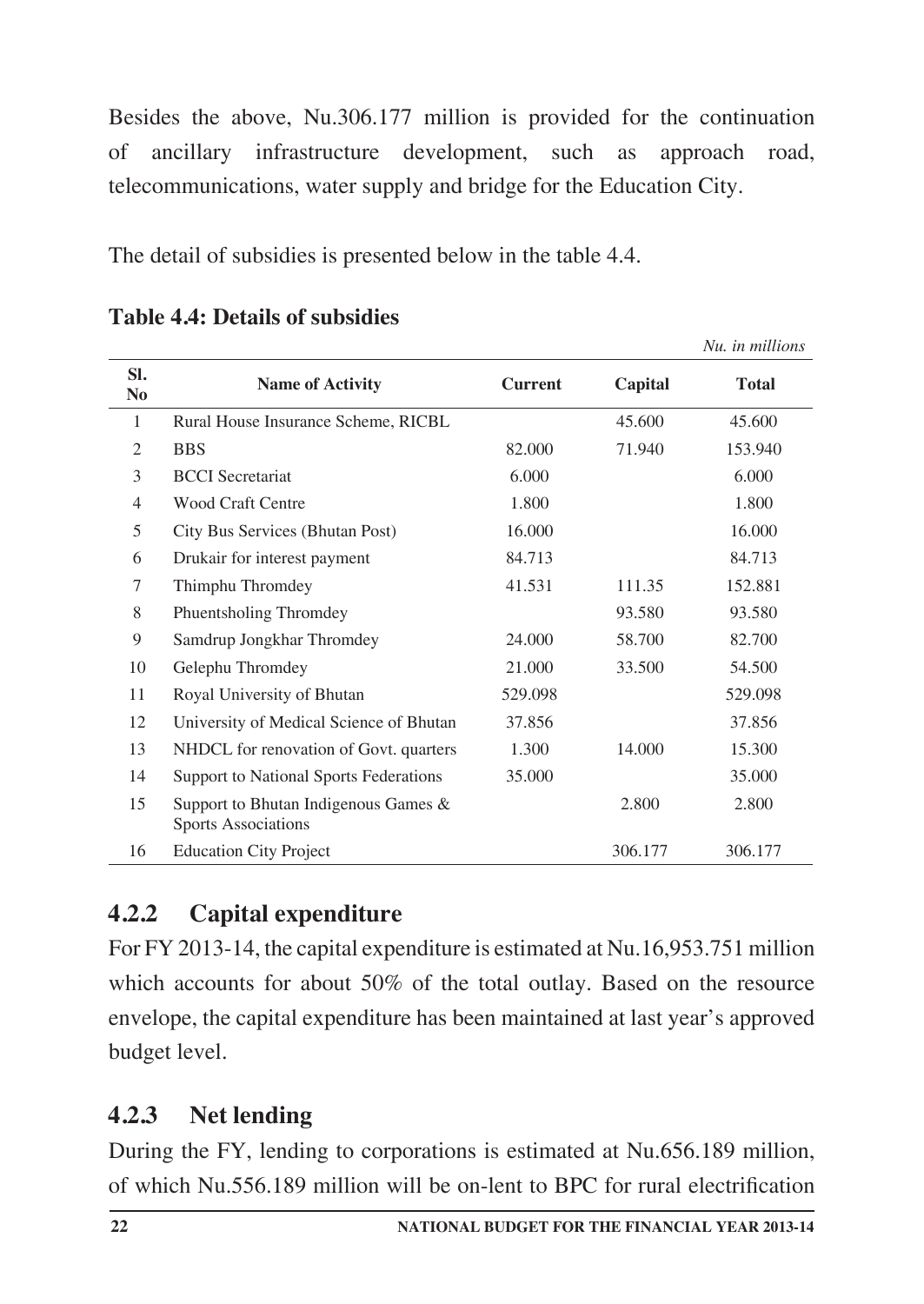projects (ADB, Austria, and JICA). The Government will provide the balance interest free loan of Nu.100 million to NHDCL for continuation of construction of low income housing in various Dzongkhags.

The recoveries from on-lending to corporations is estimated at Nu.2,554.218 million of which 86.2% is from Tala and Kurichhu hydropower projects. Since on-lending is less than the recoveries, there is a negative net lending of Nu.1,898.029 million as shown in Table 4.5 below:

|                |                                                   |                           | <b>Amount</b>    |
|----------------|---------------------------------------------------|---------------------------|------------------|
| I              | <b>On-lending</b>                                 | Lender                    | (Nu.in millions) |
| $\mathbf{1}$   | Rural electrification IV - BPC                    | ADB                       | 0.600            |
| $\overline{c}$ | Rural electrification $V - BPC$                   | <b>ADB</b>                | 3.000            |
| 3              | Rural electrification - BPC                       | Austria                   | 240.329          |
| $\overline{4}$ | Rural electrification Project (RE - I) BPC        | <b>JICA</b>               | 55.000           |
| 5              | Rural electrification Project (RE - II) BPC       | <b>JICA</b>               | 257.260          |
| 6              | Construction of low income housing (NHDCL)        | <b>RGoB</b>               | 100.000          |
|                | Total on-lending $(A)$                            |                           | 656.189          |
| $\mathbf{I}$   | Recoveries – external                             |                           |                  |
| $\mathbf{1}$   | <b>KHPC</b>                                       | GoI                       | 186.667          |
| 2              | <b>THPA</b>                                       | GoI                       | 2,013.887        |
| 3              | BDFC loan BHU - 934 /1566/0088-89/512/409         | ADB/IFAD/<br><b>KFAED</b> | 30.599           |
| 4              | BPC - rural electrification - I/II/III            | ADB                       | 44.857           |
| 5              | Dagachhu hydropower project (2463 - BHU OCR)      | <b>ADB</b>                | 13.236           |
| 6              | Basochhu hydropower project (upper & lower stage) | Austria                   | 145.325          |
| 7              | Rural telecommunication - 1674                    | Denmark                   | 85.836           |
| III            | <b>Recoveries - domestic</b>                      |                           |                  |
| $\mathbf{1}$   | Purchase of aircraft for Drukair                  | <b>RGoB</b>               | 33.811           |
|                | Total recoveries (external $+$ domestic) (B)      |                           |                  |
| IV             | Net lending $(A - B)$                             |                           | (1,898.029)      |

#### **Table 4.5: Net lending projections for FY 2013-14**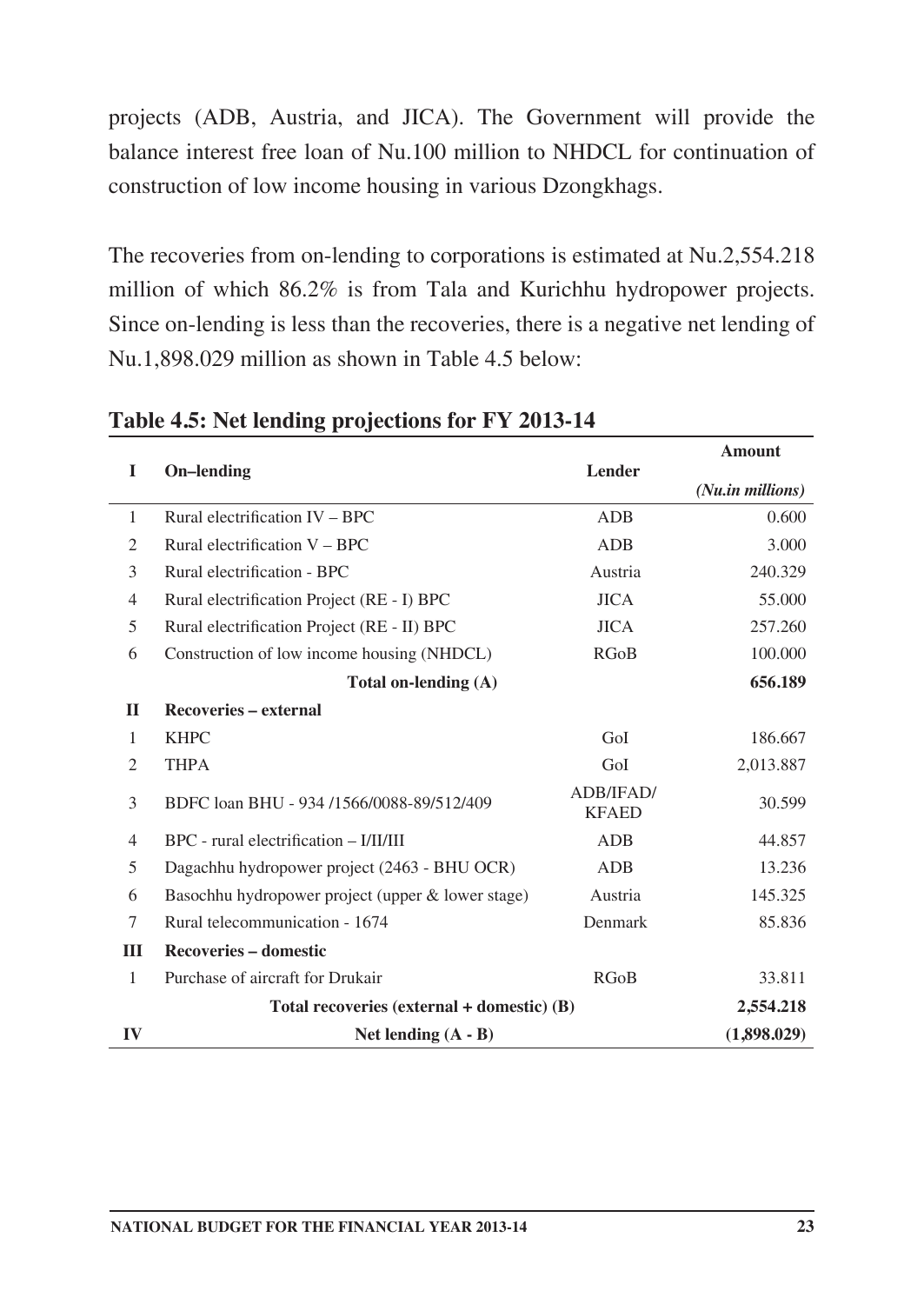## **4.3 Financing**

## **4.3.1 External borrowing**

External loan disbursement (program and project-tied) during the FY 2013- 14 is estimated at Nu.2,666.588 million out of which Nu.1,597.938 million is on account of project-tied borrowings. About 38% of the disbursement amounting to Nu.1,068.650 million is expected from ADB under Strengthening Economic Management Program (US\$ 14.19 million) and SASEC Trade Facilitation Program (US \$ 5.24 million).

The details of external borrowing are presented in Table 4.6 below.

|            |                       |                          |                               | <i><b>NU. IN MULLIONS</b></i> |
|------------|-----------------------|--------------------------|-------------------------------|-------------------------------|
| SI.<br>No. | <b>Lender</b>         | <b>Program borrowing</b> | <b>Project-tied borrowing</b> | <b>Total</b>                  |
| 1          | <b>ADB</b>            | 1,068.650                | 542.806                       | 1,611.456                     |
| 2          | <b>IFAD</b>           |                          | 133.479                       | 133.479                       |
| 3          | <b>JICA</b>           |                          | 312.260                       | 312.260                       |
| 4          | World Bank            |                          | 369.064                       | 369.064                       |
| 5          | Government of Austria |                          | 240.329                       | 240.329                       |
|            | <b>TOTAL</b>          | 1,068,650                | 1.597.938                     | 2,666.588                     |

## **4.3.2 Internal borrowing**

If the programs and activities are implemented as planned and budgeted during the FY, then the resource gap of Nu.4,324.516 million will have to be mobilized from the domestic market. For cash flow management, Treasury bills (T-bills) will be issued on a regular basis which will be redeemed based on the Government fund position. In order to finance infrastructure works such as housing projects, possibilities of issuing government bonds will be considered. To ensure that private sector credit is not crowded out, internal borrowing by the Government will be kept minimal.

*Nu. in millions*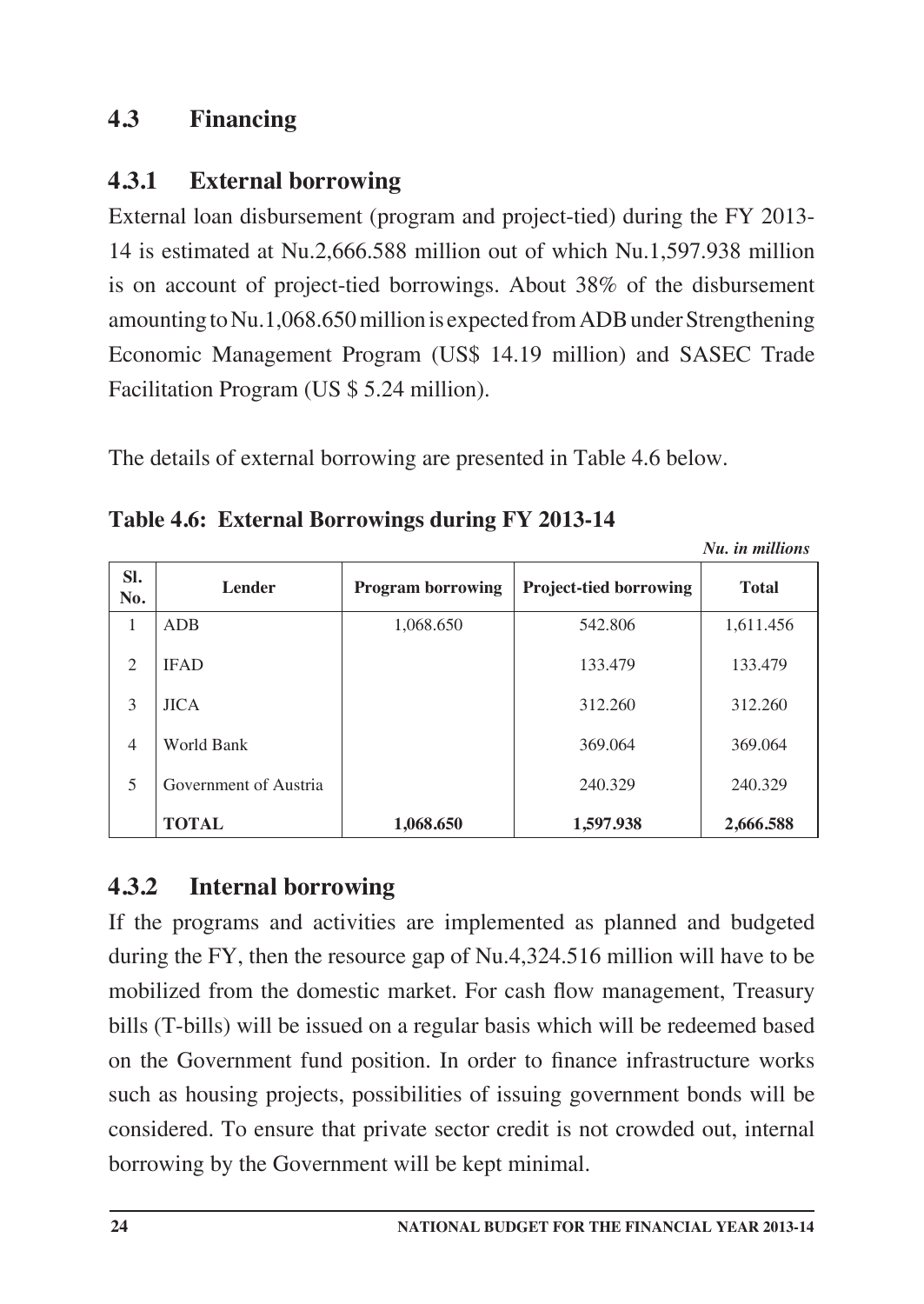# **4.3.3 Debt servicing (principal repayments)**

The total principal repayment is estimated to be Nu.2,758.102 million, of which Nu.2,582.799 million (93.6 %) is on account of external loans and the balance of Nu.175.303 million is for domestic loan. The GoI hydropower loans constitute about 55.4% of the total principal repayment.

The details of the principal loan repayment by lenders are presented in Table 4.7 below.

|                               |                                                                    | Nu. in millions |
|-------------------------------|--------------------------------------------------------------------|-----------------|
| SL.<br>No.                    | <b>Lender</b>                                                      | Amount          |
| $\mathbf{1}$                  | Asian Development Bank                                             | 302.180         |
| $\mathfrak{D}_{\mathfrak{p}}$ | Austria                                                            | 475.235         |
| 3                             | Denmark                                                            | 96.959          |
| $\overline{4}$                | GoI (Tala HP – Nu.1,342.591 million and KHPC – Nu.186.666 million) | 1,529.257       |
| 5                             | International Fund for Agriculture Development                     | 43.130          |
| 6                             | World Bank                                                         | 136.038         |
|                               | <b>Total external principal repayment</b>                          | 2,582.799       |
|                               | <b>Total internal principal repayment</b>                          | 175.303         |

**Table 4.7: Statement of principal repayments for the FY 2013-14**

## **4.4 Sector allocations**

**Grand Total**

The sector allocation for FY 2013-14 is given in the Table 4.8 below.

#### **Table 4.8: Sector allocation for the FY 2013-14**

|                                     |                |           |              | Nu. in millions |
|-------------------------------------|----------------|-----------|--------------|-----------------|
| <b>Sectors</b>                      | <b>Current</b> | Capital   | <b>Total</b> | Percent         |
| <b>Social Services</b>              | 6,675.021      | 3,255.730 | 9,930.751    | 25%             |
| Health                              | 1,977.015      | 1.162.416 | 3,139.431    | 8%              |
| Education                           | 4.698.006      | 2,093.314 | 6.791.320    | 17%             |
| <b>Economic and Public Services</b> | 3,699.833      | 9,075.099 | 12,774.932   | 32%             |
| Agriculture                         | 1,969.900      | 2.162.145 | 4.132.045    | 10%             |

**2,758.102**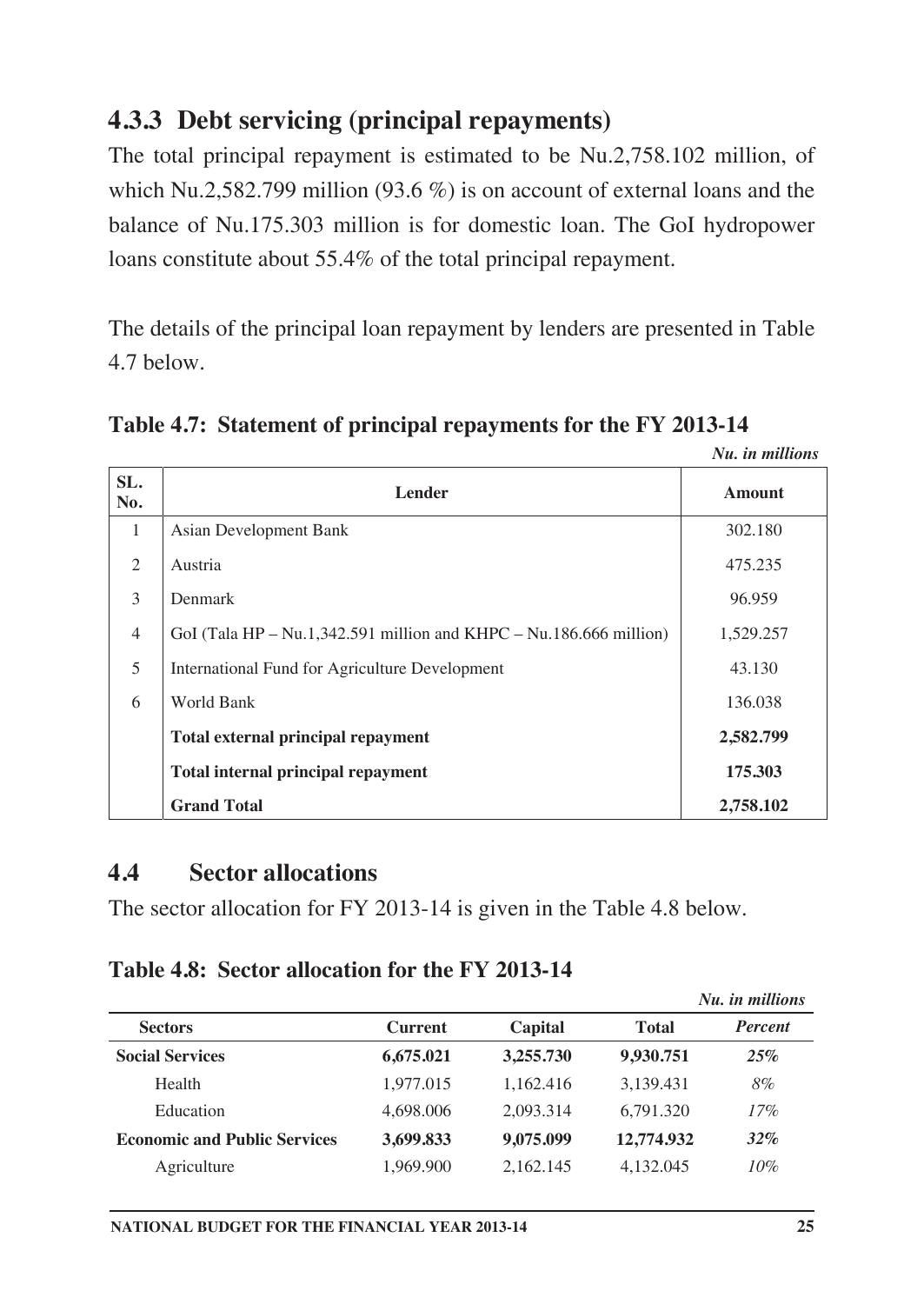|                                |                |            |              | Nu. in millions |
|--------------------------------|----------------|------------|--------------|-----------------|
| <b>Sectors</b>                 | <b>Current</b> | Capital    | <b>Total</b> | Percent         |
| Mining & Manufacturing         | 458.498        | 379.152    | 837.650      | $2\%$           |
| Roads                          | 325.407        | 3,088.154  | 3,413.561    | 9%              |
| Housing & Community            | 492.514        | 1,674.783  | 2,167.297    | 6%              |
| Communications                 | 379.955        | 1,003.160  | 1,383.115    | $3\%$           |
| Energy                         | 73.559         | 767.705    | 841.264      | $2\%$           |
| <b>Cultural Services</b>       | 628.619        | 757.003    | 1,385.622    | $4\%$           |
| <b>Law and Order Services</b>  | 1,582.005      | 396.921    | 1,978.926    | $5\%$           |
| <b>General Public Services</b> | 4.449.777      | 3,468.998  | 7,918.775    | 20%             |
| <b>National Debt Services</b>  | 2,124.859      | 3,414.291  | 5,539.150    | 14%             |
| Repayment                      | 2,124.859      | 2,758.102  | 4,882.961    | $12\%$          |
| Lending                        | 0.000          | 656.189    | 656.189      | $2\%$           |
| Total                          | 19,160.114     | 20,368.042 | 39,528.156   | $100\%$         |

*The sectoral allocation is also presented in the Figure 4.1 below.*



#### Figure 4.1: Sector Allocation in FY 2013-14

# **4.4.1 Health**

The health sector is allocated a budget of Nu.3,139.431 million for delivering efficient and effective healthcare services. Major activities include replacement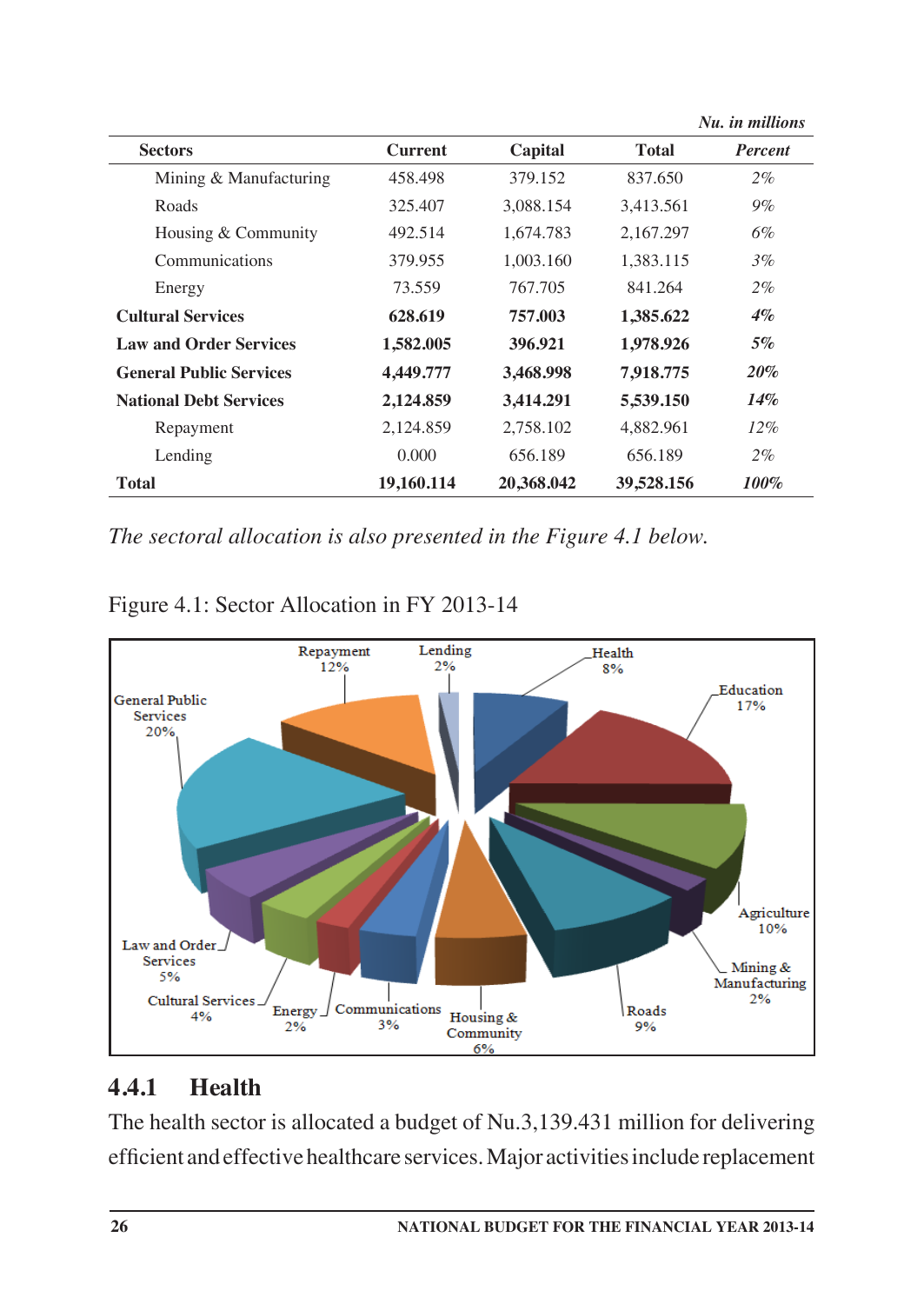of old and unserviceable ambulances (Nu.35 million), HRD (Nu.47.427 million) and health infrastructure. The drawing and design of UMSB infrastructure will be completed during the FY with the budget of Nu.60 million. The health sector will be strengthened with the two new Departments (Department of Traditional Medicine and Department of Medical Supplies & Health Infrastructure) becoming functional. To ensure access to safe and reliable source of drinking water, 136 new RWSS will be constructed, 216 RWSS will be rehabilitated and 58 water sources will be protected with a budget of Nu.128.490 million.

The major activities under the health sector are as shown in Table 4.9.

|                |                                                                                                  |               | Nu. in millions |
|----------------|--------------------------------------------------------------------------------------------------|---------------|-----------------|
| SI.<br>No.     | <b>Sub-Activities</b>                                                                            | <b>Amount</b> | <b>Funding</b>  |
| 1              | Long term HRD programs for doctors, nurses and technologists                                     | 54.979        | <b>RGoB</b>     |
| 2              | B.Sc Nursing, Basic Health Worker (BHW) up-gradation and<br>Bachelors in Public Health at RIHS   | 19.448        | RGoB/WHO        |
| 3              | Procurement of hospital equipment and instruments                                                | 85.500        | RGoB            |
| $\overline{4}$ | Train HWs on Mother & Child Health (MCH) handbook in 20<br>districts                             | 13.750        | <b>UNICEF</b>   |
| 5              | Maintenance and procurement of spare parts and accessories for<br>medical equipment.             | 18.820        | RGoB            |
| 6              | Construction of 3 storied for Vaccine Preventable Disease Pro-<br>gram (VPDP) Office, Gelephu    | 10.000        | RGoB            |
| 7              | Construction of hospitals (Haa & Tsirang)                                                        | 40.000        | RGoB            |
| 8              | Construction of Therapy Unit, Kawajangsa (spillover)                                             | 41.206        | RGoB            |
| 9              | Construction of Medical Supply Depot, P/Ling (spillover)                                         | 22.670        | RGoB            |
| 10             | Construction of Public Health Laboratory, Serbithang (spillover)                                 | 54.000        | GoI             |
| 11             | Construction of Regional Hospital, Gelephu & Samtse (spillover)                                  | 177.000       | GoI             |
| 12             | Infrastructure maintenance, purchase of equipment, furniture<br>and professional services (UMSB) | 146.300       | GoI             |
| 13             | Construction of academic block and hostels, NITM (spillover)                                     | 11.672        | GoI             |
| 14             | Construction of BHUs (Khatekha, Dungna at Chukha & Thin-<br>laygang - Punakha) spillover         | 47.205        | RGoB            |
| 15             | Reconstruction of Daga BHU I, Dagana (spillover)                                                 | 3.320         | RGoB            |

**Table 4.9: Major areas of expenditure under health sector**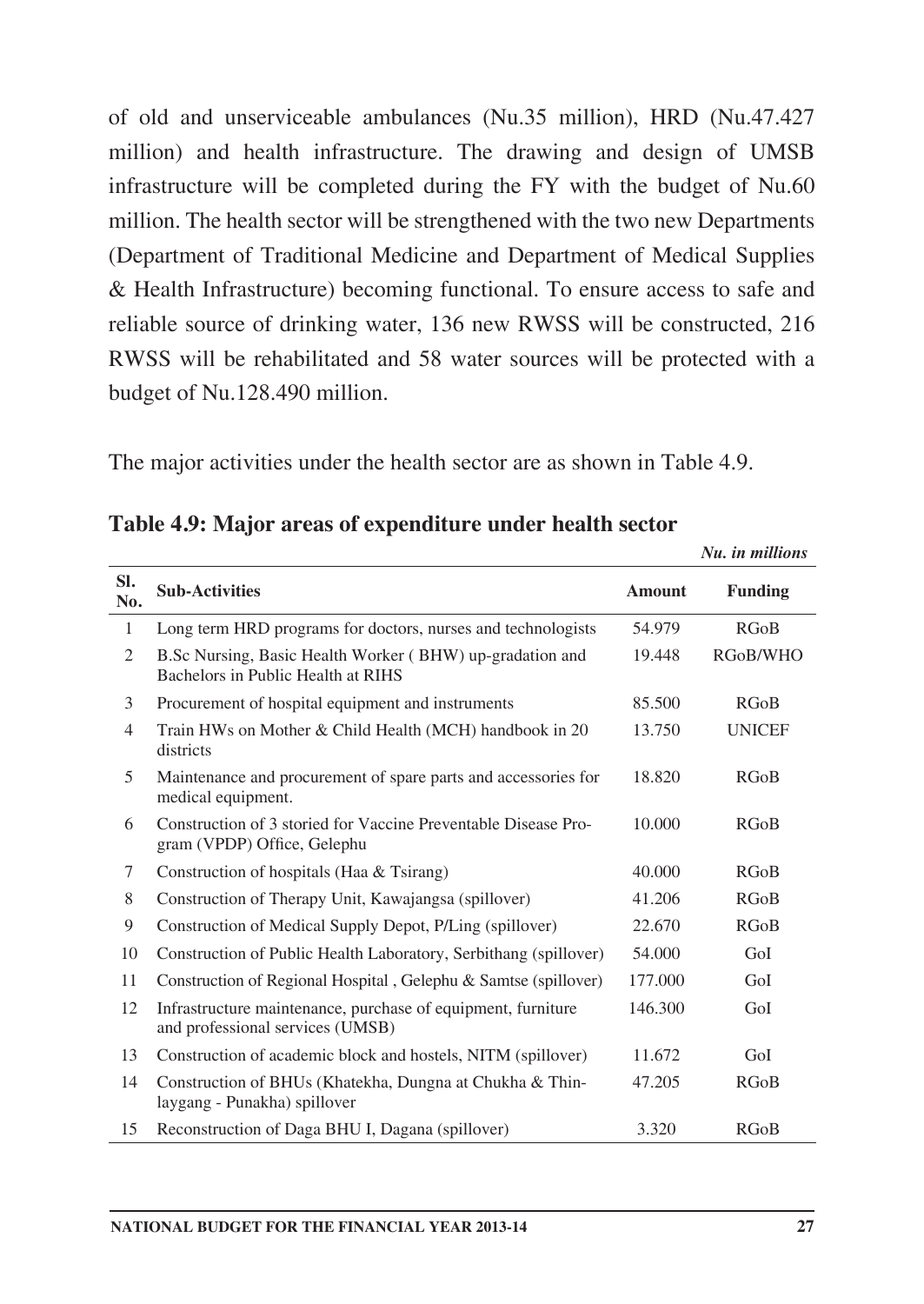## **4.4.2 Education**

The education sector with a budget of Nu.6,791.320 million accounting for 17% of the total budget receives the highest sector allocation. While the expansion of educational infrastructures will be continued, the Government will also consider consolidating some of the schools for making best use of the existing infrastructures.

During the FY, about 951 scholarships will be provided to pursue higher education both within and outside Bhutan (Nu.384.369 million including Nu.11.647 million for the Queen's Endowment for Cultural Studies).

To achieve education for all, stipend has been provided in rural and semiurban schools in lieu of WFP food program, which is planned to be phased out by 2019. For the schools where WFP program will be withdrawn during the FY, Nu.75.969 million is provided as stipend.

A budget of Nu.37.175 million has been kept to revise the curriculum, Nu.78.830 million for assessment of the education system and Nu.20.000 million to enhance internet connectivity in primary schools and procurement of computers for all schools. In addition, Nu.19.268 million has been kept for establishing integrated special education centers to meet the special needs of those with learning impediments. Non-formal education will continue to receive emphasis in order to increase adult literary from 53% to 80% for which Nu.80.673 million is kept.

The education sector includes budget provided for Royal Education Council (REC) (Nu.60.667 million), Royal University of Bhutan (Nu.529.098 million) and Royal Institute of Management (Nu.134.131 million). Budget allocated for REC includes establishment of Centenary Institute of Education at Yonphula (Nu.16.322 million) and construction of Multipurpose Students' Resource Center and for Masters Program in Public Administration/Management at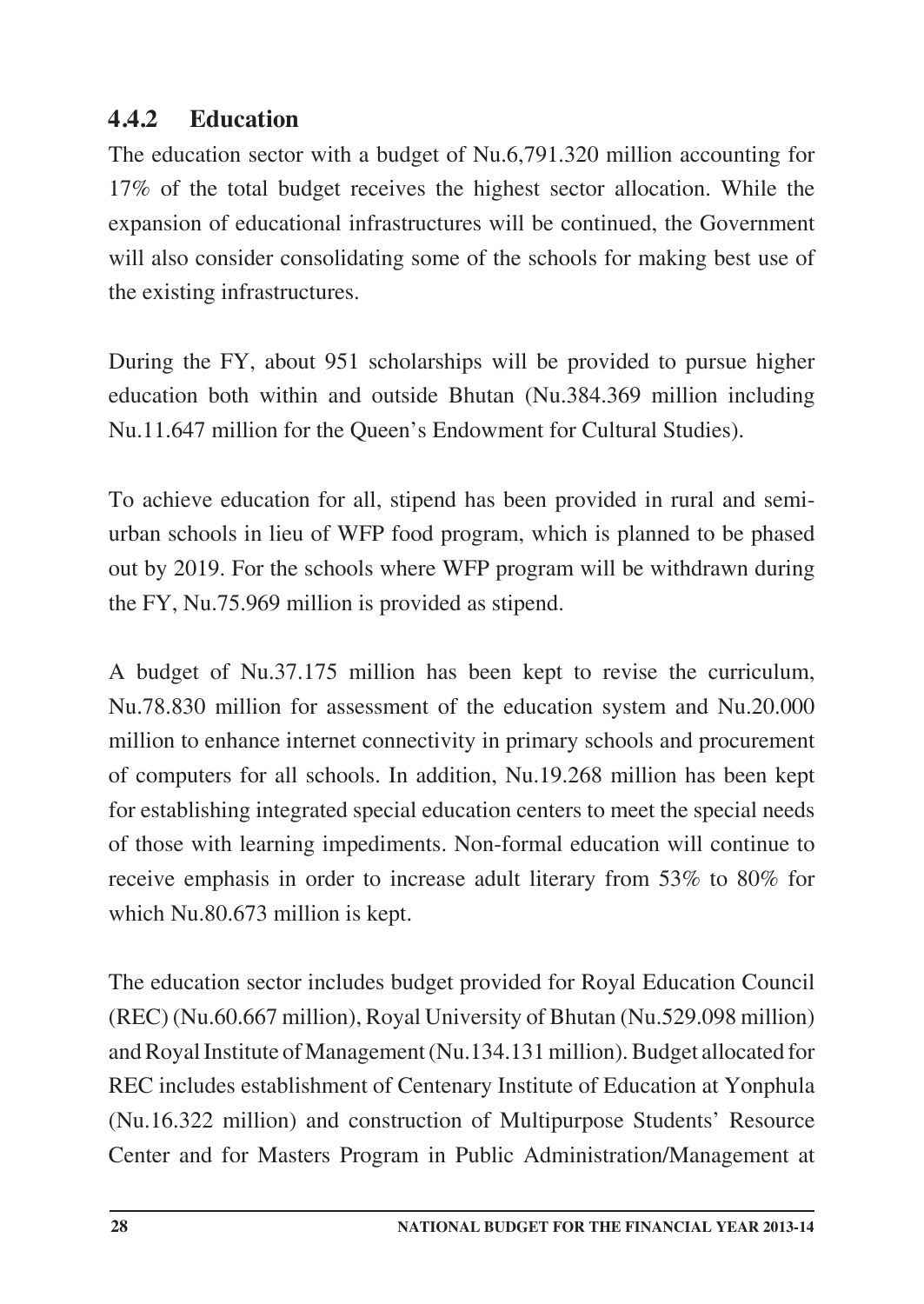#### RIM (Nu.36.760 million).

The major capital works in the education sector is given below in table 4.10.

| Table 4.10: Major capital works in the education sector |  |  |  |  |  |  |
|---------------------------------------------------------|--|--|--|--|--|--|
|---------------------------------------------------------|--|--|--|--|--|--|

|                |                                                                                                                                                                  |         | <b>Nu.in millions</b> |
|----------------|------------------------------------------------------------------------------------------------------------------------------------------------------------------|---------|-----------------------|
| SI.<br>No.     | <b>Activity</b>                                                                                                                                                  | Amount  | <b>Funding</b>        |
| $\mathbf{1}$   | Undergraduate scholarship (existing/projected)                                                                                                                   | 384.369 | RGoB/GoI              |
| $\overline{2}$ | Construction of schools (Sarpang LSS, Minjey MSS-Lhuntse,<br>Kuenzalling MSS-Trashi Yangtse, Yelchen MSS-Pema Gatshel,<br>Thrimshing MSS-Trashigang) (spillover) | 70.000  | GoI                   |
| 3              | Teachers training on roll out in the cluster on educating for GNH<br>by ToTs in 11 Dzongkhags                                                                    | 6.400   | <b>UNICEF</b>         |
| $\overline{4}$ | Construction of hostel at Bara LSS, Samtse                                                                                                                       | 5.000   | <b>WFP</b>            |
| 5              | Supply of computers to schools                                                                                                                                   | 15.000  | RGoB                  |
| 6              | Internet connectivity to larger Primary Schools                                                                                                                  | 5.000   | RGoB                  |
| 7              | Scout centre construction at Paro                                                                                                                                | 16.723  | RGoB                  |
| 8              | Major renovation of ILCS hostels taken over by RIM, mainte-<br>nance of sewerage of RIM hostels and internal road maintenance.                                   | 12.250  | RGoB                  |
| 9              | Twinning and networking, MPA/MM & MBA program support,<br><b>RIM</b>                                                                                             | 14.100  | <b>AUSAID</b>         |
| 10             | Construction of Multipurpose Students' Resource Center, RIM<br>(spill over)                                                                                      | 34.737  | GoI                   |
| 11             | Library building stair case and creation of rooms (including elec-<br>trification), RUB, CST.                                                                    | 7.000   | RGoB                  |
| 12             | Lecturers on deputation under Colombo Plan, RUB                                                                                                                  | 6.982   | RGoB/GoI              |
| 13             | Expansion of Jungzhina PS, Thimphu (spill over)                                                                                                                  | 10.013  | RGoB                  |
| 14             | Expansion of the Zilnon Namgeyling PS, Lungtenphu, Thimphu                                                                                                       | 10.000  | RGoB                  |
| 15             | Construction of science lab & 8 Class room block at Zilukha LSS,<br>Thimphu (spill over)                                                                         | 18.930  | GoI                   |
| 16             | Infrastructure development in various schools in Dzongkhags                                                                                                      | 840.262 | RGoB                  |

### **4.4.3 Renewable natural resources (RNR)**

RNR sector is allocated 10% of total budget amounting to Nu.4,132.045 million. Of the total allocation, Nu.1,550.397 million is for programs and activities implemented by Dzongkhags and Gewogs. The improvement and construction of new farm roads continues to receive high priority with a budget of Nu.932.734 million, representing 22% of the RNR sector budget.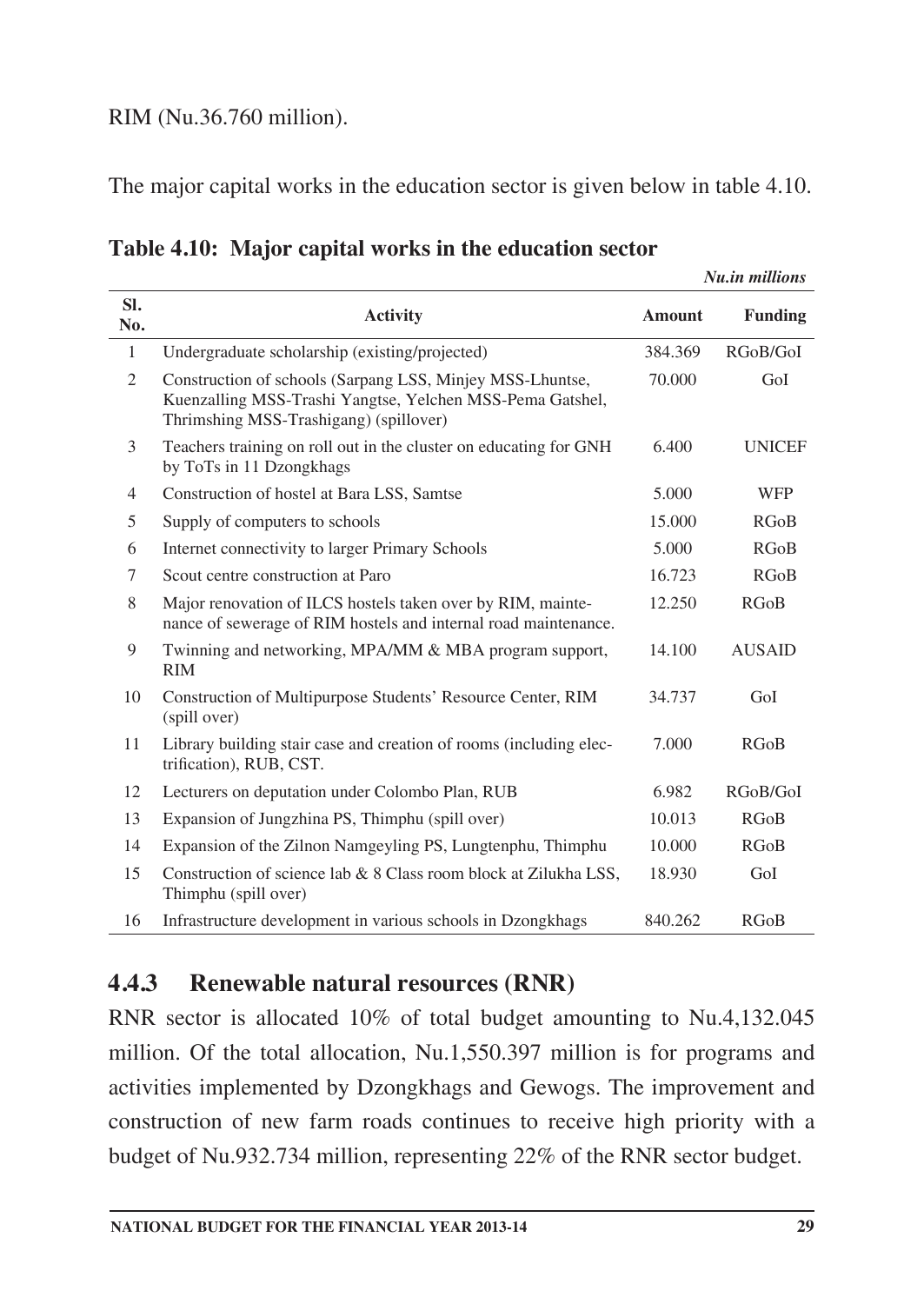The RNR sector budget includes Nu.69.480 million for procurement of agricultural machineries to be provided to farmers on hire at subsidized rates. To boost production of winter crops and vegetables for domestic consumption, Nu.16 million has been allocated for minimum price support and Nu.25 million for farmers' training.

The major capital works under RNR sector is given below in table 4.11

| SI.<br>No.     | <b>Activity</b>                                                                                                                                                                                                                            | <b>Amount</b> | <b>Funding</b>                                |
|----------------|--------------------------------------------------------------------------------------------------------------------------------------------------------------------------------------------------------------------------------------------|---------------|-----------------------------------------------|
| $\mathbf{1}$   | Construction of market sheds/collection shed/one<br>stop farmers shop at Dzongkhags                                                                                                                                                        | 23.223        | <b>IDA/EU/IFAD/ HELVE-</b><br><b>TAS/RGoB</b> |
| 2              | Construction of animal sheds & stores at Dzong-<br>khags & Gewogs                                                                                                                                                                          | 6.124         | <b>IDA</b> Loan                               |
| 3              | Livestock parent stocks at various farms, Depart-<br>ment of Livestock                                                                                                                                                                     | 18.790        | <b>IDA Loan/RGoB</b>                          |
| $\overline{4}$ | Construction of Milk Collection, Processing<br>and Dairy Sales Centers for dairy development,<br>marketing, support to farmers and procurement of<br>dairy cows and heifers to be supplied to farmers                                      | 20.536        | <b>RGoB</b>                                   |
| 5              | Infrastructure development for increased produc-<br>tion/support to farmers for piggery development<br>(furrowing pens, nursing pens, rearing pens, dry<br>sow and boar pen, replacement pens and water<br>supply & electrification works) | 14.000        | <b>RGoB</b>                                   |
| 6              | Support to farmers for Construction of fishery<br>ponds at fish farming dzongkhags, construction of<br>fish ponds and natural pathways at Gelephu & Haa<br>Cold Water Fish Center                                                          | 7.000         | <b>RGoB</b>                                   |
| 7              | Supply of material for construction of green house<br>on cost sharing basis, Southern Dzongkhags                                                                                                                                           | 5.000         | <b>RGoB</b>                                   |
| 8              | Supply of irrigation/water supply materials for<br>southern Dzongkhags                                                                                                                                                                     | 5.000         | RGoB                                          |
| 9              | Rice production and commercialization (S/Jong-<br>khar, Sarpang, Samtse, Punakha, Wangdue and<br>Dagana)                                                                                                                                   | 20.500        | <b>EU</b> Grant                               |
| 10             | Farm Mechanization at rice cultivating Dzong-<br>khags                                                                                                                                                                                     | 31.000        | <b>EU</b> Grant                               |
| 11             | Construction of household level potato seed and<br>maize storage facilities, Dzongkhags                                                                                                                                                    | 6.360         | RGoB                                          |

**Table 4.11: Major capital works in the agriculture sector**

*Nu. in millions*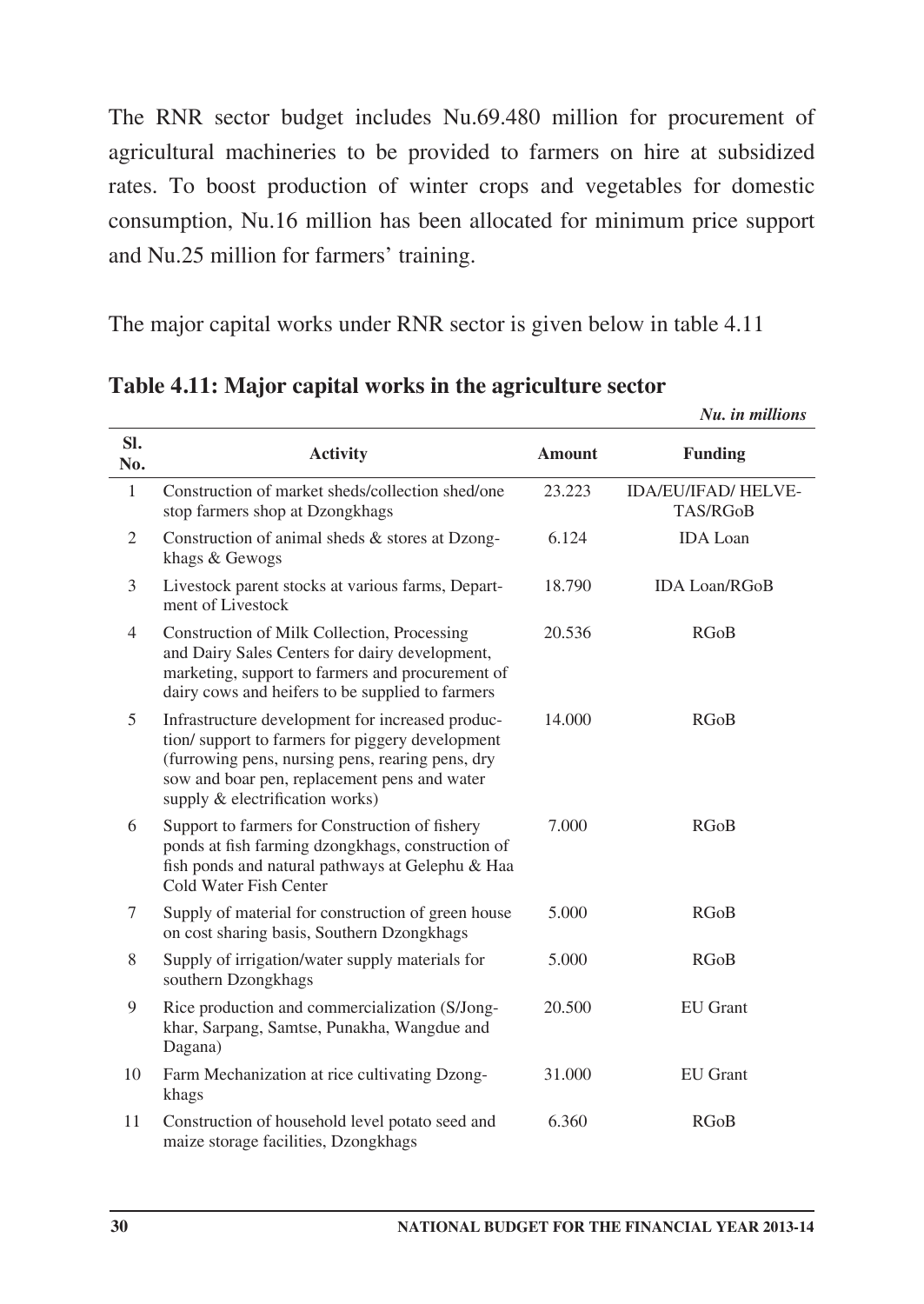*Nu. in millions*

| SI.<br>No. | <b>Activity</b>                                                                                                  | <b>Amount</b> | <b>Funding</b>     |
|------------|------------------------------------------------------------------------------------------------------------------|---------------|--------------------|
| 12         | Construction of food processing plant/cold storage<br>at Gyalpoizhing                                            | 12.483        | <b>SDF</b>         |
| 13         | Minimum vegetable support price for commercial<br>farmers                                                        | 16.000        | <b>RGoB</b>        |
| 14         | Support for business plan and development of<br>registered farmers' & cooperatives' groups                       | 5.600         | RGoB/EU/HELVETAS   |
| 15         | Support for construction of packaging house at<br>Dzongkhags, Dept of Agricultural Marketing and<br>Cooperatives | 5.125         | RGoB/IFAD          |
| 16         | Provision of farmers' training on RNR sectors for<br>Dzongkhags and Gewogs                                       | 25.000        | <b>RGoB</b>        |
| 17         | Construction of farm roads at Gewogs and Dzong-<br>khags                                                         | 633.596       | RGoB/IDA/ADB /IFAD |
| 18         | Farm road improvement at Gewogs and Dzong-<br>khags                                                              | 299.138       | RGoB/IFAD          |
| 19         | Renovation, maintenance and improvement of<br>existing irrigation channels at Gewogs and Dzong-<br>khags         | 72.176        | RGoB/IDA/IFAD      |
| 20         | Construction of new irrigation channels at Gewog<br>and Dzongkhags                                               | 52.001        | RGoB/IFAD          |
| 21         | Construction of Veterinary Hospital at Phuent-<br>sholing                                                        | 10.000        | GOI                |
| 22         | Re-location of Brown Swiss Cattle farm,<br>Bumthang                                                              | 10.242        | RGoB               |
| 23         | Construction of solar and electric fencing, South-<br>ern Dzongkhags                                             | 10.000        | <b>WB</b>          |
| 24         | Construction of plants and animals quarantine sta-<br>tion at Nganglam                                           | 5.000         | RGoB               |
| 25         | Implementation of National Bio-safety Program                                                                    | 13.169        | <b>GEF</b>         |

# **4.4.4 Trade, industry and private sector development**

In this sector, priority has been accorded for development of micro, small and medium enterprises (SMEs) and indigenous crafts for stimulating economic growth, employment creation and revenue generation. For this, a budget of Nu.837.650 million has been allocated, out of which, Nu.18.50 million is for promotion of indigenous arts and crafts.

Development of Special Economic Zones (SEZs) at Motanga (Samdrup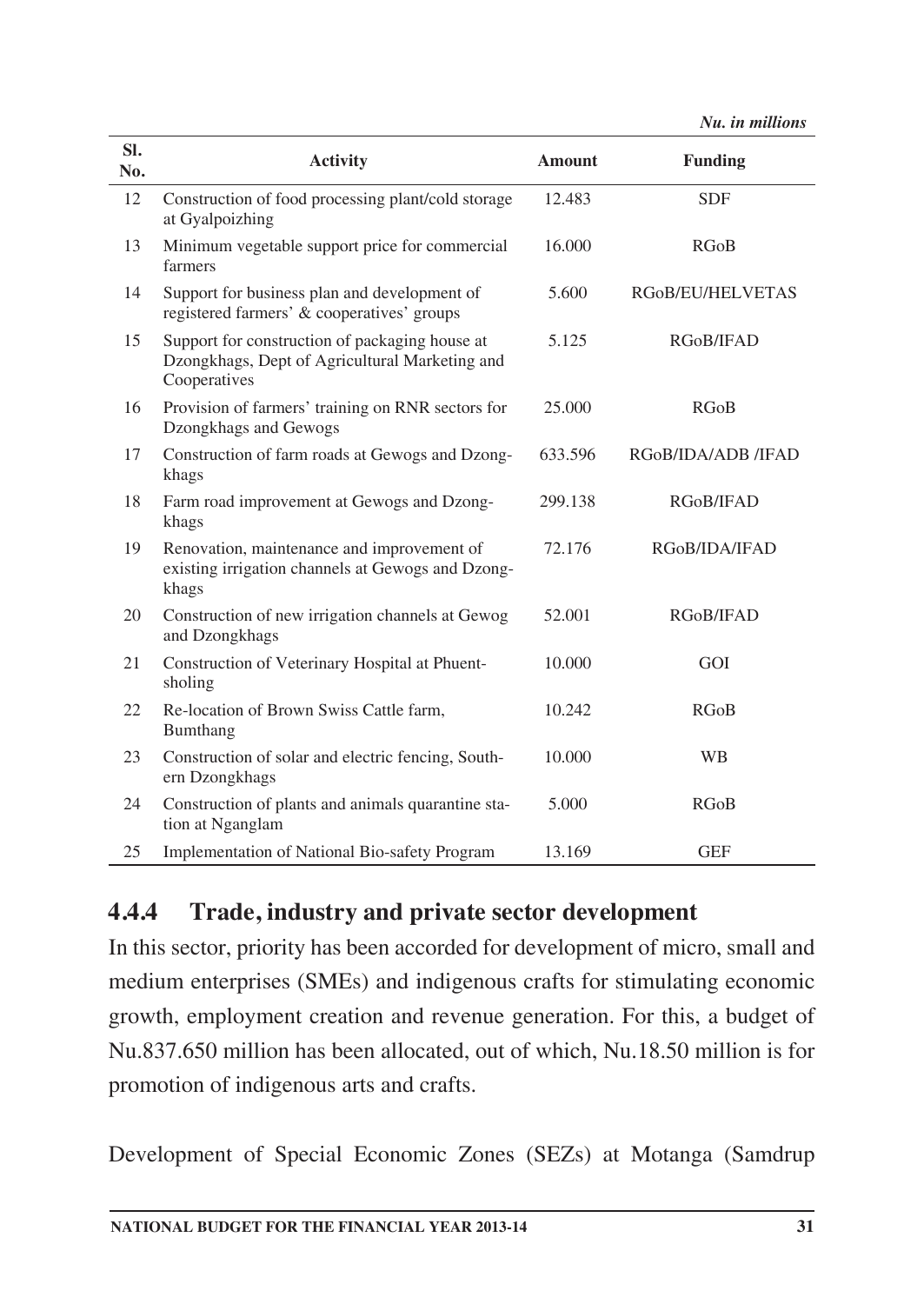Jongkhar) and Jigmeling (Sarpang) will be initiated for which Nu.70 million has been kept to develop ancillary facilities for the SEZs. The construction of solid waste disposal site at Pasakha industrial site (Nu.4.800 million) will be completed during the FY.

The major activities included in the FY 2013-14 budget are presented in Table 4.12 as below:

|         |                                                                                                                 |        | Nu. in millions |
|---------|-----------------------------------------------------------------------------------------------------------------|--------|-----------------|
| Sl. No. | <b>Activity</b>                                                                                                 | Amount | Funding         |
| 1       | Subsidy to Agency for Promotion of Indigenous Craft<br>(APIC), Department of Cottage & Small Industry           | 10.500 | RGoB            |
| 2       | Procurement of plant and equipment for Flood Warn-<br>ing Station, Hydromet                                     | 5.960  | GOI             |
| 3       | Construction of industrial waste disposal site at Pas-<br>akha Industrial Estate (PIE), Department of Industry. | 4.800  | RGoB            |
| 4       | Study on import substitution, Department of Industry                                                            | 4.000  | RGoB            |
| 5       | Construction of regional office at Samtse, Department<br>of Geology & Mines                                     | 2.100  | RGoB            |
| 6       | Relocation of fuel depot from Dechencholing to Thin-<br>chupangkha, Paro                                        | 10.000 | RGoB            |
| 7       | Development of Special Economic Zone at Motanga<br>(S/ Jongkhar) & Jigmeling (Sarpang)                          | 70.00  | RGoB            |

**Table 4.12: Major capital works in the trade and industry sector**

# **4.4.5 Tourism**

To achieve the medium term target of tourist arrivals of 200,000, the tourism sector has been accorded high priority. Accordingly, Nu.176.040 million has been allotted to continue development of tourism infrastructures and road-side amenities. Further improvement of trekking routes, campsites, promotion of unique festivals, hospitality industry and training, marketing and promotional programs will be continued.

The major tourism related activities included in the FY are highlighted in Table 4.13 below: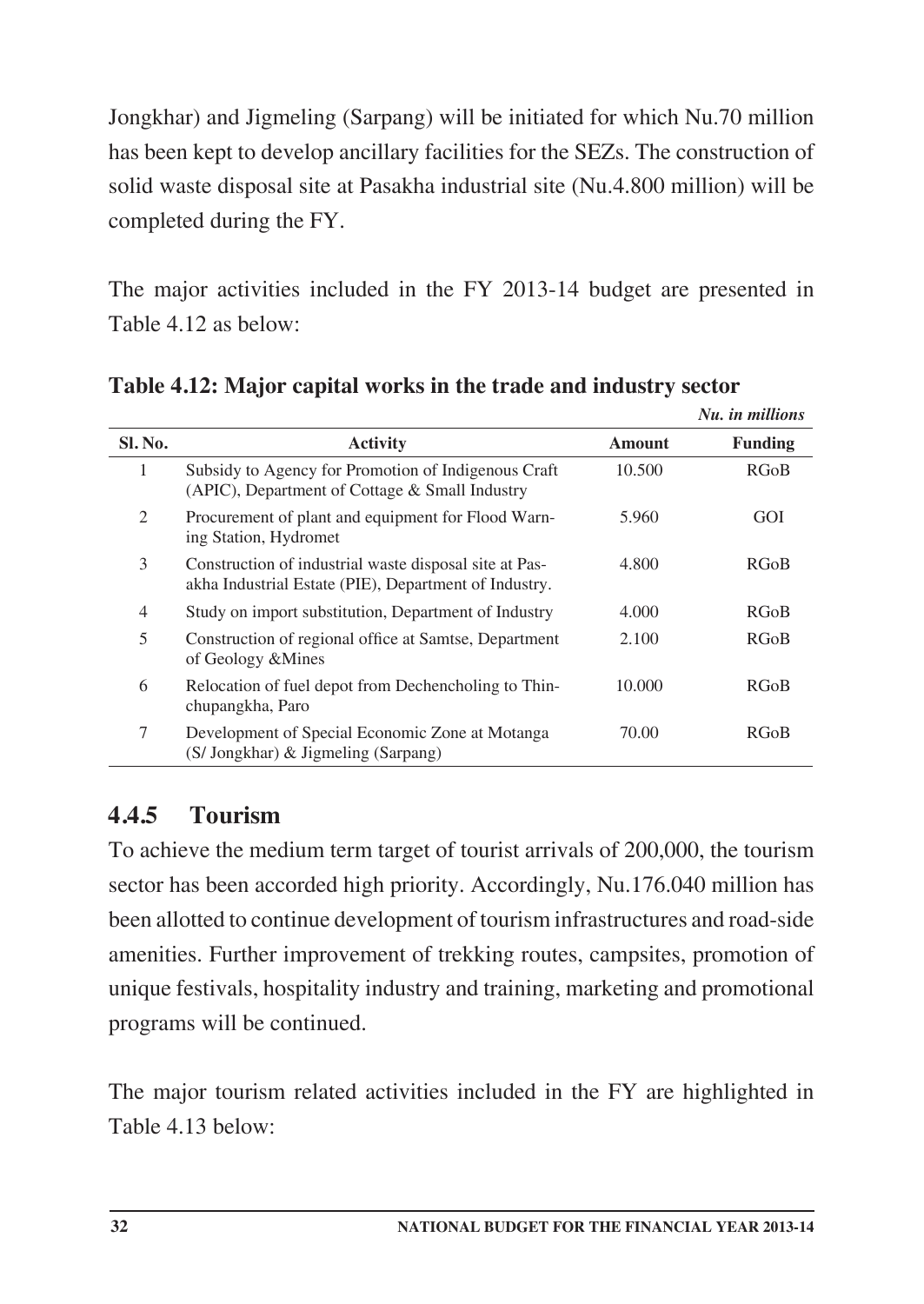| SL.<br>No.     | <b>Activity</b>                                                                                     | Amount | Funding      |
|----------------|-----------------------------------------------------------------------------------------------------|--------|--------------|
| 1              | Construction of HTMTI training hotel                                                                | 54.841 | RGoB/ACO/ADA |
| 2              | Furnishing of HTMTI training hotel                                                                  | 19.470 | <b>ADA</b>   |
| 3              | Travel fairs/road shows                                                                             | 12.000 | <b>RGoB</b>  |
| $\overline{4}$ | Public relation representation                                                                      | 7.510  | <b>RGoB</b>  |
| 5              | Development of road side amenities at various<br>tourist attraction sites (Taktsang and Trashigang) | 4.500  | <b>RGoB</b>  |
| 6              | Hospitality and tourism related trainings/work-<br>shops                                            | 2.500  | <b>RGoB</b>  |

**Table 4.13: Major capital works in the tourism sector**

### **4.4.6 Vocational training and employment**

Vocational training continues to be an important platform for providing gainful employment to the out of school youths. Accordingly, to develop the required skill and experience, budget has been allocated for targeted interventions, such as, Youth Pre-employment Program (Nu.5.600 million), Apprenticeship Training Program (Nu.4.200 million), University Graduates Internship Program (Nu.6.300 million) and Nursing Training Program (Nu.26.500 million) among others.

The Technical Training Institute and National Institute of Technical Education in Dekiling, Sarpang is scheduled to be completed during the FY and provide additional capacity for vocational trainings which will provide the required skills for employment.

The above initiative is a step towards achieving full youth employment.

Major capital activities under the sector are listed below in Table 4.14.

*Nu. in millions*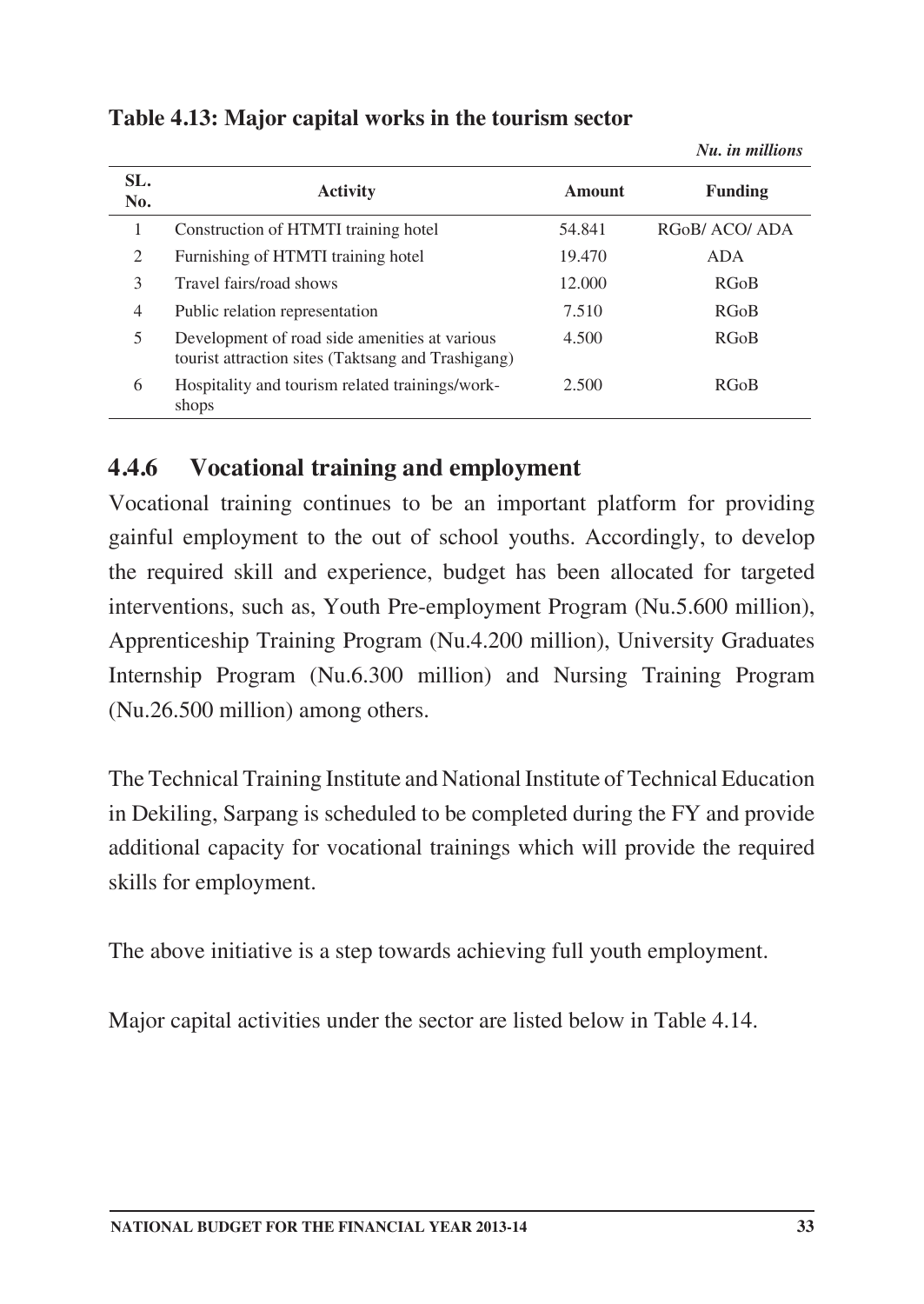|                |                                                                                               |               | Nu. in millions |
|----------------|-----------------------------------------------------------------------------------------------|---------------|-----------------|
| SI.<br>No.     | <b>Activities</b>                                                                             | <b>Amount</b> | <b>Funding</b>  |
| $\mathbf{1}$   | Advancing economic opportunities of women and girls                                           | 7.000         | <b>ADB</b>      |
| 2              | Hydropower skills training                                                                    | 3.125         | RGoB            |
| 3              | Special training programme for school leavers-support<br>to local private training institutes | 3.200         | GoI             |
| $\overline{4}$ | GNM training for the health sector                                                            | 26.500        | GoI             |
| 5              | Furniture and office equipment for new VTI at Dolun-<br>gang, Dekiling                        | 12.500        | GoI             |
| 6              | Development of assessment resources and national<br>competency standards                      | 2.900         | RGoB            |
| 7              | National graduates orientation program                                                        | 4.600         | RGoB            |
| 8              | Youth pre-employment engagement program                                                       | 5.600         | RGoB            |
| 9              | Apprenticeship training program                                                               | 4.200         | RGoB            |
| 10             | University Graduates Internship Programme                                                     | 6.300         | RGoB            |
| 11             | HRD for Entrepreneurship Development                                                          | 2.100         | <b>UNDP</b>     |

#### **Table 4.14: Major capital works in vocational training & employment sector**

# **4.4.7 Roads**

Given the difficult geographical terrain, high importance has been accorded to the road sector for economic development and poverty alleviation. During the FY, Nu.3,413.561 million, or 9% of the total budget has been provided to improve the existing road networks and construct new roads. Of the total budget, Nu.1,059.924 million is for construction of primary national highways, Nu.180 million for construction of secondary national highways, Nu.35 million for construction of Dzongkhag roads and Nu.210 million for construction of bridges. The allocation also includes Nu.315.445 million for improvement, Nu.221.773 million for resurfacing and Nu.144.088 million for monsoon restoration works.

The feasibility study for road construction between Lhamoizingkha-Sarpang, Gelephu-Panbang and Samrang-Jomotshangkha has been completed and detailed survey and design will be carried out during the FY with a budget of Nu.3 million. Further, to facilitate the timely start of Kholongchhu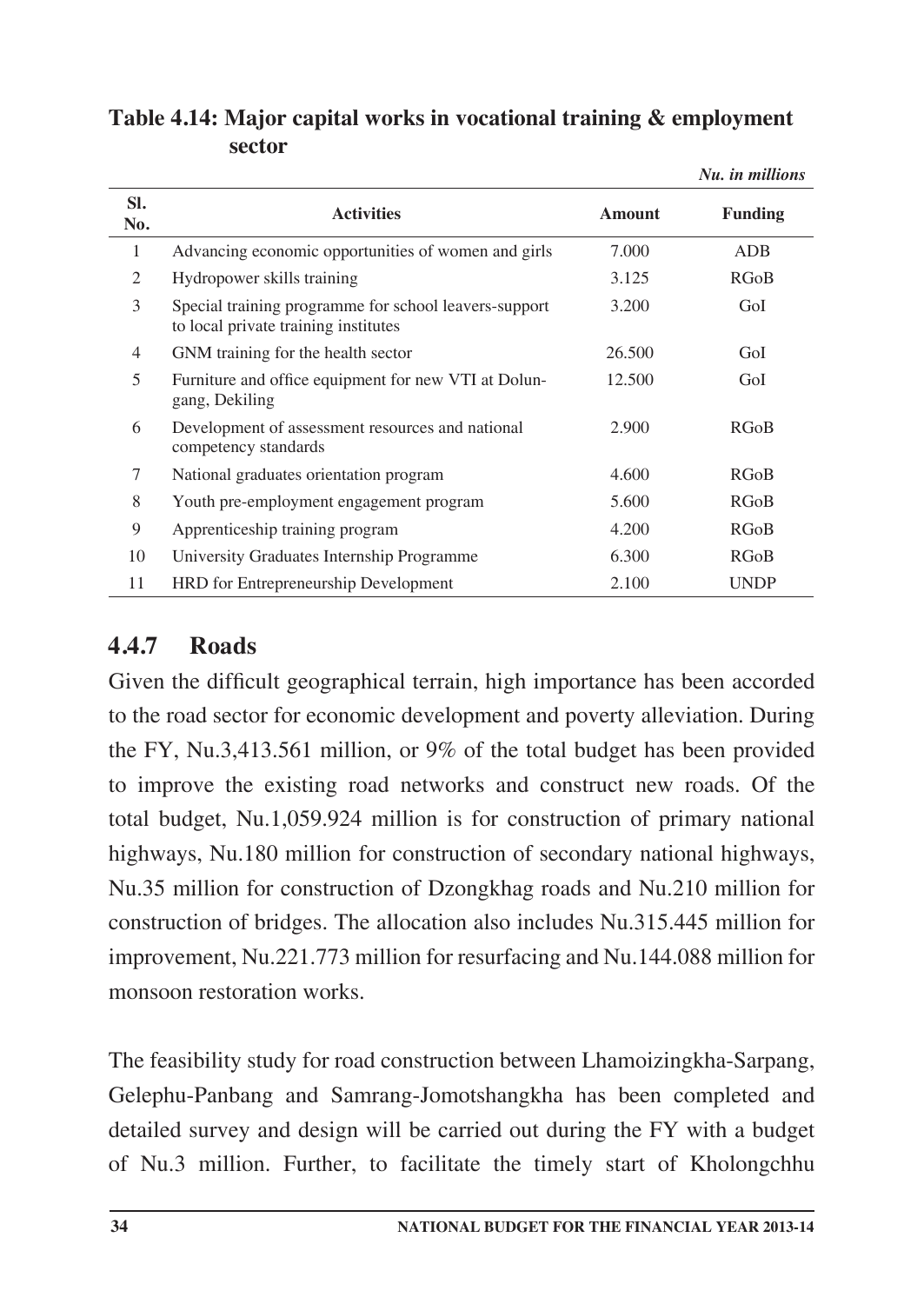hydropower project, Nu.50 million has been allocated for improvement of road from Chazam to Trashi Yangtse.

The major activities under the sector are presented in Table 4.15 below:

|                |                                                                                                                                                                                                                                                                                                           |               | ivu. in muuons          |
|----------------|-----------------------------------------------------------------------------------------------------------------------------------------------------------------------------------------------------------------------------------------------------------------------------------------------------------|---------------|-------------------------|
| SI.<br>No.     | <b>Activity</b>                                                                                                                                                                                                                                                                                           | <b>Amount</b> | <b>Funding</b>          |
| $\mathbf{1}$   | Construction of primary national highways (Manitar-<br>Raidak Road, Manitar-Raidak Road Panbang-Nganglam<br>Road, Samdrupcholing-Samrang Road, Nangar-Ura Road,<br>Gyalposhing Nganglam Road, Gomphu-Panbang Road,<br>Tingtibi-Praling Road, Rafee-Khosla bypass Road, Samtse-<br>P/ling Road) spillover. | 1,059.924     | RGoB/GoI/<br><b>ADB</b> |
| 2              | Construction of secondary national highway (Gesarling-<br>Lhamoizingkha, Tseber-Mikuri-Durungri Road) spill over.                                                                                                                                                                                         | 180.000       | RGoB/ADB/<br>Netherland |
| 3              | Construction of Dzongkhag roads (Mamung-Digala Road -<br>spill over), Zhemgang                                                                                                                                                                                                                            | 35.000        | GoI                     |
| $\overline{4}$ | Construction of bridges on Gyalpoizhing-Nganglam<br>Highway (Sokporong bridge, bailey bridge over Gongri -<br>spillover).                                                                                                                                                                                 | 49.500        | GoI                     |
| 5              | Construction of bridges on Gomphu-Panbang Highway,<br>(Nishoka Bridge, Mangdechu Bridge, Rendhigang Bridge,<br>Pantang Bridge – spillover)                                                                                                                                                                | 25.000        | GoI                     |
| 6              | Bridge for Paro airport bypass road                                                                                                                                                                                                                                                                       | 30.000        | <b>RGoB</b>             |
| 7              | Re-construction of Dzongkhulum bridge (spill over),<br>Trongsa                                                                                                                                                                                                                                            | 30.000        | GoI                     |
| 8              | Amochhu bridge on Samtse-P/ling road (spill over)                                                                                                                                                                                                                                                         | 60.500        | <b>RGoB</b>             |
| 9              | Bailey bridges along Kharungla-Kangpara road                                                                                                                                                                                                                                                              | 15.000        | <b>RGoB</b>             |
| 10             | Improvement works on roads (including Chazam-T/Yang-<br>tse road), Tashigang                                                                                                                                                                                                                              | 315.445       | <b>RGoB</b>             |
| 11             | Resurfacing of various roads                                                                                                                                                                                                                                                                              | 221.773       | RGoB                    |
| 12             | Monsoon restoration works on various roads                                                                                                                                                                                                                                                                | 144.088       | RGoB                    |
| 13             | Feasibility study and survey of new roads on Primary<br>National Highways, Yari-khomshar, Pephu-Shingkhar and<br>up-gradation of highway stretch from Semtokha-Wangdue                                                                                                                                    | 10.000        | <b>RGoB</b>             |

**Table: 4.15: Major activities under the road sector**

# **4.4.8 Urban development, housing and public amenities**

A budget of Nu.2,167.297 million is allocated to this sector for development and improvement of sustainable urban infrastructure. The allocation covers on-going capital works for Local Area Plans (LAPs) in Dechencholing,

*Nu. in millions*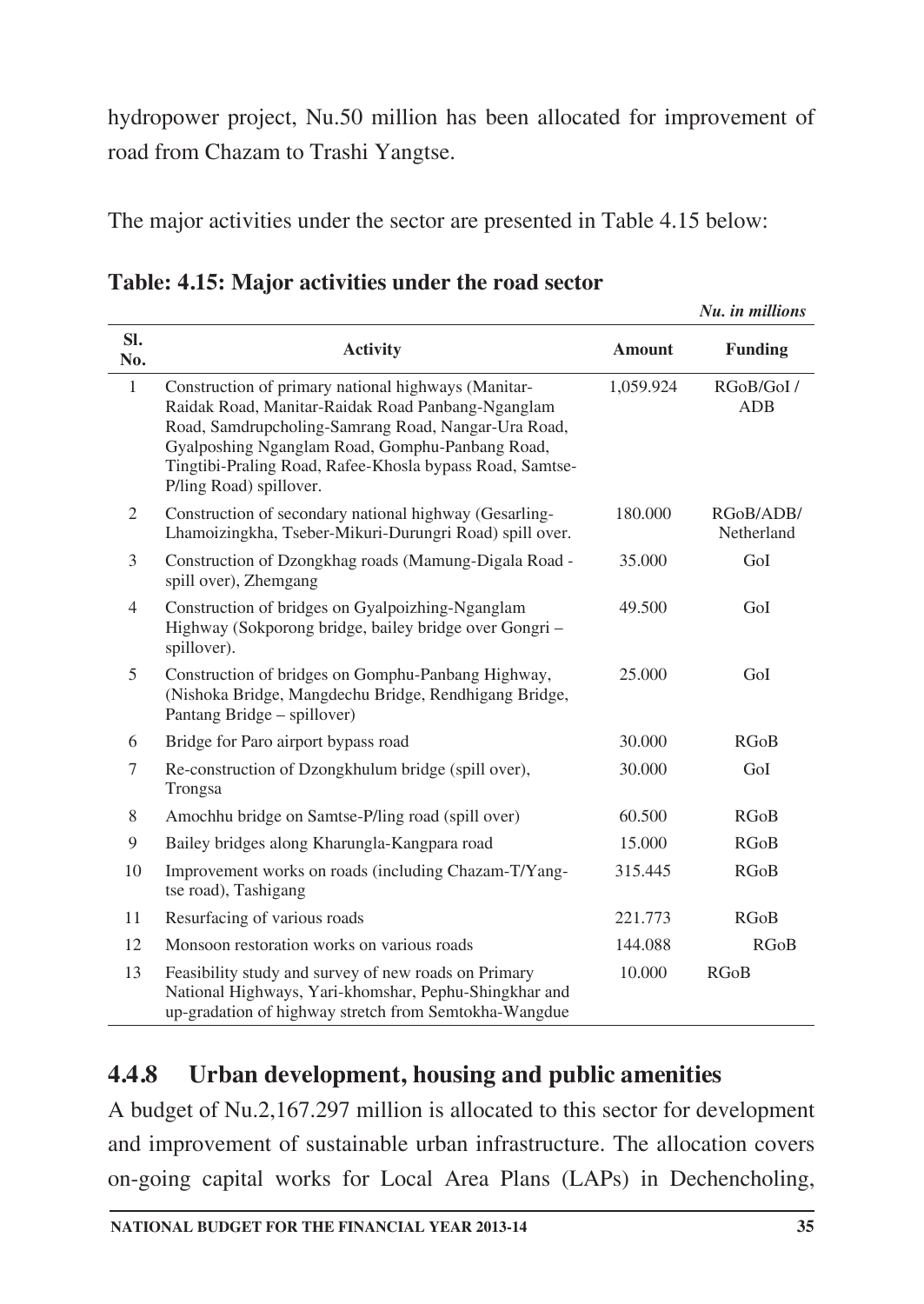Langjophakha, Changbangdu and Babesa under Thimphu Thromdey and infrastructure works like approach road, water supply for Phuentsholing Thromdey, Dagana Town, Khitsang (Trashi Yangtse), Autsho (Lhuentse), Chang Debsi (Thimphu) and Denchi (Pema Gatshel). World Bank financing is being finalized for development of the Taba LAP.

The major activities under this sector are presented in table 4.16 below:

| SI.<br>No.     | <b>Activity</b>                                                                          | <b>Amount</b> | <b>Funding</b> |
|----------------|------------------------------------------------------------------------------------------|---------------|----------------|
| $\mathbf{1}$   | Dechencholing LAP, Package I & II (spillover)                                            | 69.000        | World Bank     |
| $\mathfrak{2}$ | Langjophakha LAP-Package III (spillover)                                                 | 90.000        | World Bank     |
| 3              | Changbangdu LAP – Package I (spillover)                                                  | 109.020       | RGoB/ADB       |
| $\overline{4}$ | Construction of waste water treatment plant at<br>Babesa.                                | 158.070       | RGoB/ADB       |
| 5              | Babesa LAP (spillover)                                                                   | 188.430       | RGoB/ADB       |
| 6              | Construction of water treatment plant, Chamgang                                          | 62.817        | RGoB/ADB       |
| 7              | Improvement of urban infrastructures, Phuentshol-<br>ing Thromdey                        | 26.974        | RGoB/ADB       |
| 8              | Construction of approach road and motorable<br>bridge over Omchhu, PhuentsholingThromdey | 29.600        | RGoB/ADB       |
| 9              | Construction of water supply, Dagana                                                     | 38.430        | RGoB/ADB       |
| 10             | Construction of roads and sewer networks, Dagana                                         | 8.500         | RGoB/ADB       |
| 11             | Roads & sewer networks at Dagana                                                         | 8.500         | RGoB/ADB       |
| 12             | Water supply & sanitation at Zhemgang                                                    | 4.000         | <b>RGoB</b>    |
| 13             | Water Supply & Sanitation at Tingtibi                                                    | 4.000         | RGoB           |
| 14             | Construction of water supply to Autsho                                                   | 10.000        | RGoB           |
| 15             | Infrastructure development for new town at Denchi<br>(spillover)                         | 3.000         | <b>RGoB</b>    |
| 16             | Construction of water supply at Khitshang, Tashi<br>Yangtse                              | 30.000        | <b>RGoB</b>    |
| 17             | Construction of road network and water supply at<br>Chang Debsi, Thimphu                 | 45.000        | <b>RGoB</b>    |
| 18             | Geological studies, survey and mapping for new<br>townships.                             | 10.000        | RGoB           |

**Table: 4.16: Major activities under urban development, housing and public amenities**

*Nu. in millions*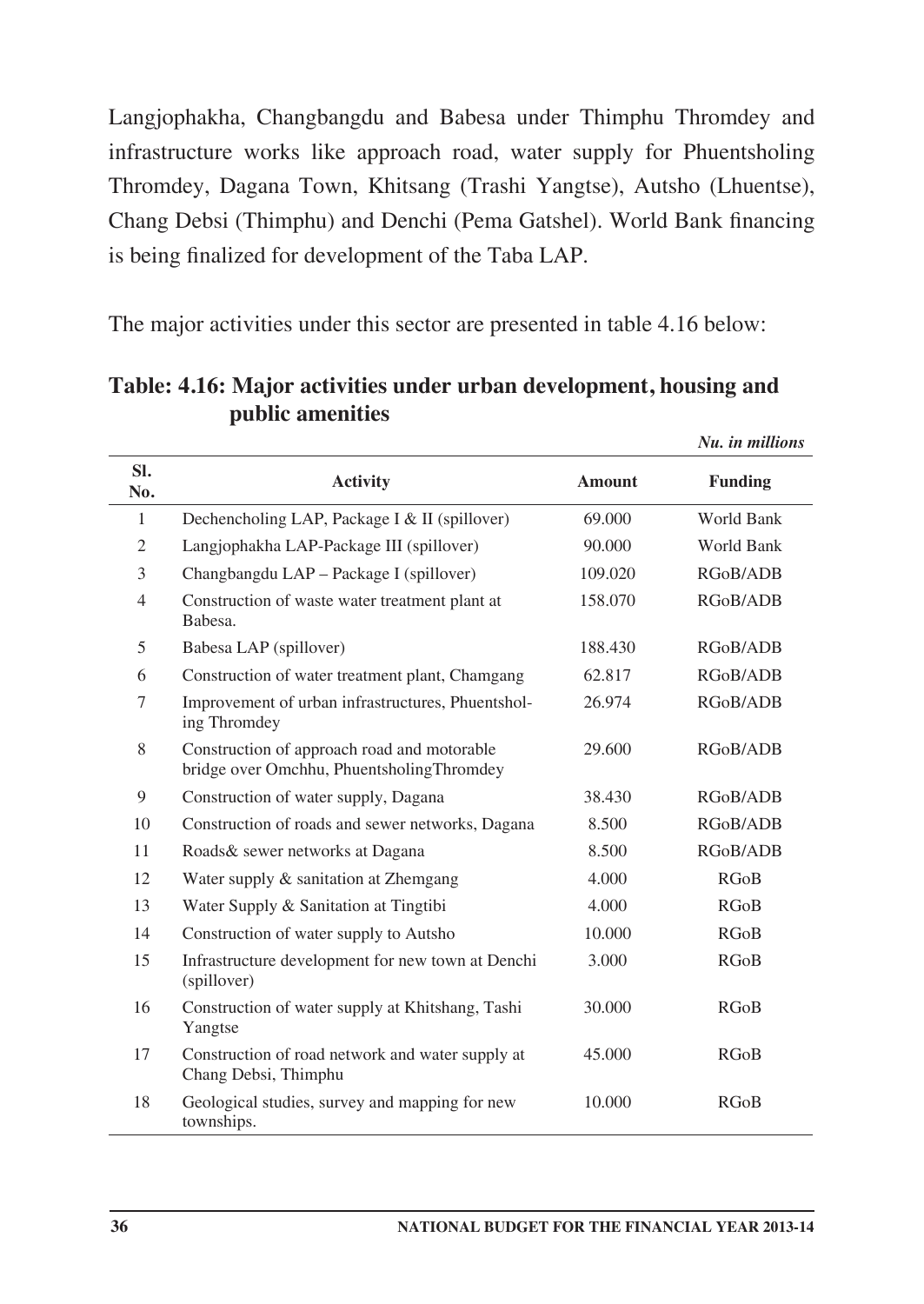### **4.4.9 Communications and transport**

The budget allocated for the sector is Nu.1,383.115 million. Major activities include expansion of infrastructures at four airports and improving access to ICT services in rural areas. The ICT and telecom infrastructures will be strengthened for creating knowledge based society, enhance e-governance and improve service delivery.

To meet the increasing demand for public transport and reduce traffic congestion, the city bus fleet has been increased. Presently, there are 34 city buses operating in Thimphu and 2 in Phuentsholing. For meeting the revenue deficit on account of operation and maintenance cost, Nu.16 million will be provided to Bhutan Post.

The major activities included in the budget are shown below in table 4.17:

|            |                                                              |               | Nu. in millions |
|------------|--------------------------------------------------------------|---------------|-----------------|
| SI.<br>No. | <b>Activities</b>                                            | <b>Amount</b> | <b>Funding</b>  |
| 1          | Re-location of fuel depot at Paro airport                    | 17.500        | RGoB            |
| 2          | Infrastructure development at Paro Airport (spillover)       | 168.068       | GoI             |
| 3          | Procurement of new meteorological equipment for one          | 15.000        | RGoB            |
|            | international and three domestic airports                    |               |                 |
| 4          | Removal of obstructing hills beside runway & reshaping of    | 57.750        | <b>ADB</b>      |
|            | runway of Yonphula airport                                   |               |                 |
| 5          | Security fencing, access road, apron taxiway & car park      | 32.725        | ADB             |
|            | for Bumthang airport                                         |               |                 |
| 6          | Construction of flood protection structures, runway drain-   | 16.335        | <b>ADB</b>      |
|            | age at Gelephu airport                                       |               |                 |
| 7          | Procurement of crash fire tender vehicle for Gelephu airport | 30.240        | RGoB            |
| 8          | Construction of bus terminal cum office at Bajothang.        | 6.000         | RGoB            |
| 9          | Renovation of office building at Phuentsholing bus termi-    | 6.200         | RGoB            |
|            | nal.                                                         |               |                 |
| 10         | Government support to CC vendors                             | 5.600         | RGoB            |
| 11         | Telecom subsidy for IT Park                                  | 8.500         | RGoB            |

**Table 4.17: Major capital works in the communications & transport sector**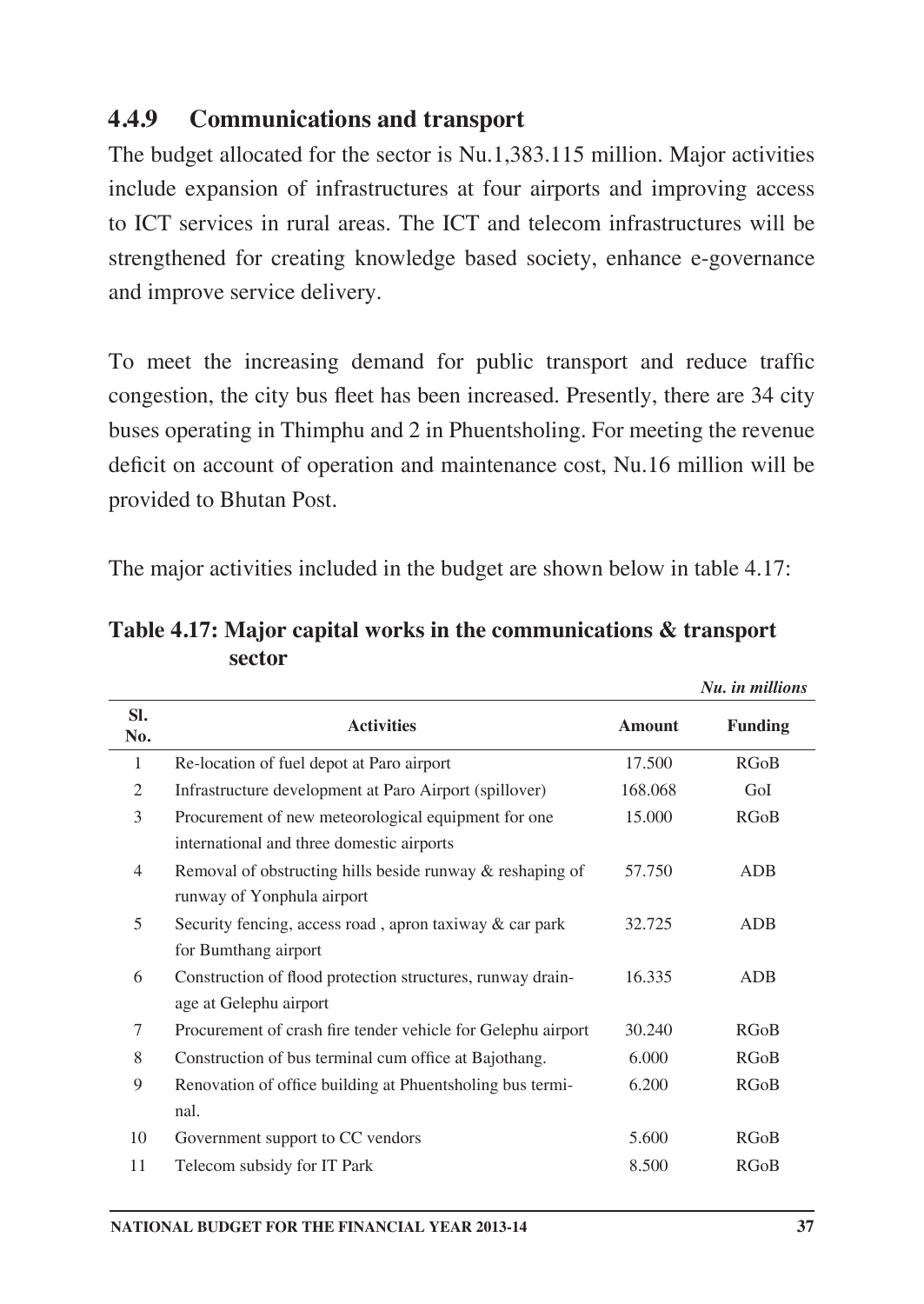*Nu. in millions*

| SI.<br>No. | <b>Activities</b>                                                         | Amount  | <b>Funding</b> |
|------------|---------------------------------------------------------------------------|---------|----------------|
| 12         | Telecom subsidy for internet connectivity (CCs)                           | 11.482  | RGoB           |
| 13         | Implementation of Broadband Master Plan (spillover)                       | 34.000  | GoI            |
| 14         | Depreciation, operation & maintenance for national fiber<br>optic network | 42.670  | RGoB           |
| 15         | Compensation for nationalization of fiber optic                           | 4.970   | RGoB           |
| 16         | Revamp and extend government intranet                                     | 10.000  | RGoB           |
| 17         | Installation of regional network (spillover)                              | 80.000  | ADB            |
| 18         | Installation of village network (spillover)                               | 32.000  | ADB            |
| 19         | Chiphen Rigphel Project (spillover)                                       | 205.270 | GoI            |
| 20         | Empowering rural communities-reaching the unreached                       | 35.316  | <b>SDF</b>     |
| 21         | Support to media enterprises                                              | 4.000   | RGoB           |

### **4.4.10 Energy**

The energy sector budget is Nu.841.264 million. Major activities under the energy sector includes the preparation of DPRs for Kuri Gongri hydroelectric project, Chamkharchhu–I hydroelectric project, Wangchhu hydroelectric project, Amochhu hydro power project, pre-feasibility studies of Chamkharchhu II & III and Dangchhu, Kholongchu hydro-electric project and updating DPR of Sankosh hydro-electric project. In view of the importance attached to accelerating hydropower development, these DPRs are expected to be ready during the FY.

During the year, the Dagachhu hydropower project is scheduled for commissioning which will earn Clean Development Mechanism (CDM) benefits through the sale of carbon credits besides the electricity export proceeds.

The major activities under this sector are listed in Table 4.18 below.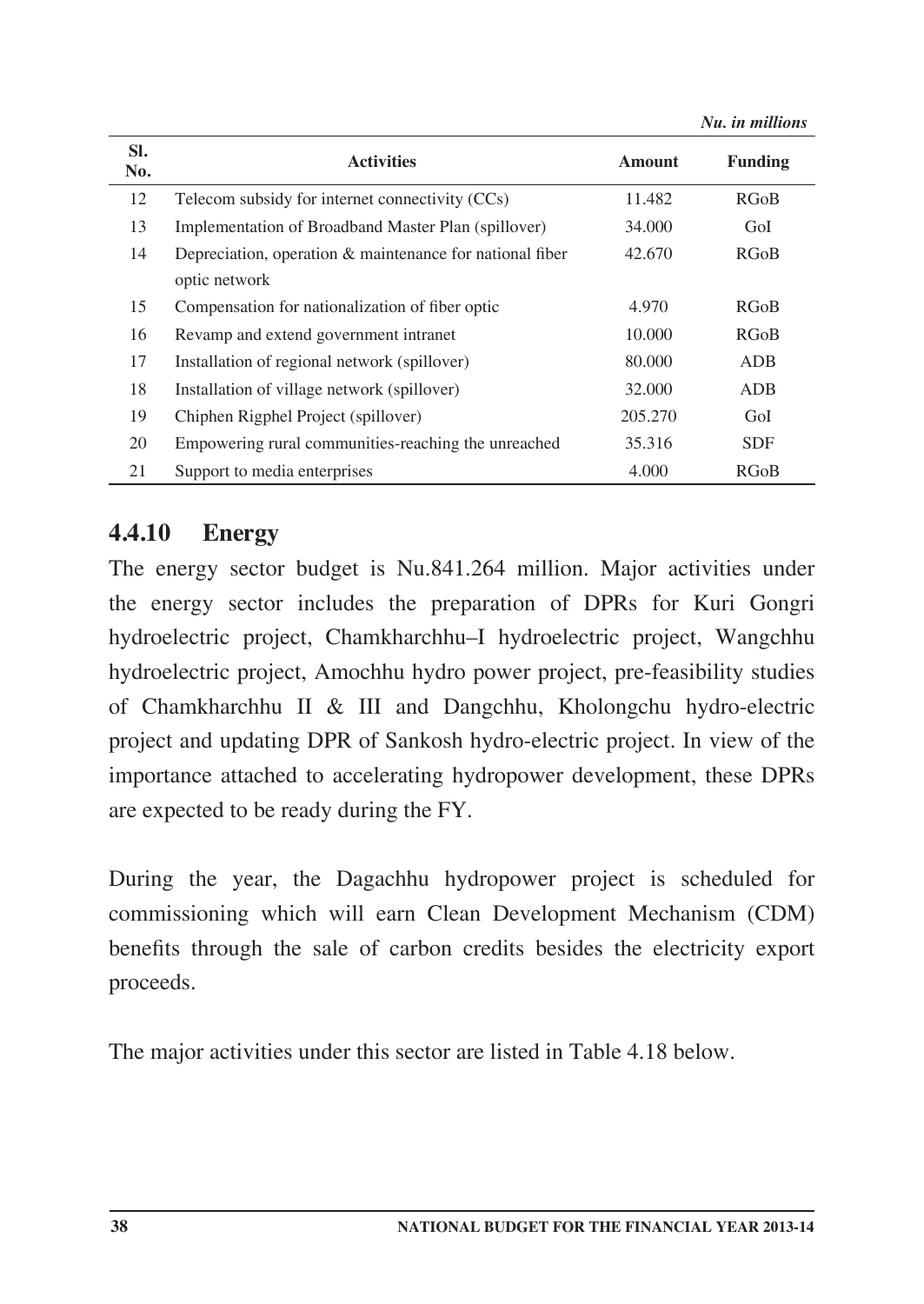*Nu. in millions*

| SI.<br>No.     | <b>Activity</b>                                                                                                                      | Amount  | <b>Funding</b>  |
|----------------|--------------------------------------------------------------------------------------------------------------------------------------|---------|-----------------|
| 1              | Old PFR/DPR preparation of (2640 MW) Kuri Gon-<br>gri reservoir hydroelectric project (spillover)                                    | 148.617 | RGoB/GoI        |
| $\mathfrak{2}$ | DPR for (770 MW) Chamkharchhu - I hydro-electric<br>project (spillover)                                                              | 102.035 | RGoB/GoI        |
| 3              | On-grid electrification of 260 off-grid households                                                                                   | 50.000  | NORAD           |
| 4              | DPR preparation for (570 MW) Wangchhu hydro-<br>electric project (spillover)                                                         | 46.650  | RGoB/GoI        |
| 5              | DPR preparation for (540 MW) Amochhu reservoir<br>hydroelectric project (spillover)                                                  | 40.500  | RGoB/GoI        |
| 6              | Prefeasibility studies of Chamkharchhu II & (2882<br>MW) and Dangchhu (150MW) (spillover)                                            | 40.000  | NORAD           |
| 7              | Construction of 126 MW Dagachhu hydroelectric<br>project (spillover)                                                                 | 36.959  | <b>AUSTRIAN</b> |
| 8              | Institutional co-operation project with Norway-phase<br>IV (spillover)                                                               | 30.600  | RGoB/NORAD      |
| 9              | Enhancing energy security through demand side<br>management using Compact Fluorescent lamp (CFL)<br>and Light Emitting Diodes (LED). | 25.000  | NORAD           |
| 10             | DPR preparation for (600 MW) Kholongchu hydro-<br>electric project (spillover)                                                       | 24.744  | RGoB/GoI        |
| 11             | Construction of 132kv Kanglung-Phuntshothang<br>(Bangtar) line (58km) along with associated works<br>(spillover)                     | 22.800  | <b>RGoB</b>     |
| 12             | Detailed survey for left out & off-grid house hold for<br>on-grid electrification                                                    | 20.000  | <b>NORAD</b>    |
| 13             | DPR updating of (2560 MW) Sankosh hydro-electric<br>project (spillover)                                                              | 17.361  | RGoB/GoI        |
| 14             | Detailed project report (DPR) of Khomachhu hydro-<br>power project (363 MW) (spillover)                                              | 15.000  | NORAD           |
| 15             | Construction of 132kv Motanga-Phuntshothang<br>(Bangtar) line (20km) along with associated works<br>(spillover)                      | 14.880  | <b>RGoB</b>     |
| 16             | DPR updating for (180MW) Bunakha hydroelectric<br>project (spillover)                                                                | 14.070  | RGoB/GoI        |
| 17             | Sustainable rural biomass energy project                                                                                             | 13.808  | <b>UNDP IPF</b> |
| 18             | Reconnaissance studies of seven HEPS [Amochu-I]<br>& II, Dhangsiri, Kholongchhu (Trashi Yangtse),<br>Samchhu, Pachhu and Pipingchhu] | 12.068  | RGoB            |
| 19             | Development of Master plan for Renewable Energy                                                                                      | 10.000  | <b>NORAD</b>    |
| 20             | Formulation of renewable energy policy implementa-<br>tion rules and regulation.                                                     | 5.000   | <b>NORAD</b>    |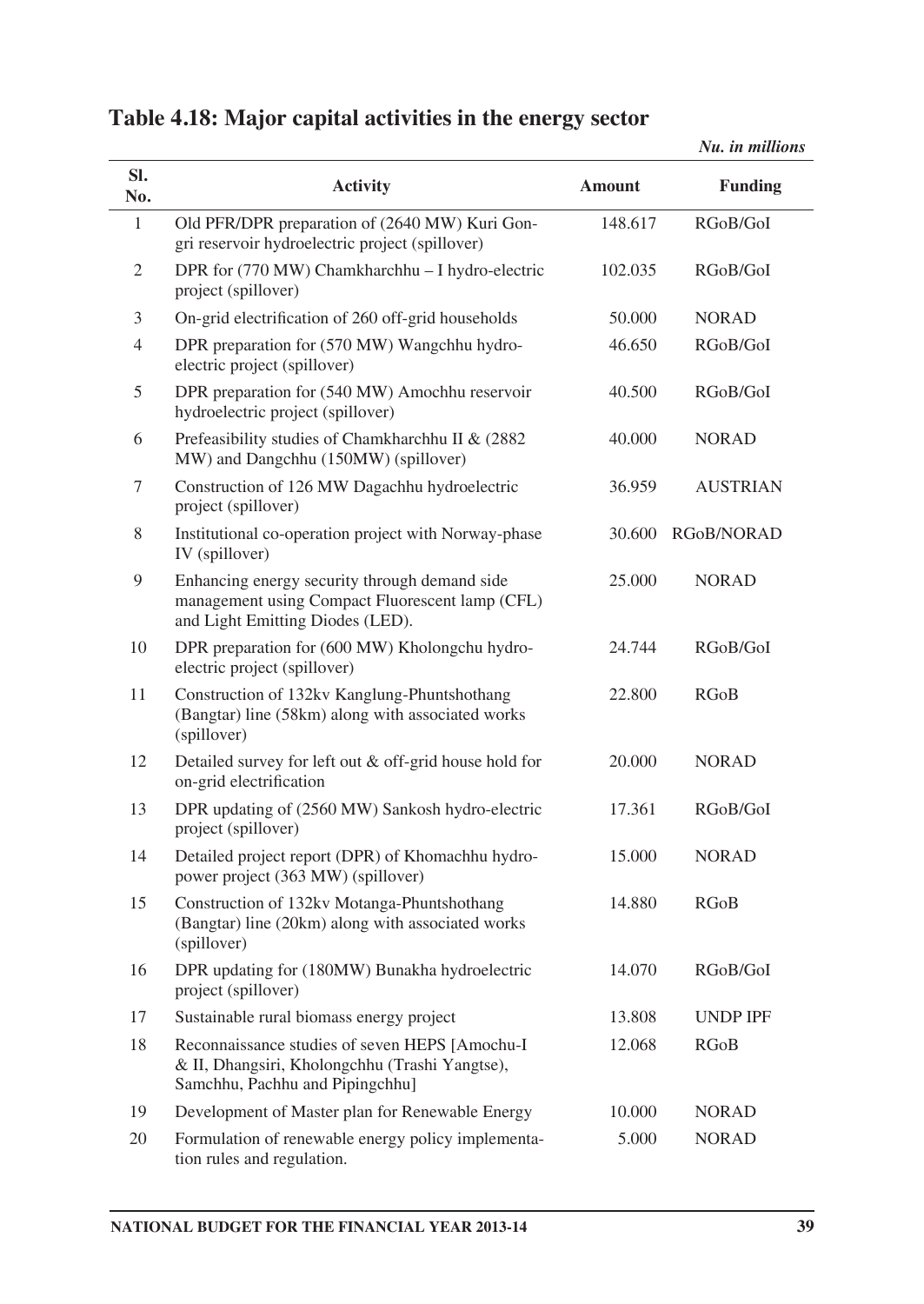*Nu. in millions*

| SI.<br>No. | <b>Activity</b>                                                                                                                   | Amount | Funding      |
|------------|-----------------------------------------------------------------------------------------------------------------------------------|--------|--------------|
| 21         | Development of National Energy Efficiency Policy                                                                                  | 5.000  | <b>NORAD</b> |
| 22         | Procurement of plants and equipment for GLOF<br>early warning system in the Punakha-Wangdi valley,<br>Hydromet,                   | 11.000 | <b>GEF</b>   |
| 23         | Reducing climate change- induced risks and vulner-<br>abilities from GLOF in Punakha-W/phodrang and<br>Chamkhar valley, Hydromet, | 3.552  | <b>GEF</b>   |

#### **4.4.11 Cultural services**

The budget for the cultural sector is Nu.1,385.622 million. Major activity includes reconstruction of Wangdue Phodrang Dzong (Nu.100 million), Lhakhang Karpo (Nu.30 million) and Yongla Goenpa (Nu.30 million). The construction of Tango Buddhist College (Nu.30 million) and Hindu Temple (Nu.15 million) will be continued, while the installation of fire hydrant and alarm systems (Nu.36.490 million) for the renovated Dzongs (Daga Dzong, Paro Dzong and Lhuentse Dzong) will be completed during the FY.

The major activities of cultural services are given in Table 4.19 below.

|                |                                                                          |               | Nu. in millions |
|----------------|--------------------------------------------------------------------------|---------------|-----------------|
| SI.<br>No.     | <b>Activities</b>                                                        | <b>Amount</b> | Funding         |
| 1              | Construction of Hindu temple (spillover)                                 | 15.000        | RGoB            |
| 2              | Renovation of main Ta-dzong, Paro                                        | 12.000        | RGoB            |
| 3              | Construction of Pemagatshel Dzong (spillover)                            | 13.193        | RGoB /GoI       |
| $\overline{4}$ | Renovation of Dzongs (Daga Tashiyangtse, Paro, Lhuentse) -<br>spillover. | 36.490        | RGoB /GoI       |
| 5              | Reconstruction of Wangduephodrang Dzong                                  | 100.000       | GoI             |
| 6              | Re-construction of Lhakhang Karpo, Haa. (spillover)                      | 30.000        | RGoB            |
| 7              | Re-construction of Jaba and Yultak Goenpas (Paro)                        | 10.000        | RGoB            |
| 8              | Construction of Shapkhor at Kurjey Lhakhang, Bumthang<br>(spillover)     | 7.500         | RGoB            |
| 9              | Construction of Kenchosum Lhakhang, Bumthang.                            | 5.100         | RGoB            |
| 10             | Procurement of Kuten Sungten for Phurba Lhakhang, Trongsa.               | 10.000        | RGoB            |

#### **Table 4.19: Major capital works of culture sector**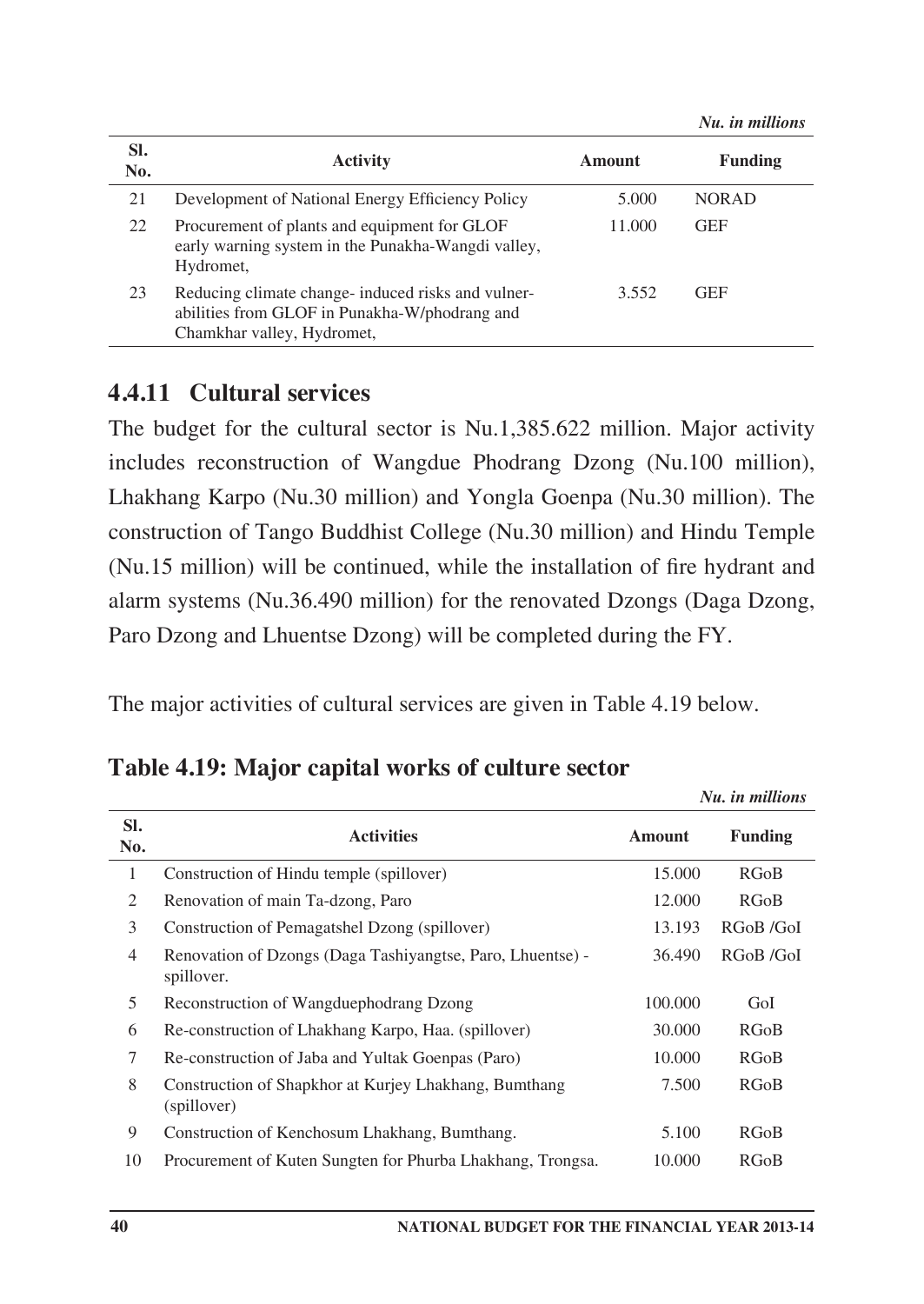|            |                                                                                                      |         | Nu. in millions |
|------------|------------------------------------------------------------------------------------------------------|---------|-----------------|
| SI.<br>No. | <b>Activities</b>                                                                                    | Amount  | Funding         |
| 11         | Re-construction of Yongla Goenpa, P/Gatshel. (spillover)                                             | 30.000  | <b>RGoB</b>     |
| 12         | Construction of Tango Buddhist College (spillover)                                                   | 30,000  | GoI             |
| 13         | Construction of nunnery centre at Kilikhar, Mongar (spillover)                                       | 20,000  | GoI             |
| 14         | Construction of Zhirim Lobdra at Punakha (spillover)                                                 | 7.900   | GoI             |
| 15         | Construction of dining hall for Punakha Dzong (spillover)                                            | 14.000  | <b>RGoB</b>     |
| 16         | Construction of aqua-privy toilets and supply of safe drinking<br>water in monasteries and nunneries | 4.400   | <b>UNICEF</b>   |
| 17         | Other construction, restoration, renovation, maintenance and<br>electrification of various Lhakhangs | 314.461 | <b>RGoB</b>     |

### **4.4.12 Law and order**

The budget under this sector is Nu.1,978.926 million, for the Judiciary, Royal Bhutan Police and Bureau of Law and Order (MHCA) and Office of Attorney General.

### **4.4.12.1 Judiciary**

The budget for Judiciary is presented separately in the later part of this Chapter.

### **4.4.12.2 Royal Bhutan Police**

The budget allocated is Nu.1,342.757 representing 68% of total law and order budget. Major activities include construction of family and officers' quarters at various divisions and HRD for police personnel among others.

The major activities of law and order sector are given in Table 4.20 below.

|  |  |  |  |  | Table 4.20: Major capital works in the law and order sector |  |  |  |  |  |
|--|--|--|--|--|-------------------------------------------------------------|--|--|--|--|--|
|--|--|--|--|--|-------------------------------------------------------------|--|--|--|--|--|

|            |                                                                                                                             |        | Nu. in millions |
|------------|-----------------------------------------------------------------------------------------------------------------------------|--------|-----------------|
| SI.<br>No. | <b>Activities</b>                                                                                                           | Amount | <b>Funding</b>  |
|            | Royal Bhutan Police & Bureau of Law & Order                                                                                 |        |                 |
|            | Construction & maintenance of security wall (spillover)                                                                     | 15.000 | <b>RGoB</b>     |
| 2          | Construction of common check post, main gate, deten-<br>tion room, bathroom and toilet in southern Dzongkhags/<br>Dungkhags | 15.000 | <b>RGoB</b>     |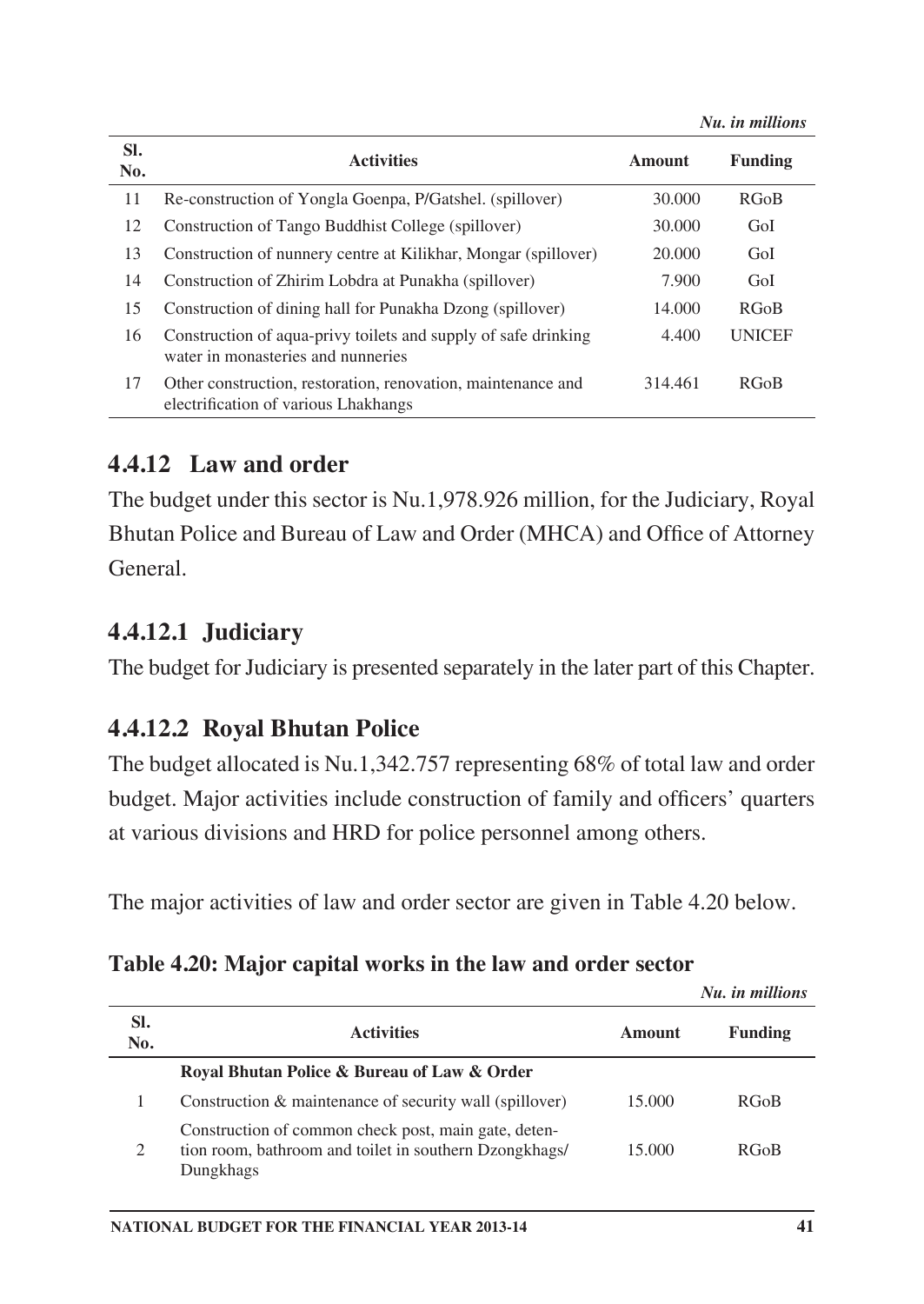|                |                                                                          |        | TAN, NR MANAGARD |
|----------------|--------------------------------------------------------------------------|--------|------------------|
| SI.<br>No.     | <b>Activities</b>                                                        | Amount | Funding          |
| 3              | Human resource development                                               | 9.770  | <b>RGoB</b>      |
| $\overline{4}$ | Construction of family and officer's quarters at various<br>divisions.   | 96.300 | <b>RGoB</b>      |
| 5              | Construction of office cum lockup with fencing at Sam-<br>drupchholing   | 5.000  | <b>RGoB</b>      |
| 6              | Construction of prison for 100 inmates at Dolungang<br>(Prison Services) | 15,000 | <b>RGoB</b>      |
|                | Construction of fire station at Motithang, Thimphu                       | 5.000  | <b>RGoB</b>      |

*Nu. in millions*

# **4.4.13 General public service**

Under this sector, a budget of Nu.7,918.755 million is provided for local government, finance, audit, foreign, commissions and constitutional bodies. Major activities of these agencies are presented below except for the constitutional bodies which are presented separately.

### **4.4.13.1 Local governance**

The civil sector of Dzongkhags and Gewogs under the General Public Service will receive Nu.1,171.362 million.

Major developmental activities at the local government level are construction of Gewog Center roads, irrigation channels, RWSS, health and education facilities, etc. The budget for these activities is kept with the respective sectors. *In addition to the regular budget, each Gewog will receive an annual grant of Nu.2 million.* 

# **4.4.13.2 Land re-survey**

The major activities under the National Cadastral Resurvey Project have been completed. Further, to resolve the pending cases pertaining to land disputes and absentee land owners under the project, a budget of Nu.130.035 million has been allocated during the FY.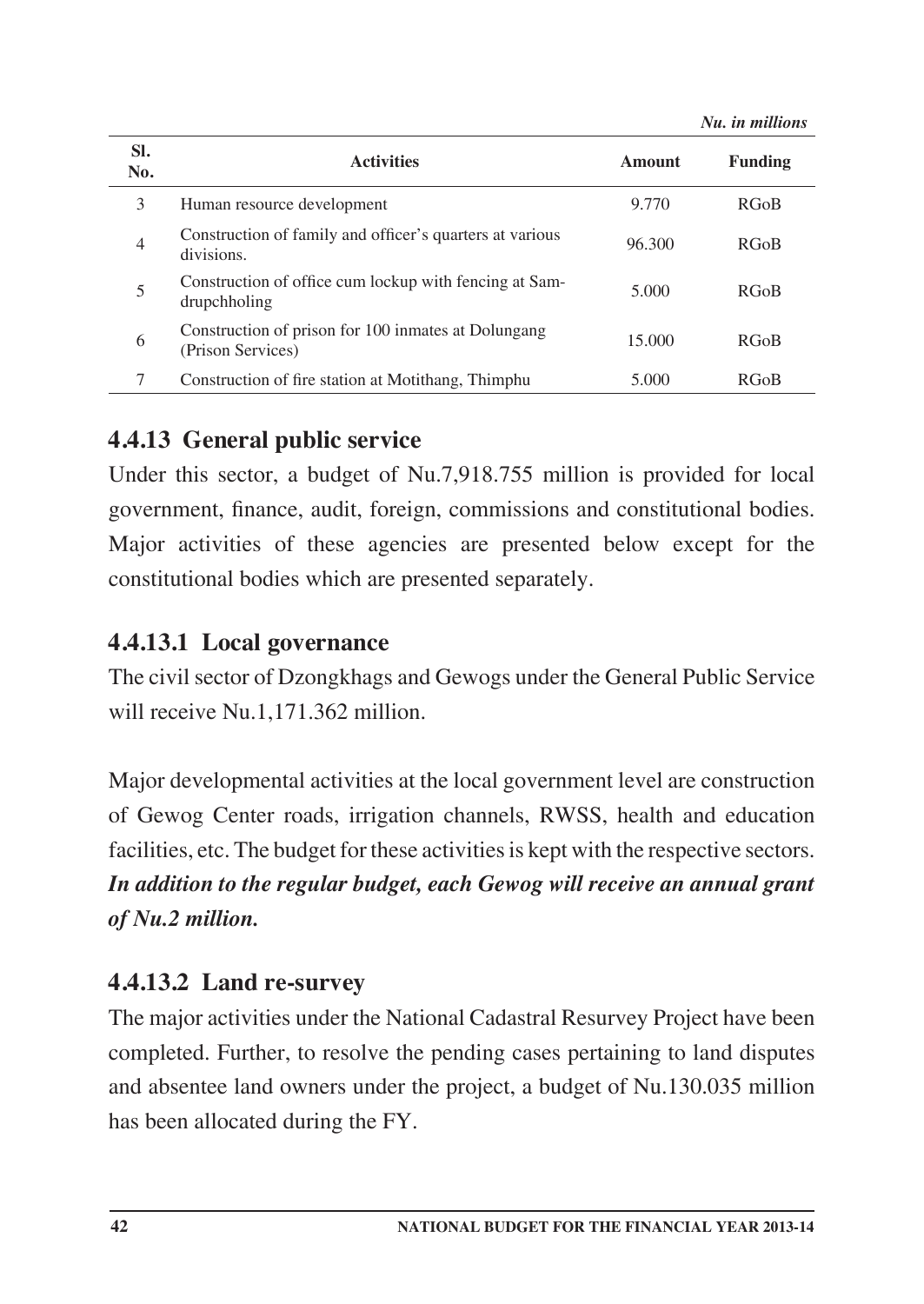# **4.4.13.3 Rehabilitation project**

During the FY, targeted intervention for poverty alleviation will be continued through the rehabilitation project with a budget of Nu.84.492 million. The major activities includes construction of approach road to Tenzema, Nganglam (Nu.10 million), materials for 150 house constructions (Nu.39.112 million) and construction of two irrigation channel among others.

The major activities of general public service are given in Table 4.21 below.

|            |                                                                                              |               | Nu. in millions |
|------------|----------------------------------------------------------------------------------------------|---------------|-----------------|
| SI.<br>No. | <b>Activity</b>                                                                              | <b>Amount</b> | Funding         |
| 1          | Construction of RRCO office, Gelephu (spillover)                                             | 61.807        | RGoB            |
| 2          | Renovation and major maintenance of Lhengye Densa and<br>various Government office buildings | 9.500         | RGoB            |
| 3          | Construction of National Council Office building                                             | 5.000         | RGoB            |
| 4          | Construction of office building (DCRC, MoHCA)                                                | 10.000        | RGoB            |
| 5          | Construction of immigration office building, MoHCA                                           | 10.000        | RGoB            |
| 6          | Rehabilitation project, National Land Commission (NLC)                                       | 68.457        | RGoB            |
| 7          | National cadastral resurveying project, NLC                                                  | 43.615        | RGoB            |
| 8          | Preparatory works for construction of MoF building                                           | 5.000         | RGoB            |

**Table 4.21: Major capital works in general public service** 

# **4.4.13.4 General reserves**

During the FY, Nu.3,154.358 million has been kept under general reserve. This budget will be transferred to the agencies as and when required for new appointments, retirement benefits, *ad-hoc* and spillover works, monsoon restorations, etc. The reserve also includes provision for His Majesty's Relief Fund and disaster related activities. Further, to provide an annual grant of Nu.2 million to every Gewog, Nu.410 million has been provisioned and Nu.30 million has been kept as seed money for the establishment of three endowment funds (*Arts & Culture, Education and Research*), in keeping with the Government's pledges.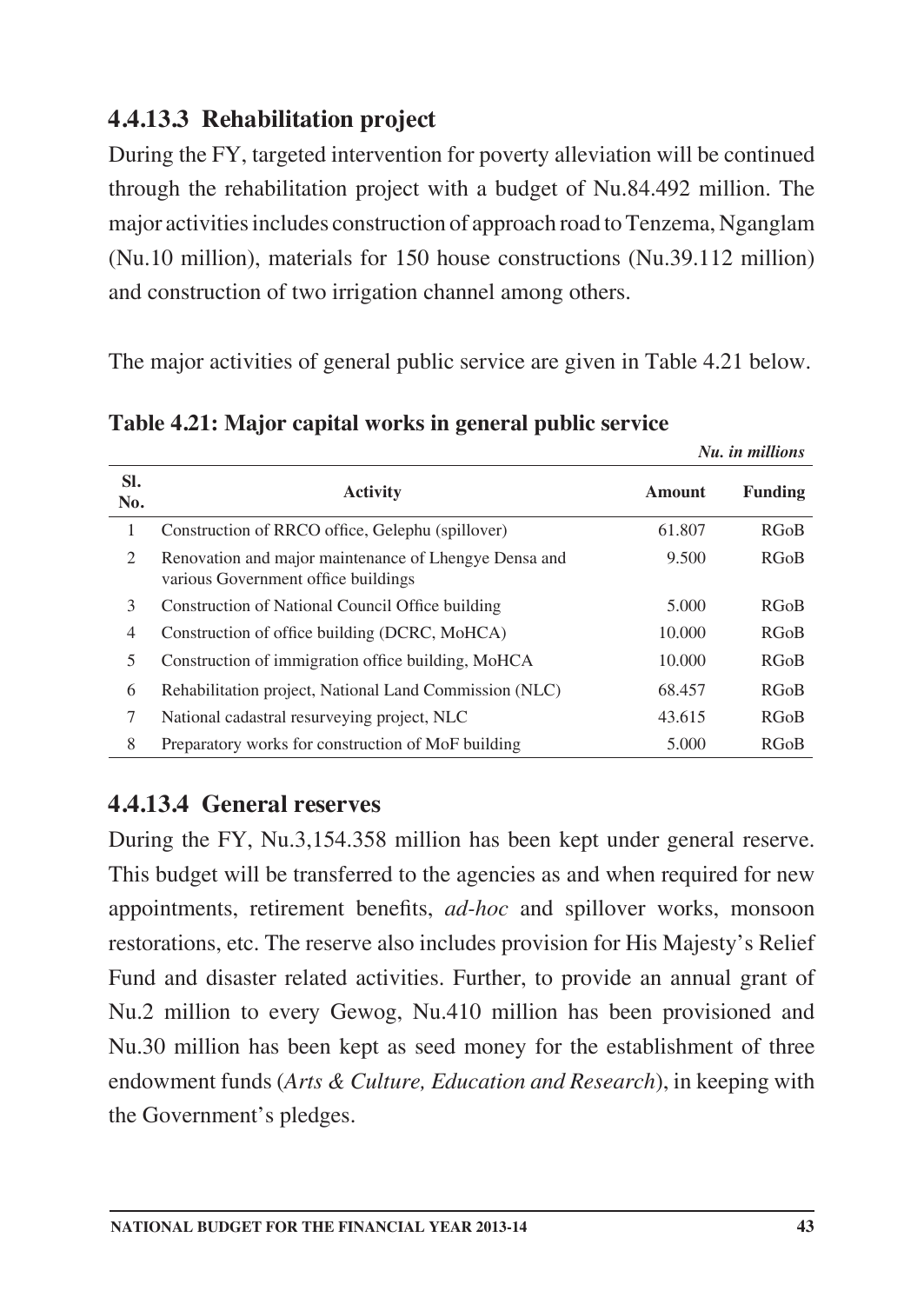| SI.<br>N <sub>0</sub> | <b>Activity</b>                      | <b>Amount</b> | <b>Remarks</b>                                                                   |
|-----------------------|--------------------------------------|---------------|----------------------------------------------------------------------------------|
| 1                     | New appointments, establishments     | 261.358       | To be provided on actual appointment                                             |
| $\overline{2}$        | General                              | 250.000       | RLIS, transfer grants, Kidu etc.                                                 |
| 3                     | Government hospitality               | 30.000        | To reimburse on actual expenditure<br>basis                                      |
| $\overline{4}$        | Retirement benefits                  | 200.000       | For voluntary resignation                                                        |
| 5                     | Third country travel                 | 40.000        |                                                                                  |
| 6                     | Co-financing for GoI PTA             | 300.000       |                                                                                  |
| 7                     | Ad-hoc and spillover works           | 413.000       | To provide based on actual requirement                                           |
| 8                     | Monsoon damages/other renovations    | 250.000       | To provide based on actual requirement                                           |
| 9                     | Acquisition of properties            | 500.000       |                                                                                  |
| 10                    | Maintenance of farm roads            | 50.000        | To provide based on actual requirement                                           |
| 11                    | Monsoon reconstruction of farm roads | 100.000       | To provide based on actual requirement                                           |
| 12                    | HM's Relief Fund                     | 20.000        |                                                                                  |
| 13                    | Disaster relief budget               | 150.000       |                                                                                  |
| 14                    | Elections                            | 150.000       |                                                                                  |
| 15                    | Annual grants                        | 410.000       | For Gewogs                                                                       |
| 16                    | Endowment fund                       | 30.000        | Seed capital to be provided after com-<br>pleting formalities for fund creation. |
|                       | <b>Total</b>                         | 3.154.358     |                                                                                  |

*Nu. in millions*

**Table 4.22: Details of general reserves budget**

### **4.4.14 Human resource development (HRD)**

A total budget of Nu.801.965 million has been allocated for HRD for enhancing professionalism and capacity development of the public servants. Major portion of the HRD budget has been allocated for the Ministry of Education, Royal University of Bhutan, Ministry of Health, Ministry of Labour and Human Resources, Ministry of Agriculture and Forests, Royal Institute of Management and others. Efforts have been made to meet most of the budget on HRD from external grants. However, where such assistance is not forthcoming, RGoB resources have been allocated especially in health and education.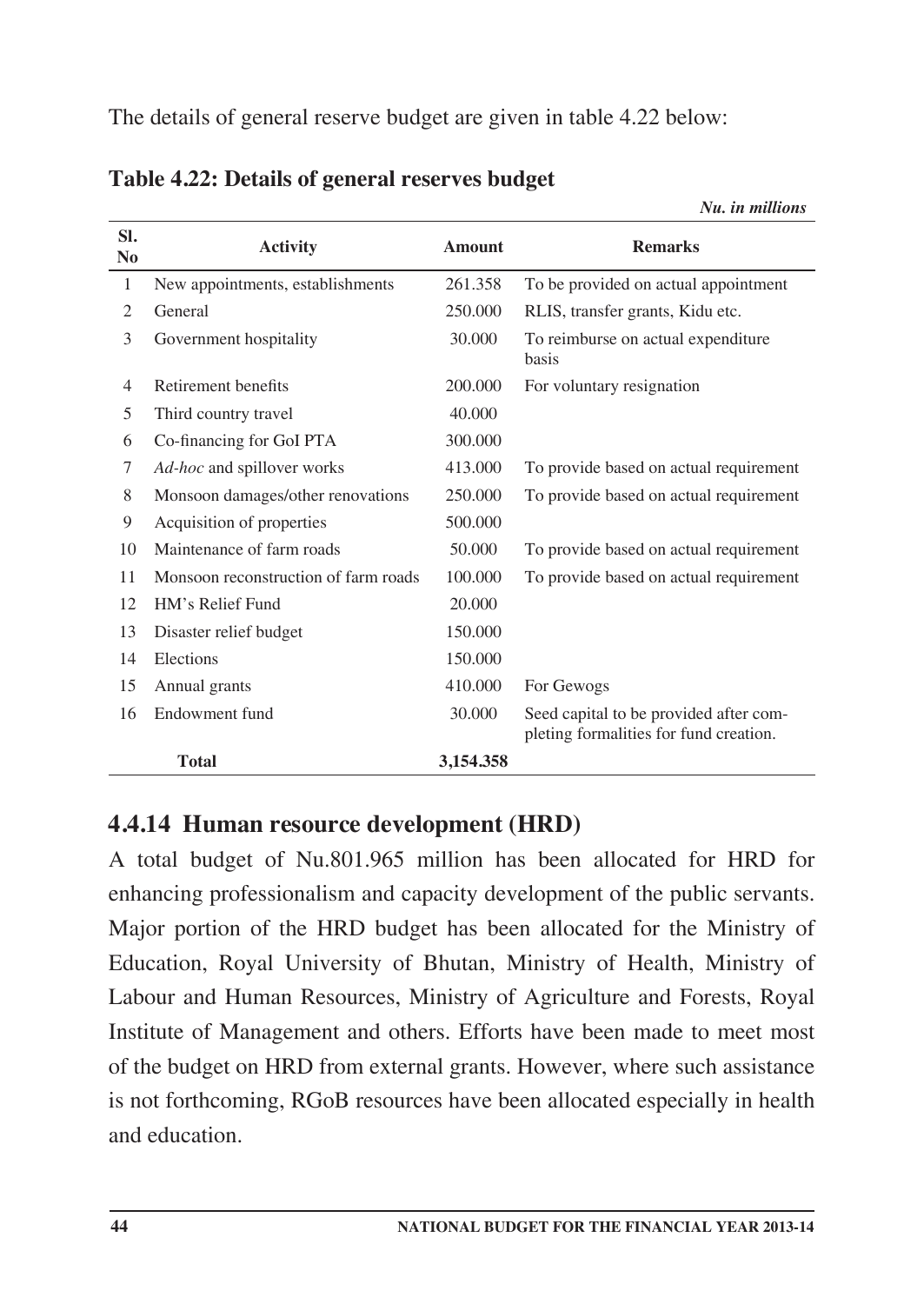The major HRD provisions for various agencies are presented in Table 4.23 below.

|                |                                                                            |               | Nu. in millions      |
|----------------|----------------------------------------------------------------------------|---------------|----------------------|
| SI.<br>No.     | <b>Activities</b>                                                          | <b>Amount</b> | <b>Funding</b>       |
| 1              | Long term HRD programs for doctors, nurses and technolo-<br>gists          | 54.979        | RGoB                 |
| 2              | B. Sc Nursing, Bachelors in Public Health, BHW up-gradation<br>at RIHS     | 19.448        | RGoB/WHO             |
| 3              | Training, Human Resource Development - Teachers                            | 30.631        | RGoB                 |
| $\overline{4}$ | Training - Human Resource Development, Tertiary Education<br>Division, REC | 4.152         | RGoB                 |
| 5              | Masters of Public Administration/Masters of Management,<br><b>RIM</b>      | 12.328        | RGoB                 |
| 6              | Support to Masters Programme at RUB                                        | 6.358         | RGoB                 |
| 7              | <b>HRD</b> under RCSC                                                      | 106.118       | GoI/Nether-<br>lands |
| 8              | Environmental accounting capacity building for NSB                         | 7.900         | <b>DANIDA</b>        |
| 9              | Training for security & safety (DCA, MoIC)                                 | 3.000         | RGoB                 |
| 10             | HRD under RBP                                                              | 9.770         | RGoB                 |
| 11             | Training on implementation of bio-safety framework                         | 10.070        | <b>GEF</b>           |
| 12             | Scholarships under MoE                                                     | 384.034       | RGoB/GoI             |
| 13             | Distance B. Ed – primary                                                   | 11.455        | RGoB                 |
| 14             | Long term studies under DHPS, MEA                                          | 15.000        | Norway               |

**Table 4.23: Human resource development budget**

# **4.4.15 Sports**

A budget of Nu.239.162 million has been allocated for sports promotion. Major activities include development and improvement of sports facilities and promotion of sporting events at various levels. The budget also includes participation at regional and international sporting events.

# **4.4.16 Gender responsive budgeting**

The draft 11<sup>th</sup> FYP requires gender mainstreaming for development and implementation of programs in keeping with the Convention on the Elimination of all forms of Discrimination Against Women (CEDAW). As such, the Ministry of Finance has initiated gender responsive budgeting. Some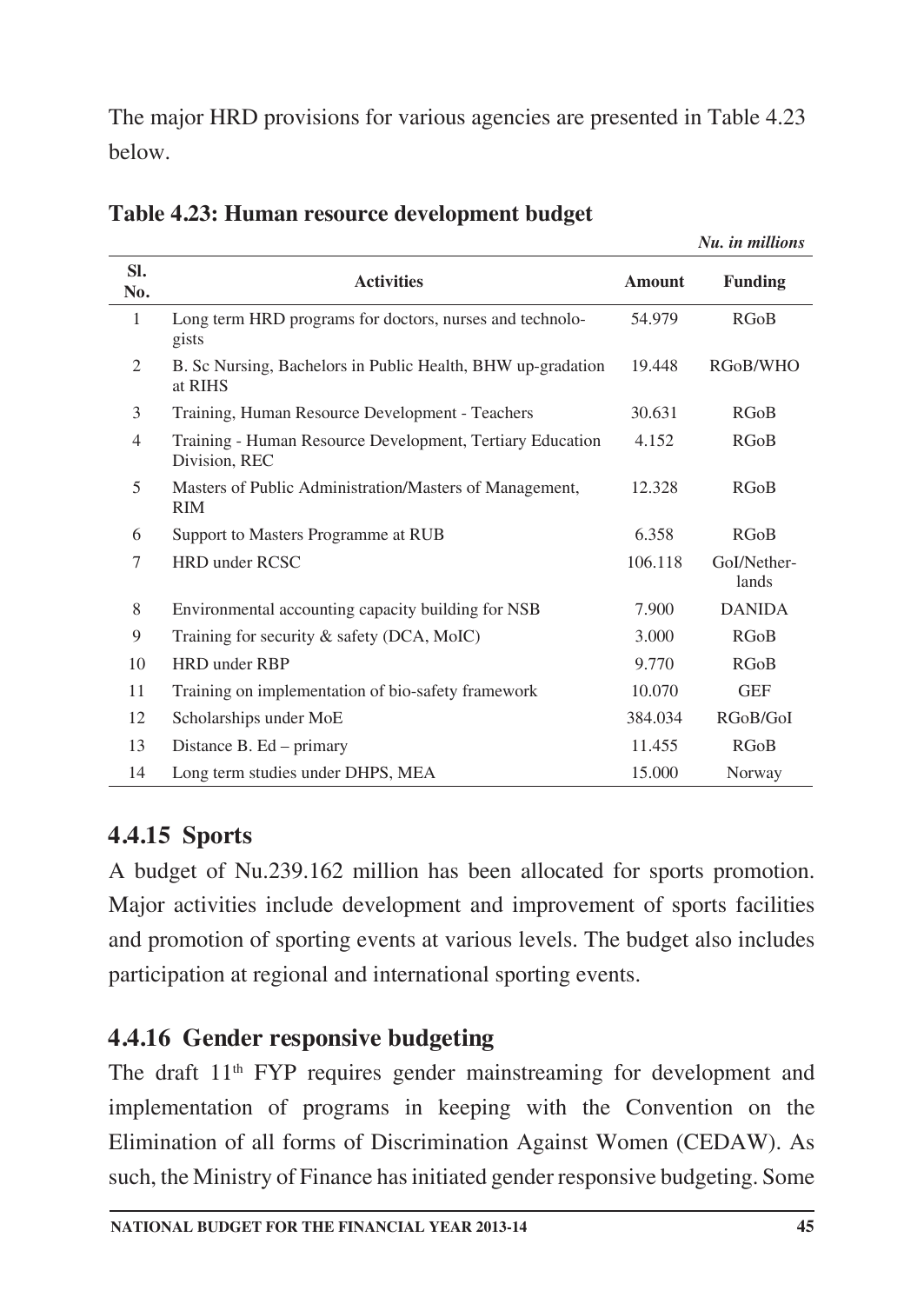of the major activities relating to gender mainstreaming include Reproductive Health (RH) program, support to NCWC, construction of toilets for girls and quarters for warden and matron in various schools. The budget is also provided for advancing economic opportunities for women and girls, to protect children from violence, abuse and exploitation.

# **4.5 Budget for Legislative, Judiciary and Constitutional bodies**

As the Constitution requires that adequate budget be provided to the constitutional bodies, the budget proposals of these bodies are presented separately. While budget for operation and maintenance have been provided based on actual requirement, the capital budget has been reviewed and recommended based on the resource envelope for the FY. The budget proposals of these bodies and the recommendation of the Government are submitted as in *Annexure 1.*

# **4.5.1 National Assembly**

A budget of Nu.118.057 million is recommended for the National Assembly against the proposed amount of Nu.151.316 million. The capital budget includes Nu.23.800 million for the lumpsum transport allowance to be provided to Hon'ble Members of Parliament and Nu.2.651 million for computers and accessories.

The current budget includes provision for carriage of personnel effects of the newly elected Hon'ble Members (Nu.2.585 million), Parliamentary Exchange Programme (Nu.0.900 million) and PAC Secretariat (Nu.1.108 million).

|         |                 | Nu, in millions |
|---------|-----------------|-----------------|
|         | <b>Proposed</b> | Recommended     |
| Current | 98.938          | 91.106          |
| Capital | 52.378          | 26.951          |
| Total   | 151.316         | 118.057         |

The summary is shown below: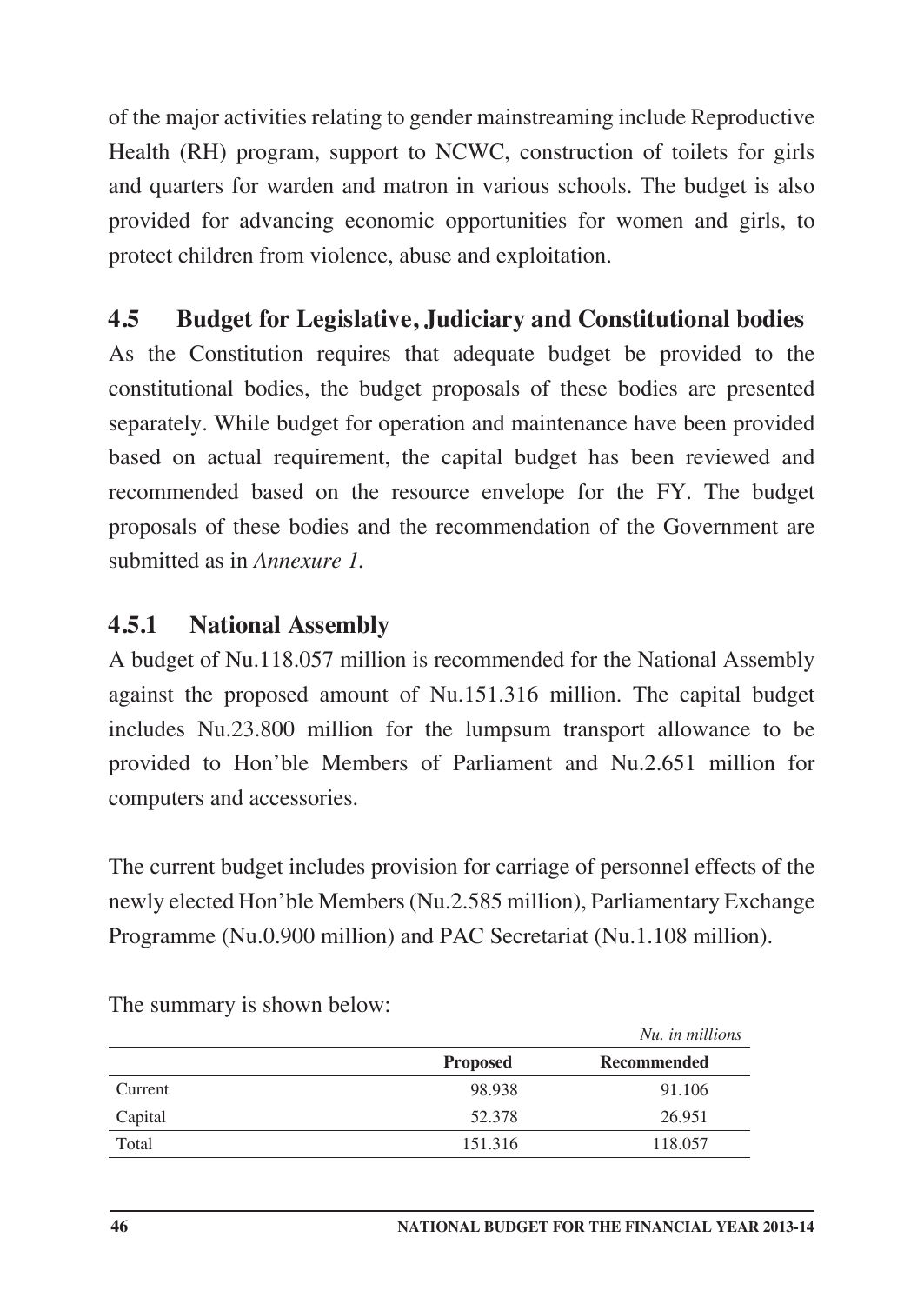# **4.5.2 National Council**

A budget of Nu.83.917 million is recommended against the proposed budget of Nu.145.176 million. The proposed amount includes the lumpsum transport allowance (Nu.16.800 million) and preparatory works for the construction of National Council building (Nu.5 million).

*Nu. in millions*

The summary is shown below:

|         |                 | <i>iva. in muttons</i> |
|---------|-----------------|------------------------|
|         | <b>Proposed</b> | Recommended            |
| Current | 103.781         | 60.502                 |
| Capital | 41.395          | 23.415                 |
| Total   | 145.176         | 83.917                 |

#### **4.5.3 Anti-Corruption Commission**

The recommended budget is Nu.99.480 million against the proposal of Nu.51.016 million. The difference is on account of the inclusion of the SDC funded activities (Nu.55.880 million) for the strengthening of investigation system and human resource development. The capital budget also includes Nu.2 million for furnishing the new office building.

The summary is shown below:

|         |                 | Nu, in millions |
|---------|-----------------|-----------------|
|         | <b>Proposed</b> | Recommended     |
| Current | 45.425          | 40.440          |
| Capital | 5.591           | 59.040          |
| Total   | 51.016          | 99.480          |

### **4.5.4 Election Commission**

The current budget includes  $Nu.5$  million for organizing the  $4<sup>th</sup>$  SAARC Election Management Body meeting to be held in Thimphu during the year. The capital budget includes Nu.1.694 million for civic education. The summary is given below:

|         |                 | Nu, in millions    |
|---------|-----------------|--------------------|
|         | <b>Proposed</b> | <b>Recommended</b> |
| Current | 69.936          | 37.554             |
| Capital | 313.143         | 2.694              |
| Total   | 383.079         | 40.248             |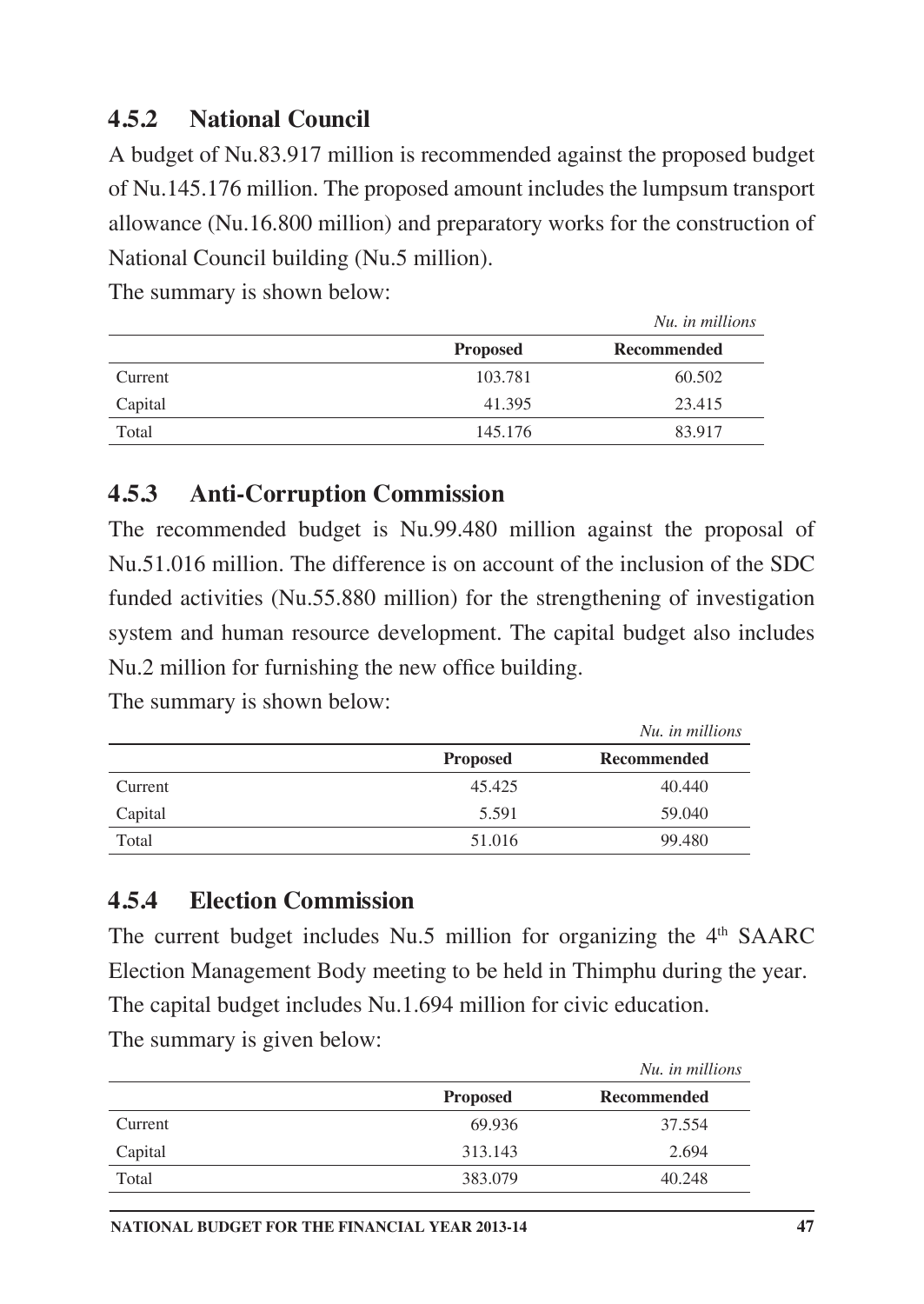# **4.5.5 Judiciary**

For the Judiciary, Nu.389.176 million is recommended against the proposed budget of Nu.696.816 million.

The budget includes the on-going constructions of the Supreme Court (Nu.70 million), Dzongkhag courts at Bumthang, Trongsa, Pema Gatshel, Lhuntse, Zhemgang, Dagana and Tsirang (Nu.91.371 million), new Dzongkhag courts at Tashiyangtse and Haa (Nu.2 million) and Drangpon's residences in Pema Gatshel and Gasa (Nu.2 million). The budget also includes Nu.8.3 million for various HRD and other trainings including exchange programs funded by SDC and the Government of Austria.

The budget for Bhutan National Legal Institute is Nu.13.367 million, of which Nu.8.009 million is for training funded by UNICEF and UNDP. The budget for the Royal Institute of Law is Nu.10.585 million, of which Nu.5 million is for preparatory works for the construction.

The summary is shown below:

|         |                 | Nu, in millions |
|---------|-----------------|-----------------|
|         | <b>Proposed</b> | Recommended     |
| Current | 217.060         | 212.477         |
| Capital | 479.756         | 176.699         |
| Total   | 696.816         | 389.176         |

# **4.5.6 Royal Audit Authority**

The capital budget of RAA includes Nu.1.942 million for capacity development funded by Austrian Government and purchase of server for setting up disaster recovery site for Audit Resource Management System (Nu.1.7 million).

Under the current budget, Nu.3.395 million is to cover travel expenses for mandatory meetings, conference and seminars like INTOSAI Working Group, working group on IT Audit, INCOSAI, renewal of MoU between RAA and CAG of India.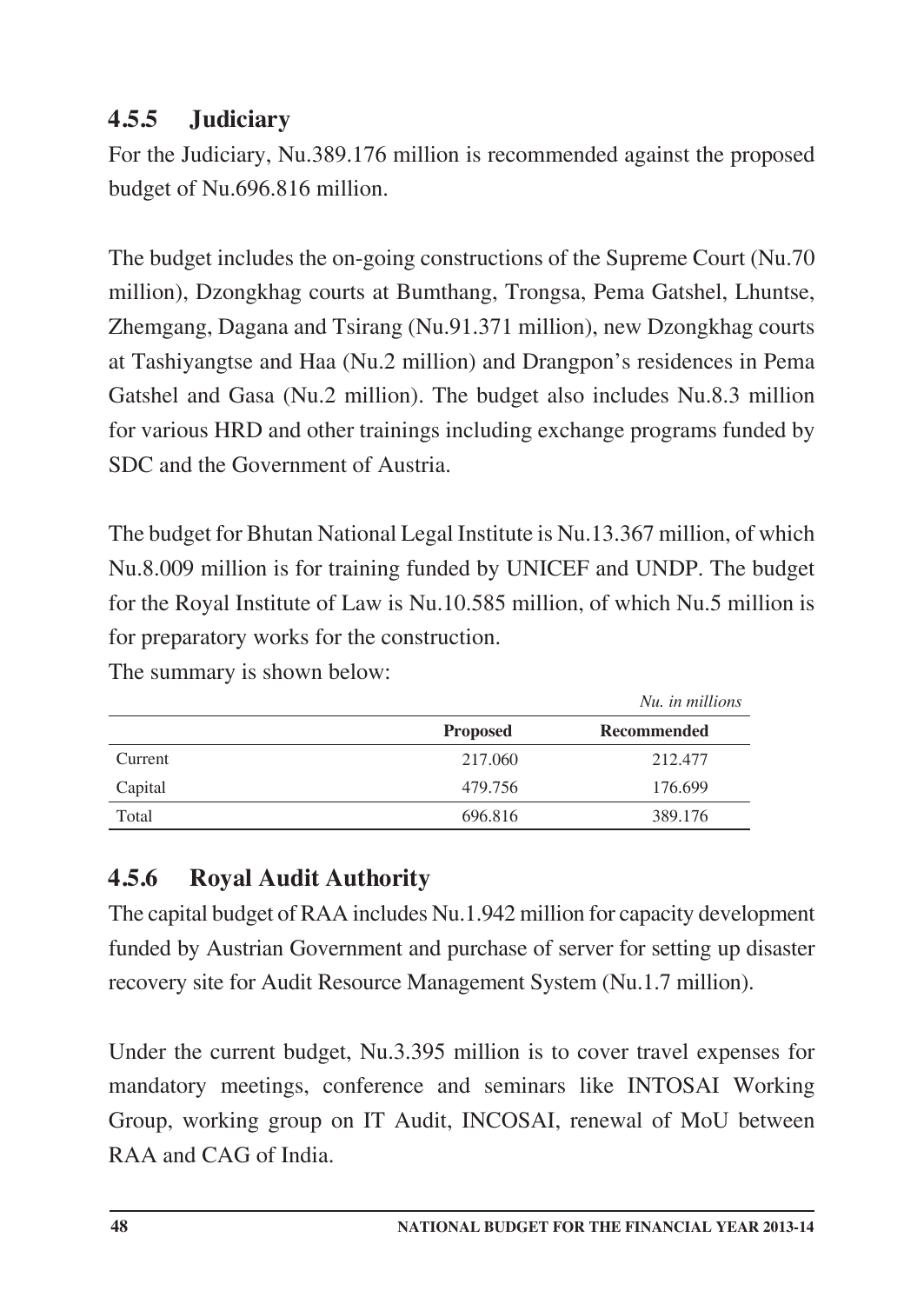The summary is given below:

|         | <b>Proposed</b> | Recommended |
|---------|-----------------|-------------|
| Current | 120.781         | 112.199     |
| Capital | 69.737          | 7.207       |
| Total   | 190.518         | 119.406     |

*Nu. in millions*

### **4.5.7 Royal Civil Service Commission**

As required by the Civil Service Act, the RCSC will be starting Civil Service Awards in the form of gold, silver and bronze medals for which Nu.8 million has been allocated. The capital budget includes Nu.17.198 million for HRD funded by the Government of the Netherlands, post-graduate scholarships under GoI funding of Nu.69.330 million and Nehru–Wangchuck Scholarship of Nu.19.590 million.

The current expenditure budget of RCSC includes Nu.6.105 million for the Bhutan Civil Service Examinations and for translation of BCSR 2012 (Nu.1.5 million).

|         |                 | Nu, in millions |
|---------|-----------------|-----------------|
|         | <b>Proposed</b> | Recommended     |
| Current | 42.536          | 42.289          |
| Capital | 118.991         | 119.395         |
| Total   | 161.527         | 161.684         |

The summary is given below: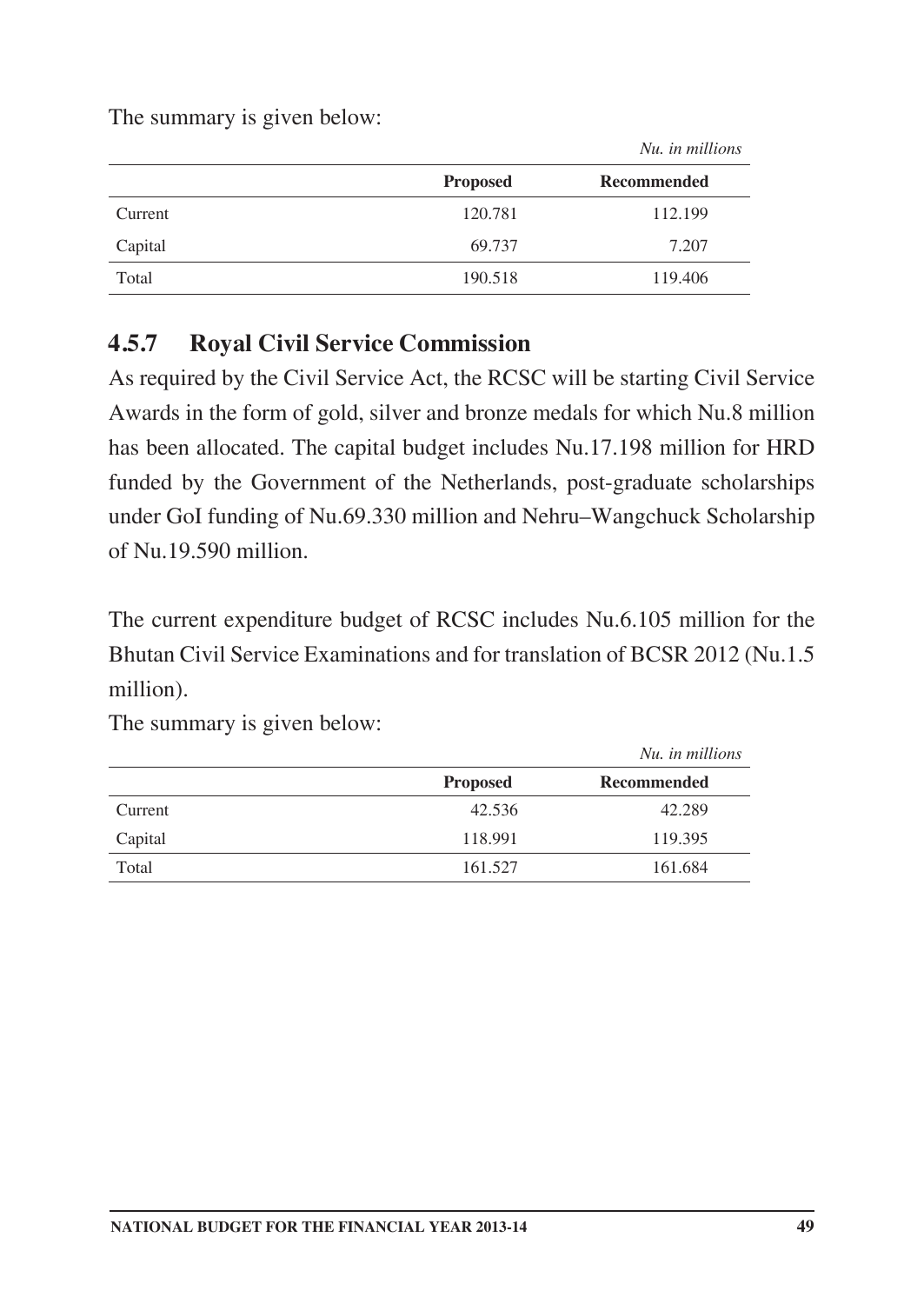# **CHAPTER V MACRO-ECONOMIC OUTLOOK IN THE MEDIUM TERM**

The macro-economic outlook in the medium term is based on the macro-fiscal projections of the MFCC which comprises of key economic agencies. This chapter presents an overall outlook of the Bhutanese economy and highlights the key challenges over the medium term as follows:

# **5.1 Economic growth**

The economy is projected to grow at 7.1% in FY 2013-14 which will be mainly driven by industry (6.4%) and service sectors (9.3%). The growth projection for the FY 2014-15 is 6.9% and FY 2015-16 is 6.8%. However, average growth for the 11th FYP is estimated to be above 10% due to commissioning of the three mega HPPs and expected commencement of the construction of the remaining HPPs under the accelerated hydro power development initiative.

In the medium term, the economy is projected to grow at an average of 6.9% driven by high level of investment in hydropower projects and expansion in the service sector. In terms of sectoral growth, industry and service sectors are projected at 6.2% and 9.0% respectively with the agriculture sector at 1.8%. The construction of ongoing and pipeline hydropower projects will continue to be the major drivers of growth. With the commissioning of Dagachhu HPP and Dungsum Cement Project in FY 2013-14, the industry sector is projected to grow at 6.2%. Similarly, the growth of 9% in the service sector is expected to be fuelled by investments in hotel & restaurant (16.9%), finance (10.9%) and transport and communications (9.3%). The implementation of the Economic Stimulus Plan is expected to boost further economic growth.

The projection of GDP growth by key sectors is presented in Table 5.1 and Figure 5.1 respectively.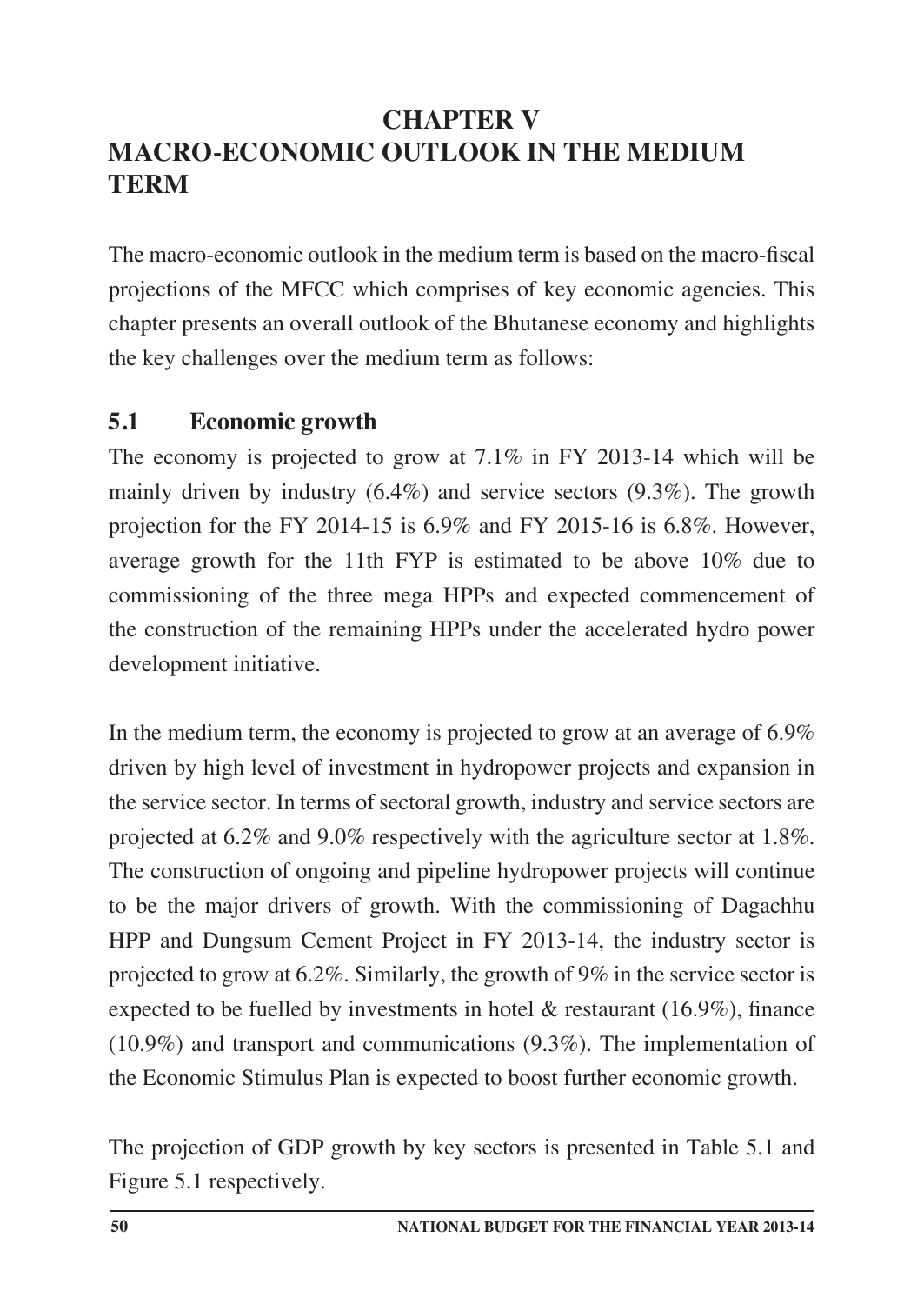|                                  | ᆂ       |                              |         |         |         |
|----------------------------------|---------|------------------------------|---------|---------|---------|
|                                  | 2011/12 | 2012/13                      | 2013/14 | 2014/15 | 2015/16 |
|                                  | Prov.   | Proj.                        | Proj.   | Proj.   | Proj.   |
| Growth Rate $(\% )$              |         |                              |         |         |         |
| <b>Real GDP</b> at market prices | 8.1     | 6.9                          | 7.1     | 6.9     | 6.8     |
| <b>Agriculture</b>               | 1.7     | 1.8                          | 1.8     | 1.8     | 1.8     |
| <b>Industry</b>                  | 7.1     | 6.9                          | 6.4     | 6.2     | 5.8     |
| Electricity                      | 0.8     | 2.5                          | 5.3     | 6.1     | 3.9     |
| Construction                     | 15.5    | 11.4                         | 4.6     | 3.0     | 4.2     |
| <b>Services</b>                  | 10.7    | 8.4                          | 9.3     | 8.9     | 8.9     |
|                                  |         | Sectoral share to GDP $(\%)$ |         |         |         |
| <b>Agriculture</b>               | 13.0    | 12.4                         | 11.8    | 11.2    | 10.7    |
| <b>Industry</b>                  | 43.0    | 43.0                         | 42.7    | 42.4    | 42.1    |
| Electricity                      | 18.0    | 17.2                         | 17.0    | 16.8    | 16.4    |
| Construction                     | 13.7    | 14.2                         | 13.9    | 13.4    | 13.1    |
| <b>Services</b>                  | 39.7    | 40.3                         | 41.1    | 41.9    | 42.7    |

**Table 5.1: Gross domestic products – key sectors**

*Source: National Statistics Bureau (MEF)*



*Figure 5.1: Growth rate*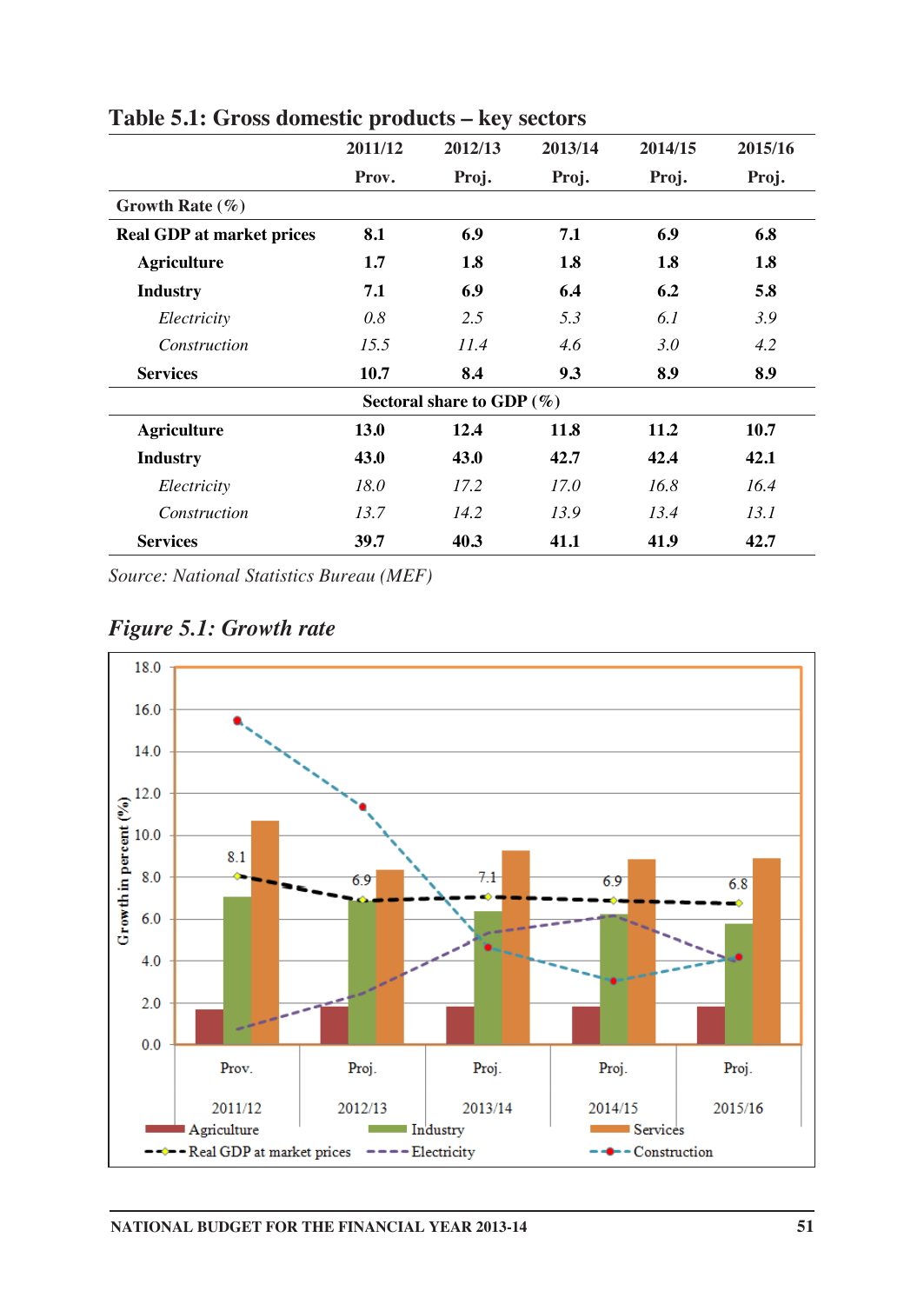In terms of sectoral share to GDP, it is mainly dominated by industry and service sector as shown in the Figure 5.2 below.



*Figure 5.2: Sectoral share to GDP*

### **5.2 Consumption and investment**

As per NSB, consumption is projected to grow from 1.2% in FY 2012-13 to 6.9% in FY 2013-14. The overall consumption is expected to grow over the medium term mainly with increase in private (7.5%) and government (6.6%) expenditure. Gross capital formation is estimated to decline from 6.2% in FY 2012-13 to 4.1% in FY 2013-14 due to fall in government investment (capital expenditure) being the first year of the 11th FYP. The implementation of the remaining hydropower projects to achieve the target of 10,000 MW during the 11th FYP will fuel the private sector consumption. Further, any economic stimulus plan of the Government will induce investment and consumption.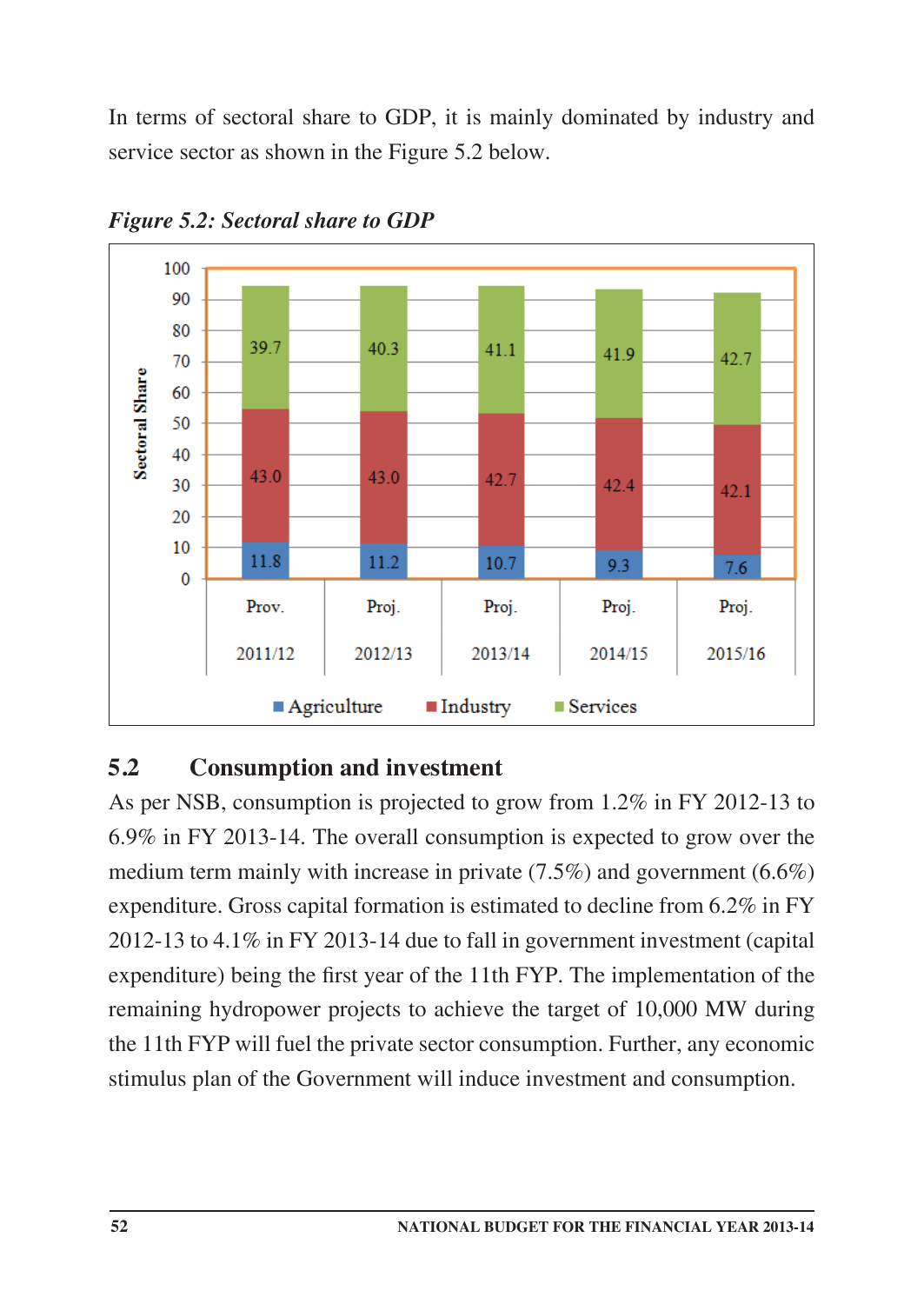

*Figure 5.3: Consumption and Investment*

# **5.3 Inflation**

As per NSB, the inflation recorded during the first quarter of 2013 was 8.4% contributed by increase in prices of food (7.9%) and non-food items (8.7%). The domestic inflation trend followed the price movements in India, since more than 75% of goods and services are imported from India. In the medium term too, the same trend is anticipated.

# **5.4 Employment**

As per the Labour Force Survey 2012, unemployment rate was reported to have declined to 2.1%. With the continuation of the targeted programs for skills development for the youth and the expected surge in economic activities, most of the Bhutanese job seekers are expected to be gainfully employed and further reduce the unemployment rate in the medium term.

# **5.5 Fiscal outlook**

In keeping with the provisions of the Constitution and the Public Finance Act 2007, the MFCC provides the fiscal projections for preparing the annual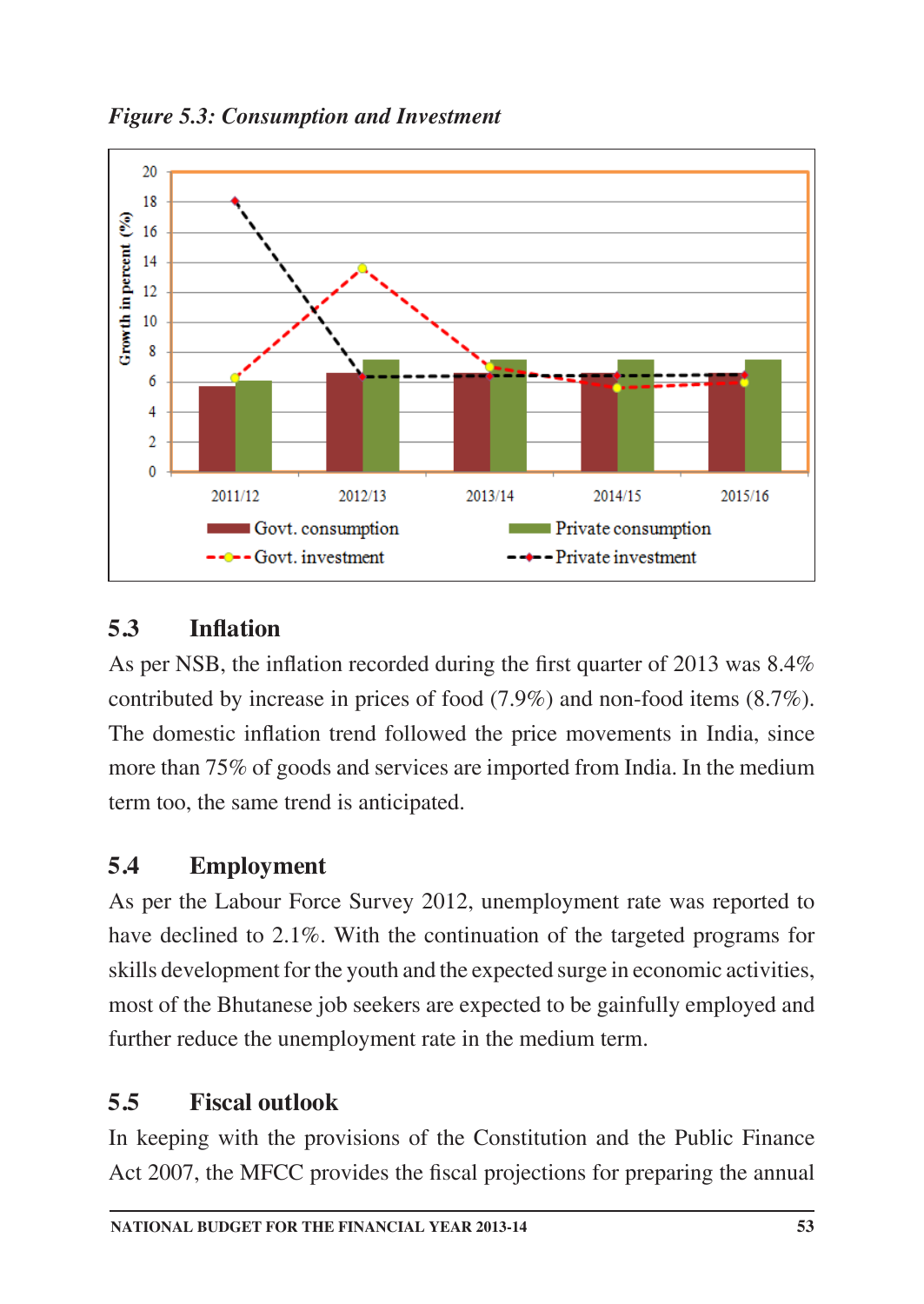budget. The fiscal projections provide the resource envelope and the annual expenditure ceiling in order to maintain a sustainable fiscal path in the medium term. As per the fiscal projections presented in Table 5.2 below, the average fiscal balance for the 11th FYP is projected to be (-) 0.9% of GDP. The domestic revenue, besides covering the recurrent expenditure is projected to finance at least 20% of capital expenditure.

The fiscal projections for the medium term are presented in Table 5.2 below.

| <b>Fiscal Sector</b>             | 2011/12     | 2012/13                                              | 2013/14           | 2014/15     | 2015/16     |  |  |
|----------------------------------|-------------|------------------------------------------------------|-------------------|-------------|-------------|--|--|
|                                  | Actual      | Revised                                              | <b>Budget</b>     | Proj.       | Proj.       |  |  |
|                                  |             |                                                      | (Nu. in Millions) |             |             |  |  |
| <b>Revenue &amp; Grants</b>      | 32,646.355  | 29,982.834<br>37,648.230<br>37,122.394<br>35,646.642 |                   |             |             |  |  |
| <b>Domestic Revenue</b>          | 20,354.462  | 21,183.512                                           | 21,860.885        | 23,752.415  | 25,226.548  |  |  |
| Tax revenue                      | 14,676.929  | 15,561.751                                           | 15,324.769        | 17,203.413  | 18,422.963  |  |  |
| Non-tax revenue                  | 5,677.533   | 5,621.761                                            | 6,536.116         | 6,549.001   | 6,803.585   |  |  |
| <b>Grants</b>                    | 12,501.520  | 15,798.609                                           | 8,109.513         | 11,894.227  | 11,895.846  |  |  |
| India                            | 9,003.442   | 10,497.023                                           | 5,332.339         | 8,817.500   | 9,730.000   |  |  |
| Others                           | 3,498.078   | 5,301.586                                            | 2,777.174         | 3,076.727   | 2,165.846   |  |  |
| <b>Project-tied Grants</b>       | 10,779.866  | 12,596.231                                           | 6,134.513         | 10,044.227  | 10,045.846  |  |  |
| India                            | 7,603.442   | 9,097.023                                            | 3,632.339         | 7,117.500   | 8,030.000   |  |  |
| Others                           | 3,176.424   | 3,499.208                                            | 2,502.174         | 2,926.727   | 2,015.846   |  |  |
| <b>Program Grants</b>            | 1,721.654   | 3,202.378                                            | 1,975.000         | 1,850.000   | 1,850.000   |  |  |
| India                            | 1,400.000   | 1,400.000                                            | 1,700.000         | 1,700.000   | 1,700.000   |  |  |
| Others                           | 321.654     | 1,802.378                                            | 275.000           | 150.000     | 150.000     |  |  |
| <b>Other receipts</b>            | (209.627)   | 666.109                                              | 12.436            |             |             |  |  |
|                                  |             |                                                      |                   |             |             |  |  |
| Outlay                           | 33,688.009  | 38,604.393                                           | 34,215.836        | 39,579.998  | 41,457.795  |  |  |
| <b>Total Expenditure</b>         | 34,842.762  | 39,343.353                                           | 36,113.865        | 41,519.447  | 43,539.001  |  |  |
| Current                          | 16,705.648  | 18,626.065                                           | 19,160.114        | 23,119.447  | 24,219.001  |  |  |
| Capital                          | 18,137.114  | 20,717.288                                           | 16,953.751        | 18,400.000  | 19,320.000  |  |  |
| Net lending (NL)                 | (1,036.573) | (738.960)                                            | (1,898.029)       | (1,939.449) | (2,081.206) |  |  |
| <b>Advance/Suspense</b><br>(Net) | (118.180)   |                                                      |                   | ٠           |             |  |  |
|                                  |             |                                                      |                   |             |             |  |  |

**Table 5.2: Fiscal Projections**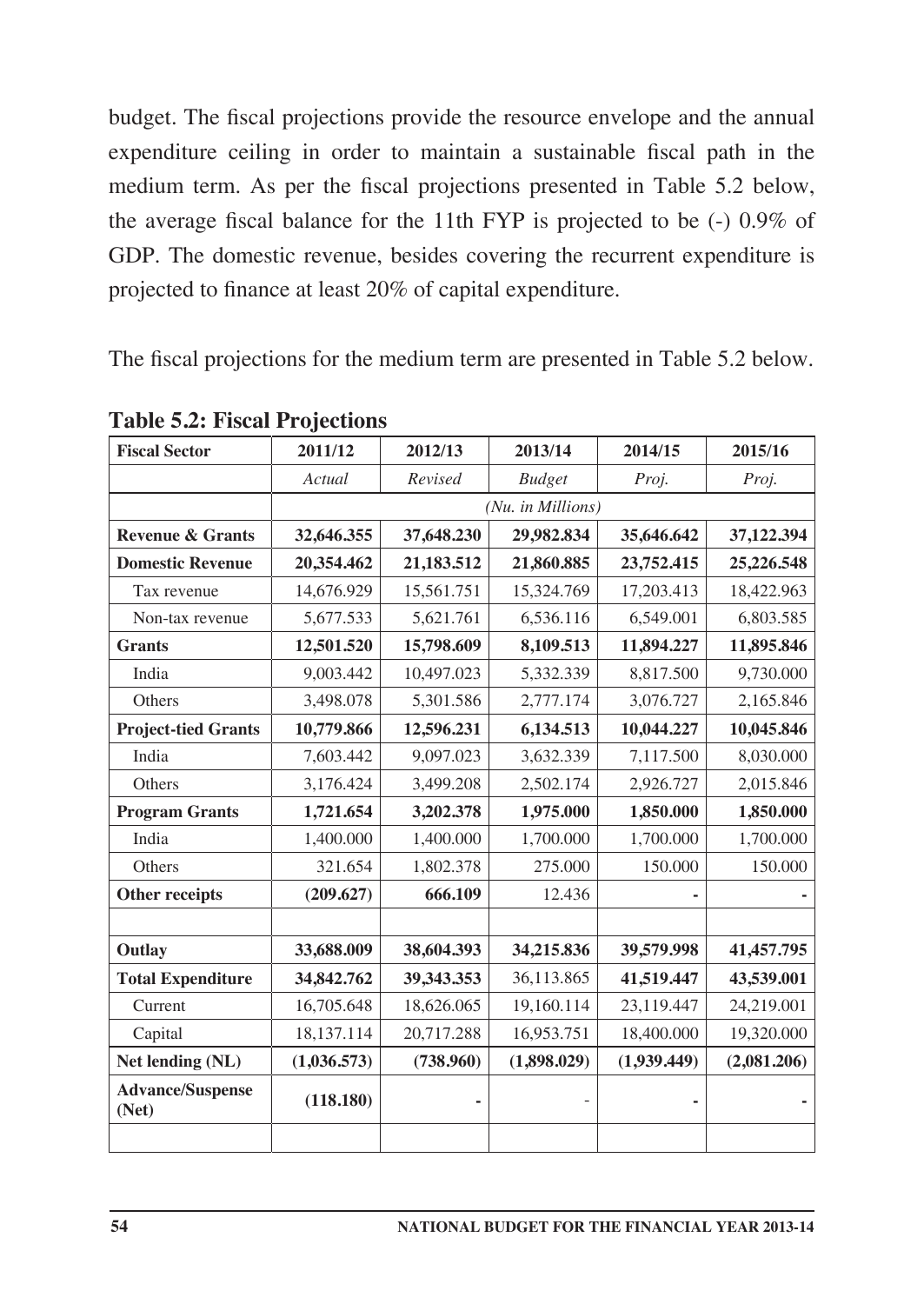| <b>Fiscal Sector</b>         | 2011/12     | 2012/13                | 2013/14                        | 2014/15     | 2015/16     |
|------------------------------|-------------|------------------------|--------------------------------|-------------|-------------|
|                              | Actual      | Revised                | <b>Budget</b>                  | Proj.       | Proj.       |
| <b>Fiscal Balance</b>        | (1,041.654) | (956.163)              | (4,233.002)                    | (3,933.357) | (4,335.401) |
| Financing                    | 1,041.654   | 956.163                | 4,233.002                      | 5,906.715   | 7,594.472   |
| <b>Net Borrowings</b>        | (1,007.147) | 744.725                | (91.514)                       | 5,113.063   | 1,457.766   |
| <b>Borrowings</b>            | 6,212.866   | 16,715.878             | 2,666.588                      | 7,985.940   | 4,662.938   |
| Repayments                   | 7,220.013   | 15,971.153             | 2,758.102                      | 2,872.877   | 3,205.173   |
| <b>Resource Gap</b>          | (2,048.801) | (211.438)              | (4,324.516)                    | 1,179.706   | (2,877.635) |
|                              |             |                        | As a Percentage of Nominal GDP |             |             |
| <b>Revenue &amp; Grants</b>  | 35.8        | 36.9                   | 26.3                           | 28.0        | 25.9        |
| <b>Domestic Revenue</b>      | 22.3        | 20.7                   | 19.2                           | 18.6        | 17.6        |
| Tax revenue                  | 16.1        | 15.2                   | 13.5                           | 13.5        | 12.9        |
| Non-tax revenue              | 6.2         | 5.5                    | 5.7                            | 5.1         | 4.8         |
| <b>Grants</b>                | 13.7        | 15.5                   | 7.1                            | 9.3         | 8.3         |
|                              |             |                        |                                |             |             |
| Outlay                       | 36.9        | 37.8                   | 30.0                           | 31.1        | 29.0        |
| <b>Total Expenditure</b>     | 38.2        | 38.5                   | 31.7                           | 32.6        | 30.4        |
| Current                      | 18.3        | 18.2                   | 16.8                           | 18.1        | 16.9        |
| Capital                      | 19.9        | 20.3                   | 14.9                           | 14.4        | 13.5        |
| Net lending (NL)             | (1.1)       | (0.7)                  | (1.7)                          | (1.5)       | (1.5)       |
|                              |             |                        |                                |             |             |
| <b>Fiscal Balance</b>        | (1.1)       | (0.9)                  | (3.7)                          | (3.1)       | (3.0)       |
| <b>Borrowings</b>            | 6.8         | 16.4                   | 2.3                            | 6.3         | 3.3         |
| Repayments                   | 7.9         | 15.6                   | 2.4                            | 2.3         | 2.2         |
| <b>Resource Gap</b>          | (2.2)       | (0.2)                  | (3.8)                          | 0.9         | (2.0)       |
|                              |             | <b>Memorandum Item</b> |                                |             |             |
| Nominal GDP (Nu.<br>in mill) | 91,249.1    | 102,149.1              | 113,892.9                      | 127,416.6   | 143,081.5   |

*Source: RGoB, Ministry of Finance, Macroeconomic Framework Coordination Committee (MFCC).*

# **5.5.1 Domestic revenue and external grant assistance**

In the medium term, domestic revenue is projected to grow on an average of 6% with tax revenue and non-tax revenue at 5.9% and 6.8% respectively. The commissioning of the Dungsum Cement project and Dagachhu hydropower project during the FY 2013-14 is expected to contribute to the growth in overall revenue. The domestic revenue projection will be revised based on the impact of any new fiscal measures that the Parliament may consider in the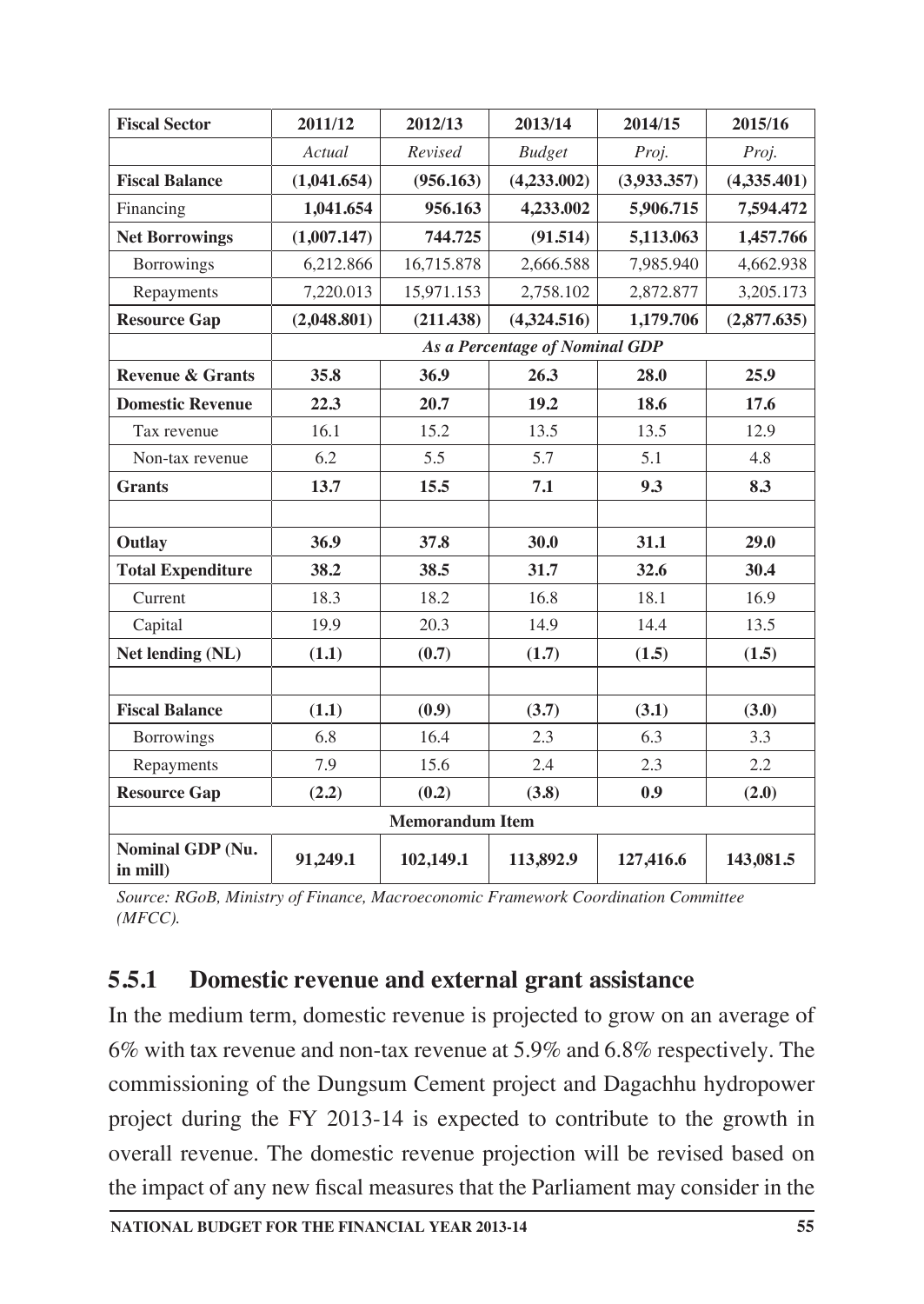medium term.

The external grants for FY 2013-14 are estimated at Nu.8,109.513 million representing about 27% of the total resources and financing about 47% of capital expenditure. For the two outer years, grants are projected at Nu.11,894.227 million and Nu.11,895.846 million respectively based on the proposed activities in 11th FYP. The estimated external grants will be revised as soon as donor assistance for 11th FYP is confirmed.

# **5.5.2 Expenditure**

The total expenditure for FY 2013-14 is estimated at Nu.36,113.865 million which is about 31.7% of GDP. In the medium term, government expenditure is estimated at 32.6% and 30.4% of GDP in FY 2014-15 and FY 2015- 16 respectively. The average annual growth of government expenditure is estimated at 10% in the medium term.

### **5.5.3 Fiscal balance**

The fiscal deficit for FY 2013-14 is estimated at 3.7% of GDP. In the medium term, the fiscal deficit is projected to be 3.1% of GDP in FY 2014-15 and 3.0% in FY 2015-16. The average fiscal deficit for the plan period is projected to remain within the target of 3% of GDP.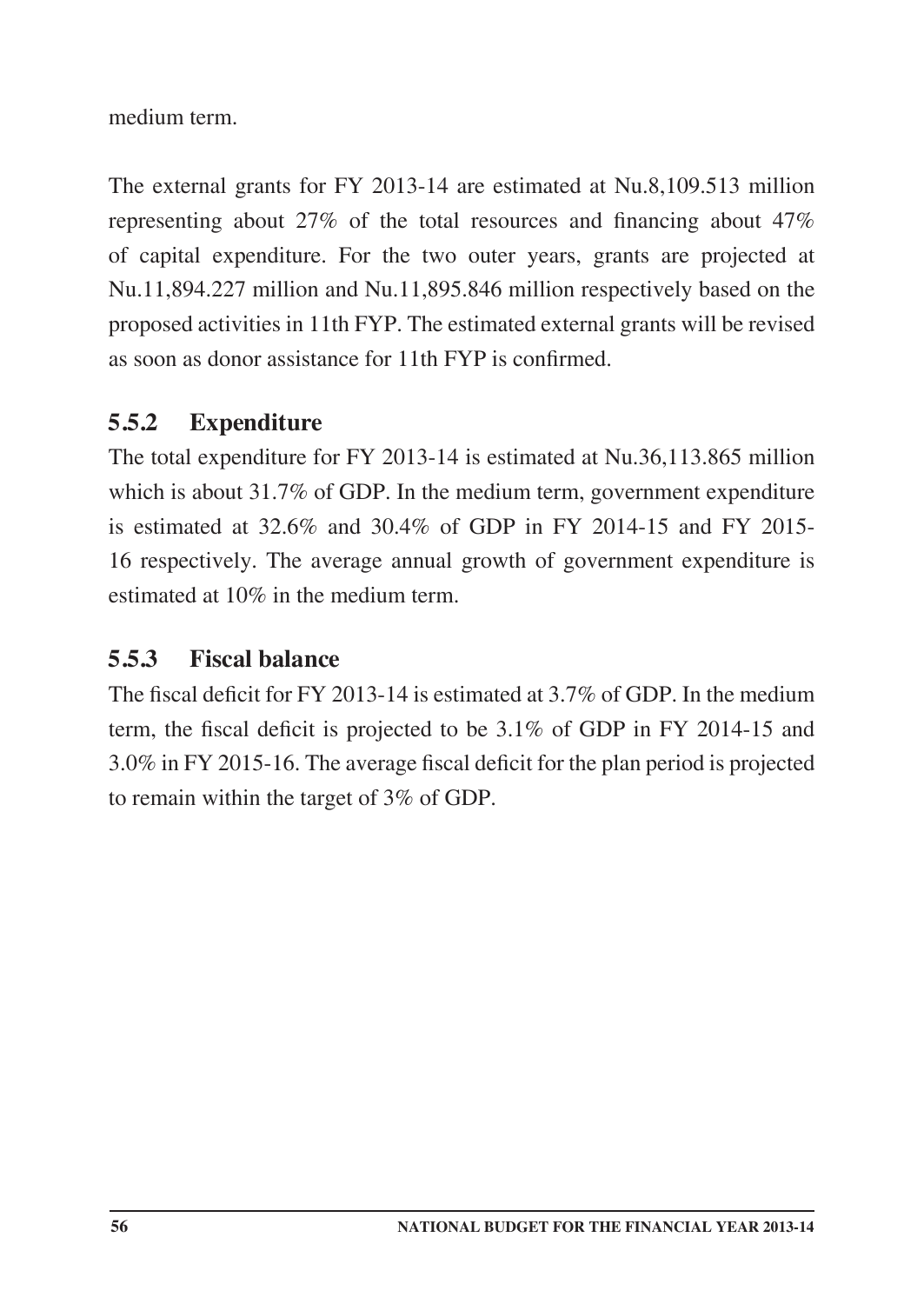

*Figure 5.4: Fiscal stance*

#### **5.6 Debt stock and debt service**

The debt stock and debt indicators in the medium term are presented in Table 5.3 below.

|                                  | 2011-12<br>(Actual) | 2012-13<br>$(Revised)*$ | 2013-14<br>(Budget) | 2014-15<br>(Est.) | 2015-16<br>(Proj.) |
|----------------------------------|---------------------|-------------------------|---------------------|-------------------|--------------------|
|                                  |                     |                         | (Nu. in millions)   |                   |                    |
| <b>Total public debt</b>         | 62,813.105          | 96,008.476              | 110,749.708         | 143,979,190       | 179,544.487        |
| Domestic debt                    | 1,092.547           | 525.910                 | 350.605             | 175.302           |                    |
| External debt                    | 61,720.558          | 95,482.566              | 110,399.103         | 143,803.887       | 179,544.487        |
| Rupee Vs. CC debt                |                     |                         |                     |                   |                    |
| Indian rupee debt                | 32,546,298          | 61, 341. 715            | 71,252,488          | 93,335,793        | 123,268.675        |
| Convertible currency<br>(US\$ m) | 509.862             | 574.520                 | 669.694             | 795.521           | 847.993            |
| Hydro Vs. non-hydro<br>debt      |                     |                         |                     |                   |                    |

#### **Table 5.3: Debt stock and debt indicators**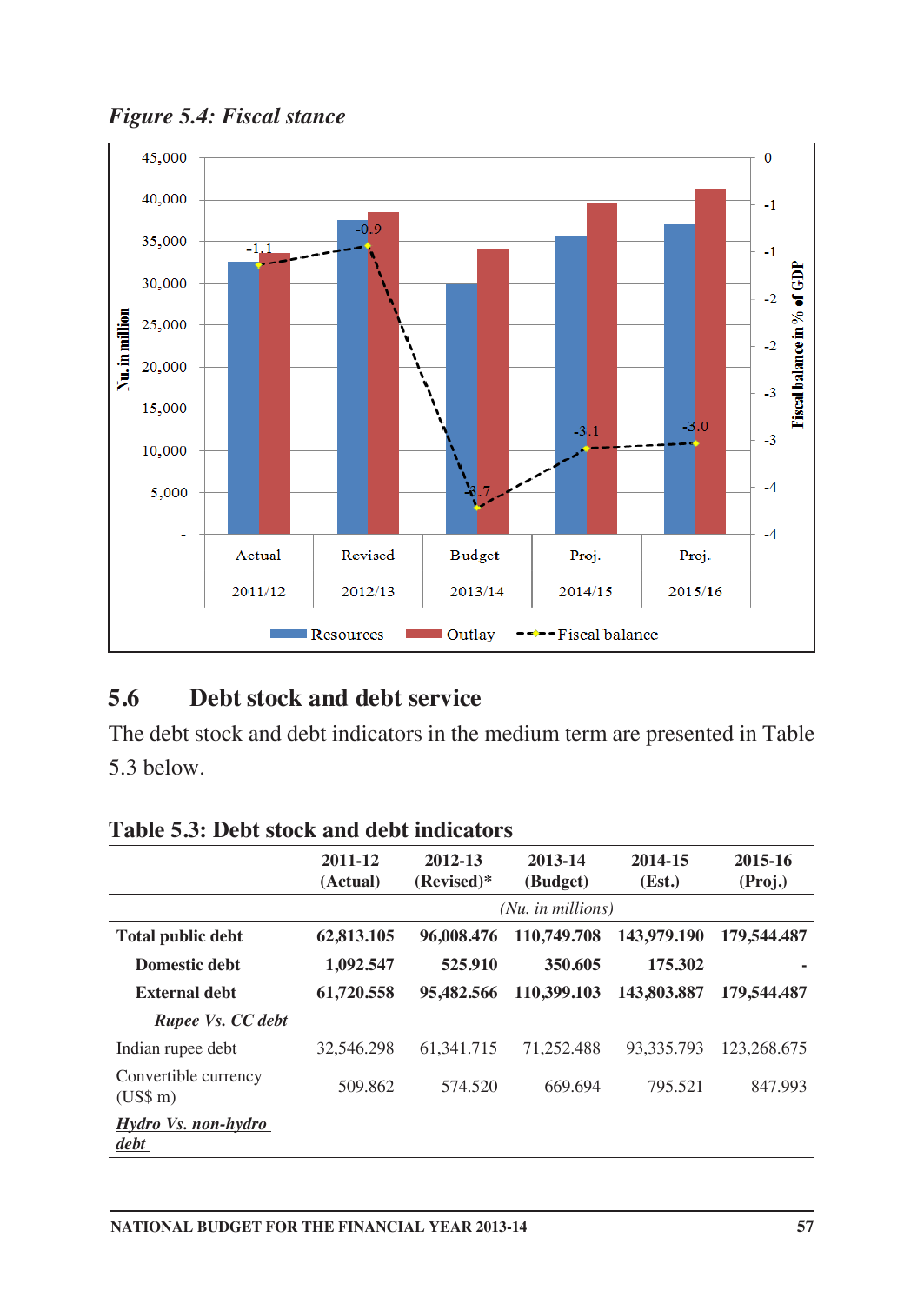|                                              | 2011-12<br>(Actual) | 2012-13<br>$(Revised)*$ | 2013-14<br>(Budget)      | 2014-15<br>(Est.) | 2015-16<br>(Proj.) |
|----------------------------------------------|---------------------|-------------------------|--------------------------|-------------------|--------------------|
| Hydropower debt                              | 41,554.853          | 54,510.263              | 74,416.372               | 100,138.577       | 132,322.375        |
| Non-hydropower debt                          | 20,165.705          | 40,972.303              | 35,982.732               | 43,665.310        | 47,222.113         |
|                                              |                     |                         | In percent of GDP $(\%)$ |                   |                    |
| <b>Total public debt</b>                     | 68.8                | 94.0                    | 97.2                     | 113.0             | 125.5              |
| Domestic debt                                | 1.2                 | 0.5                     | 0.3                      | 0.1               |                    |
| External debt                                | 67.6                | 93.5                    | 96.9                     | 112.9             | 125.5              |
| Hydropower debt                              | 45.5                | 53.4                    | 65.3                     | 78.6              | 92.5               |
| Non-hydropower debt                          | 22.1                | 40.1                    | 31.6                     | 34.3              | 33.0               |
| External debt as $%$ of<br>total public debt | 98.3                | 99.5                    | 99.7                     | 99.9              | 100.0              |
| Hydropower debt as %<br>of external debt     | 67.3                | 57.1                    | 67.4                     | 69.6              | 73.7               |
| Rupee debt as % of<br>external debt          | 52.7                | 64.2                    | 64.5                     | 64.9              | 68.7               |
|                                              |                     |                         |                          |                   |                    |
| Debt service ratio<br>(total)                | 14.3                | 17.2                    | 32.0                     | 11.0              | 10.2               |
| Debt service ratio<br>(budget)               | 12.9                | 14.6                    | 10.5                     | 9.3               | 8.8                |
| Exchange rate (Nu/US\$)                      | 57.22               | 59.43                   | 58.45                    | 63.44             | 66.36              |

*\* Revised and projections are as on 30th June 2013; Past debt figures are as per the published AFS reports*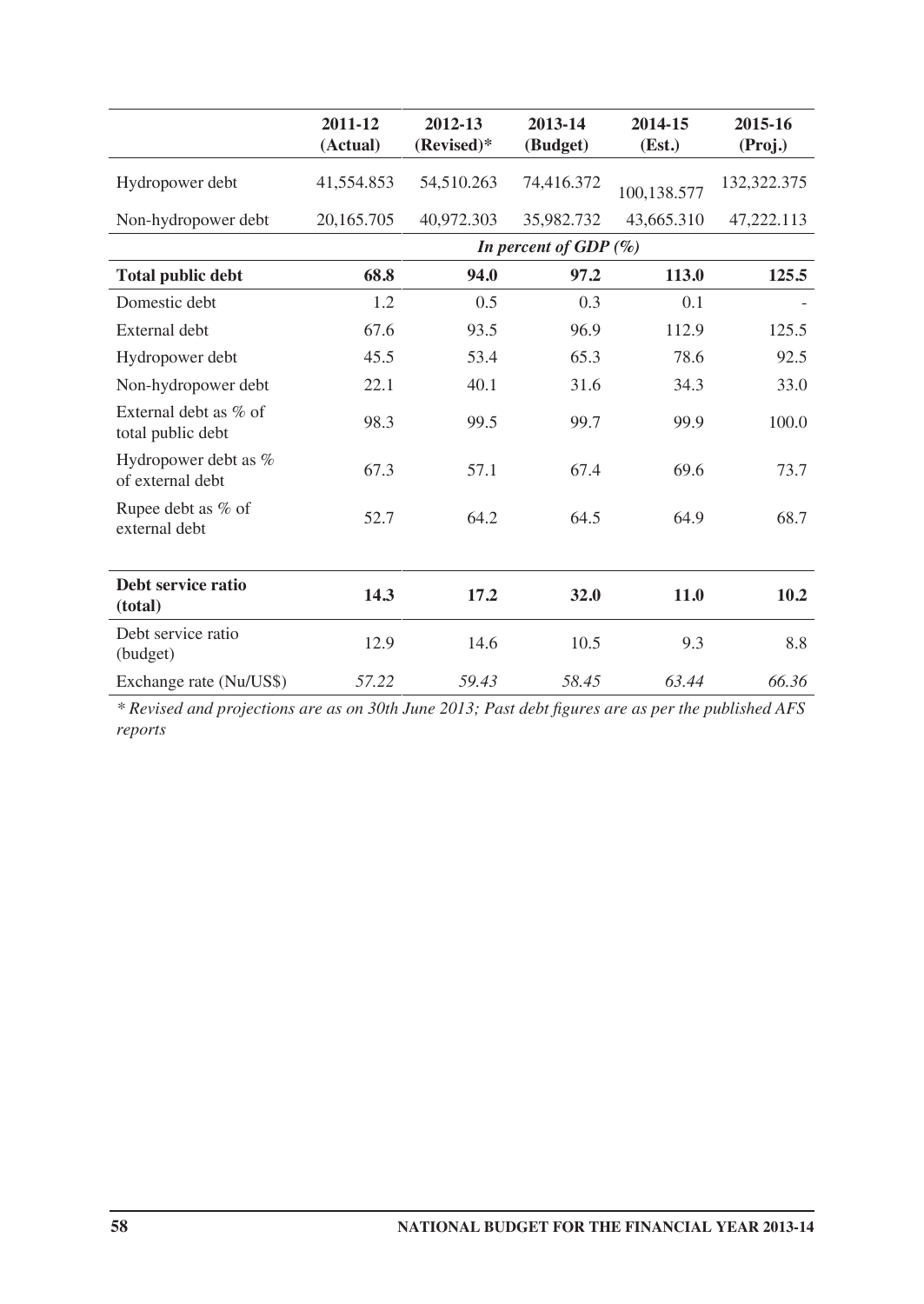### **5.6.1 External debt**

For the FY 2013-14, the external debt outstanding is estimated at Nu.110,399.103 million, which is about 97.2% of the estimated GDP. The increase in external debt stock during the year will be about 15.6% due to disbursements for the 3 ongoing hydropower projects and start of other projects in the pipeline. Of the total external debt, 67.4% is on account of hydropower debt and the balance 32.6% is for social infrastructure (rural electrification, roads, urban, rural telecommunication, education, irrigation, etc).

In the medium term, the external debt to GDP ratio is projected to be 112.9% in 2014-15 and 125.5% in 2015-16 as presented in Figure 5.5.



*Figure 5.5: Debt indicators*

The debt service ratio (*budget*) for the FY 2013-14 is estimated at 10.5% and further projected to improve to 9.3% in FY 2014-15 and 8.8% in FY 2015-16.

During the FY 2013-14, with the repayment of GoI standby credit of Rs. 3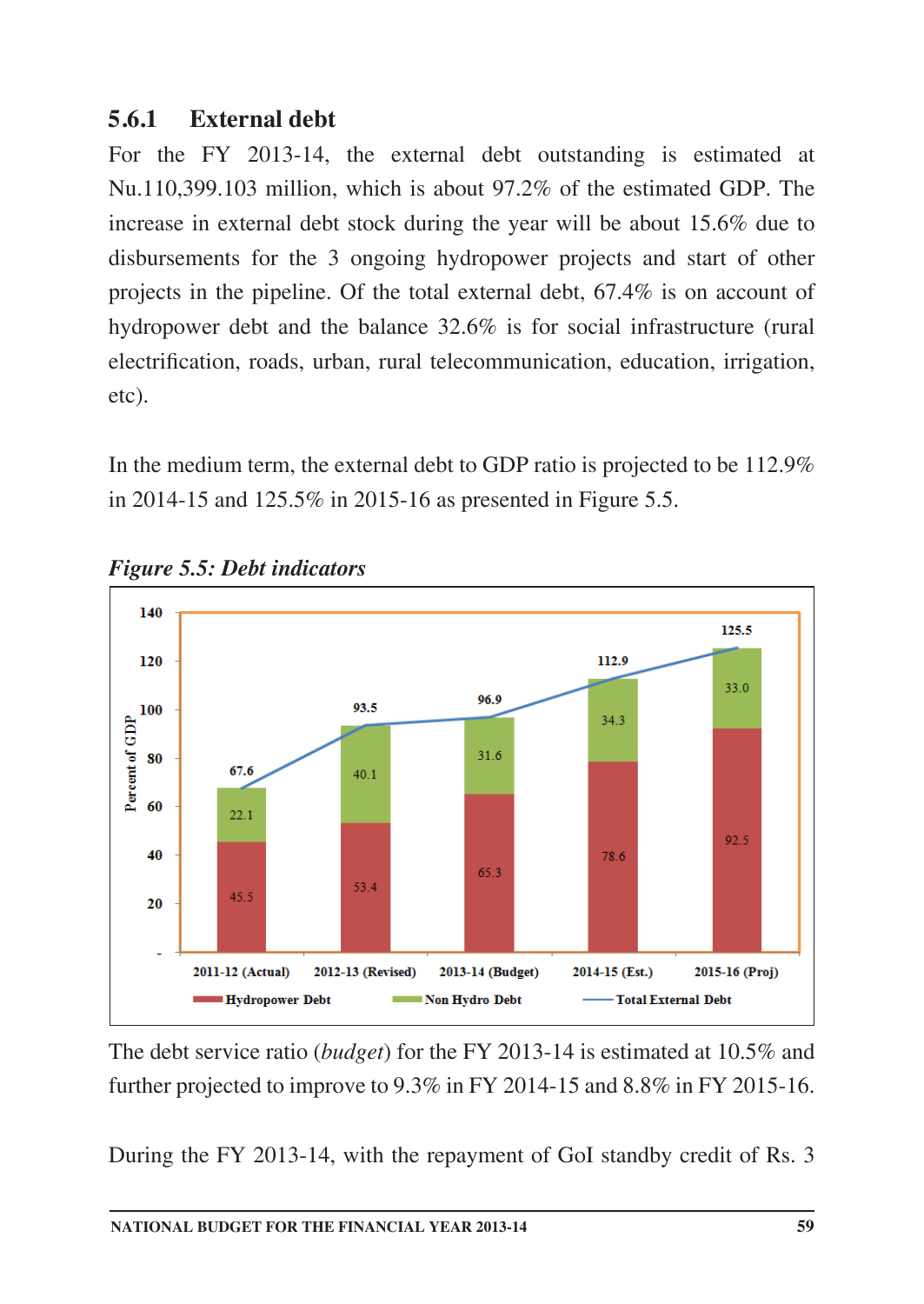billion (March, 2014) and currency SWAP arrangement of Nu.5.409 billion (September, 2013), the total debt-service ratio will be 32%.

# **5.6.2 Domestic debt**

The domestic debt stock will be about Nu.350.605 million in FY 2013-14, availed for the purchase of aircraft for Drukair. In the event the purchase of the new aircraft for Drukair with an estimated cost of Nu.2.2 billion is financed through domestic borrowing, the domestic debt stock would change accordingly. Domestic debt stock may also increase due to issuance of treasury bills for cash flow management until its redemption, issuance of government bonds for financing the infrastructure projects and financing the resource gap through internal borrowing.

# **5.7 Balance of payments (BoP) and foreign exchange reserves**

During the FY 2013-14, the current account deficit is projected to widen at Nu.33.77 billion (29.7% of GDP) mainly with increase in trade deficit and decline in current transfers. With the repayment of GoI SCF (Nu.3.0 billion) and currency swap arrangement (Nu.5.4 billion), the overall balance of payments is projected at negative Nu.4.8 billion for the period.

However, in the outer two years, the overall balance of payments will be in surplus with increase in capital and financial flows despite the rapid growth in current account deficit. The current account deficit as percentage of GDP is projected at 28.6% in FY 2014-15 and 33.2% in FY 2015-16 due to increasing imports mainly for hydropower projects among others. The BoP projections are summarised in Table 5.4.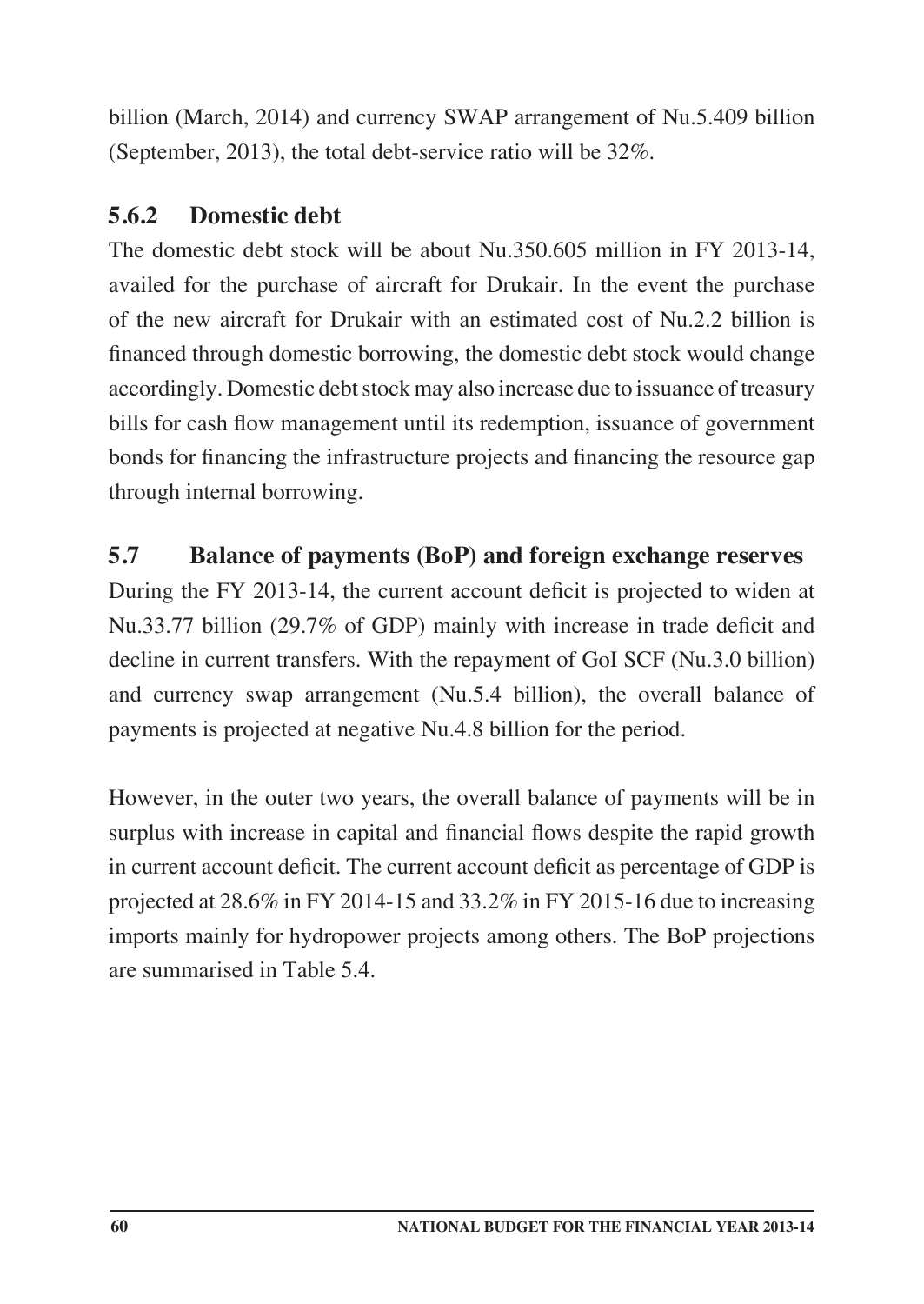|                                      |             |             |             |             | Nu. in millions |
|--------------------------------------|-------------|-------------|-------------|-------------|-----------------|
| <b>Fiscal Year</b>                   | 2011/12     | 2012/13     | 2013/14     | 2014/15     | 2015/16         |
| <b>Particulars</b>                   | Prov.       | Proj.       | Proj.       | Proj.       | Proj.           |
| <b>Current account</b>               | $-17,585.2$ | $-19,850.0$ | $-33,771.5$ | $-36,399.4$ | $-47,541.3$     |
| Trade balance                        | $-23,985.1$ | $-28,433.8$ | $-31,940.4$ | $-38,684.4$ | $-48,049.8$     |
| Service balance                      | $-1,955.1$  | $-2,231.7$  | $-3,796.7$  | $-2,428.5$  | $-3,261.7$      |
| Income balance                       | $-3,872.5$  | $-6.289.2$  | $-5,807.5$  | $-6,532.1$  | $-7,282.2$      |
| Current transfers                    | 12,227.5    | 17,104.6    | 7,773.1     | 11,245.5    | 11,052.4        |
| <b>Capital and financial account</b> | 13,135.1    | 28,796.3    | 28,988.7    | 41,207.6    | 51,426.9        |
| Capital transfers                    | 1,318.6     | 8.699.7     | 13.461.1    | 14,248.0    | 16,862.1        |
| Foreign direct investment            | 483.7       | 2,006.8     | 670.8       | 1,100.9     | 1,807.2         |
| Other investment                     | 11,332.8    | 18,089.8    | 14,856.8    | 25,858.8    | 32,757.6        |
| <b>Overall balance</b>               | $-5,456.1$  | 8,946.2     | $-4,782.8$  | 4,808.2     | 3,885.5         |
| Total reserves (in USD)              | 770.0       | 918.7       | 768.8       | 809.6       | 831.7           |
| (In months of Essential Imports)     | 25.4        | 27.8        | 23.0        | 23.0        | 22.5            |
| Exchange rate (Nu/USD)               | 56.0        | 56.7        | 61.5        | 64.4        | 67.3            |
|                                      |             |             | In % of GDP |             |                 |
| <b>Current account</b>               | $-19.3$     | $-19.4$     | $-29.7$     | $-28.6$     | $-33.2$         |
| Trade balance                        | $-26.3$     | $-27.8$     | $-28.0$     | $-30.4$     | $-33.6$         |
| <b>Capital and financial account</b> | 14.4        | 28.2        | 25.5        | 32.3        | 35.9            |
| <b>Overall balance</b>               | $-6.0$      | 8.8         | $-4.2$      | 3.8         | 2.7             |

### **Table 5.4: Overall balance of payments**

*Source: Royal Monetary Authority of Bhutan*

# **5.7.1 Balance of payments with India**

In terms of balance of payments with India, the trade deficit is projected at 17.6% of GDP in FY 2013-14 and 18.7% of GDP in FY 2014-15. In the following year, it is projected to further deteriorate to 21.7% of GDP mainly due to an expansion in merchandise imports on account of the construction of hydro-power projects. With the widening of the trade deficit, the current account deficit with India is also projected to grow from 25.8% of GDP in FY 2013-14 to about 29.3% of GDP at the end of FY 2015-16.

As presented in Figure 5.6 below, the current account deficit will continue to widen due to increasing imports and sluggish growth in exports.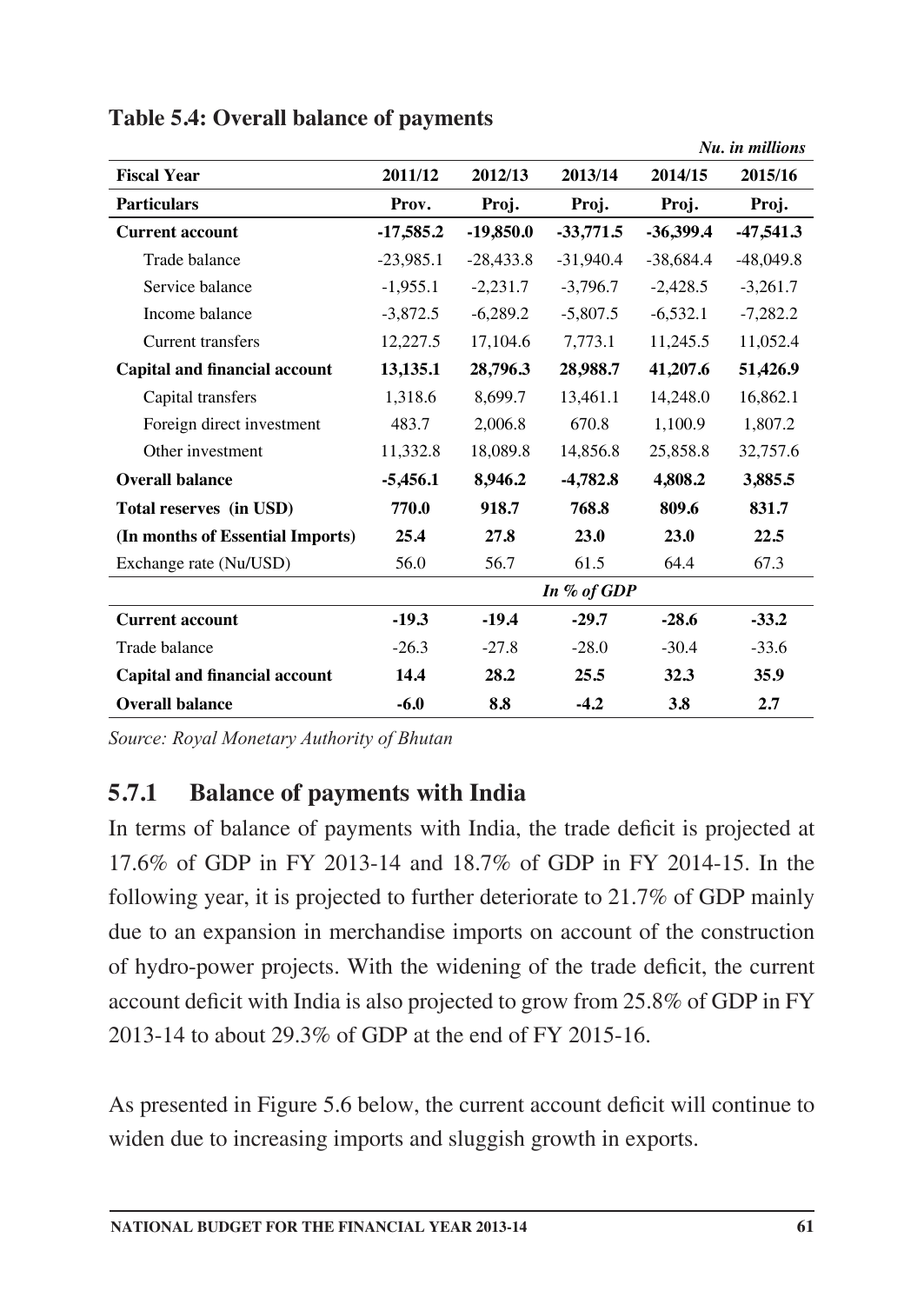



### **5.7.2 Foreign exchange reserves**

As per the RMA, the gross international reserve is projected at US \$ 768.8 million in FY 2013-14 and US \$ 809.6 million in FY 2014-15, that would be adequate to meet 23 and 23 months of essential imports, respectively. In the medium term, overall reserve position is expected to improve due to increasing exports with the commissioning of Dagachhu and Dungsum Cement projects.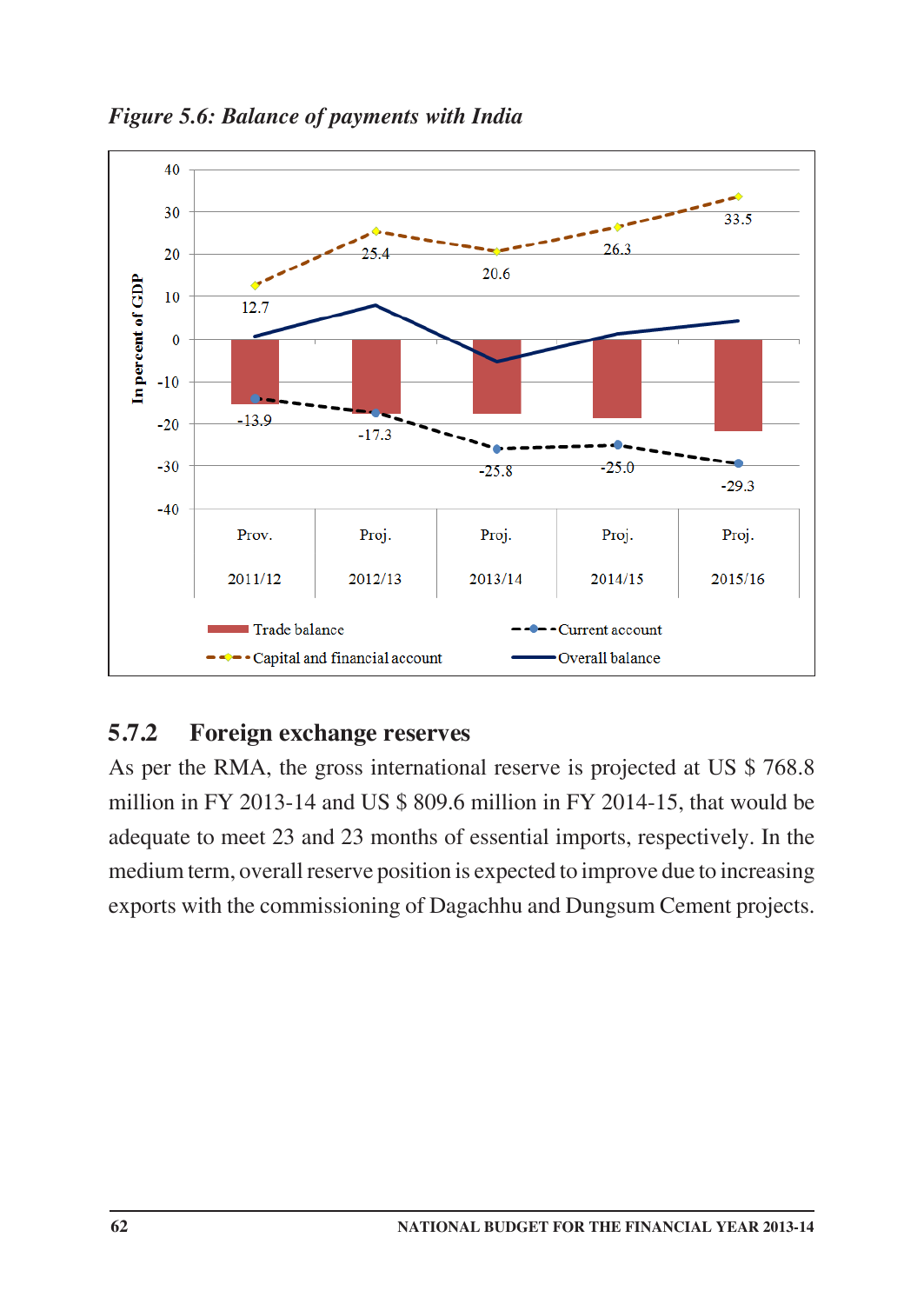# **CHAPTER VI REPORT ON STATE-OWNED ENTERPRISES AND COMPANIES WITH GOVERNMENT SHAREHOLDINGS**

### **6.1 Government portfolio in the SoEs and linked companies**

Currently SoEs consist of 28 companies with Government shareholdings, of which 17 are wholly owned, 4 are majority owned and 7 with less than 50% share-holdings. The total portfolio in these SoEs as of  $31<sup>st</sup>$  December 2012 stood at Nu.47,986.89 million against Nu.45,239 million in 2011. The growth in government shareholding is mainly attributed by the inclusion of National Housing Development Corporation Ltd (NHDCL) in the portfolio which was corporatized from July 2011.

DHI paid up equity increased to Nu.46,695.62 million with additional equity investment of Nu.1.9 billion in Dungsam Cement Company Limited (DCCL) and another Nu.2.189 million in Dungsam Polymers Limited (DPL). Furthermore, DHI has invested new in equity of Nu.9 million in Koufuku International Pvt. Ltd contributing 30% of the total equity with M/S Shin Nippon Biomedical Laboratories contributing the balance.

# **6.1.1 Financial overview of the companies**

In 2012, the total revenue of SoEs increased by 7.5% to Nu.39,812.72 million from Nu.37,044.40 million in 2011. DGPC earned about Nu.11,140 million representing 28.0% of total earnings of all SoEs. The overall profit (pre-tax) of state-owned and linked companies increased by 6.8%. The overall revenue contribution in the form of tax and dividend also increased from Nu.7,647.40 million in 2011 to Nu.8,107.30 million in 2012, an increase of 6.0%.

During the last five years on an average, the gross turnover increased by 20%, profit before tax by 26% and revenue contribution by 8%. Although the total revenue to government has been increasing, the average return on equity has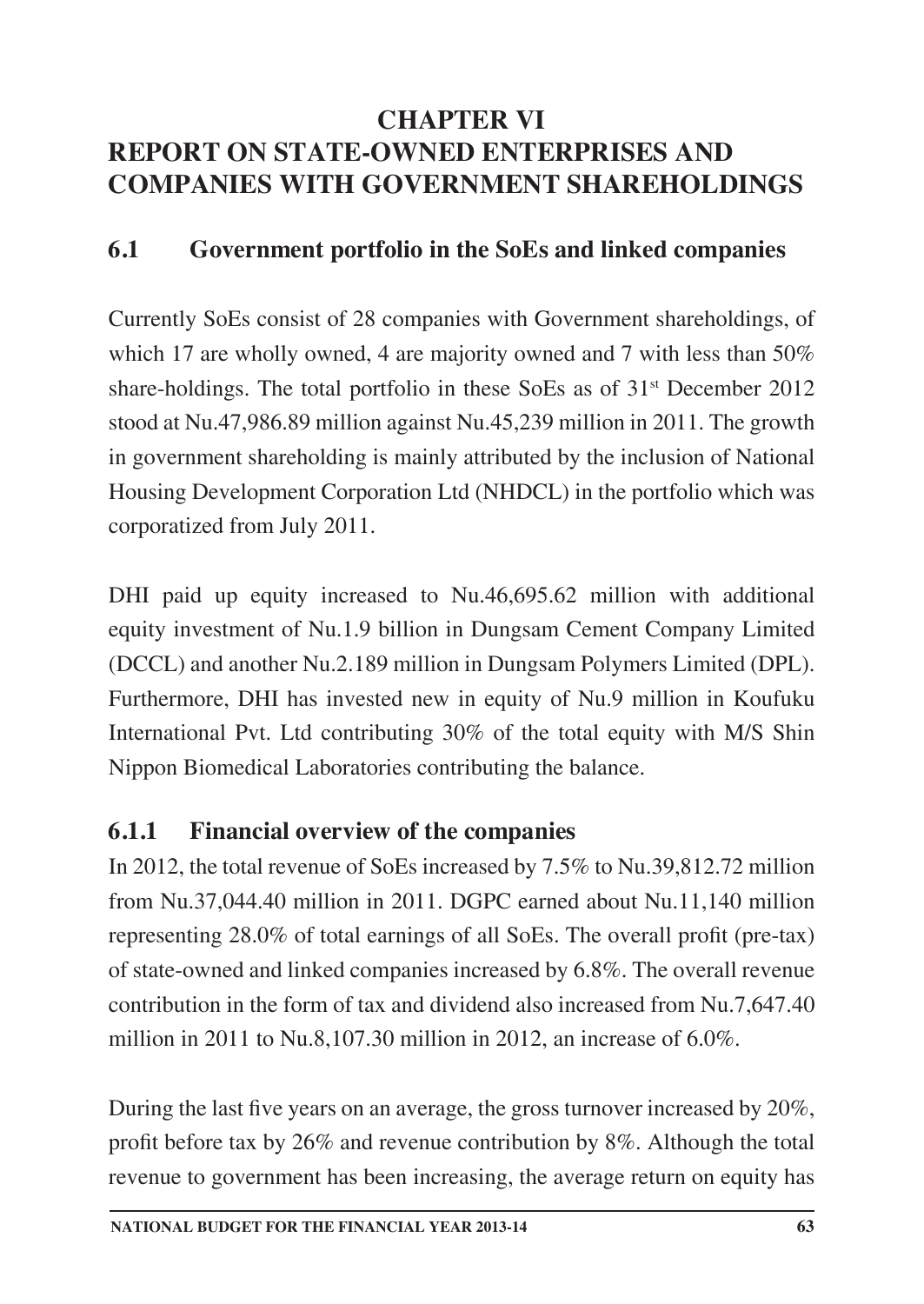decreased due to corporatization of companies with low profitability such as CDCL, NHDCL and infusion of capital in DCCL, DPL and BDBL as presented in Table 6.1:

*Nu. in millions*

| <b>Financial Facts</b>                         | Year      |            |            |            |           |  |  |
|------------------------------------------------|-----------|------------|------------|------------|-----------|--|--|
|                                                | 2012      | 2011       | 2010       | 2009       | 2008      |  |  |
| Gross turnover                                 | 39,812.72 | 37,044.40  | 35,129.45  | 28,811.93  | 20,874.96 |  |  |
| Profit before tax                              | 16,738.62 | 15,667.00  | 15,966.23  | 12,900.44  | 8,632.95  |  |  |
| Total net worth                                | 80,019.57 | 70.819.28  | 64,646.61  | 59,973.29  | 28,542.64 |  |  |
| Total asset                                    | 78,056.86 | 163,851.51 | 163,757.93 | 149,525.65 | 82,594.44 |  |  |
| Govt,'s share of net worth in<br>the companies | 71,763.79 | 64,672.86  | 60,661.02  | 56,397.73  | 25,274.18 |  |  |
| Average return on equity                       | 8%        | 13%        | 15%        | 14%        | 21%       |  |  |
| Total Revenue to the Govt.                     | 8,107.30  | 7.647.40   | 7,806.60   | 7.520.63   | 6.645.22  |  |  |

#### **Table 6.1: Overall financial overview**

### **6.1.2 Returns on equity and assets**

The average rate of return on equity declined from 12.7% in 2011 to 8.3% in 2012. AWP achieved the highest return on equity at 50.3% followed by PCAL at 31.9% and RICBL with 23%. On the downside, BBSCL posted the lowest rate of returns at 0.7% in 2012, while new companies such as TTPL, DPL and NHDCL posted start-up losses.

The average return on assets recorded during 2012 was 7.3% against 8.9% in 2011. AWP recorded the highest return on assets with 38.8% followed by PCAL with 28.0% and Bhutan Telecom with 21.3%. Turnovers and returns of the SoEs are presented in Annexure II (Table 1).

### **6.1.3 Assets & net worth**

The total value of assets of SoEs increased by 8.7% from Nu.163,851.580 million in 2011 to Nu.178,056.870 million in 2012. DGPC recorded the highest value of assets in 2012 with Nu.59,800 million followed by BOBL with Nu.29,592.780 million and BNBL with Nu.27,708.300 million. In terms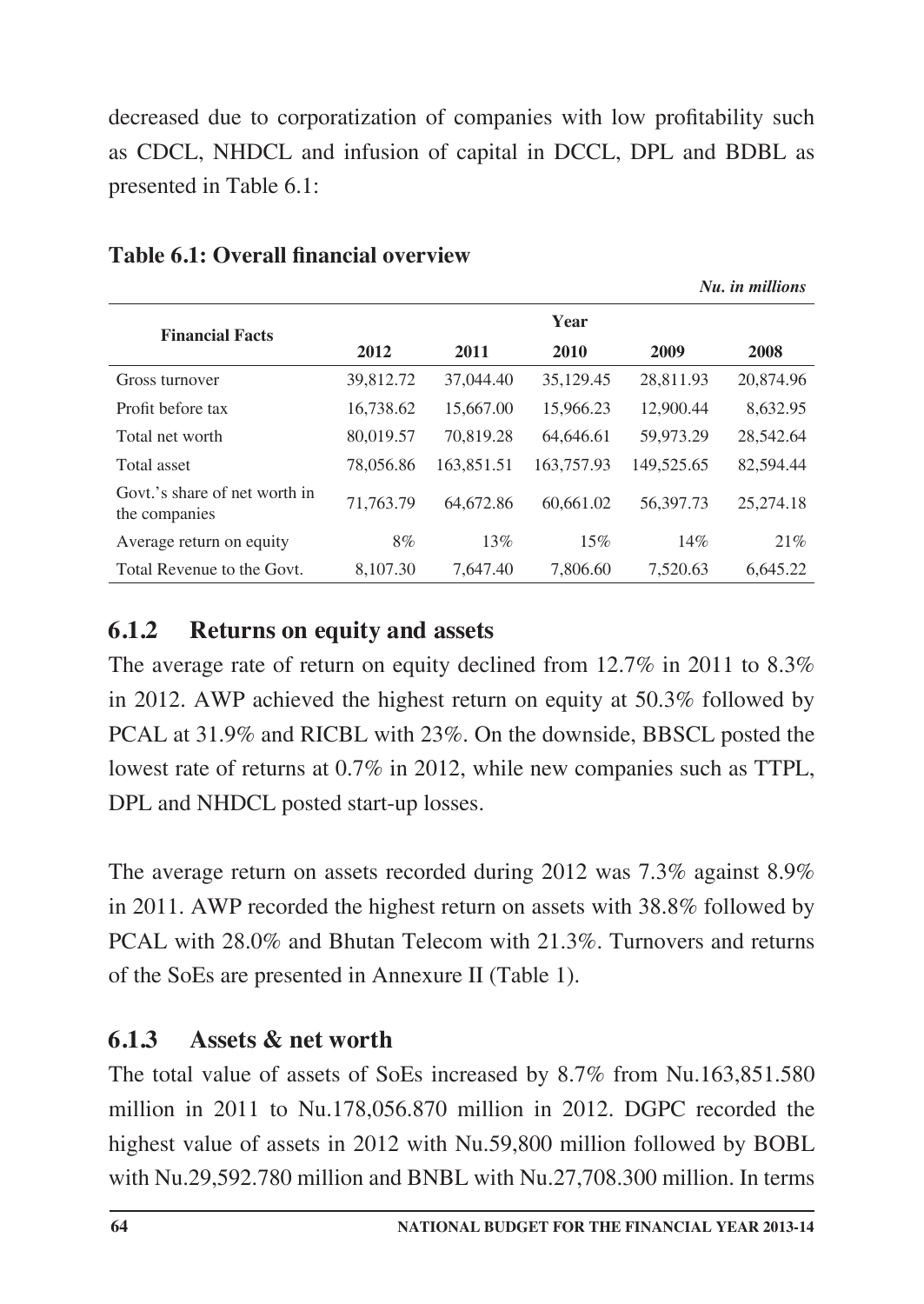of growth in assets BDBL recorded 47.6%, the highest among SoEs in 2012.

Similarly the combined net worth of SoEs was Nu.80,019.570 million in 2012 against Nu.70,819.280 million in 2011 reflecting a growth of 13.0% over the one year period.

The overall growth in reserves and surplus of companies was 11.4% in 2012 compared to the previous year. The assets and net worth of the companies along with reserves is presented Annexure II (Table 2).

#### **6.1.4 Revenue from SoEs**

SoEs continued to be the major contributor of revenue over the five year period. In the year 2012, revenue from SoEs constituted about 39.8% of the total national revenue amounting to Nu.8,107.31 million in the form of tax and dividend against Nu.7,647.15 million in 2011 a growth of 6.0%. The contribution in the form of tax and dividend increased at an average rate of 23.6% during the last five year period.

|                                |           |           |           |           | Nu. in millions |
|--------------------------------|-----------|-----------|-----------|-----------|-----------------|
|                                | 2008      | 2009      | 2010      | 2011      | 2012            |
| <b>CIT</b>                     | 1,907.22  | 3,772.38  | 4,805.89  | 4,702.78  | 4,971.53        |
| Dividend                       | 2,125.79  | 3,748.25  | 3,000.71  | 2,944.37  | 3,135.78        |
| <b>Total Revenue from SoEs</b> | 4,033.01  | 7,520.63  | 7,806.60  | 7.647.15  | 8,107.30        |
| <b>Total National Revenue</b>  | 12,428.24 | 14,049.04 | 15,638.43 | 17,458.80 | 20,354.00       |
| % of National Revenue          | 32.45     | 53.53     | 49.92     | 43.80     | 39.83           |

#### **Table 6.2: Total Government Revenue from SoEs**

In 2012, DGPC contributed the highest tax and dividend of Nu.5,488.15 million of which THPA contributed Nu.3,341.48 million (90% of PAT plus CIT), an increase of 6.8% over the year 2011, followed by BOBL Nu.620.01 million, 23.8% growth compared to 2011.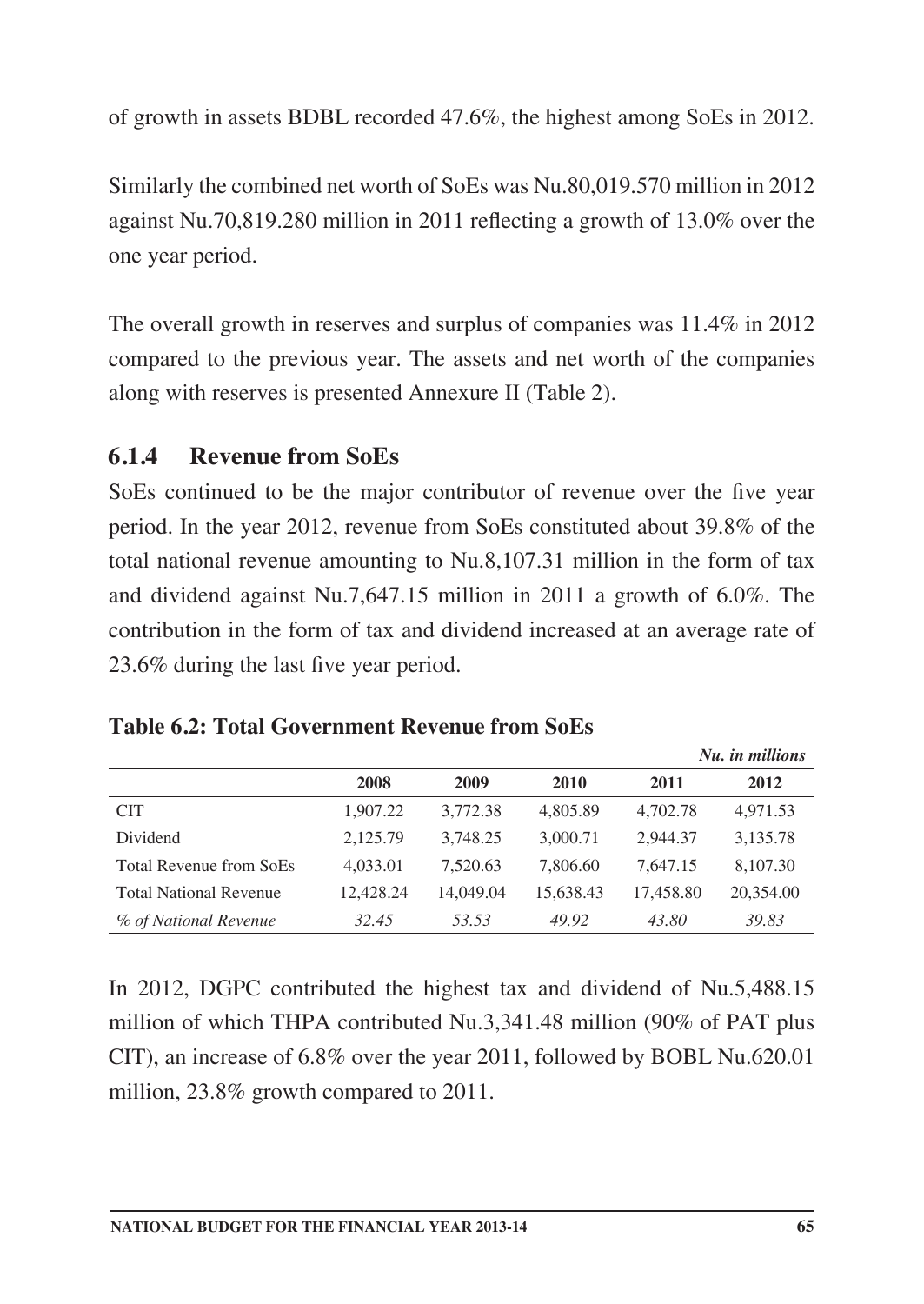## **6.1.5 Subsidy and grants**

During the year, the Government provided Nu.362.82 million in the form of subsidy and grants to SoEs against Nu.398.18 million in 2011. BBSCL received the highest subsidy of Nu.146.504 million in 2012 followed by Drukair with Nu.132.68 million. BDBL was given corporate tax exemption to the extent of Nu.71.592 million in view of its mandate of rural credit operations.



*Figure 6.1: Total Subsidy – 5 year comparison*

### **6.2 Report on financial and operational performance of DHI**

In 2012, DHI earned Nu.4,703.14 million as revenue, an increase of 8.3% compared to Nu.4,344.38 million in 2011. Similarly, pre-tax profit increased by 6.1% to Nu.4,571.84 million against Nu.4,307.96 million in 2011. The increase was due to higher dividend payouts by BOBL (47.3%), PCAL (10.0%), RICBL (16.9%) and DGPC (6.5%) in 2012.

DHI's operating cost increased by 152*%* from Nu.52.01 million to Nu.131.31 million driven mainly by increase in employee remuneration (50.0%), human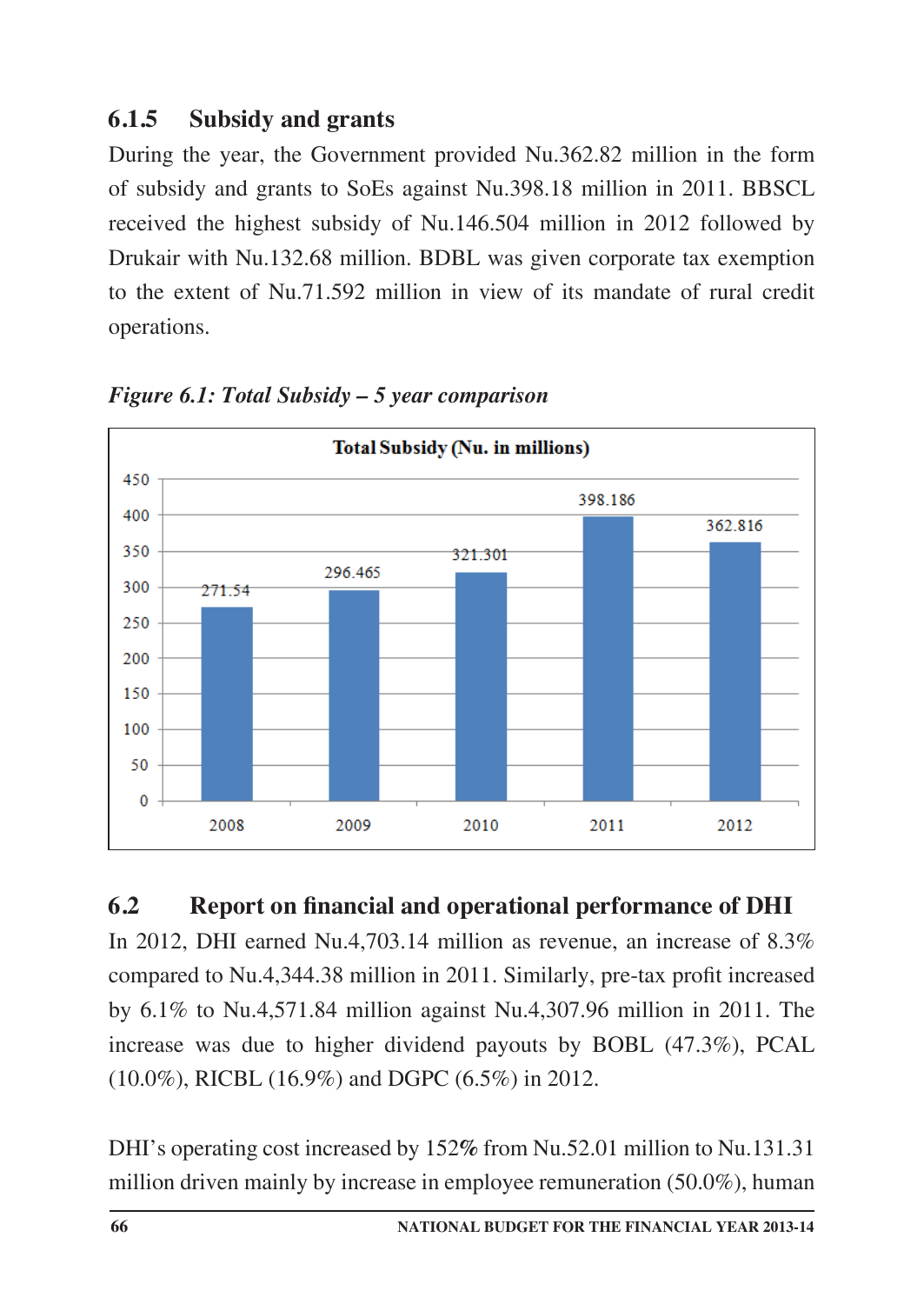resource development expenses (148.8%) compared to the previous year and interest expense on its borrowings. However, the company achieved an increase in pre-tax profit of Nu.4,571.84 million in 2012 against Nu.4,307.96 million in 2011 due to increased revenue earning from its investments. As a result there was an increase in the rate of returns on equity from 6.6% in 2011 to 7.0% in 2012 which is still lower than the average rate of return of 8.3% for SoEs in 2012.

Remittance from DHI in terms of dividend increased by 6.02% from Nu.2,949.96 million in 2011 to Nu.3,127.53 million in 2012. Corporate tax paid by DHI increased by 6.53% from Nu.1,287.71 million in 2011 to Nu.1,371.53 million in 2012.

|                           |           |           | Nu. in millions |
|---------------------------|-----------|-----------|-----------------|
| <b>Particulars</b>        | 2011      | 2012      | % Change        |
| Share Capital             | 44,328.11 | 44,328.11 | $0.00\%$        |
| Reserve and Surplus       | 1,040.69  | 1,143.65  | 9.89%           |
| Debt if any               |           | 1,600.00  |                 |
| Total Assets (Book Value) | 49,656.06 | 51,659.00 | 4.03%           |
| Net Worth                 | 45,390.41 | 45,471.77 | 0.18%           |
| <b>Gross Turnover</b>     | 4,359.98  | 4,703.14  | 7.87%           |
| Expenditure               | 52.01     | 131.31    | 152.46%         |
| Profit Before Tax         | 4,307.96  | 4,571.84  | $6.13\%$        |
| Corporate Income Tax      | 1,287.71  | 1,371.74  | $6.53\%$        |
| Profit After Tax          | 3,015.57  | 3,198.89  | $6.08\%$        |
| Dividend                  | 2,949.96  | 3,127.53  | $6.02\%$        |
| Return on Equity          | 6.64%     | $7.03\%$  | 5.87%           |

#### **Table 6.3: Financial overview of DHI:**

### **6.2.1 Assets and net worth**

Paid up capital of DHI remained constant at Nu.44,328.11 million during 2011 and 2012. Reserves and surplus grew by 10.0% to Nu.1,143.65 million in 2012 from Nu.1,040.59 million in 2011. Similarly, DHI's asset grew at a rate of 4.0% from Nu.49,656.06 million in 2011 to Nu.51,659.00 million in 2012.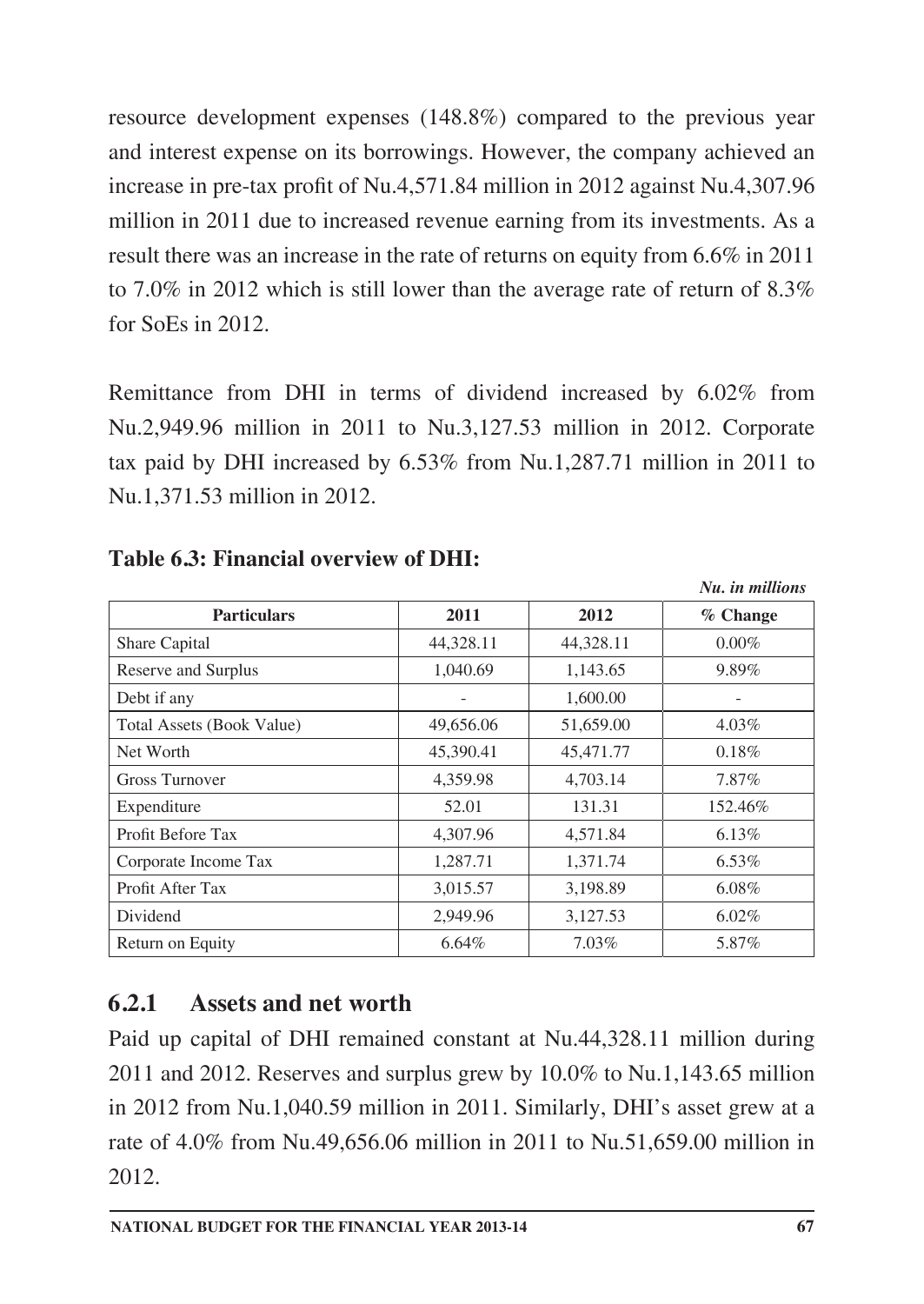#### **6.3 Investments plan and projects**

The ongoing and planned activities undertaken of SoEs are as under:

#### **6.3.1 Wellness Resort**

A project initiated by DHI to promote Bhutan as a wellness destination. A framework agreement was executed between DHI and Chiva-Som International Health Resorts based in Thailand, its strategic operating partner. Feasibility study, identification of the project, leasing of land, surveys for creation of ancillary facilities such as road, water, power and all formalities pertaining to the project are completed. The financing for the project is being sourced, and a shareholder's agreement signed with NPPF and Chiva-Som for equity participation in the project.

#### **6.3.2 Dagachhu Hydropower Project**

The cost of the project escalated from Nu.8,160.59 million to Nu.12,226.74 million in 2012. This was mainly on account of poor geological conditions encountered during various stages of the underground works, foreign exchange fluctuations and cost escalation during the execution of the project. The project is expected to be commissioned by May 2014.

#### **6.3.3 Dungsum Cement Corporation Ltd**

The project, which was originally scheduled to be commissioned in December 2011 was delayed due to reasons beyond its control. The total cost of the project was revised to Nu.10,800 million from the previous estimate of Nu.7,170 million mainly on account of additional works and cost escalation. The production of clinker commenced from May 2013. The cement production which was expected to start by the third quarter of 2013, has been further delayed as the last part of materials could not be transported due to the strikes in neighboring Assam.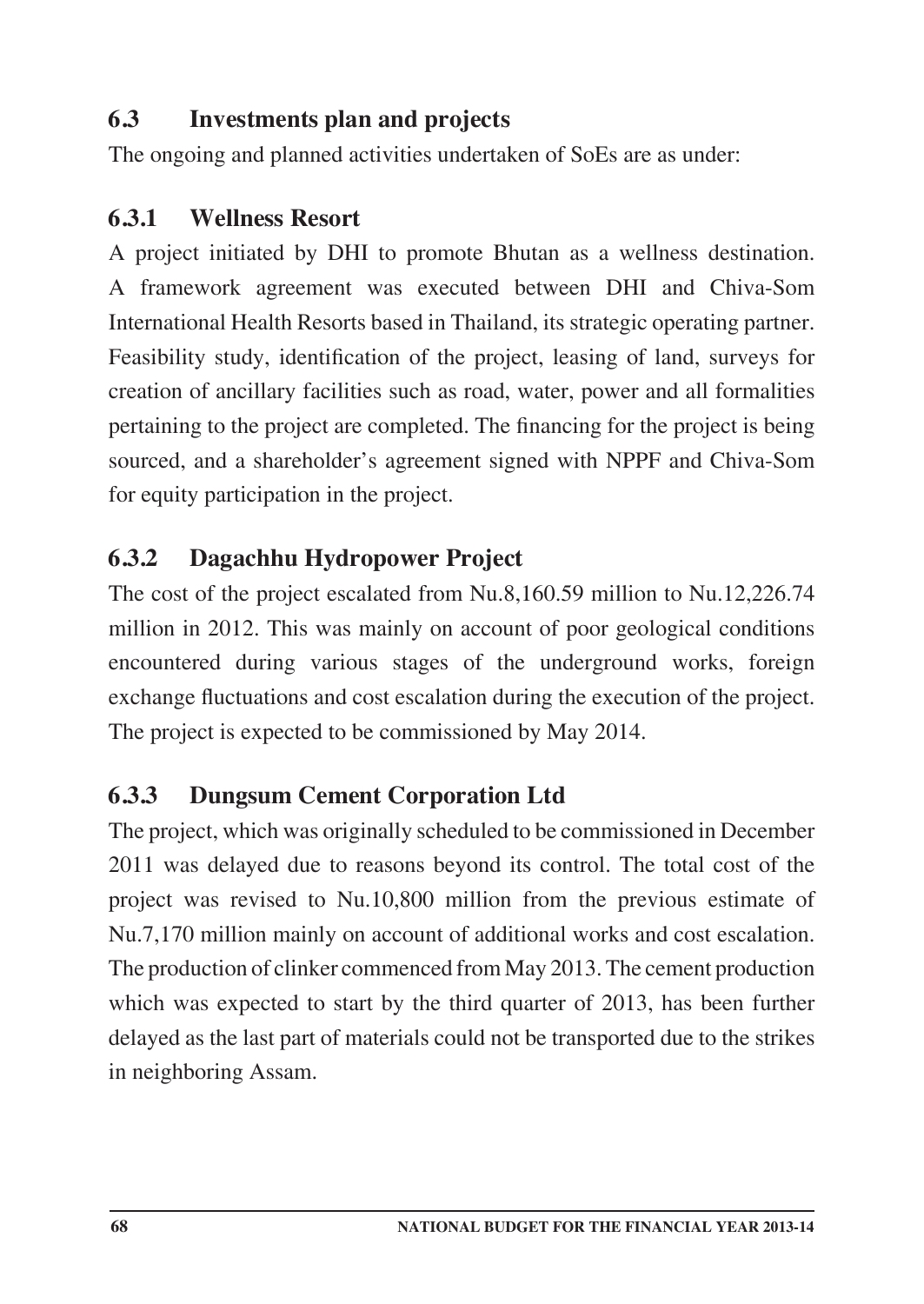### **6.3.4 Koufuku International Pvt. Ltd (KIPL)**

KIPL a FDI company established in collaboration with M/s Shin Nippon Biomedical Laboratories Ltd, Japan by DHI has started the construction of its factory to produce dairy products in Trashigang. The company is expected to start commercial production by the end of 2014.

## **6.3.5 National Housing Development Corporation Ltd. (NHDCL)**

NHDCL in its endeavour to provide affordable housing to civil servants has started the construction of residential houses in Phuentsholing, Samdrup Jongkhar, Lhuntshe and Gasa with interest free loan provided by the Government. Depending on the availability of fund, the Corporation plans to construct residential houses in Thimphu (Ganchey) and other Dzongkhags to mitigate the housing shortage in these areas.

## **6.3.6 Bhutan Development Bank Limited**

In its efforts to provide rural credit and increase its rural outreach, the company plans to establish at least 4 field/branch offices in feasible Dungkhags and Gewogs during the year. The company also plans to establish 5 ATMs, extend SMS banking across the country and introduce co-operative loans scheme and *Dronsep Kuendruel Tshe Sog Ngensung* insurance scheme for the benefits of the rural people. The BDBL will play a leading role in terms of providing rural banking service and facilitate the implementation of Government policies to stimulate the rural economy.

### **6.3.7 Bhutan Post**

Bhutan Post has taken over the operation of community centers across the country that provides essential service such as internet, fax, photocopy, etc to the rural people. The company is expected to take over all the 205 community centers as and when completed.

### **6.4 Audit of accounts of SoEs**

The accounts of SoEs for the year 2012 were audited by the statutory auditors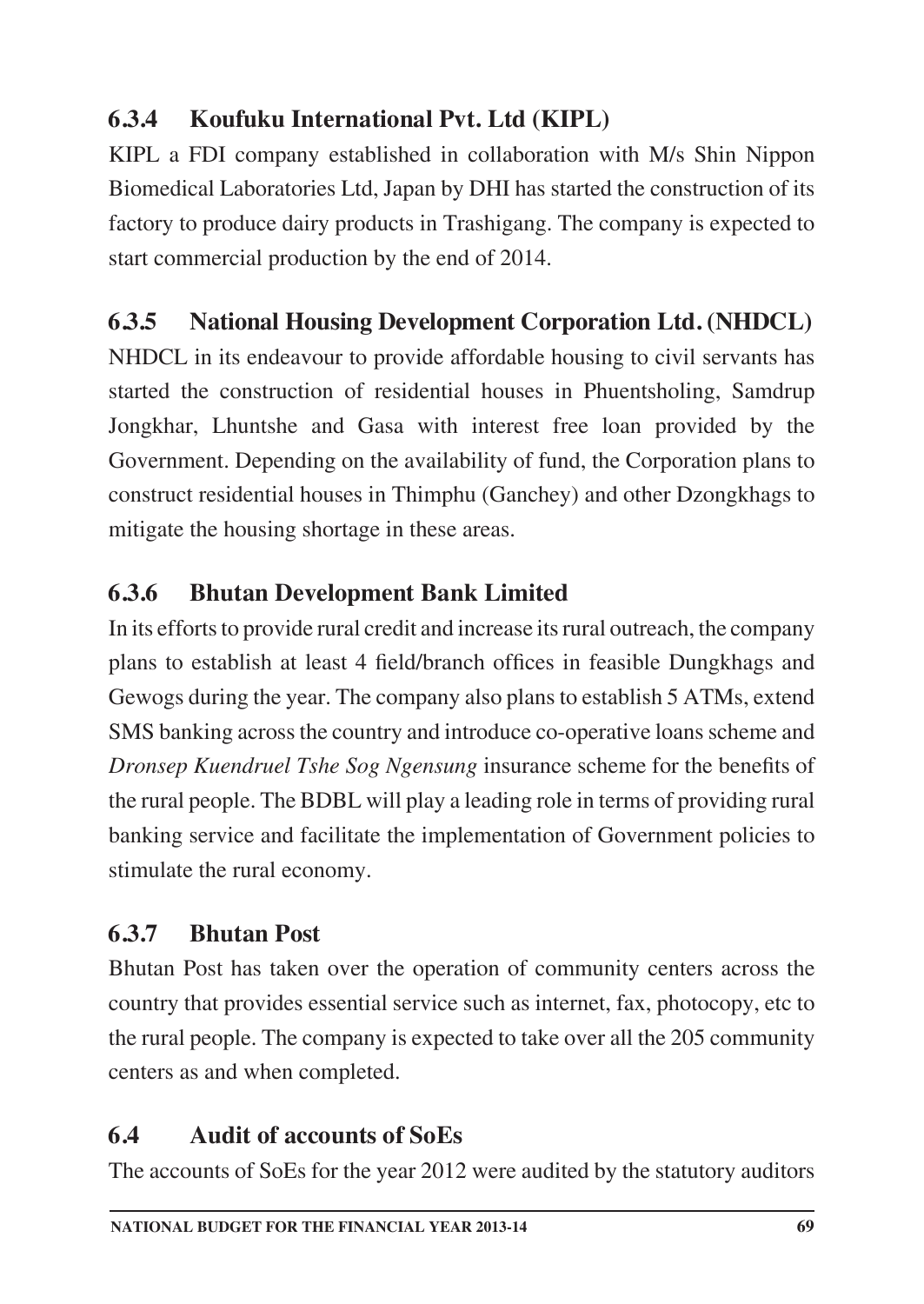appointed by the Royal Audit Authority. As per the Audit report submitted, no significant material loss, unauthorized expenditure, irregular expenditure and fruitless expenditure were reported.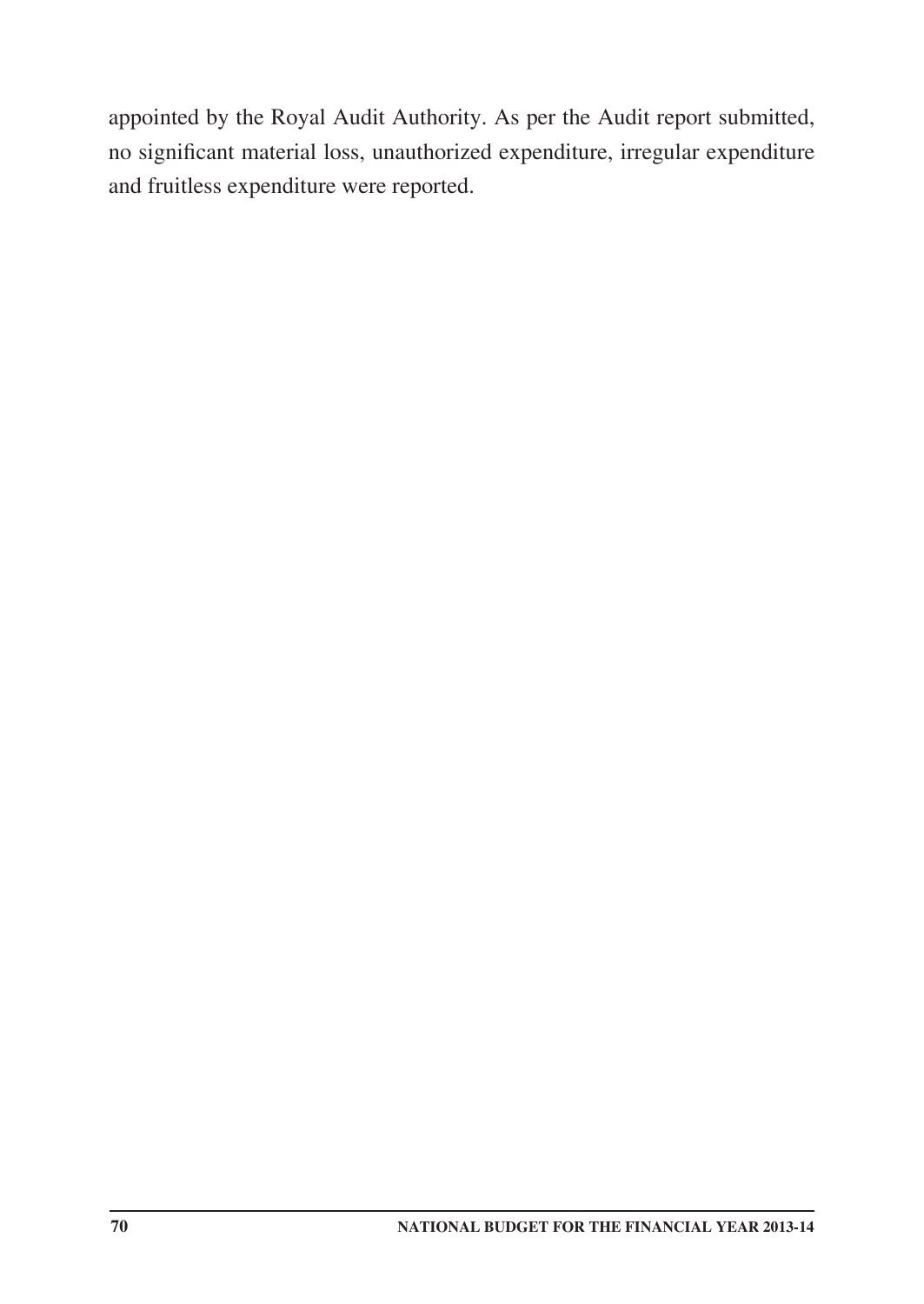## **CHAPTER VII REPORT ON THE ROYAL MONETARY AUTHORITY AND THE NATIONAL PENSION AND PROVIDENT FUND**

#### **7.1 Royal Monetary Authority of Bhutan**

According to the Income and Expenditure Account for the year ended 30<sup>th</sup> June, 2012, the total operating income of RMA was Nu.920.955 million which was 24.5% higher than the income in FY 2010-11 (Nu.739.574 million). The interest earnings formed the highest component which was about 88% of the total income. In FY 2011-12, interest earning increased to Nu.813.904 million from Nu.692.935 million representing about 17.5% increase over previous year. This increase was mainly due to the improvement in average interest earning on foreign deposits from about 1.6% in 2011 to 1.88% in 2012.

In FY 2011-12, the total expenditure of RMA increased by 19.2% to Nu.241.127 million from Nu.202.215 million in FY 2010-11. The expenditure was mainly on interest payment on foreign deposits (23%) and security printing and minting (18%).

RMA's surplus grew in FY 2011-12 to Nu.679.829 million from Nu.537.359 million in FY 2010-11 as a result of higher growth of income than expenditure. However, the RMA was in deficit of Nu.27.032 million mainly due to transferring to the Special Reserve account as net earnings on deposits of Kuwait Central Bank (Nu.13.175 million) and meeting the costs on account of monetary policy interventions (Nu.683.522 million) in the form of interest payments on GoI Standby Credit Facility and Overdraft. The total Central Bank's Rupee debt increased from INR 7.9 billion in 2011 to INR 11.2 billion in 2012 comprising of overdraft of Rupees 5.2 billion from State Bank of India (SBI) and Punjab National Bank (PNB) and GoI Standby Credit Facility of Rupees 6 billion.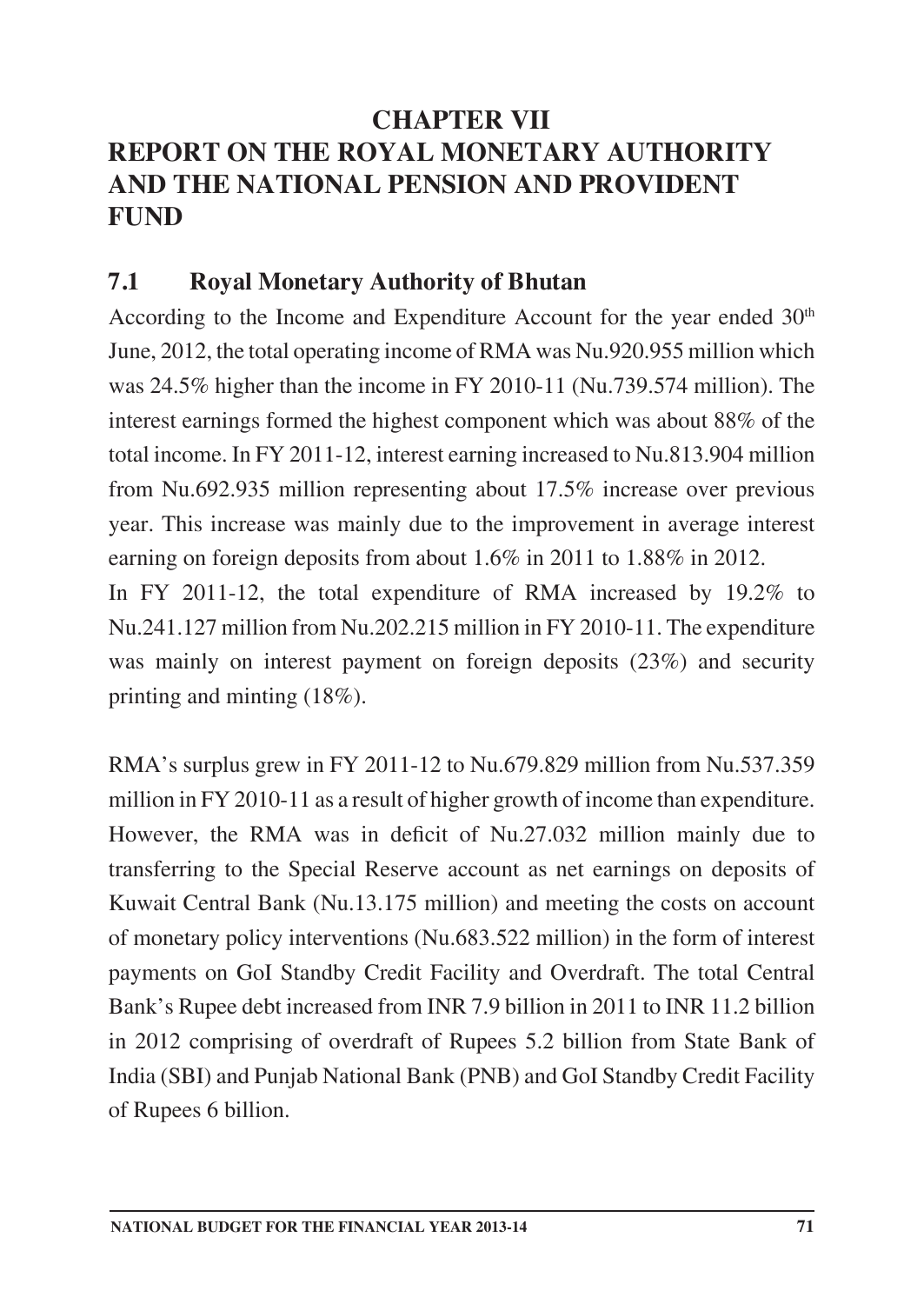#### **7.2 National Pension and Provident Fund (NPPF)**

#### **7.2.1 Achievements**

#### **7.2.1.1 Increase in membership coverage, beneficiaries and benefit payment**

As of May 2013, NPPF had over 50,880 members, 3,762 pension beneficiaries and had so far paid a total of Nu.606.93 million as monthly pension.

#### **7.2.1.2 Investment of pension fund**

NPPF is one of the largest institutional investor with asset size of around Nu.15.23 billion. During the FY 2012-13, investment income increased to Nu.938.34 million as compared to Nu.831.20 million in the previous year. The fund has been declaring a consistent return of 6.5% over the past.

The NPPF prioritizes investment in equities since it provide higher returns over a long time horizon. During FY 2012-13, NPPF completed investment in 15% shareholding of Dagachu Hydro Power Corporation and acquired 5% shares of Bhutan Insurance Ltd. and 3.13% shares of Druk PNB. Further, NPPF invested Nu.311.85 million in the manufacturing and service sectors and plans to invest about Nu.520.45 million in FY 2013-14 in loans and equities.

As of April 2013, the NPPF had disbursed Nu.1.78 billion to 9,412 active education loan clients and had sanctioned Nu.58.77 million for Student Loan to 186 borrowers, out of which Nu.35.06 million was disbursed. On the housing loan, the NPPF had a portfolio of Nu.2.058 billion with 637 clients as on April 30, 2013.

### **7.2.1.3 Sustainability of Pension System**

NPPF revisited the actuarial valuation of both the civil and armed forces pension schemes with respect to its sustainability. The valuation has ascertained the sustainability of the scheme for another period of 30 years. NPPF will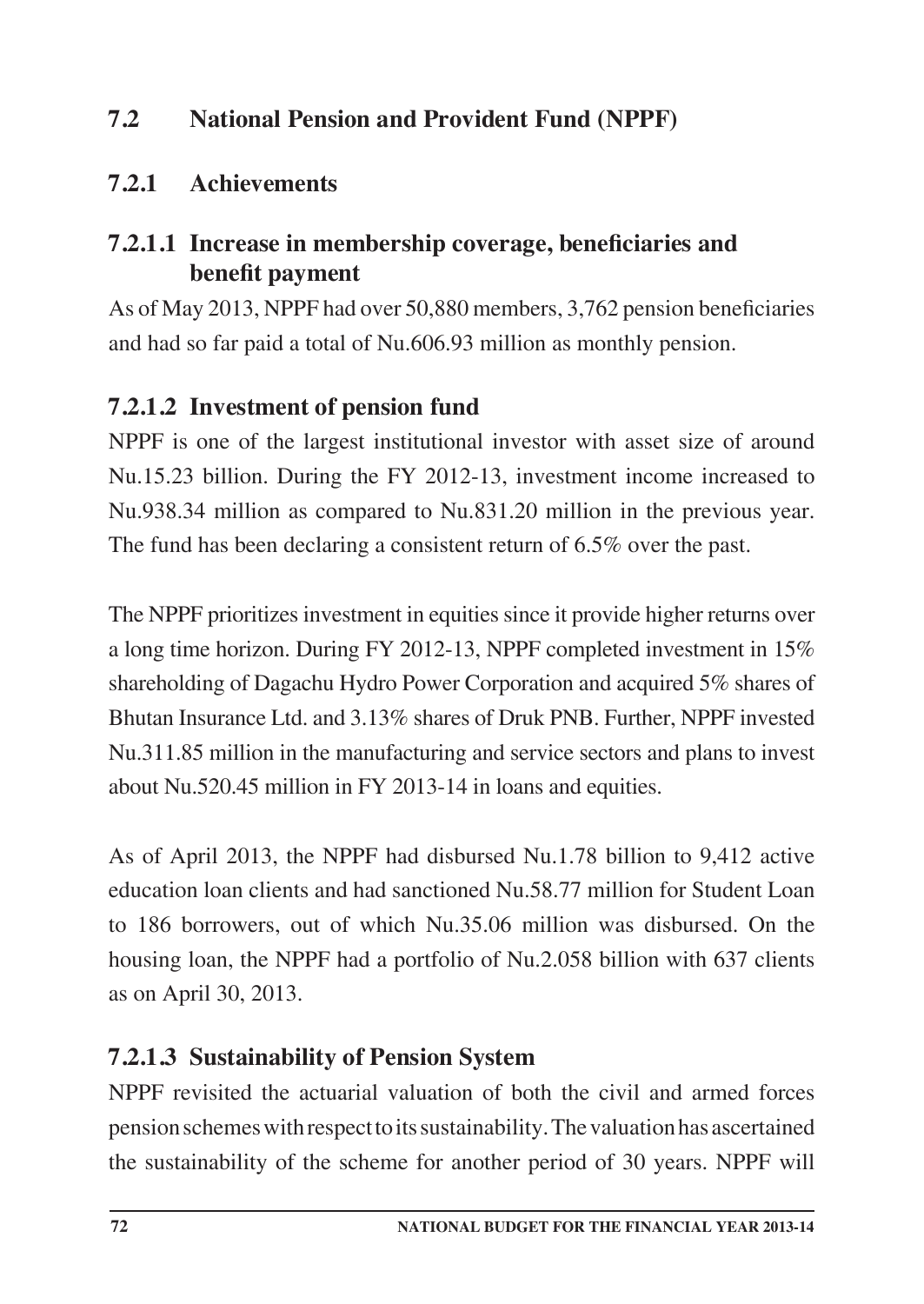continue to look for investments avenues to maintain its sustainability in the long term.

#### **7.2.1.4 Future plans**

NPPF will continue to improve the pension delivery system and look for avenues for new investments such as Wellness Resort initiated by DHI, aircraft purchase for Drukair, housing projects of NHDC, power transmission project of BPC and construction of residential houses for its members.

#### **7.2.1.5 Challenges**

NPPF faces numerous challenges to maintain its sustainability in the long run such as;

- 1. RMA's monetary policy and increased base rate will limit lending activities;
- 2. Maintaining long-term sustainability of pension system; and
- 3. Absence of a legal framework for its operations.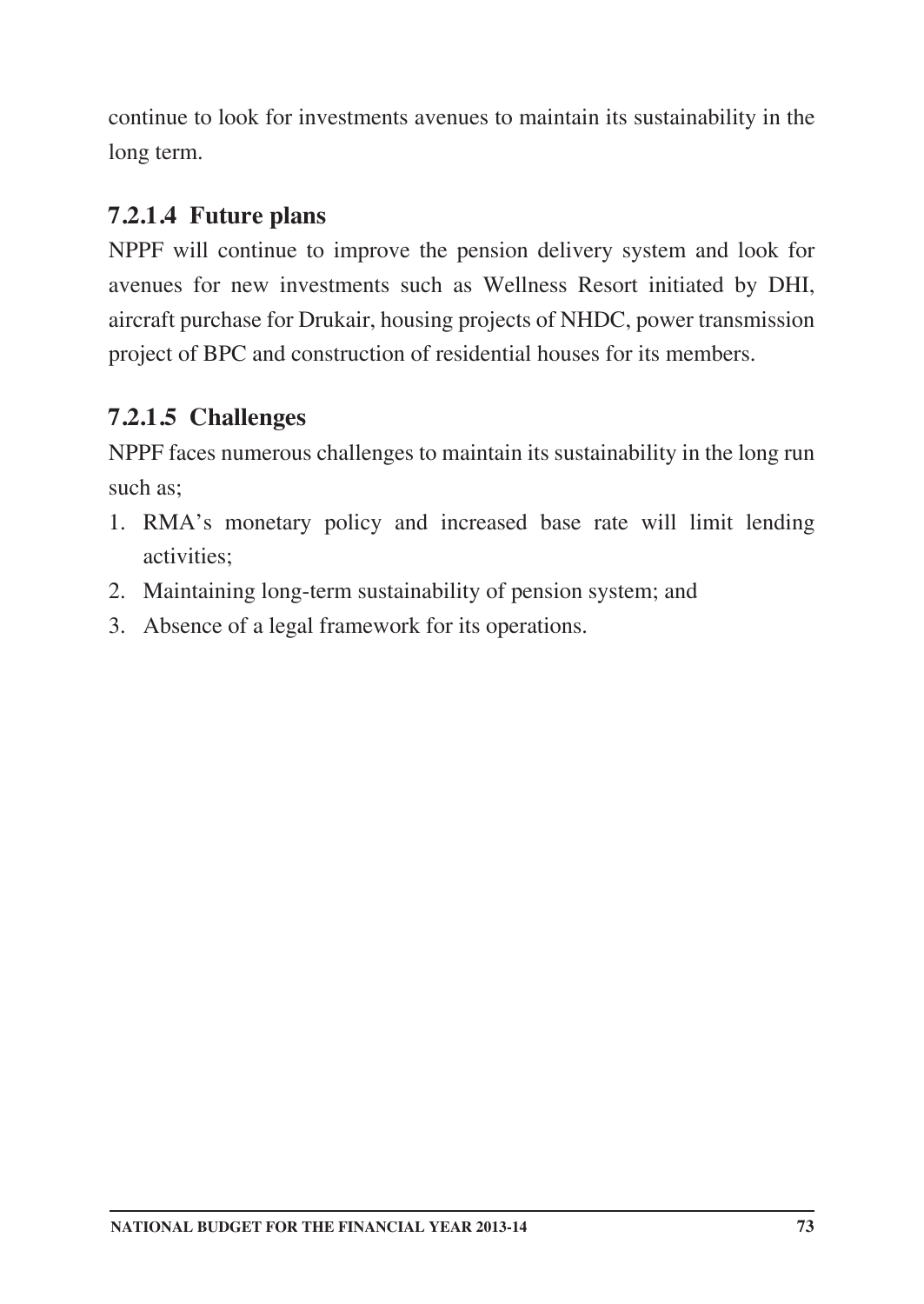## **CHAPTER VIII REPORT ON TRUST FUNDS**

#### **8.1 Trust Funds**

The status of trust funds is as follows:

#### **8.1.1 Bhutan Trust Fund for Environmental Conservation (BTFEC)**

The total fund balance of BTFEC was about US  $$42,399$  million as on  $30<sup>th</sup>$ June,  $2013$  compared to US\$ 40.539 million in  $30<sup>th</sup>$  June,  $2012$ . This was about 4.6% increase over the previous year. During the FY, the estimated fund utilization from its interest income for operational cost and projects was US \$ 0.770 million.

 In FY 2011-12, about 85% of the fund was invested in US stock market and remaining 15% was invested in Bhutan. The interest and dividend earned during was US\$ 0.593 million.

### **8.1.2 Bhutan Health Trust Fund (BHTF)**

The BHTF's fund balance as of  $31<sup>st</sup>$  May, 2013 is Nu.1,641.100 million. The fund utilized during the year was Nu.2.900 million for co-financing of Global Alliance for Vaccines & Immunization (GAVI) for pentavalent vaccines, AD syringes and safety boxes. They also raised fund of Nu.514 million during the year from interest generated from bonds, fixed deposits and rental from Samdrup Jongkhar hospital canteen.

### **8.1.3 Cultural Trust Fund**

The Cultural Trust Fund balance as of 30<sup>th</sup> June, 2012 was Nu.48.698 million. However, with the maturity of the fixed deposits in October 2013, the total trust fund balance is expected to increase to Nu.52.105 million.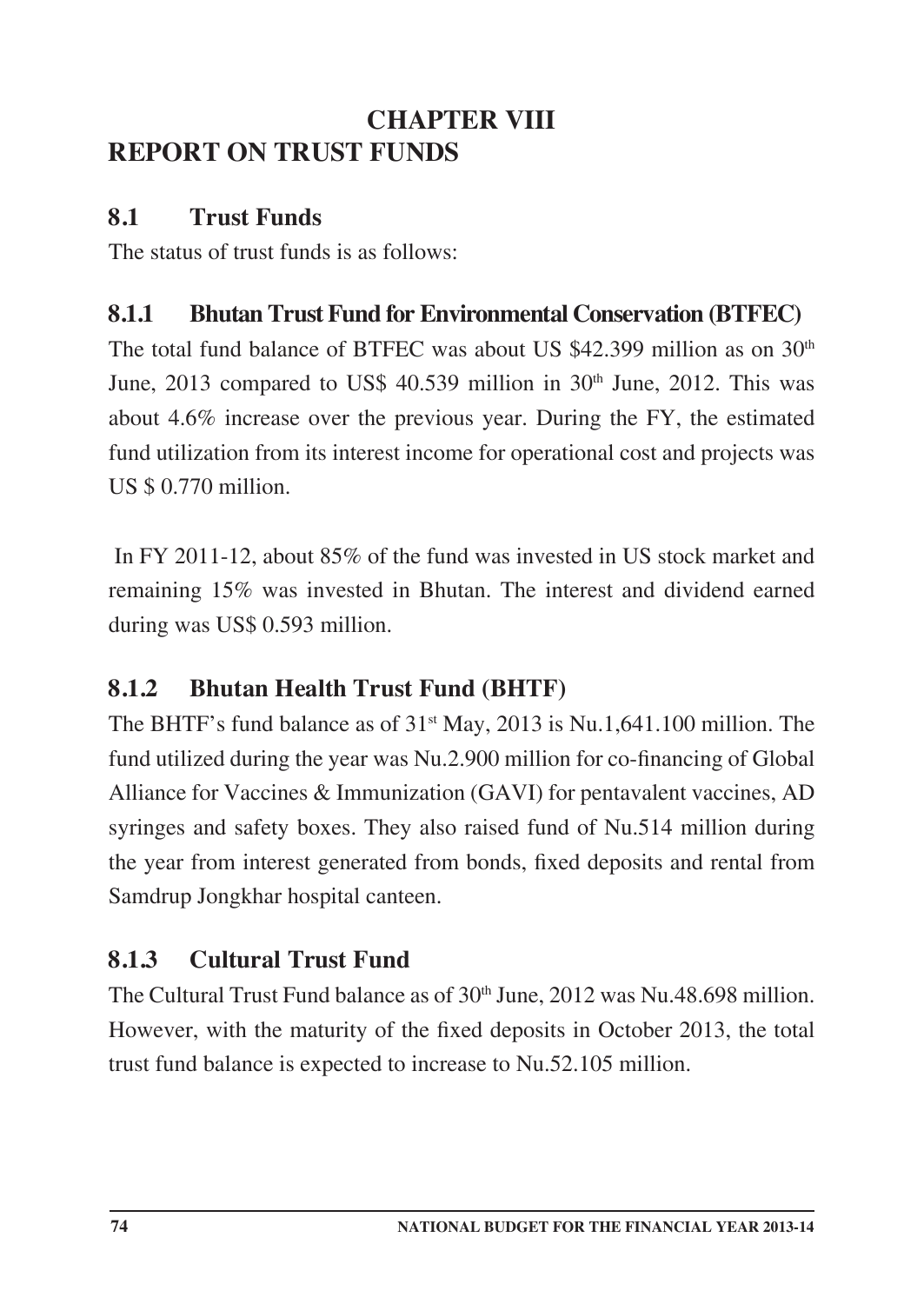#### **8.1.4 Universal Service Fund for ICT**

Under the Universal Service Fund for ICT, Nu.126.263 million was raised during the FY 2012-13 on account of license fee from B-Mobile and Tashi Cell. After utilizing Nu.76.321 million for establishing mobile network coverage in the rural areas by B-Mobile and Tashi Cell under Rural Communication Project, the fund balance as of May 2013 is Nu.166.594 million.

|                                                            |                               |                |                    | <b>Amount in millions</b> |
|------------------------------------------------------------|-------------------------------|----------------|--------------------|---------------------------|
| <b>Trust Fund</b>                                          | <b>Initial Fund</b><br>(Year) | <b>Revenue</b> | <b>Expenditure</b> | Fund<br><b>Balance</b>    |
| <b>Bhutan Trust Fund for Environ-</b><br>ment Conservation | US \$21.673 (1991)            |                | <b>US \$ 0.770</b> | US \$42.399               |
| <b>Health Trust Fund</b>                                   | US \$1.000 (1998)             | Nu.514.00      | Nu.2.900           | Nu.1,641.1                |
| Cultural Trust Fund                                        | Nu.31.267 (1999)              | Nu.1.419       |                    | Nu.48.698                 |
| Universal Service Fund for ICT                             | Nu.194.240 (2007)             | Nu.126.263     | Nu.76.321          | Nu.166.594                |

#### **Table 8.1: Fund Position of Trust Funds**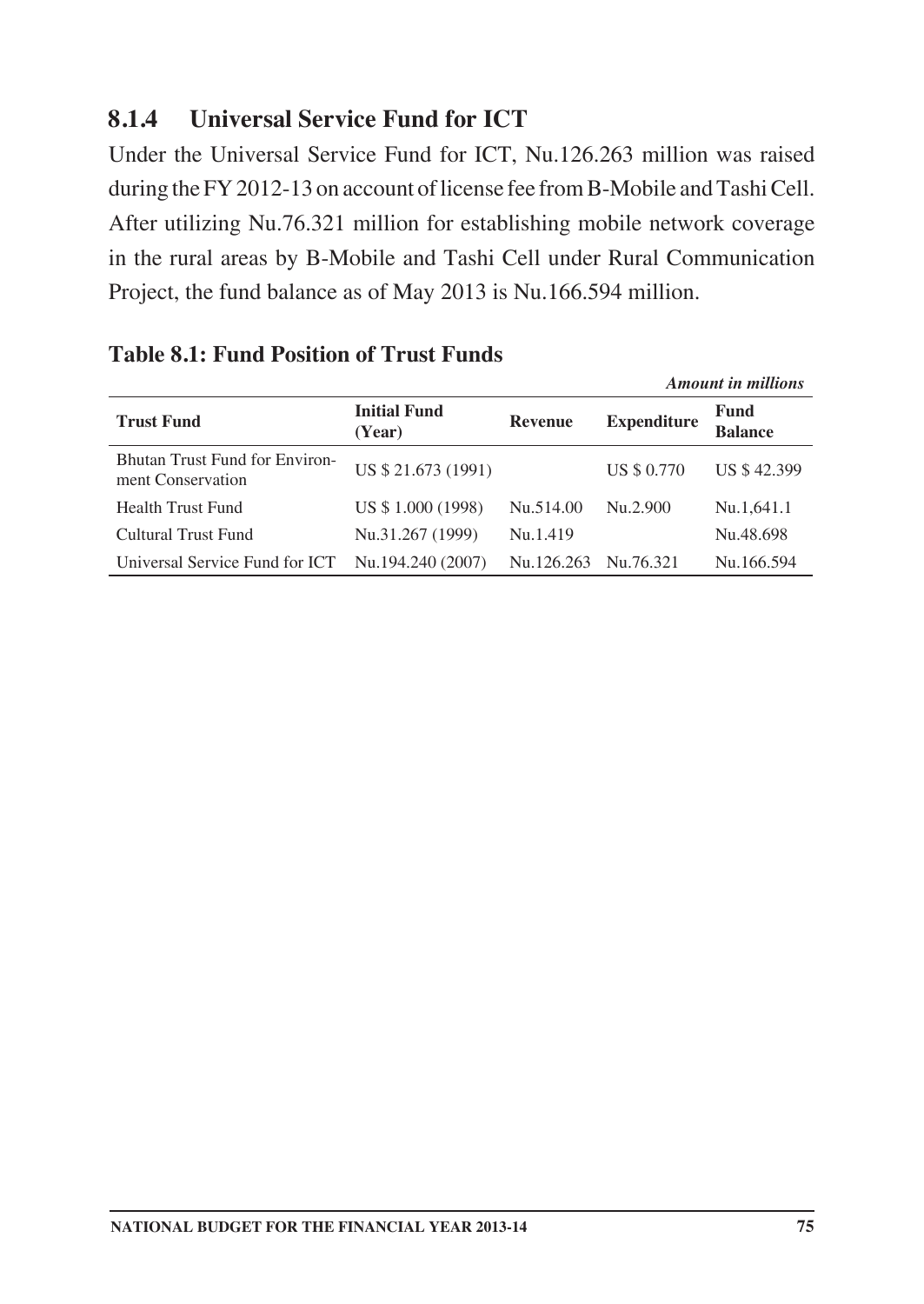## **CONCLUSION**

The Budget for Financial Year 2013-14 is of significance as it is the first budget of the new Government which is also the first year of the 11<sup>th</sup> FY Plan. In order to fulfil the hopes and aspirations of the people, a lot of care has been put to formulate the budget. Within the budget ceiling, we have tried to address all the requirements of the agencies and we hope that the budgeted programmes and activities will be successfully completed within the fiscal year. Therefore, I have confidence that the Honourable Members will find the budget acceptable and pass it expeditiously.

As reported earlier, this budget will undergo changes over the coming months with the finalization of the  $11<sup>th</sup> FYP$  and confirmation of commitment by our development partners. The changes will be accordingly incorporated and a revised budget, if necessary, shall be submitted to the Parliament.

I end by paying tribute to His Majesty the King and His Majesty the Druk Gyalzhipa for their continued guidance and concern for the welfare of the people of Bhutan. May the guardian deities of the glorious Palden Drukpa forever protect the nation and people for peace, prosperity and happiness.

I now commend the budget to the House.

Tashi Delek.

**\*\*\*\*\*\*\*\*\***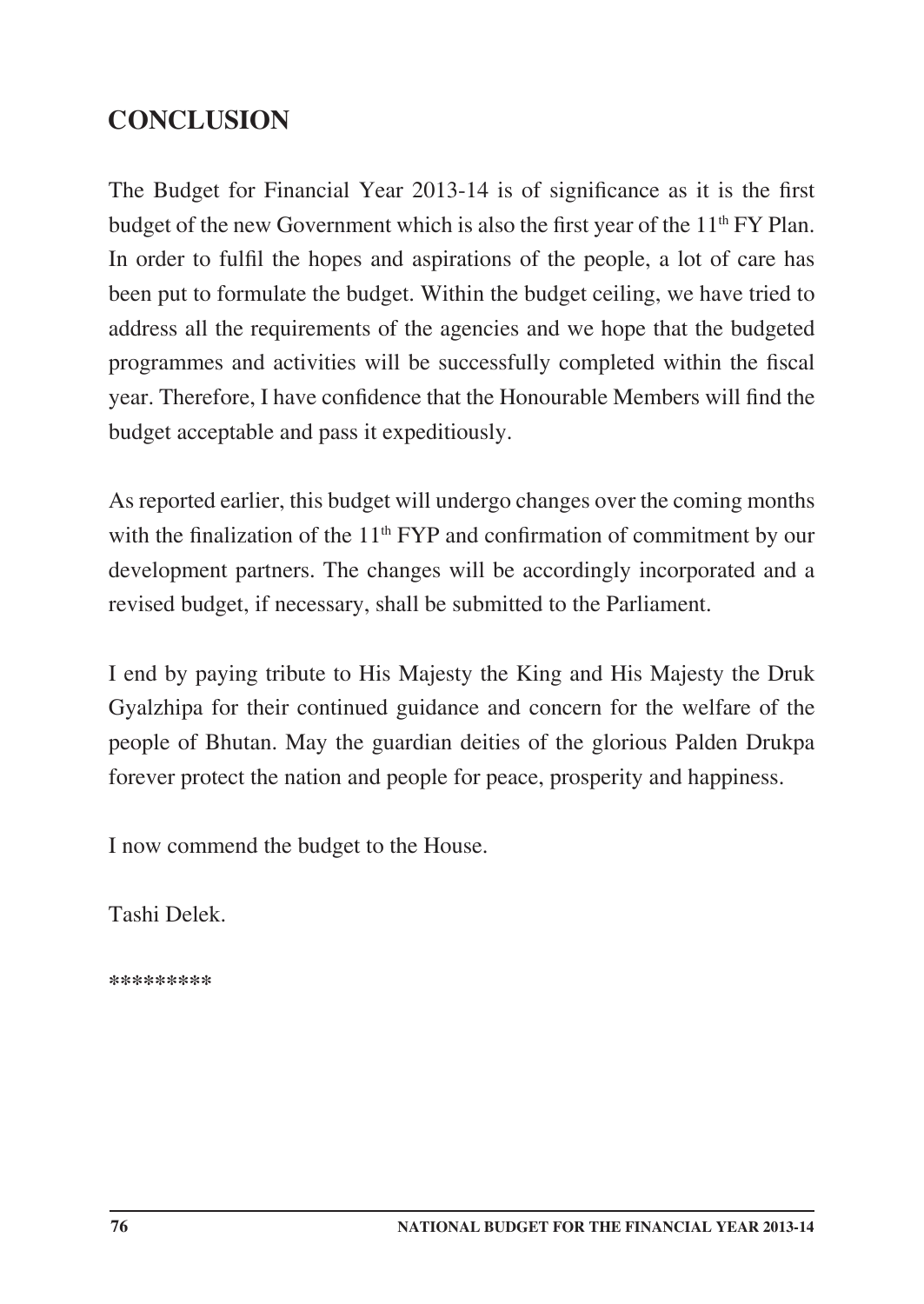| <b>JUDICIARY</b>                                                                 |         |          |         |         |             |         | Nu. in millions          |
|----------------------------------------------------------------------------------|---------|----------|---------|---------|-------------|---------|--------------------------|
| Activity                                                                         |         | Proposed |         |         | Recommended |         | Remarks                  |
|                                                                                  | Current | Capital  | Total   | Current | Capital     | Total   |                          |
| Supreme Court Establishment Cost                                                 | 28.319  | 0.280    | 28.599  | 27.662  |             | 27.662  |                          |
| High Court Establishment Cost                                                    | 18.582  | 0.550    | 19.132  | 19.046  |             | 19.046  |                          |
| 20 Dzongkhags Establishment Cost                                                 | 108.000 | 6.725    | 114.725 | 105.360 |             | 105.360 |                          |
| 15 Dungkhags Establishment Cost                                                  | 39.784  | 8.037    | 47.821  | 38.691  |             | 38.691  |                          |
| Bhutan National Legal Institute                                                  | 10.563  | 0.450    | 11.013  | 10.066  |             | 10.066  |                          |
| Royal Institute of Law Project<br>NATIONAL BUDGET FOR THE FINANCIAL YEAR 2013-14 | 3.446   | 0.200    | 3.646   | 5.585   |             | 5.585   | Budgeted under           |
| of Law at Paro<br>Construction of Royal Institute                                |         | 5.000    | 5.000   |         | 5.000       | 5.000   | different AU             |
| Research & publication                                                           | 0.220   |          | 0.220   | 0.200   |             | 0.200   |                          |
| Judicial Council Meeting                                                         | 0.200   |          | 0.200   | 0.200   |             | 0.200   |                          |
| Dzongkhag Development services                                                   |         | 0.300    | 0.300   |         |             | ï       | provisioned<br>under DDC |
| Meeting<br>National Judicial Commission                                          | 0.200   |          | 0.200   | 0.200   |             | 0.200   |                          |
| SAARCLAW Conference                                                              | 2.000   |          | 2.000   | 2.000   |             | 2.000   |                          |
| Legal aid to indigent accused                                                    | 0.450   |          | 0.450   | 0.350   |             | 0.350   |                          |
| Provision for new appointment                                                    |         |          |         | 5.000   |             | 5.000   |                          |
| Inauguration of Supreme Court                                                    | 1.000   |          | 1.000   |         |             |         |                          |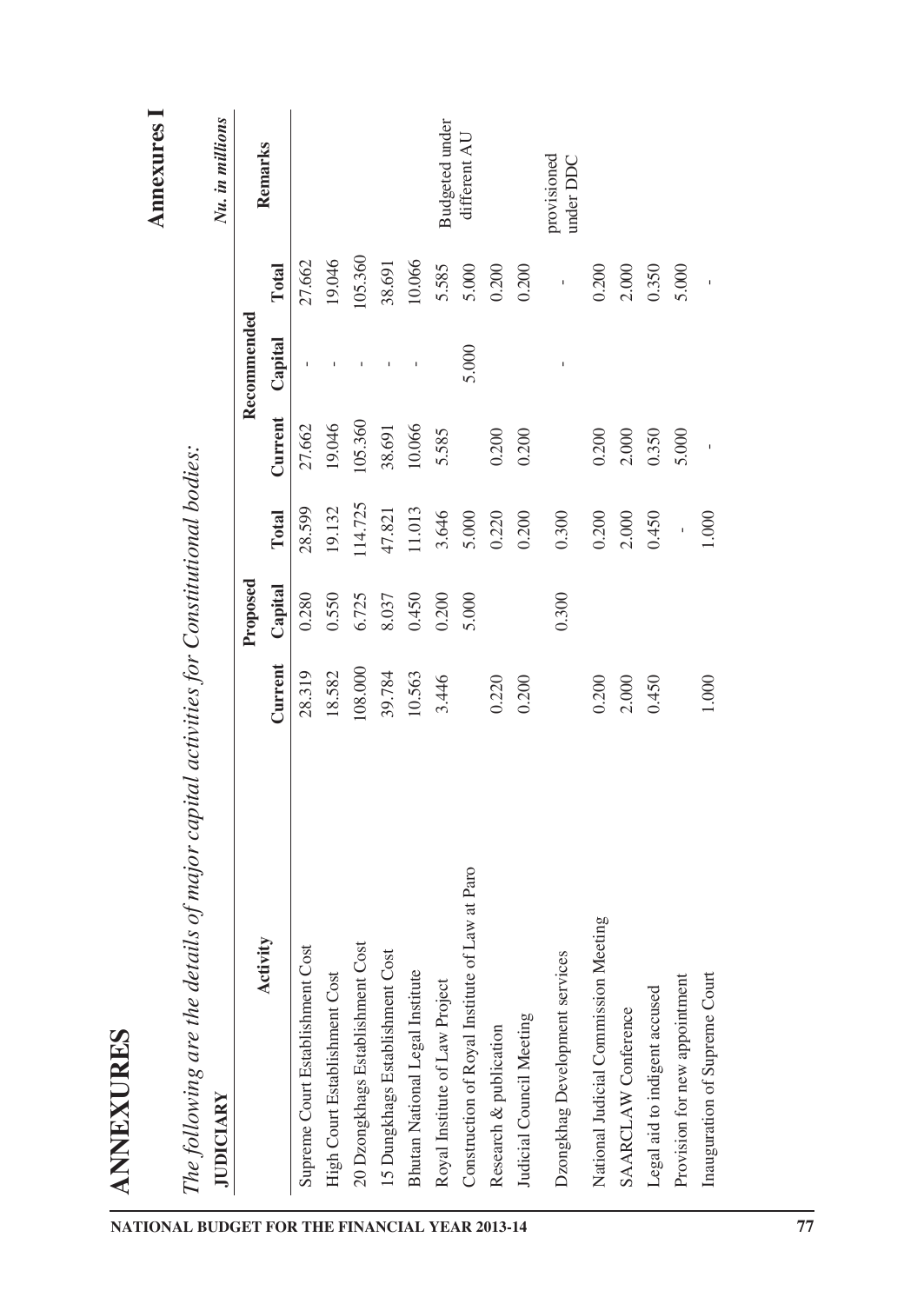| 78                                             |                                                         |         |          |           |         |             |           | <b>Annexures</b> 1             |
|------------------------------------------------|---------------------------------------------------------|---------|----------|-----------|---------|-------------|-----------|--------------------------------|
|                                                | <b>JUDICIARY</b>                                        |         |          |           |         |             |           | Nu. in millions                |
|                                                |                                                         |         | Proposed |           |         | Recommended |           |                                |
|                                                | Activity                                                | Current | Capital  | Total     | Current | Capital     | Total     | Remarks                        |
|                                                |                                                         |         |          |           |         |             |           | SDC (Nu.17.81<br>$\widehat{E}$ |
|                                                | Construction of Bumthang District Court (Spillover)     |         | 32.491   | 32.491    |         | 23.748      | 23.748    |                                |
|                                                |                                                         |         |          |           |         |             |           | GoA (Nu.5.937                  |
|                                                |                                                         |         |          |           |         |             |           | $\widehat{E}$                  |
|                                                |                                                         |         |          |           |         |             |           | <b>SDC</b>                     |
|                                                | Construction of Trongsa District Court (Spillover)      |         | 22.820   | 22.820    |         | 18.540      | 18.540    | (Nu.13.905m)<br>GoA            |
|                                                |                                                         |         |          |           |         |             |           | (Nu.4.635m)                    |
| NATIONAL BUDGET FOR THE FINANCIAL YEAR 2013-14 | Construction of Pema Gatshel District Court (Spillover) |         | 9.421    | 9.421     |         | 9.421       | 9.421     | <b>DANIDA</b>                  |
|                                                | Construction of Tsirang District Court (Spillover)      |         | 5.000    | 5.000     |         | 5.000       | 5.000     | GoA                            |
|                                                | Construction of Zhemgang District Court (Spillover)     |         | 5.000    | 5.000     |         | 5.000       | 5.000     | $\rm{GoA}$                     |
|                                                | Construction of Dagana District Court (Spillover)       |         | 5.000    | 5.000     |         | 5.000       | 5.000     | GoA                            |
|                                                | Cost Sharing Training Programme                         |         | 0.600    | $0.600\,$ |         | 0.600       | $0.600\,$ |                                |
|                                                | Printing of Law Books.                                  | 0.100   |          | 0.100     | 0.100   |             | 0.100     |                                |
|                                                | Peer Exchange Programme - incoming                      |         | 4.000    | 4.000     |         | 4.000       | 4.000     |                                |
|                                                | Long term training program (LLM & MBA)                  |         | 4.000    | 4.000     |         | 4.000       | 4.000     |                                |
|                                                | Construction of Supreme Court                           |         | 100.000  | 100.000   |         | 70.000      | 70.000    | Gol                            |
|                                                | Joint Meeting Between District Court and RBP            | 0.158   |          | 0.158     | 0.100   |             | 0.100     |                                |
|                                                | Construction of Wandgue Phodrang District Court         |         | 15.000   | 15.000    |         |             |           |                                |
|                                                | Construction of Punakha District Court                  |         | 15.000   | 15.000    |         |             |           |                                |
|                                                | Construction of Paro District Court                     |         | 15.000   | 15.000    |         |             |           |                                |
|                                                | Construction of caretaker's resident at Tsimasham       |         | 0.600    | 0.600     |         |             |           |                                |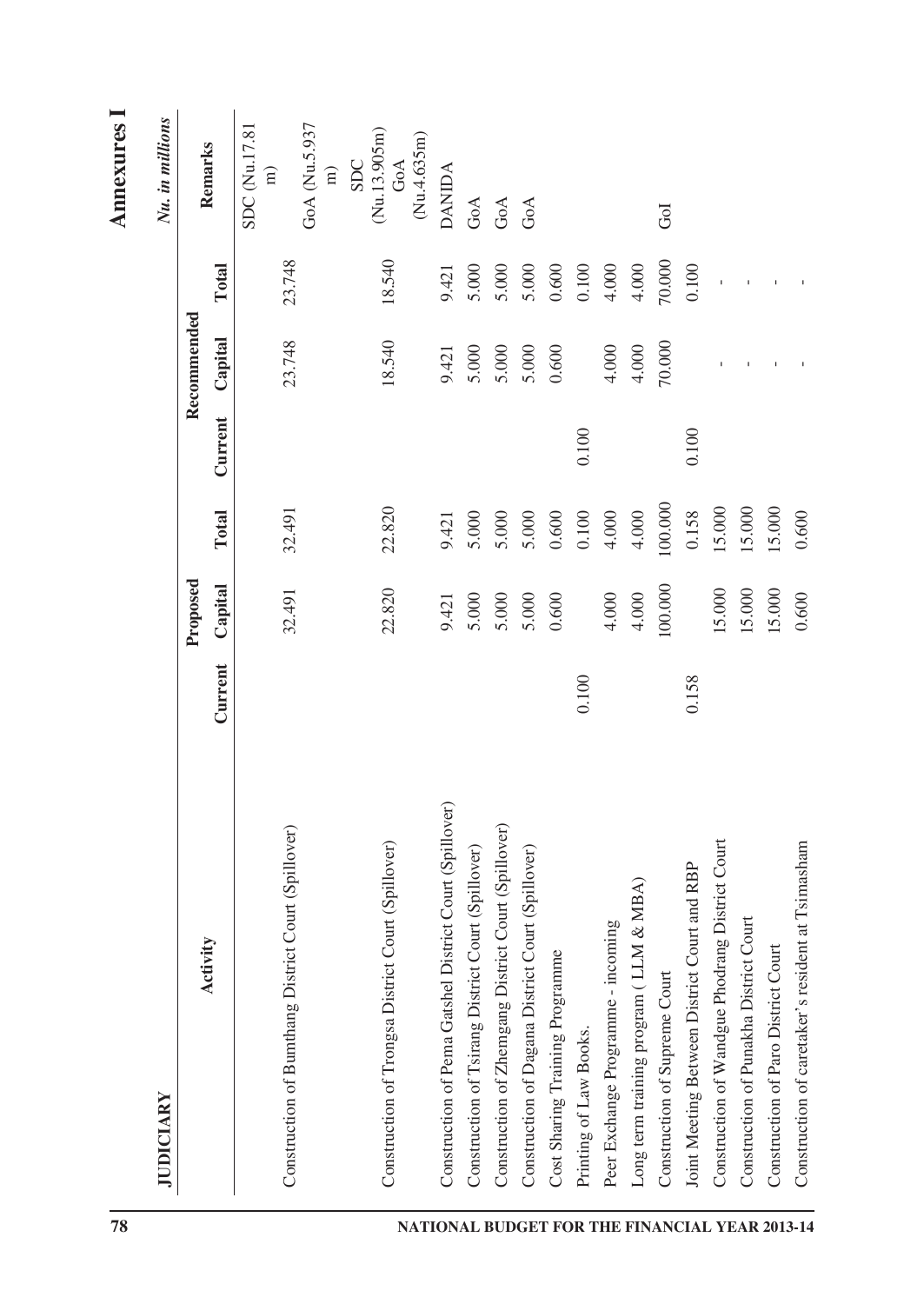# **I**

| NATIONAL BUDGET FOR THE FINANCIAL YEAR 2013-14 | <b>JUDICIARY</b>                                                                                                     |         |          |                     |         |             |              | Nu. in millions |
|------------------------------------------------|----------------------------------------------------------------------------------------------------------------------|---------|----------|---------------------|---------|-------------|--------------|-----------------|
|                                                |                                                                                                                      |         | Proposed |                     |         | Recommended |              |                 |
|                                                | Activity                                                                                                             | Current | Capital  | Total               | Current | Capital     | Total        | Remarks         |
|                                                | Construction of Drangpon Residence at Tshimasham, Chhukha                                                            |         | 6.700    | 6.700               |         |             |              |                 |
|                                                | Construction of fencing around court area at Tshimasham                                                              |         | 1.075    | 1.075               |         |             |              |                 |
|                                                | Construction of 6 to 8 unit staffs quarter at Tshimasham                                                             |         | 15.000   | 15.000              |         |             |              |                 |
|                                                | Construction of Haa District Court                                                                                   |         | 11.000   | 11.000              |         | 1.000       | 1.000        |                 |
|                                                | Construction of Lhuntse District Court (spillover)                                                                   |         | 11.639   | 11.639              |         | 11.639      | 11.639       |                 |
|                                                | Construction of retaining wall for Drangpon Resident, Lhuntse                                                        |         | 0.738    | 0.738               |         | 0.738       | 0.738        |                 |
|                                                | Construction of Drangpon Residence at Pema Gatshel                                                                   |         | 6.243    | 6.243               |         | $1.000\,$   | $1.000$      |                 |
|                                                | Construction of Drangpon Residence at Gasa                                                                           |         | 4.694    | 4.694               |         | $1.000\,$   | $1.000$      |                 |
|                                                | Construction of Trashi Yangtse District Court                                                                        |         | 10.000   | 10.000              |         | $1.000\,$   | 1.000        |                 |
|                                                | Maintenance of Street Light, Samdrup Jongkhar                                                                        |         | 0.200    | 0.200               |         | Î,          | $\mathbf{i}$ |                 |
|                                                | Renovation of Roof Gutter, Phuntsholing                                                                              |         | 0.296    | 0.296               |         | 0.296       | 0.296        |                 |
|                                                | Construction of Drangpon's Residence, Thrimshing (Spillover)                                                         |         | 0.200    | 0.200               |         | í,          | $\mathbf{i}$ |                 |
|                                                | Renovation of Drangpon's residence, Paro                                                                             |         | 0.250    | 0.250               |         | 0.400       | 0.400        |                 |
|                                                | Renovation of Drangpon's residence, Samtse                                                                           |         | 0.950    | 0.950               |         | 0.950       | 0.950        |                 |
|                                                | ishment of institutional Linkages<br>Exchange program and establ<br>(BNLI)                                           | 1.086   |          | 1.086               | 0.750   |             | 0.750        |                 |
|                                                | Legal dissemination and awareness program                                                                            | 0.700   |          | 0.700               | 0.500   |             | 0.500        |                 |
|                                                | Training on court management and criminal trial for judges                                                           |         |          | $\bar{\phantom{a}}$ |         | 0.570       | 0.570        | UNDP            |
|                                                | of pleading and code of conduct<br>for public prosecutors and private practioners<br>Training on legal drafting, art |         | 0.342    | 0.342               |         | 0.342       | 0.342        | UNDP            |
| 79                                             | Mediation Training for Women Mediators                                                                               |         | 5.957    | 5.957               |         | 5.957       | 5.957        | UNDP            |
|                                                |                                                                                                                      |         |          |                     |         |             |              |                 |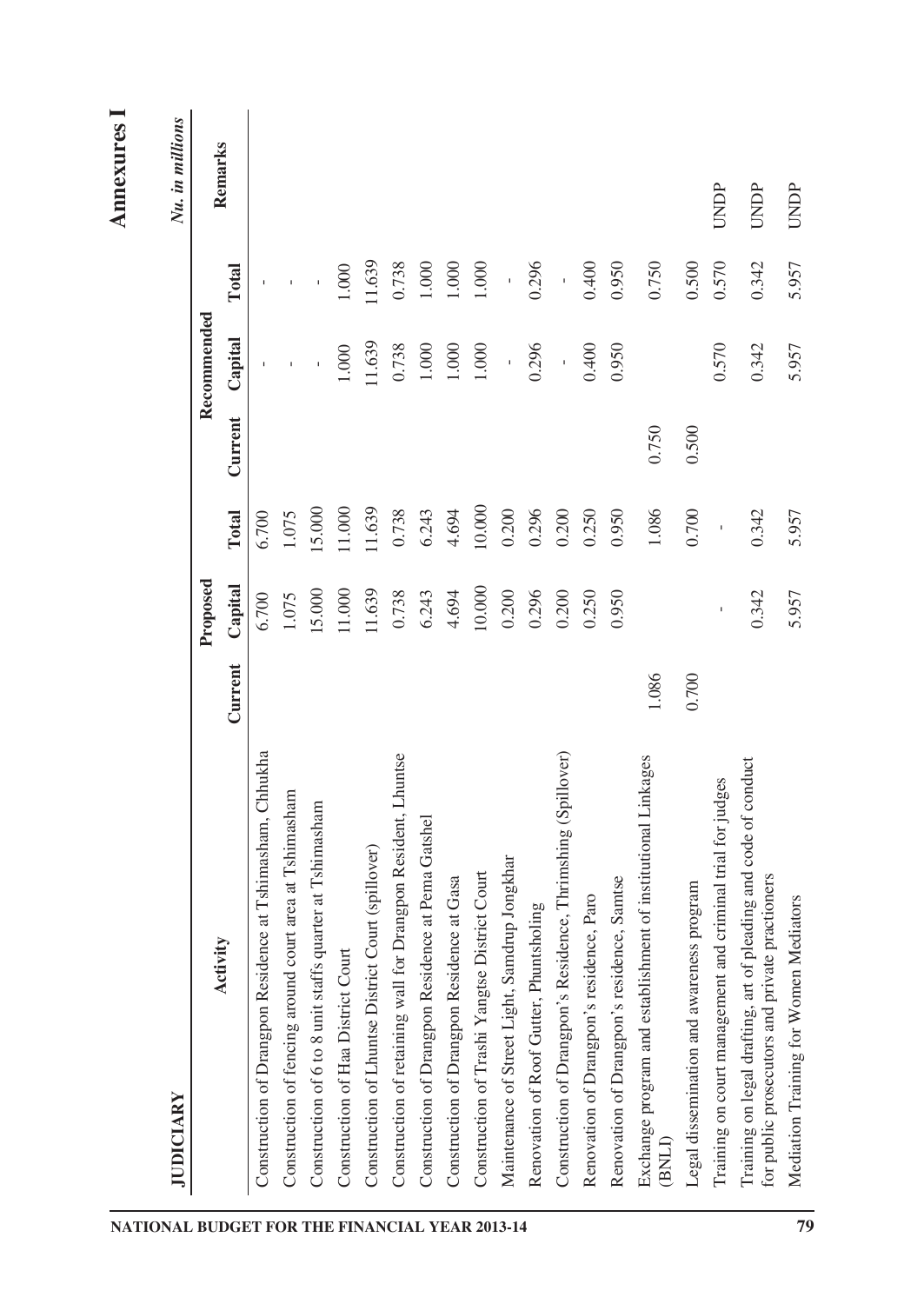| 80                                             |                                                                           |         |                  |        |          |         |             |             |              | <b>Annexures</b> I |
|------------------------------------------------|---------------------------------------------------------------------------|---------|------------------|--------|----------|---------|-------------|-------------|--------------|--------------------|
|                                                | <b>JUDICIARY</b>                                                          |         |                  |        |          |         |             |             |              | Nu. in millions    |
|                                                |                                                                           |         |                  |        | Proposed |         |             | Recommended |              |                    |
|                                                | Activity                                                                  |         | Current          |        | Capital  | Total   | Current     | Capital     | Total        | Remarks            |
|                                                | Promote Rule of Law Through Television and Animation Series               |         |                  |        | 2.793    | 2.793   |             | 2.793       | 2.793        | UNDP               |
|                                                | Child Justice - introducing law clubs and monitoring and evaluation       |         | 1.112            |        |          | 1.112   | 1.112       |             | 1.112        | <b>UNICEF</b>      |
|                                                | National child justice seminar                                            |         | 1.140            |        |          | 1.140   | 1.140       |             | 1.140        | <b>UNICEF</b>      |
|                                                | Promote Child Justice through development of child friendly<br>procedures |         |                  |        | 3.705    | 3.705   |             | 3.705       | 3.705        | <b>UNICEF</b>      |
|                                                | Procurement / Replacement of pool vehicles                                |         |                  |        | 142.500  | 142.500 |             | ï           | $\mathbf{I}$ |                    |
|                                                |                                                                           |         | 217.060<br>Total |        | 479.756  | 696.816 | 212.477     | 176.699     | 389,176      |                    |
|                                                | NOISSIMMC<br>ROYAL CIVIL SERVICE CO                                       |         |                  |        |          |         |             |             |              | Nu. in millions    |
|                                                |                                                                           |         | Proposed         |        |          |         | Recommended |             |              |                    |
|                                                | Activity                                                                  | Current | Capital          | Total  | Current  |         | Capital     | Total       |              | Remarks            |
|                                                | Establishment Cost                                                        | 32.559  | 1.500            | 34.059 |          | 31.712  |             | 31.712      |              |                    |
|                                                | Provision for New Appointment                                             |         |                  |        |          | 0.800   |             | 0.800       |              |                    |
|                                                | Royal Civil Service Commission Meeting                                    | 0.400   |                  | 0.400  |          | 0.200   |             | 0.200       |              |                    |
|                                                | Bhutan Civil Service Exam Services                                        | 6.105   |                  | 6.105  |          | 6.105   |             | 6.105       |              |                    |
| NATIONAL BUDGET FOR THE FINANCIAL YEAR 2013-14 | Human Resource Management Division /<br>Volunteers Services               | 1.735   | 0.550            | 2.285  |          | 1.735   | 0.550       | 2.285       |              |                    |
|                                                | Translation of BCSR-2012                                                  | 1.500   | 1.000            | 2.500  |          | 1.500   | $1.000\,$   | 2.500       |              |                    |
|                                                | Improvement of web based services                                         |         | 2.320            | 2.320  |          |         | 1.200       | 1.200       |              |                    |
|                                                | <b>HR Audit Services</b>                                                  | 0.237   | 1.396            | 1.633  |          | 0.237   | 0.300       | 0.537       |              |                    |
|                                                |                                                                           |         |                  |        |          |         |             |             |              |                    |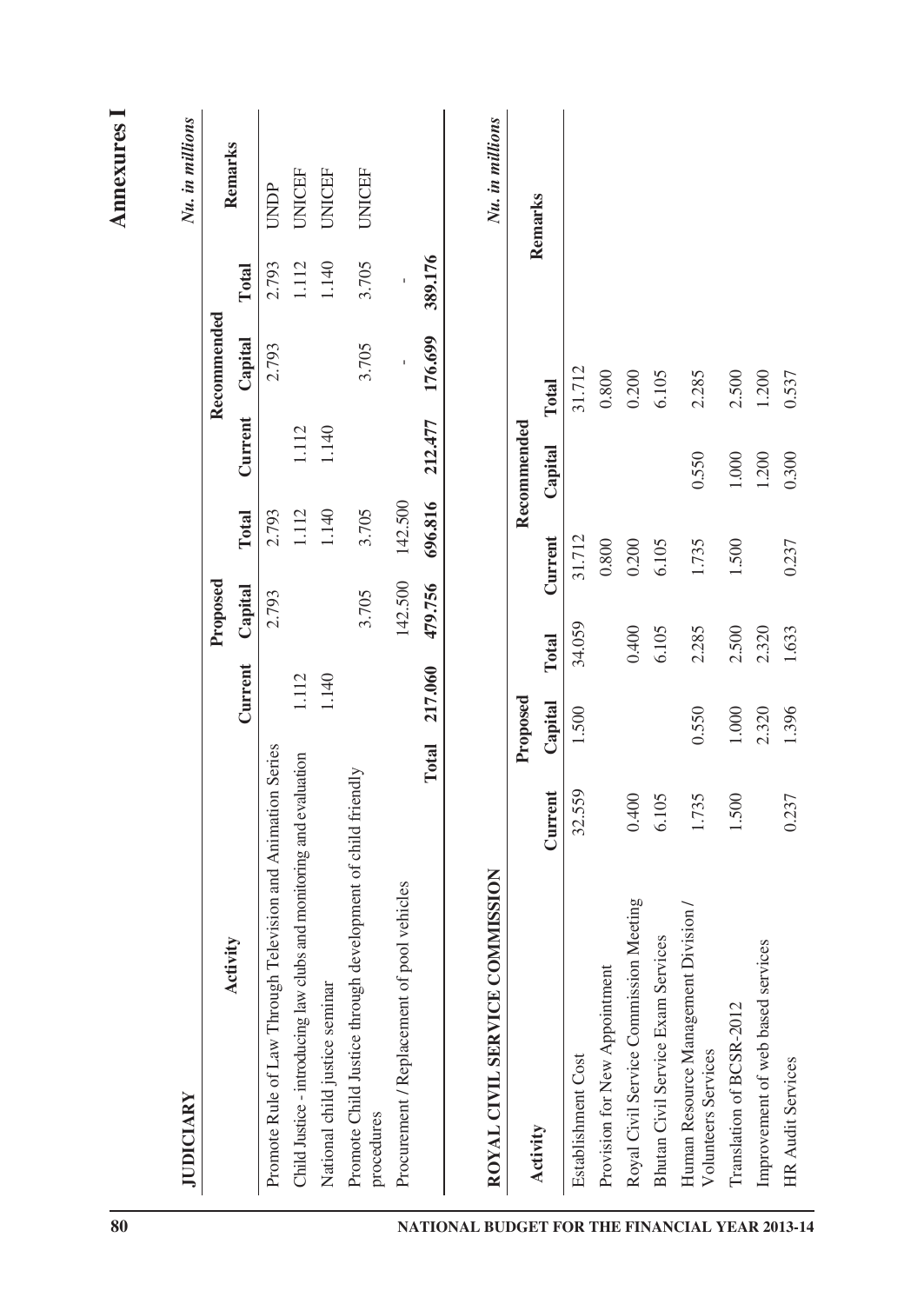| ROYAL CIVIL SERVICE COMMISSION                                             |           |          |           |         |             |             | Nu. in millions          |
|----------------------------------------------------------------------------|-----------|----------|-----------|---------|-------------|-------------|--------------------------|
|                                                                            |           | Proposed |           |         | Recommended |             |                          |
| Activity                                                                   | Current   | Capital  | Total     | Current | Capital     | Total       | Remarks                  |
| Dzongkha Development programs                                              |           | 0.100    | 0.100     |         |             |             | Common budget under DDC  |
| Workshop on BCSR-2012                                                      |           | 0.707    | 0.707     |         | 0.707       | 0.707       | Changed to HR Conference |
| Civil Service Award                                                        |           | 5.000    | 5.000     |         | 8.000       | 8.000       |                          |
| Sustainable Human Resource Development<br>Project                          |           | 17.198   | 17.198    |         | 17.198      | 17.198      | Netherlands              |
| GoI Supported Postgraduate Scholarship                                     |           | 69.330   | 69.330    |         | 69.330      | 69.330      | GoI                      |
| Nehru-Wangchuck Scholarship                                                |           | 19.590   | 19.590    |         | 19.590      | 19.590      | Gol                      |
| Training/workshop on Civil Service Informa-<br>tion System for HR Officers |           |          |           |         | 0.520       | 0.520       |                          |
| Construction of RCSC Office Building                                       |           | 0.300    | 0.300     |         | 1.000       | $1.000\,$   | For Drawing and design   |
| Total                                                                      | 42.536    | 118.991  | 161.527   | 42.289  | 119.395     | 161.684     |                          |
| ANTI-CORRUPTION COMMISSION                                                 |           |          |           |         |             |             | Nu. in millions          |
|                                                                            |           | Proposed |           |         |             | Recommended |                          |
| Activity                                                                   | Current   | Capital  | Total     | Current |             | Capital     | Remarks<br>Total         |
| Establishment Cost                                                         | 32.810    | 5.591    | 38.401    |         | 31.445      | 3.160       | 34.605                   |
| Provisions for New Appointments                                            | 7.265     |          | 7.265     |         | 1.000       |             | 1.000                    |
| Investigation Services                                                     | 3.350     |          | 3.350     |         | 2.432       |             | 2.432                    |
| Printing of Public Service Model Code of<br>Conduct                        | $1.000\,$ |          | $1.000\,$ |         | 1.000       |             | 1.000                    |
|                                                                            |           |          |           |         |             |             |                          |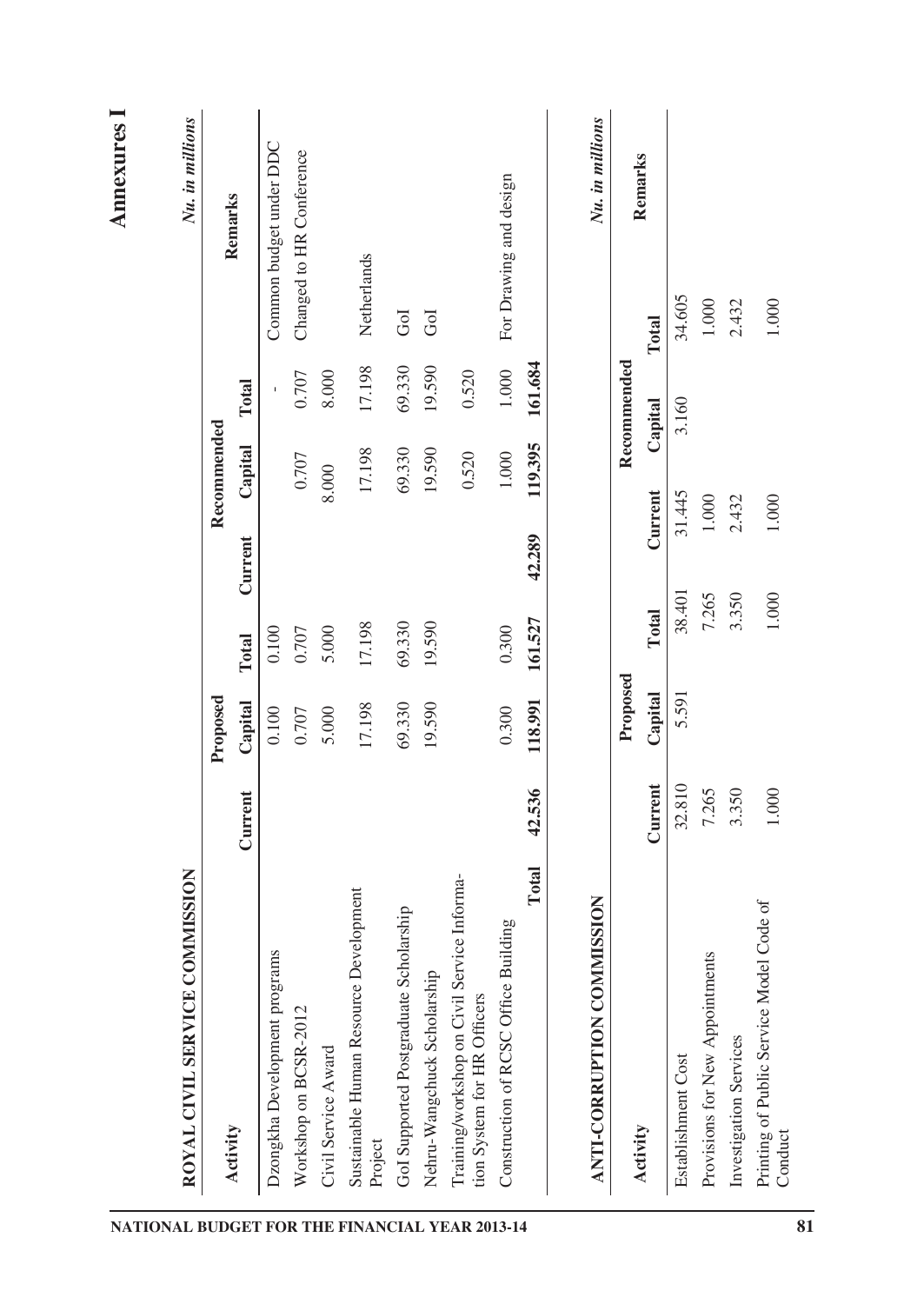| 82                                             | <b>MISSION</b><br>ANTI-CORRUPTION COM                                      |           |          |           |         |             |              | <b>Annexures</b> I<br>Nu. in millions |
|------------------------------------------------|----------------------------------------------------------------------------|-----------|----------|-----------|---------|-------------|--------------|---------------------------------------|
|                                                |                                                                            |           | Proposed |           |         | Recommended |              |                                       |
|                                                | Activity                                                                   | Current   | Capital  | Total     | Current | Capital     | Total        | Remarks                               |
|                                                | Printing of UNCAC, Self-Assessment Report<br>and the Implementation Matrix | $1.000\,$ |          | $1.000\,$ | 1.000   |             | 1.000        |                                       |
|                                                | ACC Commission Meeting                                                     |           |          |           | 0.200   |             | 0.200        |                                       |
|                                                | Effective Investigation & Institutional Devel-<br>opment                   |           |          |           | 3.363   | 55.880      | 59.243       |                                       |
|                                                | Total                                                                      | 45.425    | 5.591    | 51.016    | 40.440  | 59.040      | 99.480       |                                       |
| NATIONAL BUDGET FOR THE FINANCIAL YEAR 2013-14 | OF BHUTAN<br>ELECTION COMMISSION                                           |           |          |           |         |             |              | Nu. in millions                       |
|                                                |                                                                            |           | Proposed |           |         | Recommended |              |                                       |
|                                                | Activity                                                                   | Current   | Capital  | Total     | Current | Capital     | Total        | Remarks                               |
|                                                | Establishment Cost                                                         | 30.809    | 8.669    | 39.478    | 26.587  | 1.000       | 27.587       |                                       |
|                                                | Printing of Rules & Regulations, Guidelines,<br>interpretations etc.       | 0.427     |          | 0.427     | 0.427   |             | 0.427        |                                       |
|                                                | 4 <sup>th</sup> SAARC Election Management Body<br>(EMB) Meeting            | 12.034    |          | 12.034    | 5.000   |             | 5.000        |                                       |
|                                                | Civic Education                                                            |           | 1.694    | 1.694     |         | 1.694       | 1.694        |                                       |
|                                                | Dzongkha Development Services                                              | 0.600     | 0.780    | 1.380     |         |             |              |                                       |
|                                                | Procurement of Vehicles for Dzongkhag Elec-<br>tion Services               |           | 25.000   | 25.000    |         |             | $\mathbf{I}$ |                                       |
|                                                | Electoral Roll Exercises                                                   | 2.910     |          | 2.910     | 2.550   |             | 2.550        |                                       |
|                                                | Provision for New Appointments                                             | 0.600     |          | 0.600     | 0.600   |             | 0.600        |                                       |

**Annexures I**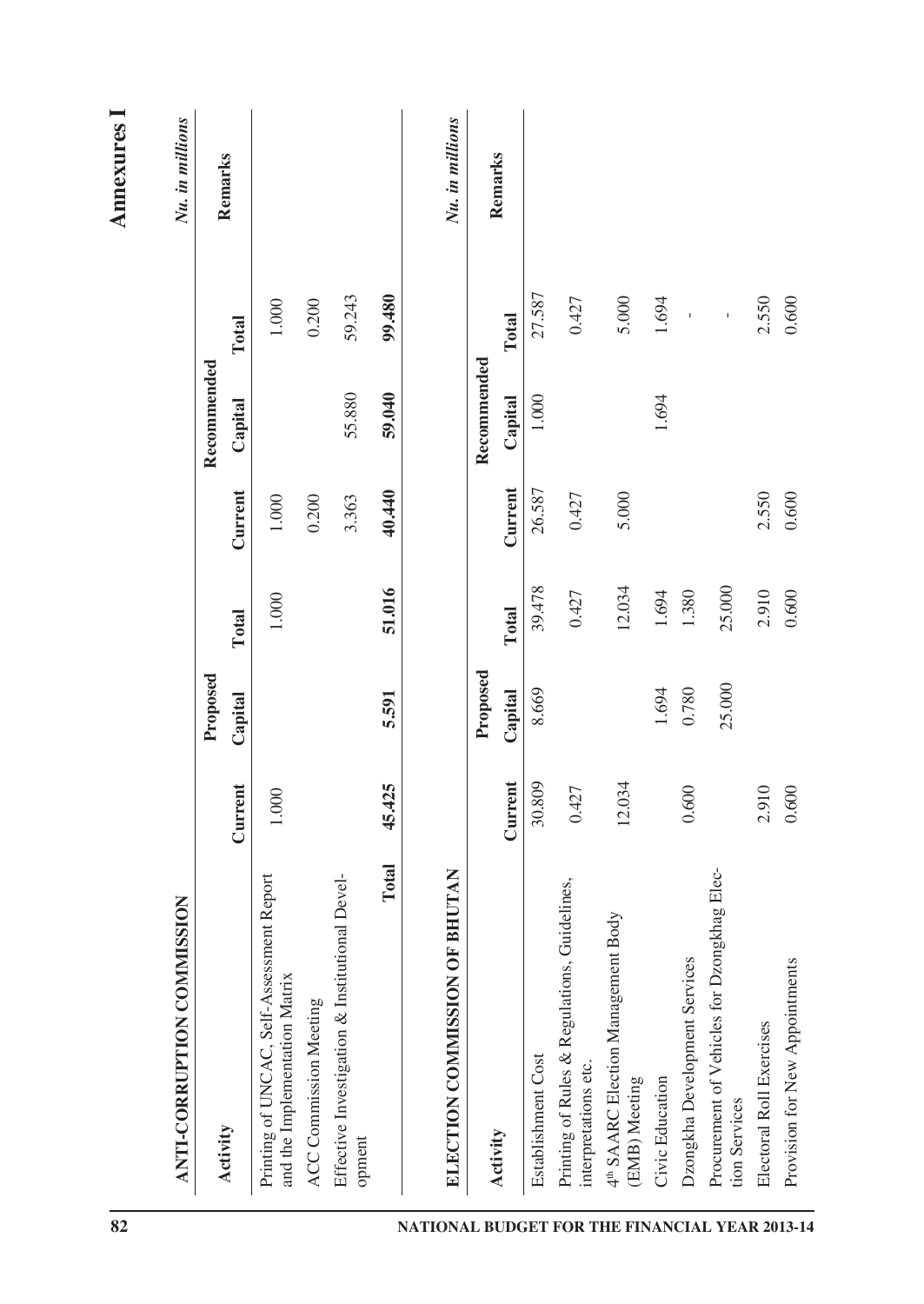| NATIONAL BUDGET FOR THE FINANCIAL YEAR 2013-14 | <b>OF BHUTAN</b><br>ELECTION COMMISSION                                                                                         |           |          |           |           |             |                 | <b>Annexures</b> I<br>Nu. in millions |
|------------------------------------------------|---------------------------------------------------------------------------------------------------------------------------------|-----------|----------|-----------|-----------|-------------|-----------------|---------------------------------------|
|                                                |                                                                                                                                 |           | Proposed |           |           | Recommended |                 |                                       |
|                                                | Activity                                                                                                                        | Current   | Capital  | Total     | Current   | Capital     | Total           | Remarks                               |
|                                                | Learning From Experience Program                                                                                                | 2.390     |          | 2.390     | 2.390     |             | 2.390           |                                       |
|                                                | <b>Bye Election Reserve</b>                                                                                                     | 20.166    |          | 20.166    |           |             |                 |                                       |
|                                                | Construction of Dzongkhag Election offices                                                                                      |           | 200.000  | 200.000   |           |             | $\bar{\bar{1}}$ |                                       |
|                                                | Strengthening of the office of ECB                                                                                              |           |          |           |           |             | $\bar{1}$       |                                       |
|                                                | Construction of office Building                                                                                                 |           | 77.000   | 77.000    |           |             |                 |                                       |
|                                                | Total                                                                                                                           | 69.936    | 313,143  | 383.079   | 37.554    | 2.694       | 40.248          |                                       |
|                                                | ROYAL AUDIT AUTHORITY                                                                                                           |           | Proposed |           |           | Recommended |                 | Nu. in millions                       |
|                                                | Activity                                                                                                                        | Current   | Capital  | Total     | Current   | Capital     | Total           | Remarks                               |
|                                                | Operation and Management Services                                                                                               | 66.708    | 6.900    | 73.608    | 65.642    | 1.310       | 66.952          |                                       |
|                                                | Printing of Audit Annual Reports                                                                                                | 0.580     |          | 0.580     | 0.580     |             | 0.580           |                                       |
|                                                | Production of Audit Reports of Various Sectors                                                                                  | $0.701\,$ |          | $0.701\,$ | $0.605$   |             | 0.605           |                                       |
|                                                | Dzongkha Development Service                                                                                                    |           | 0.300    | 0.300     |           |             | $\overline{1}$  |                                       |
|                                                | General Provision for New Appointments                                                                                          | 1.500     |          | 1.500     | $0.800\,$ |             | 0.800           |                                       |
|                                                | Visit of Controller & Auditor General of India to<br><b>Bhutan</b>                                                              | 0.650     |          | 0.650     | 0.650     |             | 0.650           |                                       |
|                                                | UN Support for Strengthening of Transparency,<br>Efficiency, Effectiveness, Participation and Ac-<br>countability in Governance | 0.314     | 0.800    | 1.114     | 0.314     | 0.800       | 1.114           |                                       |
| 83                                             |                                                                                                                                 |           |          |           |           |             |                 |                                       |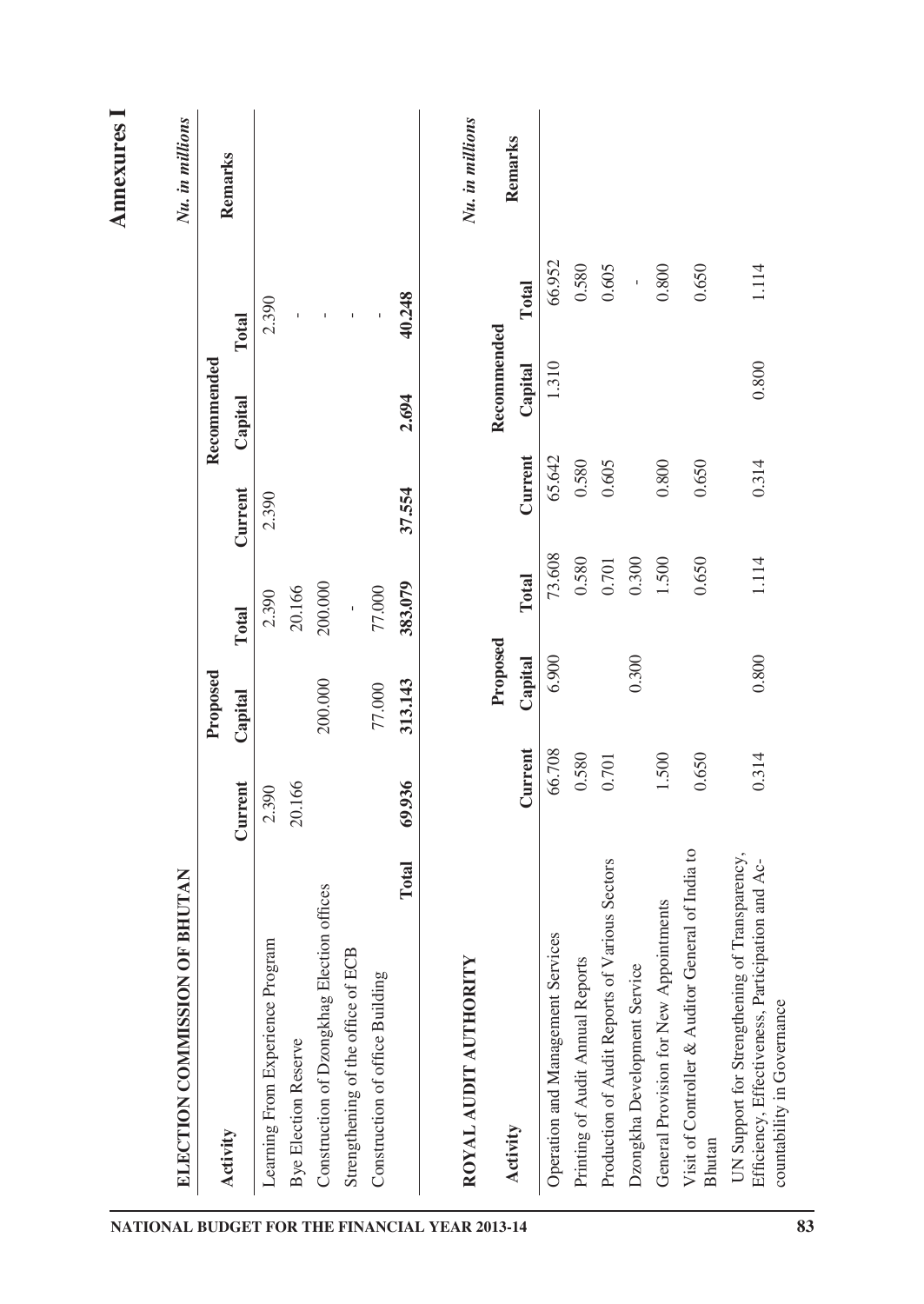| 84                                             |                                                                               |         |          |         |         |             |         | <b>Annexures</b> I |
|------------------------------------------------|-------------------------------------------------------------------------------|---------|----------|---------|---------|-------------|---------|--------------------|
|                                                | ≻<br>ROYAL AUDIT AUTHORIT                                                     |         |          |         |         |             |         | Nu. in millions    |
|                                                |                                                                               |         | Proposed |         |         | Recommended |         |                    |
|                                                | Activity                                                                      | Current | Capital  | Total   | Current | Capital     | Total   | Remarks            |
|                                                | Strengthening The Capacity Development of RAA                                 |         | 1.942    | 1.942   |         | 1.942       | 1.942   |                    |
|                                                | Audit Awareness Programme for Geog Leaders                                    | 0.550   |          | 0.550   | 0.550   |             | 0.550   |                    |
|                                                | Setting up of Disaster Recovery (DR) site for<br><b>ARMS</b>                  | 1.700   |          | 1.700   |         | 1.700       | 1.700   |                    |
|                                                | Construction of Audit office, Training Centre at<br>Tsirang                   |         | 58.000   | 58.000  |         |             | ï       |                    |
|                                                | Mandatory Meetings/Conferences/Seminars/Work-<br>shops Outside Bhutan         | 4.217   |          | 4.217   | 3.395   |             | 3.395   |                    |
|                                                | Operation and Management Services of 4 AAG<br>Offices                         | 43.536  | 1.795    | 45.331  | 39.663  | 1.455       | 41.118  |                    |
|                                                | various sectors<br>Production of Audit Reports of                             | 0.325   |          | 0.325   |         |             |         |                    |
|                                                | Total                                                                         | 120.781 | 69.737   | 190.518 | 112.199 | 7.207       | 119,406 |                    |
| NATIONAL BUDGET FOR THE FINANCIAL YEAR 2013-14 | NATIONAL ASSEMBLY                                                             |         |          |         |         |             |         | Nu. in millions    |
|                                                |                                                                               |         | Proposed |         |         | Recommended |         |                    |
|                                                | Activity                                                                      | Current | Capital  | Total   | Current | Capital     | Total   | Remarks            |
|                                                | Establishment cost                                                            | 18.296  | 2.310    | 20.606  | 18.874  |             | 18.874  |                    |
|                                                | Establishment cost for Parliamentary Services                                 | 65.224  | 44.931   | 110.155 | 61.931  | 26.451      | 88.382  |                    |
|                                                | Dzongkha Development Programmes                                               |         | 0.170    | 0.170   |         |             |         |                    |
|                                                | at the Parlia-<br>Maintenance of Security System<br>ment Houses               | 0.796   | 3.717    | 4.513   | 0.720   |             | 0.720   |                    |
|                                                | stem in and<br>Fire Alarm and Fire Hydrant Sy<br>around the Parliament Houses | 0.200   | 0.500    | 0.700   | 0.200   |             | 0.200   |                    |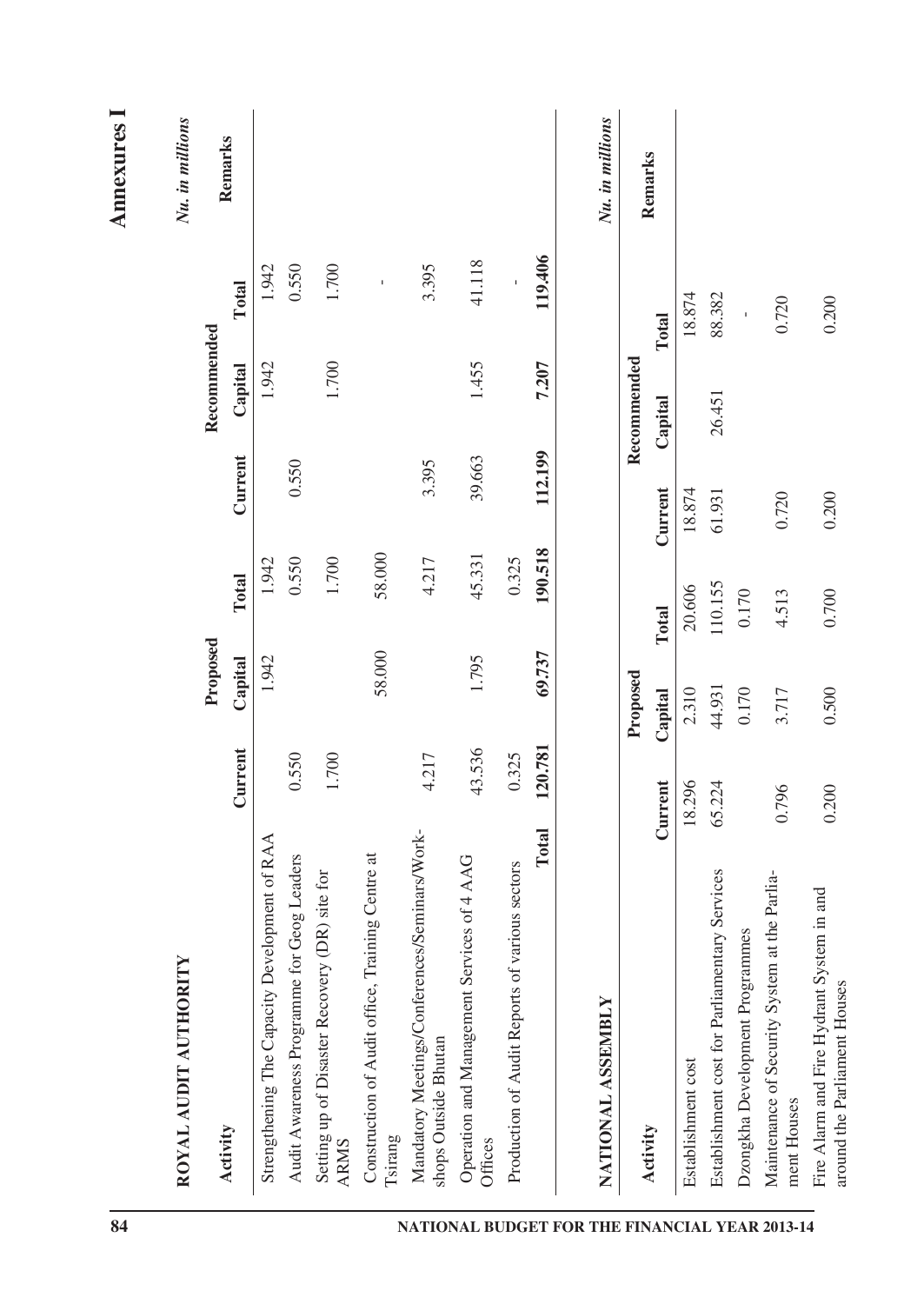|                     | NATIONAL ASSEMBLY                             |         |          |         |         |             |                | Nu. in millions       |
|---------------------|-----------------------------------------------|---------|----------|---------|---------|-------------|----------------|-----------------------|
|                     |                                               |         | Proposed |         |         | Recommended |                |                       |
| Activity            |                                               | Current | Capital  | Total   | Current | Capital     | Total          | Remarks               |
|                     | In-House Printing and Communications          | 2.633   | 0.750    | 3.383   | 2.150   | 0.500       | 2.650          |                       |
|                     | Parliamentary Exchange Programme              | 0.900   |          | 0.900   | 0.900   |             | 0.900          |                       |
| Parliament          | Broad Band Connections for Members of         | 0.522   |          | 0.522   |         |             | $\mathbf{I}$   |                       |
| <b>PAC</b> Services |                                               | 1.651   |          | $1.651$ | 1.108   |             | $1.108$        |                       |
|                     | Provision for New Appointments                | 0.718   |          | 0.718   | 0.700   |             | 0.700          |                       |
|                     | Retirement Benefits                           | 1.048   |          | 1.048   |         |             | í.             |                       |
|                     | Assembly Session Services                     | 5.090   |          | 5.090   | 3.073   |             | 3.073          |                       |
|                     | Committee Services                            | 1.860   |          | 1.860   | 1.450   |             | 1.450          |                       |
|                     | Total                                         | 98,938  | 52.378   | 151.316 | 91.106  | 26.951      | 118.057        |                       |
|                     | NATIONAL COUNCIL                              |         |          |         |         |             |                | Nu. in millions       |
|                     |                                               |         | Proposed |         |         | Recommended |                |                       |
| Activity            |                                               | Current | Capital  | Total   | Current | Capital     | Total          | Remarks               |
|                     | Establishment cost, Secretariat               | 15.253  | 5.852    | 21.105  | 15.653  |             | 15.653         |                       |
|                     | Establishment cost for Parliamentary Services | 44.191  | 25.543   | 69.734  | 42.039  | 18.415      | 60.454         |                       |
|                     | General Provision for New Appointments        | 0.300   |          | 0.300   | 0.300   |             | 0.300          |                       |
|                     | Printing of Acts, resolutions, Q & A etc      | 4.020   |          | 4.020   | 2.010   |             | 2.010          |                       |
|                     | Committee Services                            | 0.660   |          | 0.660   | 0.500   |             | 0.500          |                       |
|                     | Retirement Benefits                           | 39.357  |          | 39.357  |         |             | $\overline{1}$ | Activity duplication. |
|                     |                                               |         |          |         |         |             |                |                       |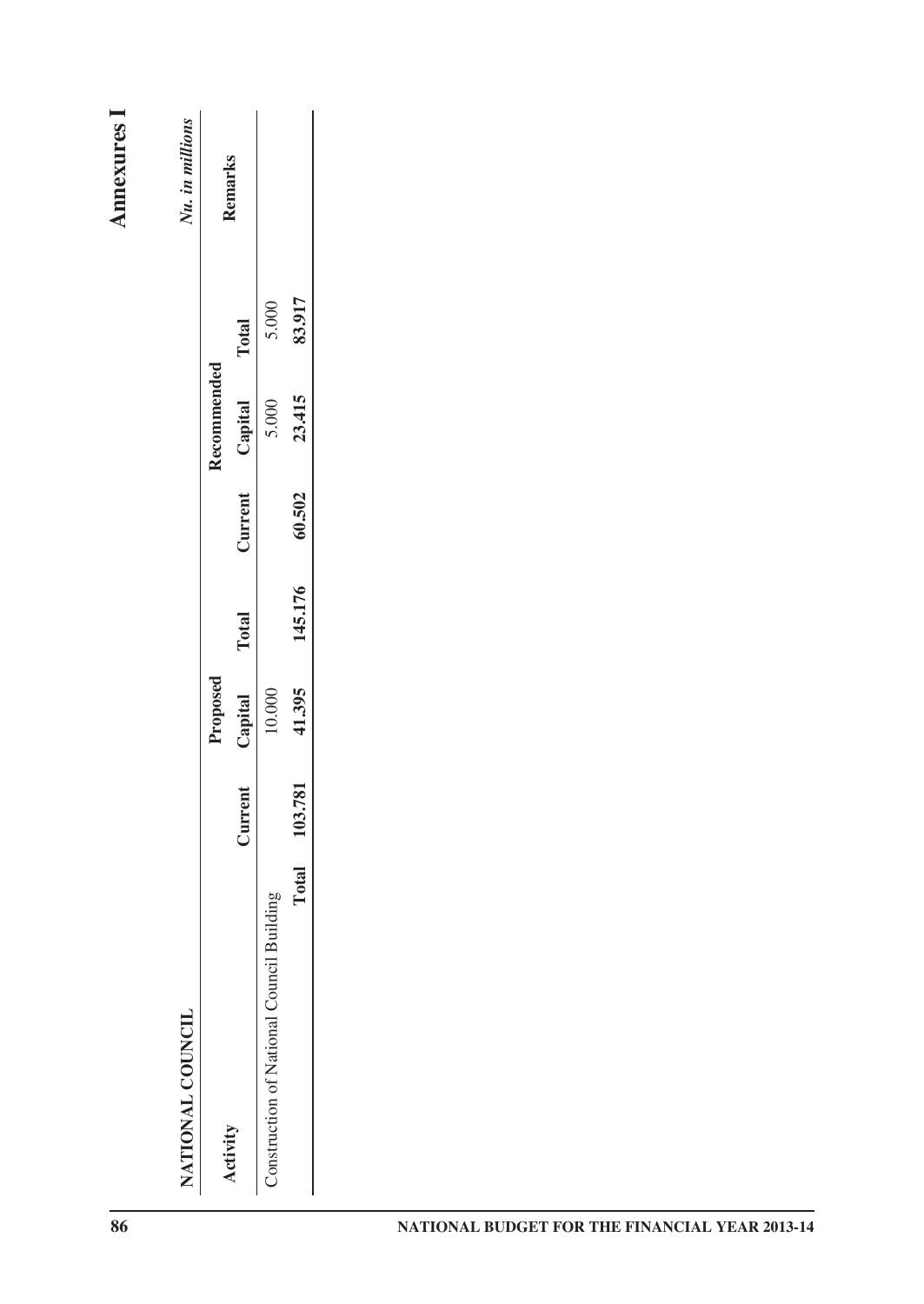## **Annexure II**

| SI.             |                          |           | Returns<br><b>Gross Revenue</b> |          |          | PBT      |         |           | ROA       |            |           | <b>ROE</b> |             |
|-----------------|--------------------------|-----------|---------------------------------|----------|----------|----------|---------|-----------|-----------|------------|-----------|------------|-------------|
| ,<br>Ž          | Company                  | 2011      | 2012                            | Change   | 2011     | 2012     | Change  | 2011      | 2012      | change     | 2011      | 2012       | change      |
|                 | <b>AWP</b>               | 749.85    | 838.03                          | 11.76%   | 257.82   | 331.66   | 29%     | 42.67%    | 38.79%    | $-9.09\%$  | $50.06\%$ | 50.28%     | 0.44%       |
| $\mathcal{L}$   | <b>BAIL</b>              | 87.797    | 103.40                          | 17.77%   | 2.80     | 8.01     | 186%    | 3.95%     | 10.77%    | 172.66%    | 3.34%     | 8.03%      | 140.42%     |
| $\epsilon$      | <b>BBPL</b>              | 332.08    | 327.89                          | $-1.26%$ | 30.42    | 26.05    | $-14%$  | 9.69%     | $8.41\%$  | $-13.21%$  | 8.84%     | 6.38%      | $-27.83%$   |
| 4               | <b>BBS</b>               | 273.80    | 299.80                          | $9.50\%$ | 16.28    | 4.90     | $-70%$  | 2.12%     | 0.63%     | $-70.28%$  | 2.25%     | 0.67%      | $-70.22%$   |
| 5               | BDBL                     | 547.86    | 724.79                          | 32.29%   | 205.12   | 238.64   | 16%     | 3.94%     | 3.10%     | $-21.32\%$ | 13.73%    | 13.05%     | $-4.95%$    |
| $\circ$         | <b>BFAL</b>              | 1,858.59  | 2,142.94                        | 15.30%   | 217.76   | 132.49   | $-39%$  | 14.54%    | 9.24%     | $-36.45%$  | 17.11%    | $12.10\%$  | $-29.28%$   |
| 7               | <b>Bhutan Post</b>       | 111.47    | 102.19                          | $-8.33%$ | 10.14    | 5.59     | $-45%$  | 5.10%     | 2.64%     | $-48.24%$  | 5.47%     | 2.97%      | $-45.70%$   |
| $\infty$        | <b>BNBL</b>              | 2,032.40  | 2,175.01                        | 7.02%    | 729.00   | 995.84   | 37%     | 2.83%     | 3.59%     | 26.86%     | 14.92%    | 12.78%     | $-14.34%$   |
| Ó               | <b>BOBL</b>              | 1,757.70  | 2,136.11                        | 21.53%   | 921.32   | 950.39   | 3%      | 3.42%     | 3.21%     | $-6.14%$   | 22.80%    | 20.61%     | $-9.61\%$   |
| $\overline{10}$ | <b>BPC</b>               | 3,545.15  | 4,140.28                        | 16.79%   | 1,209.01 | 1,212.32 | $0\%$   | 5.75%     | 4.95%     | $-13.91%$  | 6.47%     | 5.71%      | $-11.75%$   |
| $\equiv$        | Telecom<br><b>Bhutan</b> | 1,833.67  | 2,165.33                        | 18.09%   | 681.21   | 863.19   | 27%     | 18.25%    | 21.28%    | 16.60%     | 16.18%    | 19.17%     | 18.48%      |
| $\overline{2}$  | CDCL                     | 400.34    | 589.21                          | 47.18%   | 7.85     | 29.10    | 271%    | 1.13%     | 3.94%     | 248.67%    | $1.31\%$  | 4.47%      | 241.22%     |
| 13              | <b>DGPC</b>              | 10,948.33 | 1,140.80                        | 1.76%    | 5,638.24 | 5,997.39 | 6%      | 9.23%     | 10.03%    | 8.67%      | 10.38%    | 10.88%     | 4.82%       |
| $\overline{4}$  | DHI                      | 4,359.98  | 4,703.14                        | 7.87%    | 4,307.96 | 4,571.84 | 6%      | 8.68%     | 8.85%     | $1.96\%$   | $6.64\%$  | 7.03%      | 5.87%       |
| 15              | DHI Infra<br>Itd         | 3.54      | 13.83                           | 291.17%  | $-0.43$  | 2.93     | $-777%$ | $-0.21\%$ | $1.24\%$  | $-690.48%$ | $-0.22%$  | $0.86\%$   | $-490.91\%$ |
| $\overline{16}$ | Druk Air                 | 2,261.29  | 2,761.25                        | 22.11%   | 370.73   | 231.39   | $-38%$  | 7.47%     | 4.31%     | $-42.30%$  | 11.23%    | 6.60%      | $-41.23%$   |
| $\overline{17}$ | Polymers<br>Dungsam      | f,        | 27.41                           | Ź        | I.       | $-19.24$ | I.      | $0.00\%$  | $-11.81%$ | ï          | $0.00\%$  | $-45.60%$  |             |
| $\frac{8}{18}$  | <b>FCB</b>               | 637.00    | 982.96                          | 54.31%   | 14.02    | 52.68    | 276%    | 3.78%     | 12.45%    | 229.37%    | 3.23%     | 10.79%     | 234.06%     |
| $\overline{1}$  | Kuensel                  | 184.21    | 176.98                          | $-3.92%$ | 31.74    | 17.80    | $-44%$  | 12.76%    | 6.75%     | $-47.10\%$ | 13.81%    | 7.19%      |             |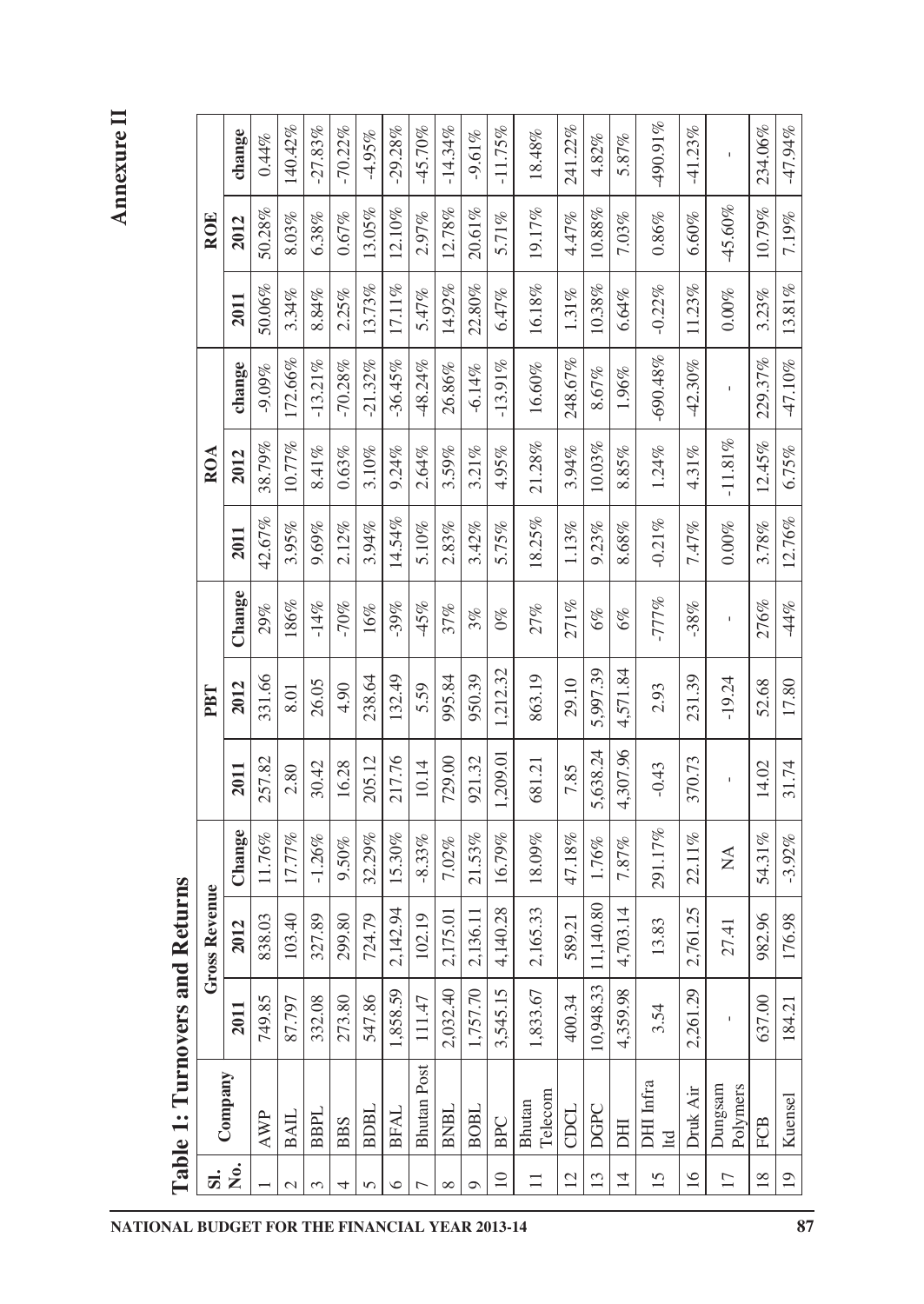| $\mathbf{I}$                                        | 126.13%        | 19.49%         | $-5.18%$     | $-87.92\%$     |                                | $-12.73%$ | $-26.36\%$ |  |
|-----------------------------------------------------|----------------|----------------|--------------|----------------|--------------------------------|-----------|------------|--|
| $-0.19%$                                            | 9.52%          | 31.94%         | 23.27%       | 3.34%          | $-7.94%$                       | 0.96%     | 214.87%    |  |
| $0.00\%$                                            | 4.21%          | 26.73%         | 24.54%       | 27.66%         | $0.00\%$                       | $1.10\%$  | 291.79%    |  |
|                                                     | 119.27%        | $13.71\%$      | $-2.41%$     | $-74.20%$      | $\mathbf I$                    | $-16.54%$ | $-6.82%$   |  |
| $-0.19%$                                            | 11.38%         | 28.04%         | $6.47\%$     | $2.91\%$       | $-1.83\%$                      | 1.06%     | $190.21\%$ |  |
| $0.00\%$                                            | 5.19%          | 24.66%         | $6.63\%$     | $11.28\%$      | $0.00\%$                       | 1.27%     | 204.13%    |  |
| $\begin{array}{c} \rule{0.2cm}{0.15mm} \end{array}$ | 149%           | $17\%$         | $11\%$       | $-86%$         | $\mathsf I$                    | $-12\%$   | 6.84%      |  |
| $-5.18$                                             | 76.08          | 502.74         | 501.07       | 14.58          | $-5.02$                        | 1.38      | 16,738.62  |  |
| $\begin{array}{c} \rule{0.2cm}{0.15mm} \end{array}$ | 30.59          | 429.77         | 450.93       | 103.27         | $\mathbf I$                    | 1.56      | 15,667.10  |  |
| $\sum_{i=1}^{n}$                                    | 40.08%         | $9.92\%$       | 11.32%       | $-56.76%$      | $\mathop{\mathsf{Z}}\nolimits$ | 17.86%    | 7.47%      |  |
| 73.75                                               | 484.86         | 2,079.66       | 542.08       | 1,009.71       | $1.71\,$                       | 69.60     | 39,812.72  |  |
| $\mathbf I$                                         | 346.13         | 1,892.05       | 486.94       | 2,335.20       | $\mathbf I$                    | 59.05     | 37,044.40  |  |
| <b>NHDCL</b>                                        | NRDCL          | <b>PCAL</b>    | <b>RICBL</b> | <b>STCBL</b>   | TTPL                           | WCCL      | Total      |  |
| $\Omega$                                            | $\overline{z}$ | $\mathfrak{L}$ | 23           | $\overline{c}$ | 25                             | 26        |            |  |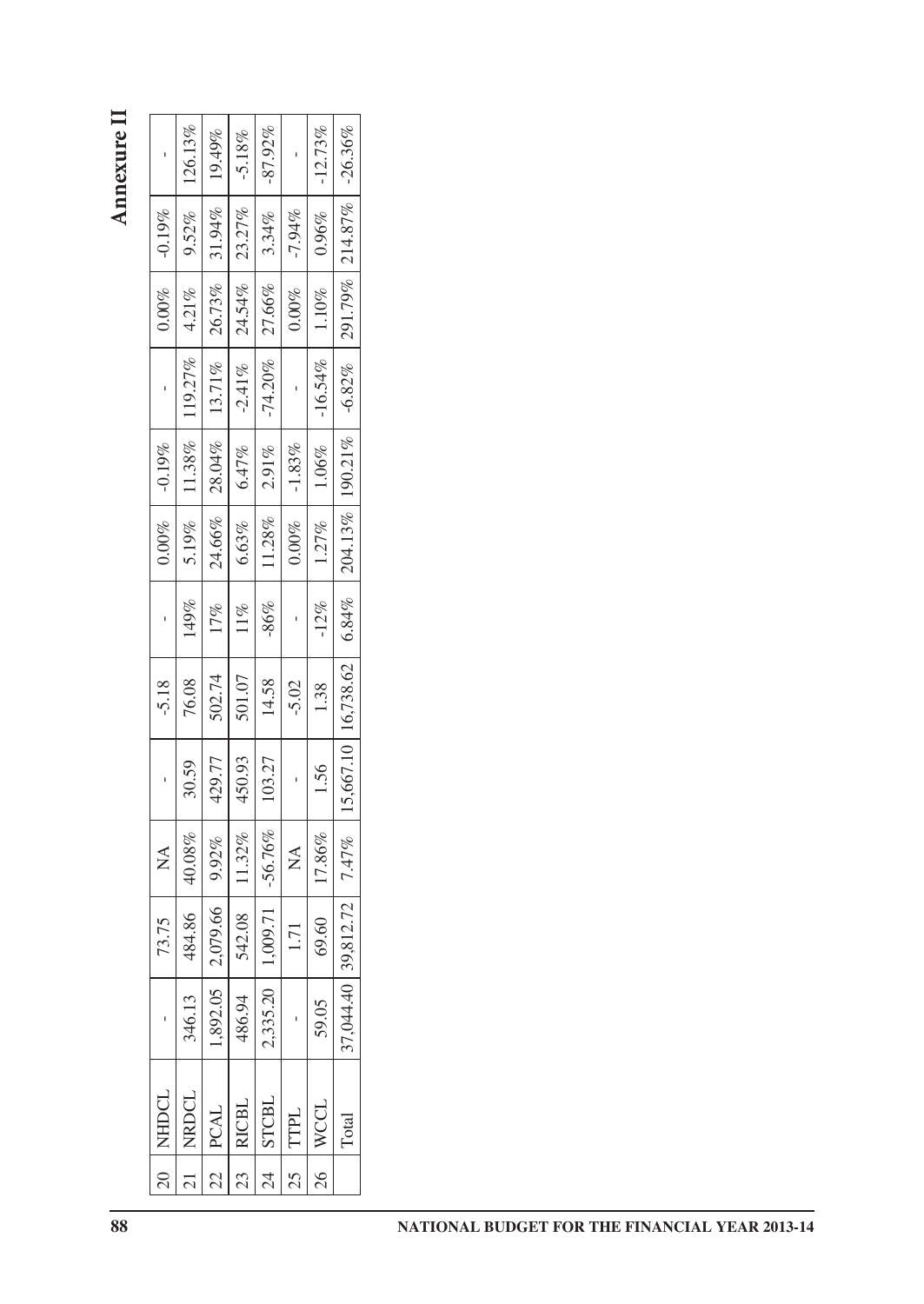Annexure II **Annexure II**

| $\overline{\text{or}}$<br>i |
|-----------------------------|
| Net                         |
| ళ                           |
| Assets                      |
| i<br>ċ                      |
| able                        |

| $\overline{\mathbf{s}}$ |                       |           | Assets    |        |           | Net Worth |                           |          | Reserves |           |
|-------------------------|-----------------------|-----------|-----------|--------|-----------|-----------|---------------------------|----------|----------|-----------|
| ż.                      | Company               | 2011      | 2012      | Change | 2011      | 2012      | Change                    | 2011     | 2012     | Change    |
|                         | <b>AWP</b>            | 604.27    | 855.10    | 42%    | 365.02    | 460.62    | 26.19%                    | 340.02   | 435.62   | 28.11%    |
| $\mathcal{L}$           | <b>BAIL</b>           | 70.86     | 74.38     | 5%     | 61.35     | 61.36     | $0.02\%$                  | 32.29    | 32.30    | $0.02\%$  |
| 3                       | <b>BBPL</b>           | 314.05    | 309.73    | $-1\%$ | 240.43    | 257.17    | $6.96\%$                  | 100.76   | 117.17   | $16.28\%$ |
| 4                       | <b>BBS</b>            | 769.01    | 778.55    | $1\%$  | 724.12    | 727.42    | $0.46\%$                  | 593.29   | 596.58   | $0.56\%$  |
| $\Omega$                | <b>BDBL</b>           | 5,211.32  | 7,694.18  | $48\%$ | 1,494.14  | 1,829.24  | 22.43%                    | 1,083.80 | 1,322.44 | 22.02%    |
| $\circ$                 | <b>BFAL</b>           | 1,497.54  | 1,434.33  | $-4%$  | 765.27    | 768.27    | $0.39\%$                  | 615.27   | 618.27   | 0.49%     |
| $\overline{ }$          | <b>Bhutan Post</b>    | 198.58    | 211.78    | 7%     | 121.51    | 125.24    | 3.07%                     | 97.92    | 101.64   | $3.80\%$  |
| $\infty$                | BNBL                  | 25,754.38 | 27,708.30 | $8\%$  | 3,417.97  | 5,461.57  | 59.79%                    | 2,742.13 | 2,927.19 | 6.75%     |
| $\circ$                 | <b>BOBL</b>           | 26,959.60 | 29,592.78 | $10\%$ | 2,826.80  | 3,204.93  | 13.38%                    | 2,426.80 | 2,204.92 | $-9.14%$  |
| $\Xi$                   | <b>BPC</b>            | 21,027.55 | 24,495.68 | $16\%$ | 13,695.86 | 15,801.80 | $15.38\%$                 | 6,380.19 | 7,622.82 | 19.48%    |
| Ξ                       | <b>Bhutan Telecom</b> | 3,732.40  | 4,056.35  | $9\%$  | 2,670.57  | 3,006.75  | 12.59%                    | 1,816.49 | 2,152.67 | 18.51%    |
| $\overline{c}$          | CDCL                  | 696.95    | 737.63    | 6%     | 435.76    | 455.69    | 4.57%                     | 34.37    | 54.30    | 57.99%    |
| $\overline{13}$         | DGPC                  | 61,053.63 | 59,800.02 | $-2%$  | 37,897.51 | 38,419.84 | $1.38\%$                  | 7,389.22 | 7,911.55 | 7.07%     |
| $\overline{4}$          | EEQ                   | 49,656.06 | 51,659.00 | 4%     | 45,390.41 | 45,471.77 | $0.18\%$                  | 1,062.29 | 1,143.65 | 7.66%     |
| S                       | DHI Infra Itd         | 210.89    | 235.78    | $12\%$ | 199.57    | 212.82    | 6.64%                     |          | 1.40     |           |
| $\overline{a}$          | Druk Air              | 4,959.87  | 5,363.69  | $8\%$  | 2,278.01  | 2,438.68  | 7.05%                     | 52.79    | 213.47   | 304.34%   |
| $\overline{17}$         | Dungsam Polymers      |           | 162.92    |        |           | 22.95     | $\mathbb{E}$              |          |          |           |
| $\frac{8}{2}$           | FCB                   | 370.95    | 423.16    | $14\%$ | 298.36    | 333.86    | $11.90\%$                 | 231.98   | 268.78   | 15.86%    |
| $\overline{19}$         | Kuensel               | 248.66    | 263.80    | 6%     | 160.87    | 173.34    | 7.75%                     | 110.87   | 123.34   | 11.25%    |
| $\Omega$                | NHDCL                 | Î,        | 2,743.93  | ï      |           | 2,676.05  | $\mathbb{A}^{\mathbf{A}}$ |          | 27.96    |           |
| $\overline{z}$          | NRDCL                 | 589.29    | 668.63    | 13%    | 493.73    | 545.41    | $10.47\%$                 | 463.73   | 515.41   | 11.14%    |